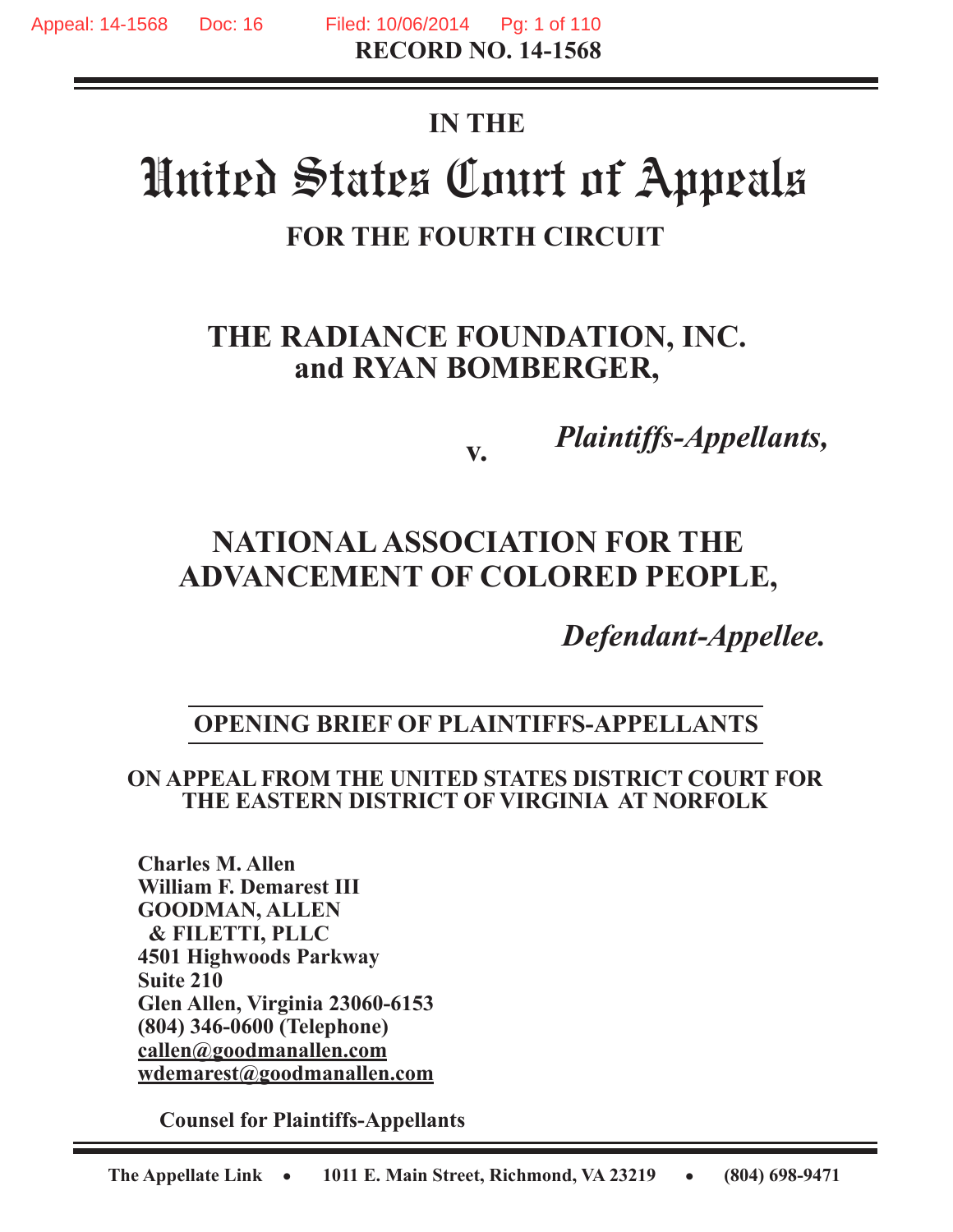#### UNITED STATES COURT OF APPEALS FOR THE FOURTH CIRCUIT DISCLOSURE OF CORPORATE AFFILIATIONS AND OTHER INTERESTS

Disclosures must be filed on behalf of all parties to a civil, agency, bankruptcy or mandamus case, except that a disclosure statement is **not** required from the United States, from an indigent party, or from a state or local government in a pro se case. In mandamus cases arising from a civil or bankruptcy action, all parties to the action in the district court are considered parties to the mandamus case.

Corporate defendants in a criminal or post-conviction case and corporate amici curiae are required to file disclosure statements.

If counsel is not a registered ECF filer and does not intend to file documents other than the required disclosure statement, counsel may file the disclosure statement in paper rather than electronic form. Counsel has a continuing duty to update this information.

No.  $\frac{14-1568}{2}$  Caption: The Radiance Foundation etal v. NAACP

Pursuant to FRAP 26.1 and Local Rule 26.1,

Ryan Bomberger <u>and the substitute of the set of the set of the set of the set of the set of the set of the set of the set of the set of the set of the set of the set of the set of the set of the set of the set of the set </u> (name of party/amicus)

 who is \_\_\_\_\_\_\_\_\_\_\_\_\_\_\_\_\_\_\_\_\_\_\_, makes the following disclosure: appellant (appellant/appellee/petitioner/respondent/amicus/intervenor)

1. Is party/amicus a publicly held corporation or other publicly held entity?  $\Box$  YES  $\nu$  NO

\_\_\_\_\_\_\_\_\_\_\_\_\_\_\_\_\_\_\_\_\_\_\_\_\_\_\_\_\_\_\_\_\_\_\_\_\_\_\_\_\_\_\_\_\_\_\_\_\_\_\_\_\_\_\_\_\_\_\_\_\_\_\_\_\_\_\_\_\_\_\_\_\_\_\_\_\_\_

- 2. Does party/amicus have any parent corporations? If yes, identify all parent corporations, including grandparent and great-grandparent corporations:  $YES$   $\neg$  NO
- 3. Is 10% or more of the stock of a party/amicus owned by a publicly held corporation or other publicly held entity? If yes, identify all such owners:  $\sqrt{\text{YES}}$  NO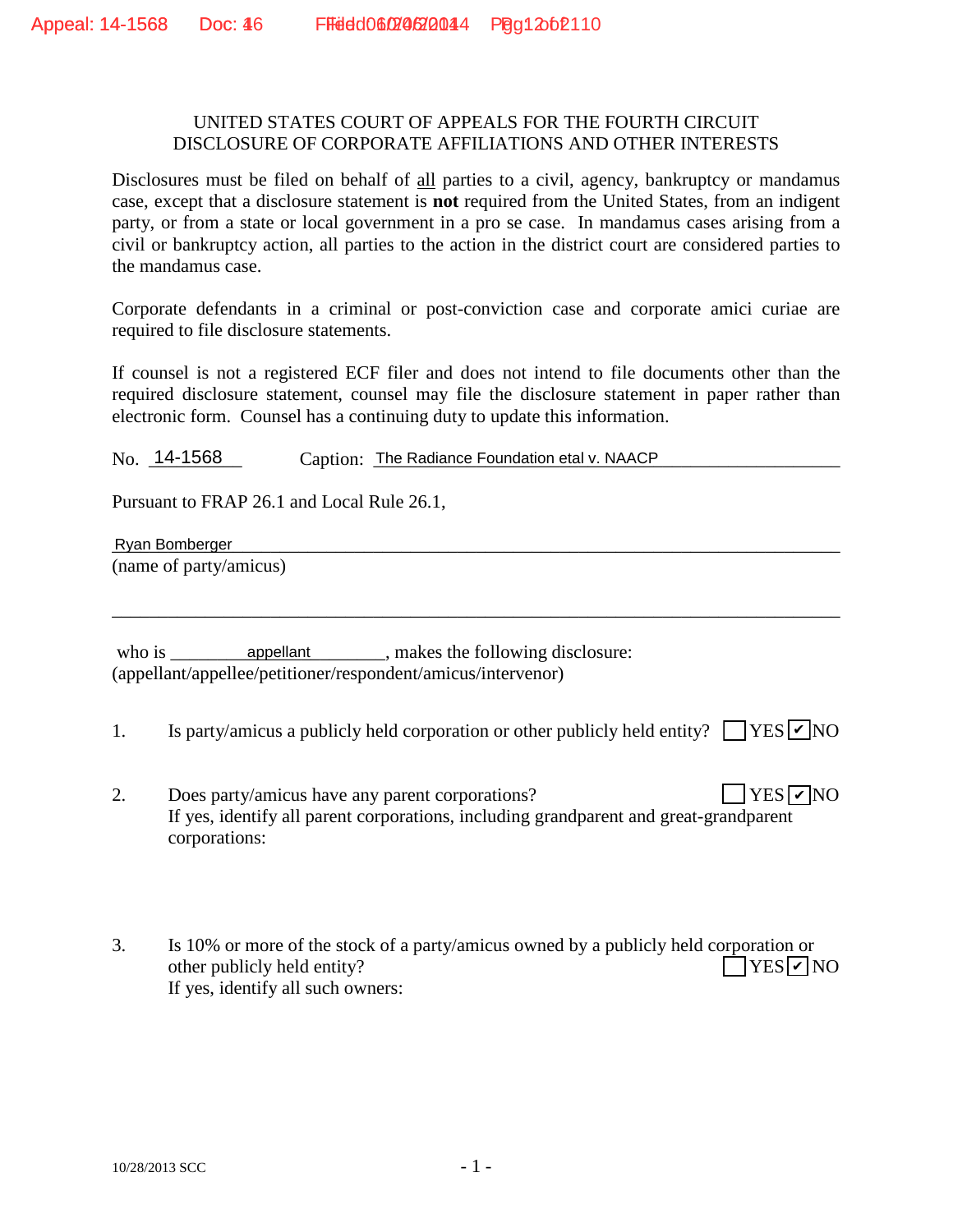- 4. Is there any other publicly held corporation or other publicly held entity that has a direct financial interest in the outcome of the litigation (Local Rule  $26.1(b)$ )? If yes, identify entity and nature of interest:  $\Box$ YES  $\Box$ NO
- 5. Is party a trade association? (amici curiae do not complete this question)  $\Box$  YES  $\Box$  NO If yes, identify any publicly held member whose stock or equity value could be affected substantially by the outcome of the proceeding or whose claims the trade association is pursuing in a representative capacity, or state that there is no such member:
- 6. Does this case arise out of a bankruptcy proceeding? If yes, identify any trustee and the members of any creditors' committee:  $T$  YES  $\nu$  NO

Signature: S/Charles M. Allen 2014 and Date: 24 June 2014

Counsel for: **Ryan Bomberger** 

### **CERTIFICATE OF SERVICE**

**\*\*\*\*\*\*\*\*\*\*\*\*\*\*\*\*\*\*\*\*\*\*\*\*\*\***

I certify that on 24 June 2014 he foregoing document was served on all parties or their counsel of record through the CM/ECF system if they are registered users or, if they are not, by serving a true and correct copy at the addresses listed below:

David G. Barger, Esq. Greenberg Traurig, LLP 1750 Tysons Boulevard, Suite 1200 McLean, VA 22102

Steven Wadyka, Esq. Johnine Barnes, Esq. Greenberg Traurig, LLP 2101 L Street NW, Suite 1000 Washington, DC 20037

| s/Charles M. Allen<br>(signature) | 24 June 2014<br>(date) |              |             |                   |
|-----------------------------------|------------------------|--------------|-------------|-------------------|
|                                   | $-2-$                  | <b>Print</b> | <b>Save</b> | <b>Reset Form</b> |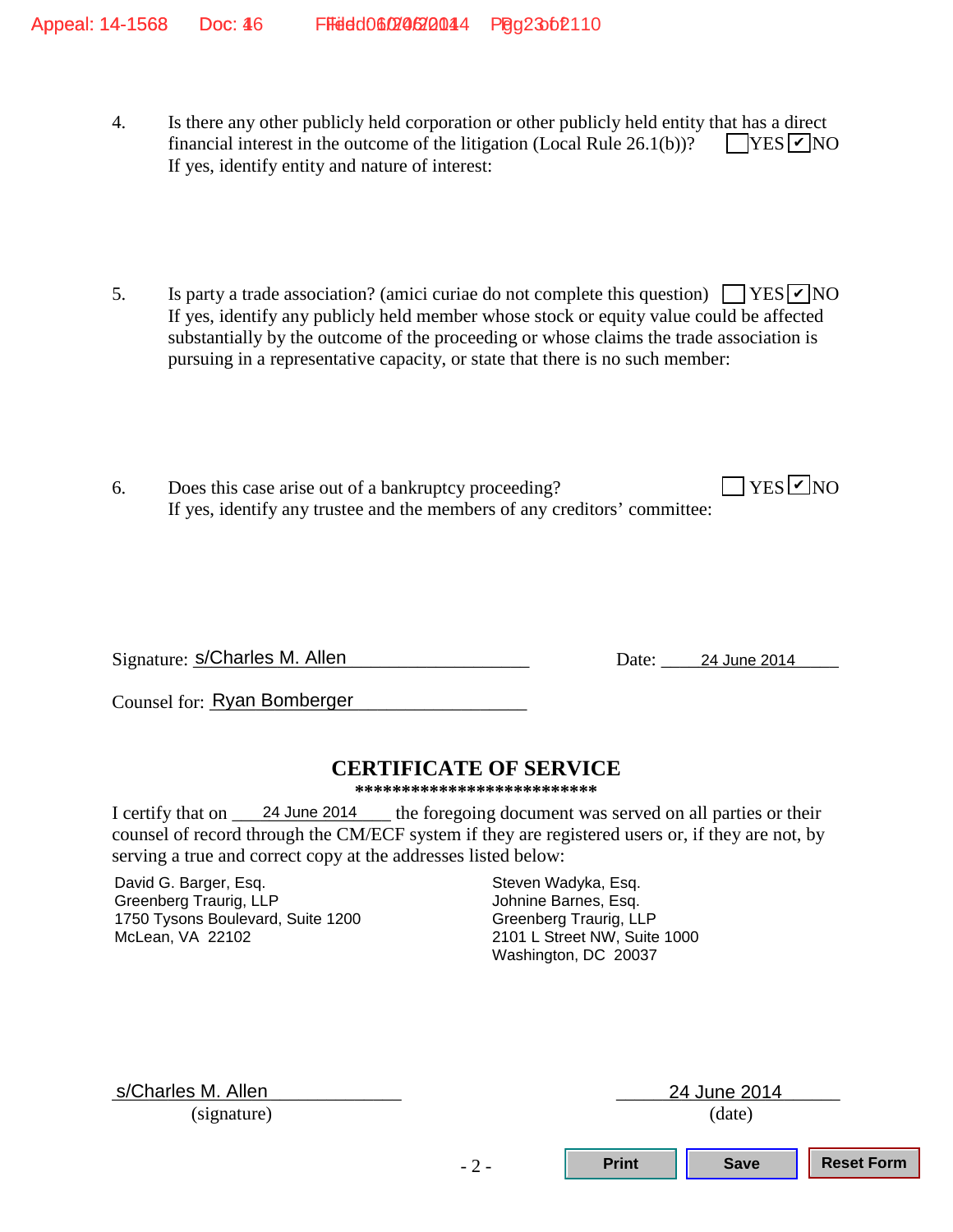



#### UNITED STATES COURT OF APPEALS FOR THE FOURTH CIRCUIT DISCLOSURE OF CORPORATE AFFILIATIONS AND OTHER INTERESTS

Disclosures must be filed on behalf of all parties to a civil, agency, bankruptcy or mandamus case, except that a disclosure statement is not required from the United States, from an indigent party, or from a state or local government in a pro se case. In mandamus cases arising from a civil or bankruptcy action, all parties to the action in the district court are considered parties to the mandamus case.

Corporate defendants in a criminal or post-conviction case and corporate amici curiae are required to file disclosure statements.

If counsel is not a registered ECF filer and does not intend to file documents other than the required disclosure statement, counsel may file the disclosure statement in paper rather than electronic form. Counsel has a continuing duty to update this information.

 $No.$  14-1568 Caption: The Radiance Foundation etal v. NAACP

Pursuant to FRAP 26.1 and Local Rule 26.1,

The Radiance Foundation

(name of party/amicus)

appellant , makes the following disclosure: who is (appellant/appellee/petitioner/respondent/amicus/intervenor)

Is party/amicus a publicly held corporation or other publicly held entity?  $\Box$  YES  $\Box$  NO 1.

- $\exists$  YES  $\nabla$  NO  $2.$ Does party/amicus have any parent corporations? If yes, identify all parent corporations, including grandparent and great-grandparent corporations:
- $3.$ Is 10% or more of the stock of a party/amicus owned by a publicly held corporation or  $\exists$ yes $\vec{v}$ no other publicly held entity? If yes, identify all such owners: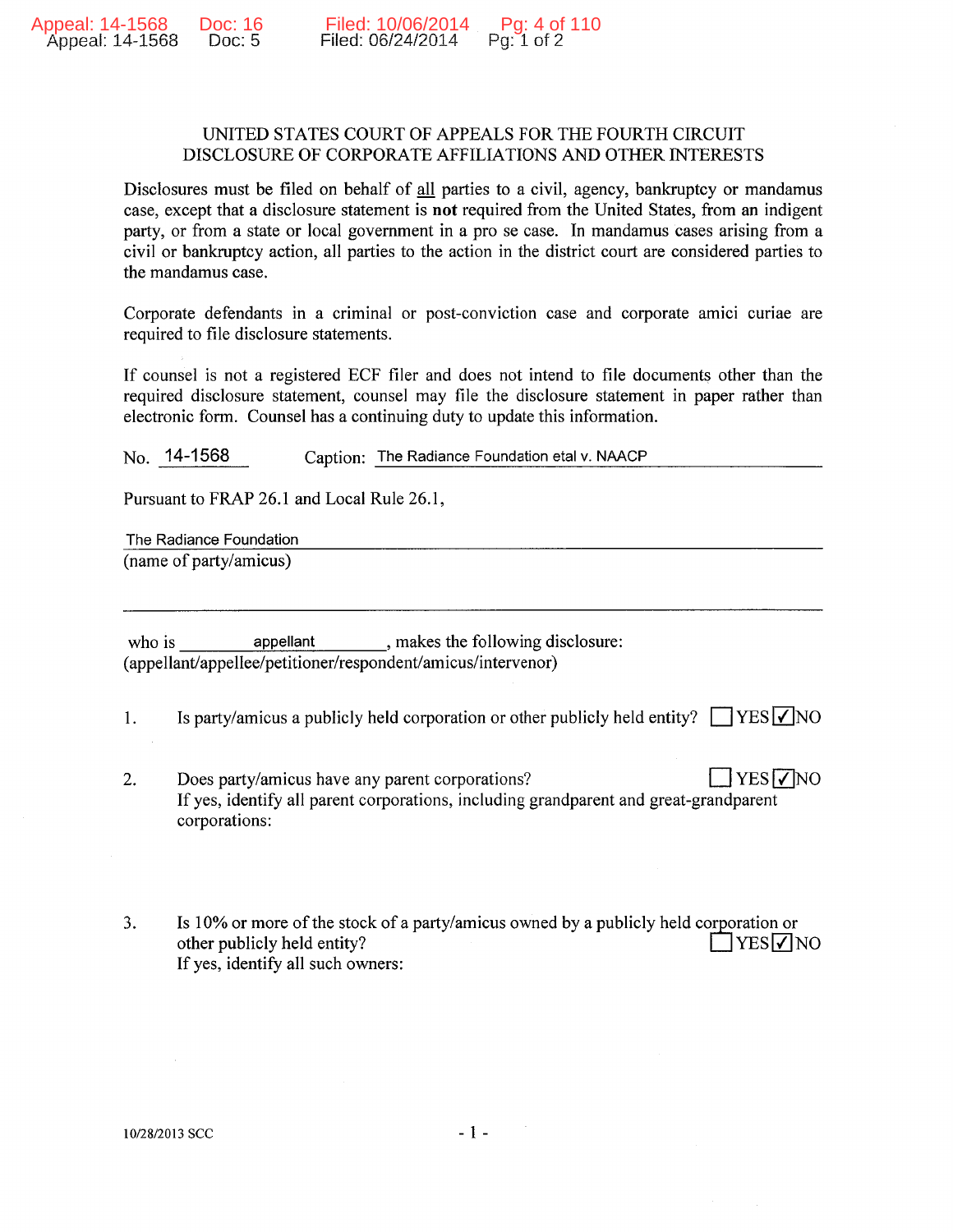- $4.$ Is there any other publicly held corporation or other publicly held entity that has a direct financial interest in the outcome of the litigation (Local Rule  $26.1(b)$ )?  $T$  YES  $\sqrt{NQ}$ If yes, identify entity and nature of interest:
- 5. Is party a trade association? (amici curiae do not complete this question)  $\Box$  YES  $\Diamond$  NO If yes, identify any publicly held member whose stock or equity value could be affected substantially by the outcome of the proceeding or whose claims the trade association is pursuing in a representative capacity, or state that there is no such member:
- $T$ YES $\overline{\mathbf{V}}$ NO 6. Does this case arise out of a bankruptcy proceeding? If yes, identify any trustee and the members of any creditors' committee:

Signature: s/Charles M. Allen

Date: 24 June 2014

**Counsel for: The Radiance Foundation** 

#### **CERTIFICATE OF SERVICE** \*\*\*\*\*\*\*\*\*\*\*\*\*\*\*\*\*\*\*\*\*\*\*\*\*

24 June 2014 I certify that on the foregoing document was served on all parties or their counsel of record through the CM/ECF system if they are registered users or, if they are not, by serving a true and correct copy at the addresses listed below:

David G. Barger, Esq. Greenberg Traurig, LLP 1750 Tysons Boulevard, Suite 1200 McLean, VA 22102

Steven Wadyka, Esq. Johnine Barnes, Esq. Greenberg Traurig, LLP 2101 L Street NW, Suite 1000 Washington, DC 20037

s/Charles M. Allen (signature) 24 June 2014 (date)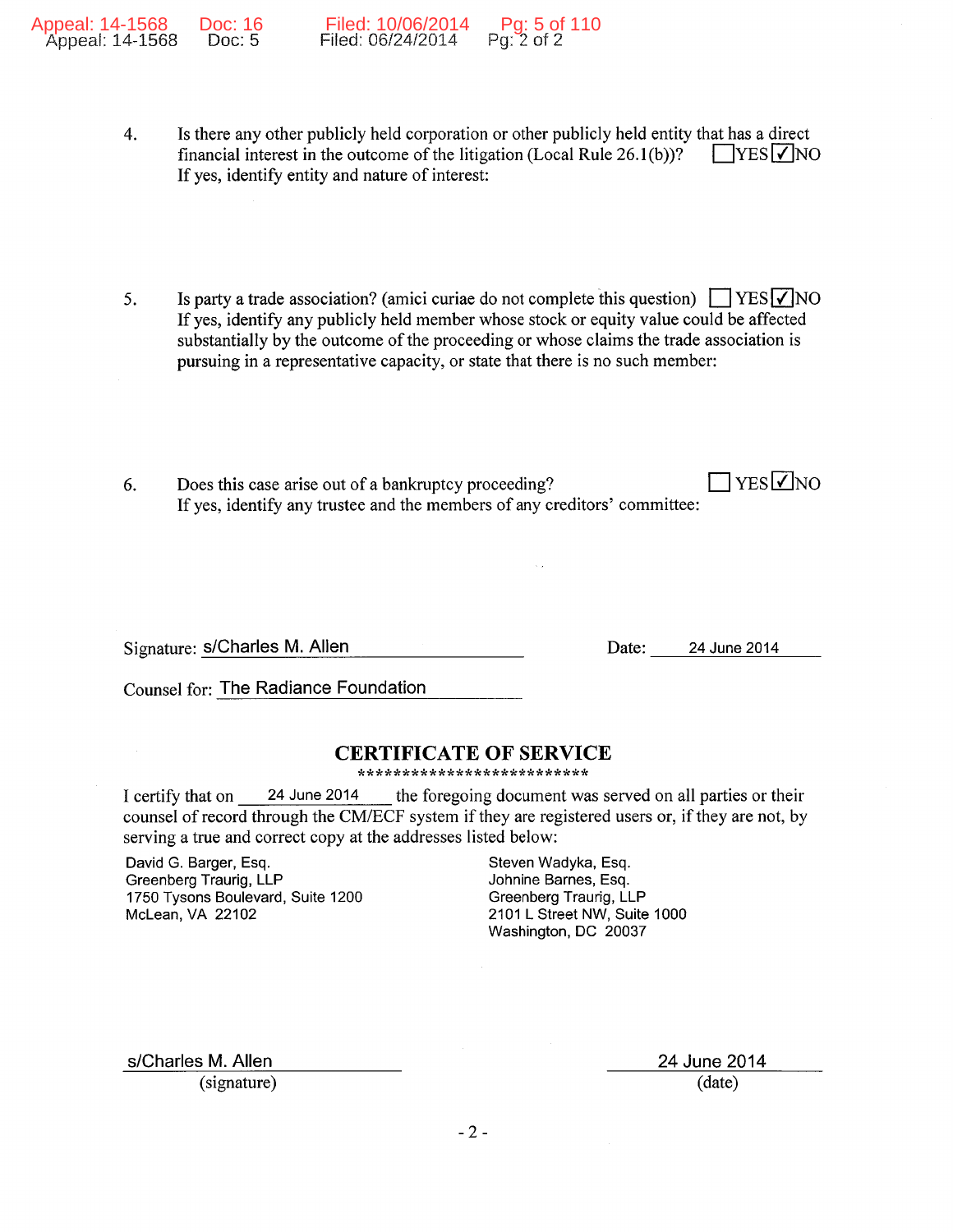# **TABLE OF CONTENTS**

| STATEMENT OF SUBJECT MATTER AND APPELLATE JURISDICTION1                                                                                                                                                                                                                                                                                                                   |
|---------------------------------------------------------------------------------------------------------------------------------------------------------------------------------------------------------------------------------------------------------------------------------------------------------------------------------------------------------------------------|
| STATEMENT OF THE ISSUES PRESENTED FOR REVIEW 1                                                                                                                                                                                                                                                                                                                            |
|                                                                                                                                                                                                                                                                                                                                                                           |
|                                                                                                                                                                                                                                                                                                                                                                           |
|                                                                                                                                                                                                                                                                                                                                                                           |
|                                                                                                                                                                                                                                                                                                                                                                           |
|                                                                                                                                                                                                                                                                                                                                                                           |
| $\mathbf{I}$ .<br>The District Court erred by finding that Radiance's noncommercial use<br>of the NAACP's marks and "National Association for the Abortion of<br>Colored People" in the January 2013 news article in order to<br>communicate criticism of the NAACP were "in connection with the<br>sale, offering for sale, distribution, or advertising of any goods or |
| Radiance did not use the NAACP's marks or "National"<br>$\mathbf{i}$ .<br>Association for the Abortion of Colored People" as a source or<br>product identifier of any goods or services and, therefore, the use                                                                                                                                                           |
| ii. Radiance's noncommercial use of the NAACP's marks and<br>"National Association for the Abortion of Colored People" in<br>social commentary and criticism does not satisfy the "in                                                                                                                                                                                     |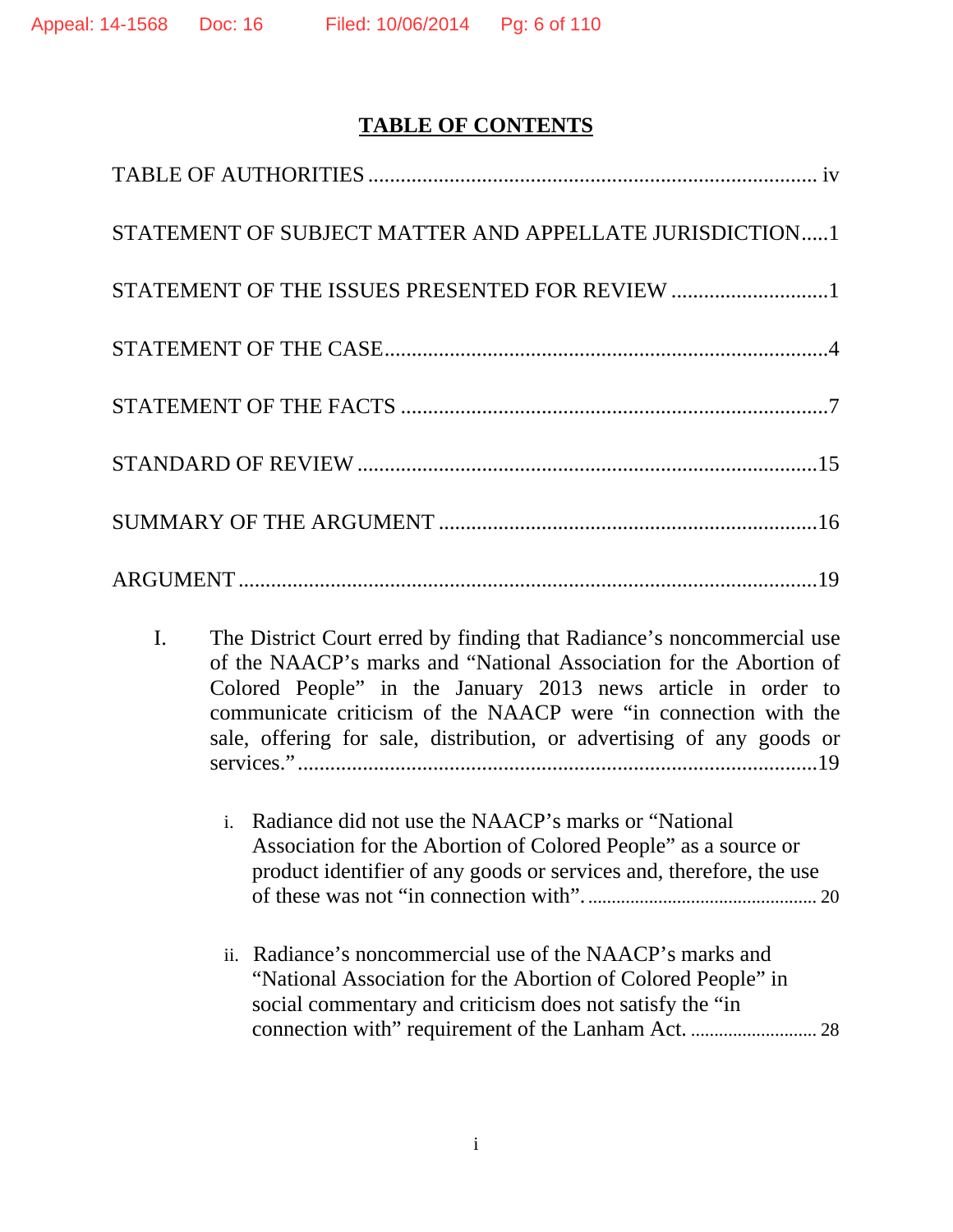|     | iii. Radiance used the NAACP's marks and "National Association for<br>the Abortion of Colored People" in noncommercial speech to<br>criticize the NAACP's position on abortion and, accordingly, the<br>First Amendment prohibits a claim for infringement or dilution. 31 |
|-----|----------------------------------------------------------------------------------------------------------------------------------------------------------------------------------------------------------------------------------------------------------------------------|
| II. | The District Court erred in finding that Radiance's use of the NAACP's                                                                                                                                                                                                     |
|     | i. The District Court's finding of an intent to confuse as to the true<br>name of the NAACP is irrelevant to the likelihood of confusion33                                                                                                                                 |
|     | The anecdotal evidence of confusion does not demonstrate<br>ii.                                                                                                                                                                                                            |
|     | iii. The NAACP's survey of actual confusion was unreliable 35                                                                                                                                                                                                              |
|     | iv. The District Court improperly excluded the competent expert<br>testimony of Tracy Tuten, Ph.D demonstrating the unreliability of                                                                                                                                       |
|     | v. The text of the January 2013 article demonstrates that Radiance's<br>use of the NAACP's marks was to criticize the NAACP and                                                                                                                                            |
| Ш.  | The District Court erred by finding trademark dilution by tarnishment<br>because Radiance's use of the NAACP's marks in the January 2013<br>article was a noncommercial and nominative use, and because the<br>article was a form of news reporting and news commentary47  |
|     | $\mathbf{i}$ .<br>Radiance's use of the NAACP's marks was noncommercial 48                                                                                                                                                                                                 |
|     |                                                                                                                                                                                                                                                                            |
|     | iii. The January 2013 article was news reporting and commentary 51                                                                                                                                                                                                         |
|     |                                                                                                                                                                                                                                                                            |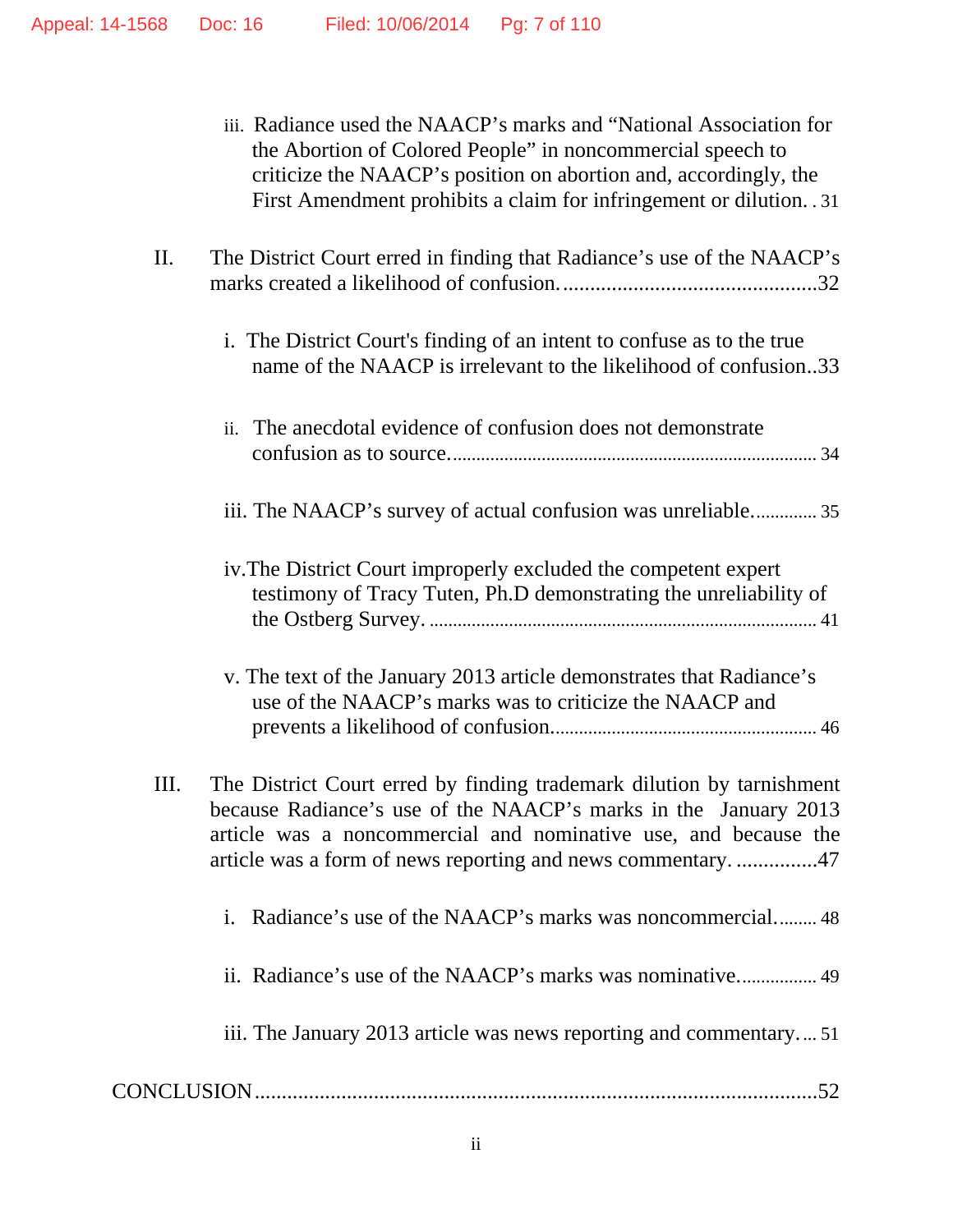### CERTIFICATE OF COMPLIANCE

### CERTIFICATE OF SERVICE

ADDENDUM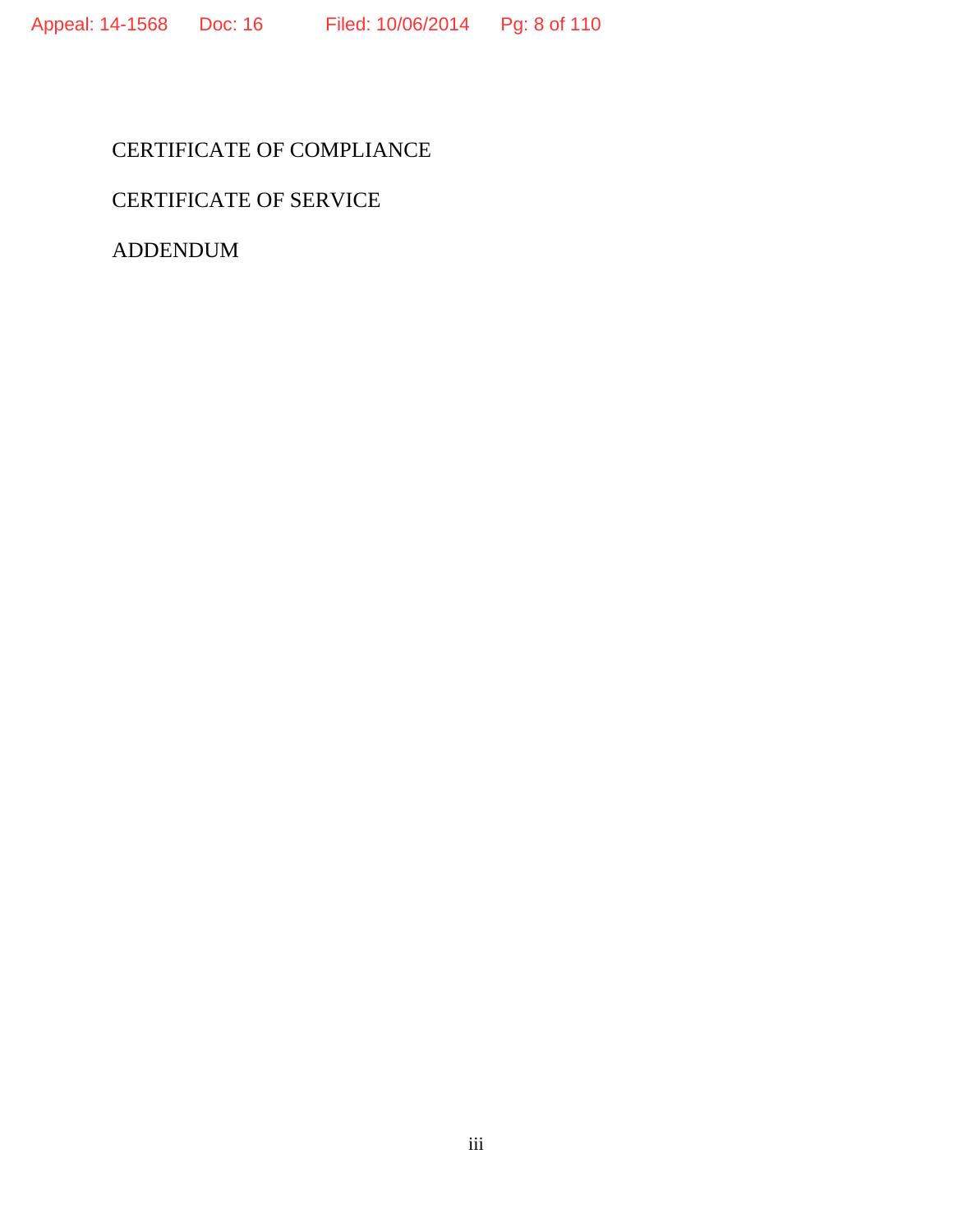# **TABLE OF AUTHORITIES**

## **Cases**

| American Family Life Ins. Co. v. Hagan,                                       |
|-------------------------------------------------------------------------------|
| Anheuser-Busch, Inc. v. $L \& L$ Wings, Inc.                                  |
| Belk, Inc. v. Meyer Corp.,                                                    |
| BidZirk, L.L.C. v. Smith,<br>2007 U.S. Dist. LEXIS 78481 (D.S.C. 2007)        |
| Bolger v. Youngs Drug Prods. Corp.,                                           |
| Bosley Med. Inst., Inc. v. Kremer,                                            |
| $CPC$ Int'l, Inc. v. Skippy, Inc.,                                            |
| Daubert v. Merrell Dow Pharms.,                                               |
| Dick's Sporting Goods, Inc. v. Dick's Clothing & Sporting Goods, Inc.,<br>.36 |
| Dorr-Oliver, Inc. v. Fluid-Quip, Inc.,<br>.33                                 |
| Dreyfus Fund, Inc. v. Royal Bank of Canada,<br>.36                            |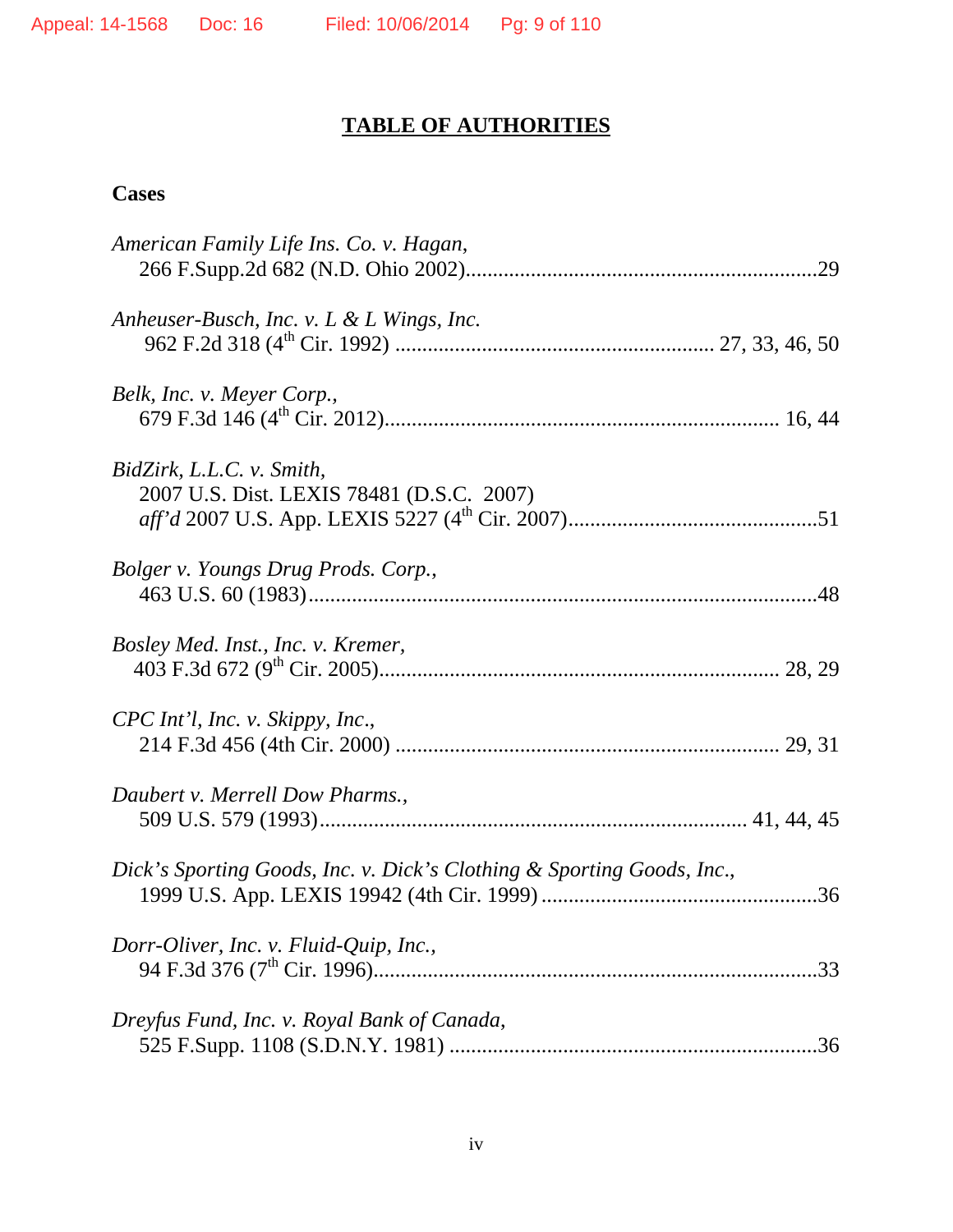| Farah v. Esquire Magazine,                                                                       |
|--------------------------------------------------------------------------------------------------|
| <i>Frisch's Restaurant v. Shoney's, Inc.,</i>                                                    |
| Greater Baltimore Center for Pregnancy Concerns, Inc. v. Mayor and City<br>Council of Baltimore, |
| Griffith v. Fenrick,                                                                             |
| Harolds Stores, Inc. v. Dillard Dept. Stores, Inc.,                                              |
| In re Primus,                                                                                    |
| Jews for Jesus v. Brodsky,                                                                       |
| King of the Mt. Sports, Inc. v. Chrysler Corp,                                                   |
| L.L. Bean, Inc. v. Drake Publishers, Inc.,                                                       |
| Lamparello v.Falwell,                                                                            |
| Louis Vuitton Malletier S.A. v. Haute Diggity Dog, LLC,                                          |
| Lucasfilm, Ltd. v. High Frontier,                                                                |
| Mastercard Int'l Inc. v. Nader 2000 Primary Comm., Inc.,                                         |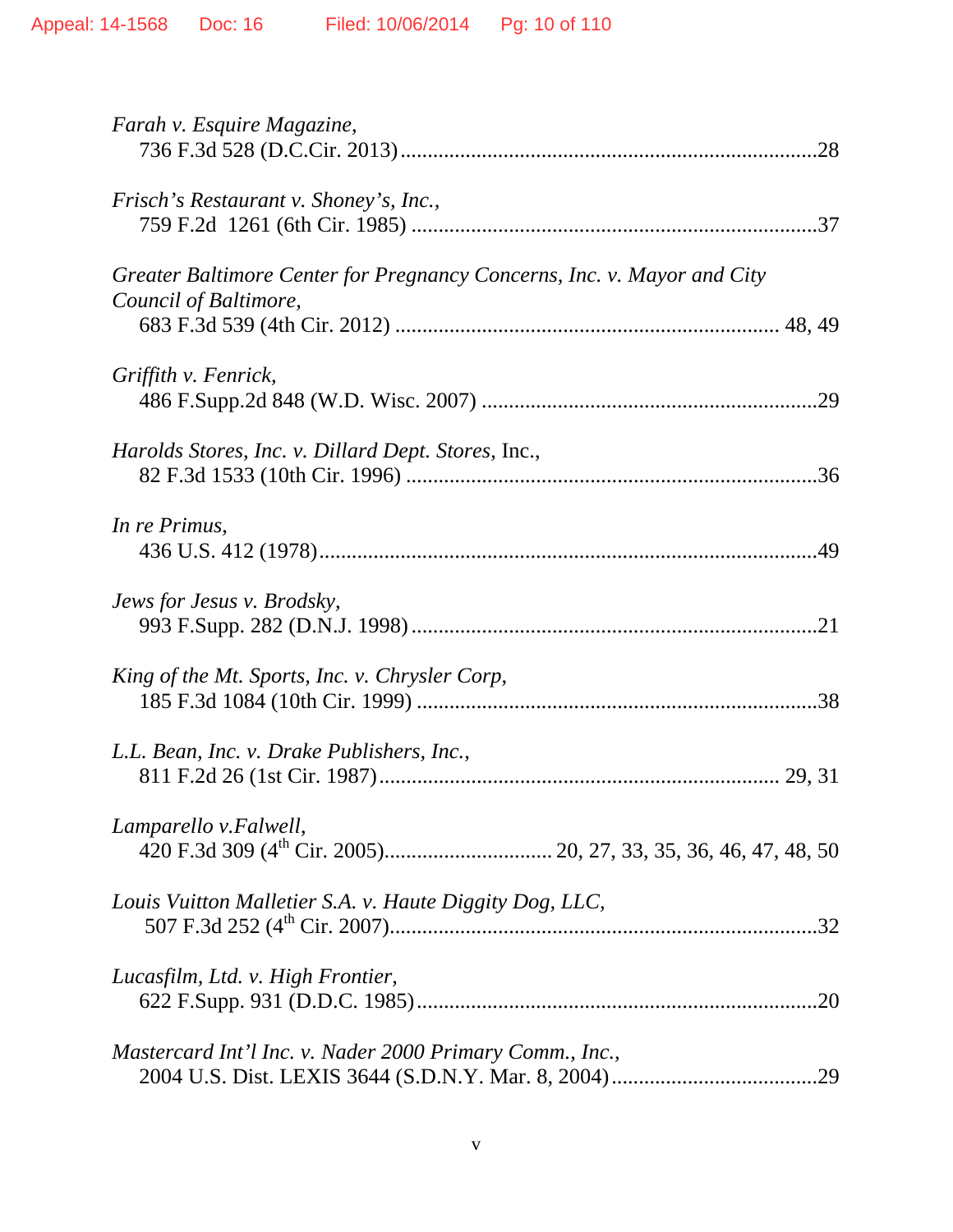| Mattel, Inc. v. MCA Records, Inc.,<br>.29                 |
|-----------------------------------------------------------|
| Morris v. Wachovia Sec., Inc.,                            |
| $NAACP$ v. Button,                                        |
| New Kids on the Block v. News Am. Publ'g, Inc.,           |
| New York Times Co. v. Sullivan,                           |
| OBH, Inc. v. Spotlight Magazine, Inc.,                    |
| People for Ethical Treatment of Animals v. Doughney,      |
| Petro Stopping Ctrs, L.P. v. James River Petroleum, Inc., |
| Planned Parenthood Federation of America, Inc. v. Bucci,  |
| Rosetta Stone Ltd. v. Google, Inc.,                       |
| Stop the Olympic Prison v. U.S. Olympic Comm.,            |
| Sun Yung Lee v. Zom Clarendon, LP.,                       |
| Swatch AG v. Beehive Wholesale, LLC,                      |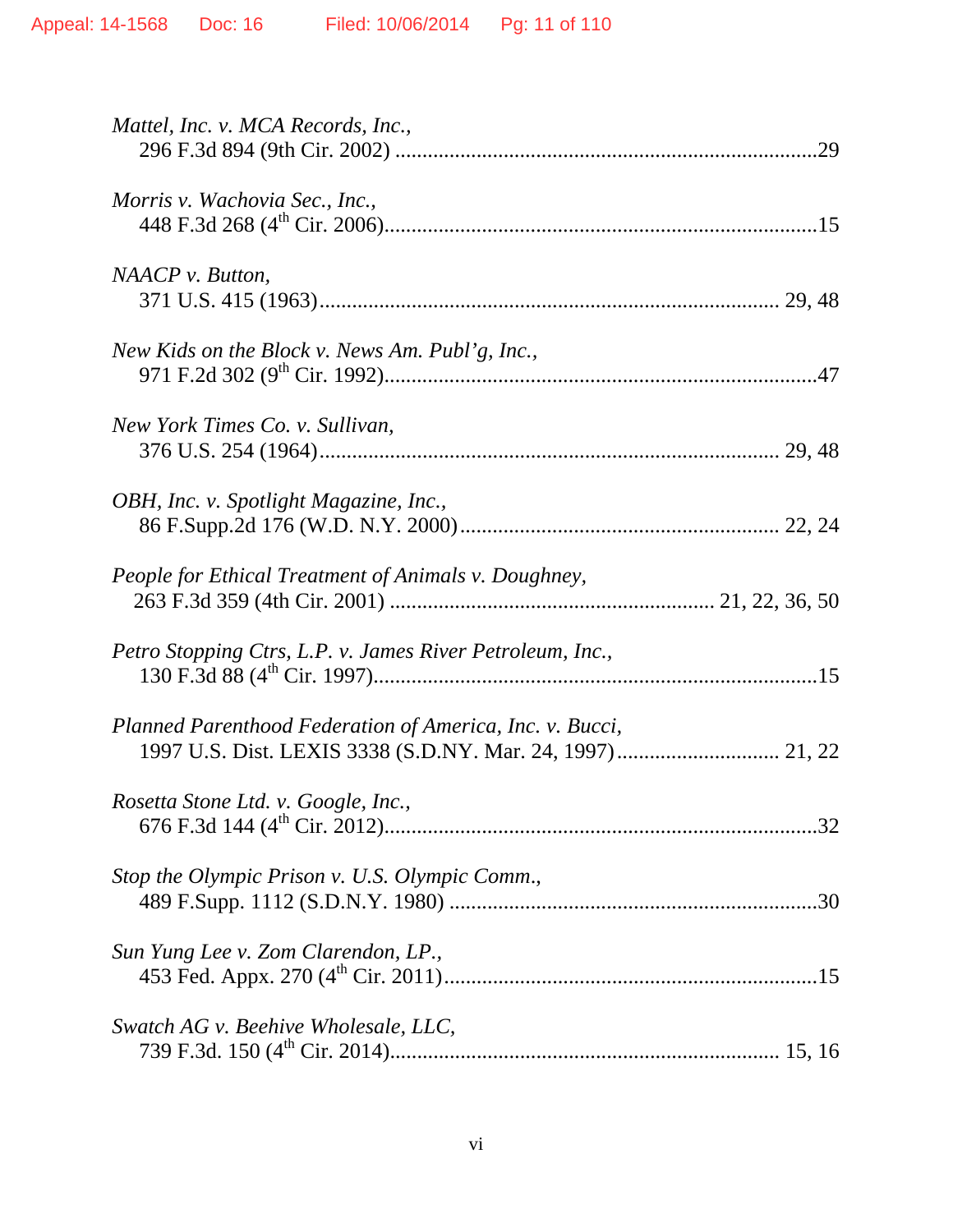| Taubman Co. v. Webfeats,                                                                                                      |
|-------------------------------------------------------------------------------------------------------------------------------|
| United States ex rel Ubl v. IIF Data Solutions,                                                                               |
| United States v. Crisp,                                                                                                       |
| United We Stand America, Inc. v. United We Stand, America New York, Inc.,                                                     |
| Universal Furniture Int'l, Inc. v. Collezione Europa USA, Inc.,                                                               |
| Utah Lighthouse Ministry v. Found. For Apologetic Info & Research,                                                            |
| Village of Schaumberg v. Citizens for a Better Environment,                                                                   |
| Water Pik, Inc. v. Med-Systems, Inc.,                                                                                         |
| Wehling v. Sandoz Pharms. Corp.,<br>162 F.3d 1158 [full text format at 1998 U.S. App. LEXIS 38866 (4 <sup>th</sup> Cir. 1998) |
| Westberry v. Gislaved Gummi AB,                                                                                               |
| Yankee Publishing, Inc. v. News America Publishing, Inc.,                                                                     |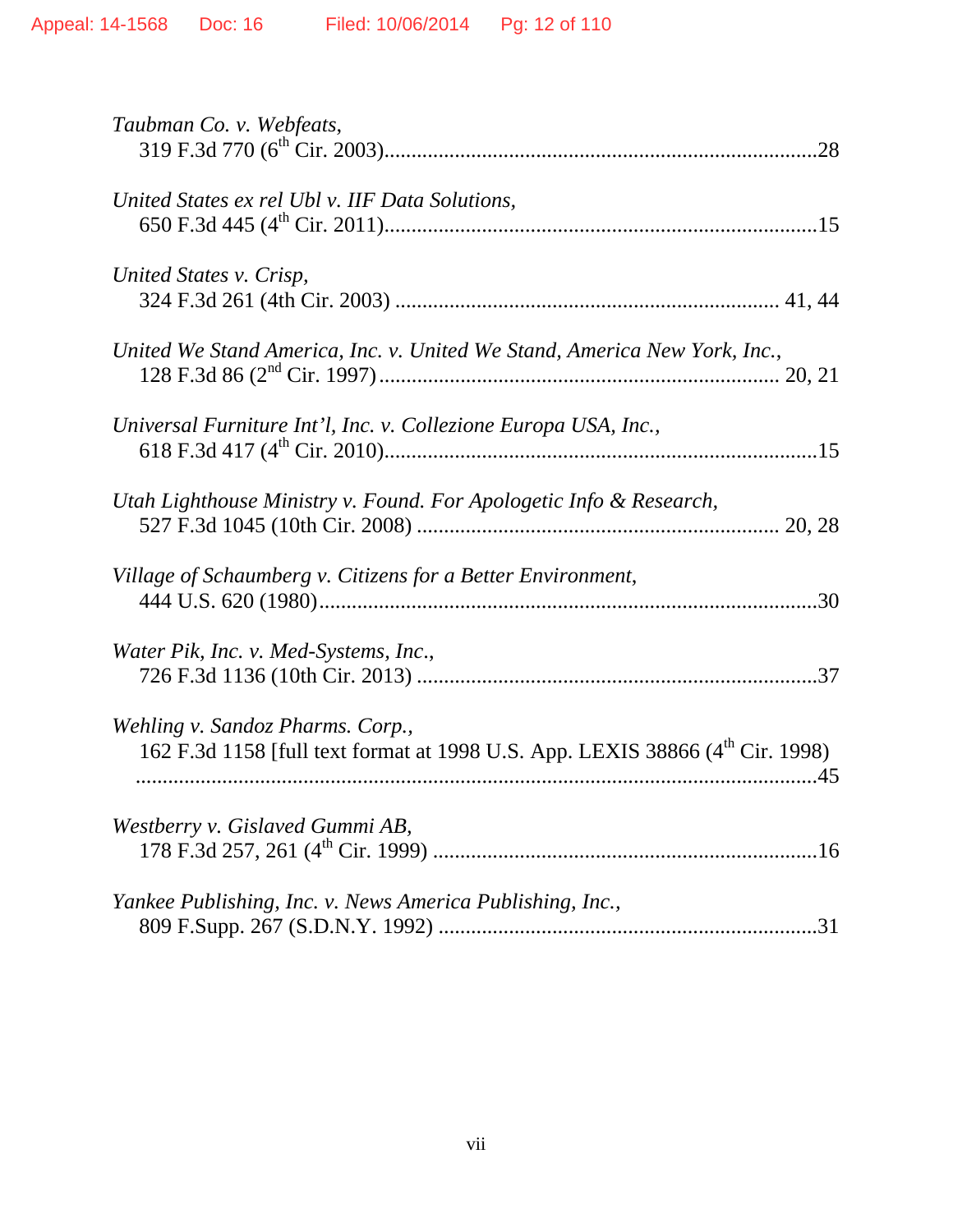## **Statutes**

# Rules

|--|--|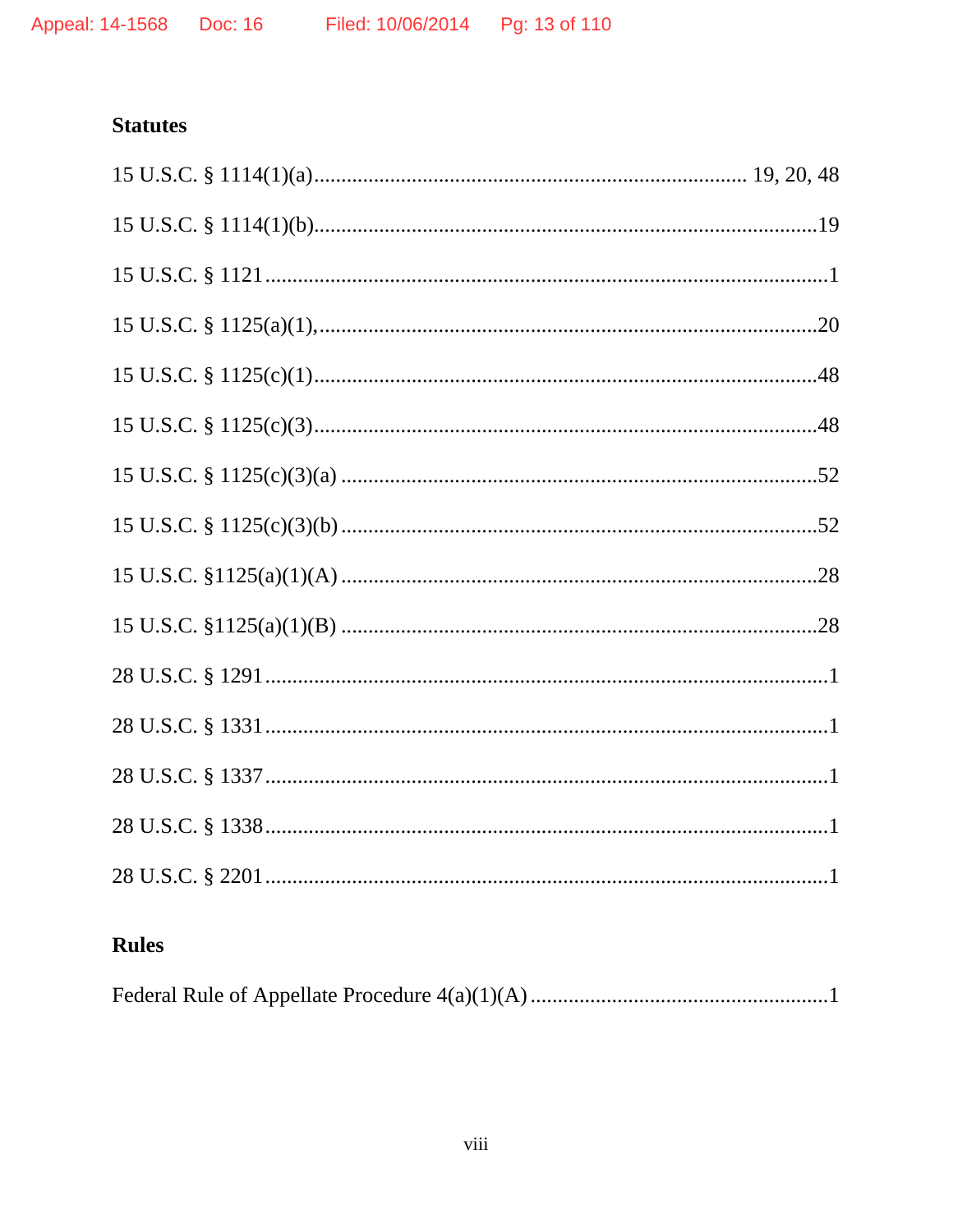$\overline{a}$ 

#### **STATEMENT OF SUBJECT MATTER AND APPELLATE JURISDICTION**

 This is an appeal from a final judgment of the United States District Court for the Eastern District of Virginia in a declaratory judgment action, pursuant to 28 U.S.C. § 2201, relating to a trademark dispute. The District Court had subject matter jurisdiction pursuant to 15 U.S.C. § 1121 (Trademark) and 28 U.S.C. §§ 1331 (Federal Question), 1337 (Commerce), and 1338 (Trademark and Copyrights). This Court has jurisdiction over this appeal pursuant to 15 U.S.C. § 1121 and 28 U.S.C. § 1291.

 The District Court entered its final order on April 24, 2014, which was amended on June 10,  $2014<sup>1</sup>$ . (JA 797A-797ZZ, 803-855). Appellants The Radiance Foundation, Inc. and Ryan Bomberger (collectively, "Radiance") timely filed their Notice of Appeal with the District Clerk on May 23, 2014, within the time allowed by Federal Rule of Appellate Procedure 4(a)(1)(A). (JA 801-802).

### **STATEMENT OF THE ISSUES PRESENTED FOR REVIEW**

1. Whether the District Court erred by finding that Radiance's noncommercial use of the NAACP's marks and "National Association for the Abortion of Colored People" in a January 2013 news article in order to communicate criticism of the NAACP were "in connection with the sale, offering

<sup>1</sup> All references and citations to the District Court's Memorandum Opinion hereafter refer to the Amended Memorandum Opinion entered on June 10, 2014.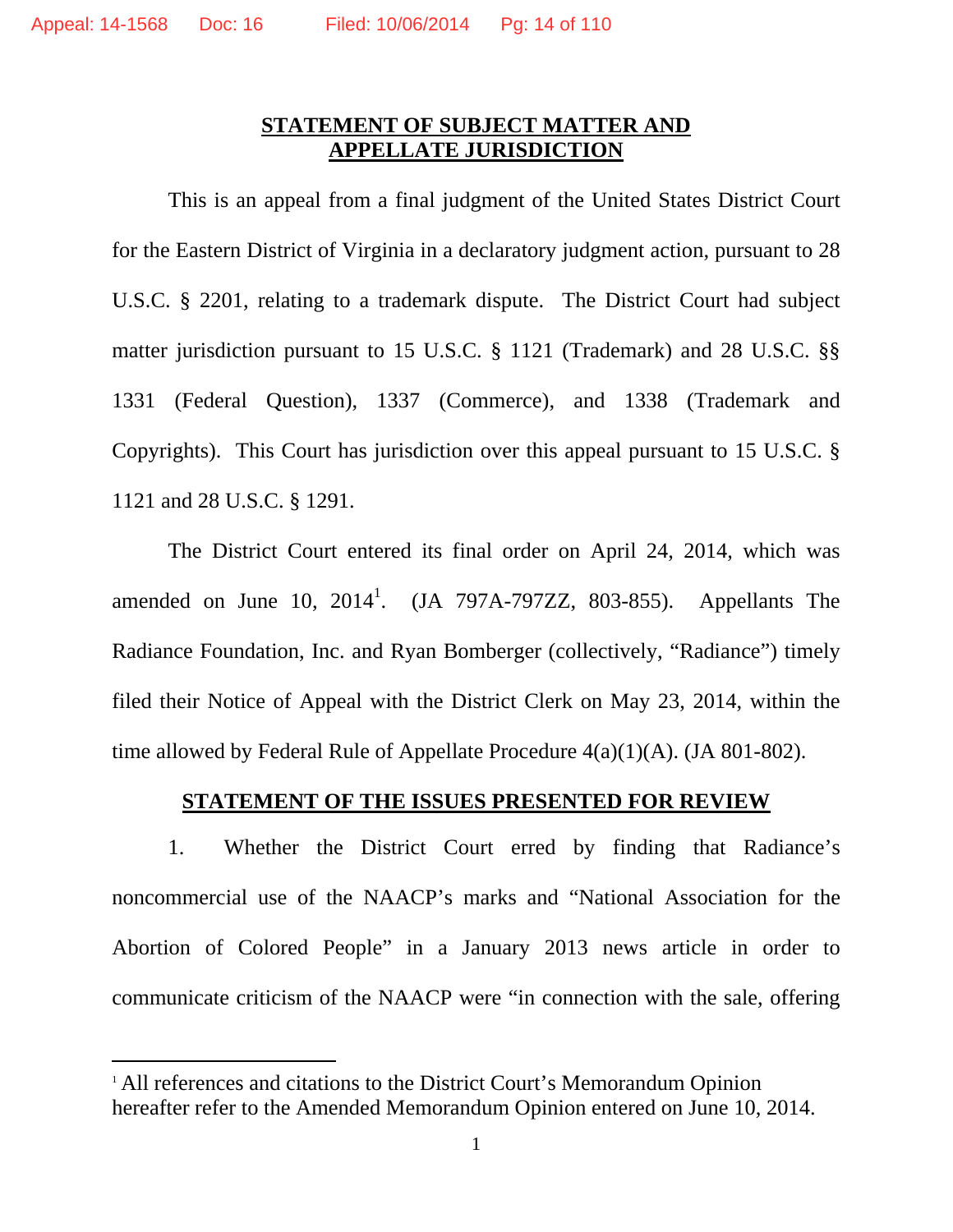for sale, distribution, or advertising of any goods or services" and, therefore, actionable under the Lanham Act.

- a. Whether the District Court erred by finding that Radiance's use of the NAACP's marks and the expression "National Association for the Abortion of Colored People" other than as a source or product identifier of Radiance's goods or services is "in connection with" goods and services.
- b. Whether the District Court erred by finding that Radiance's noncommercial use of the NAACP's marks and the expression "National Association for the Abortion of Colored People" in social commentary and criticism can be the basis for a Lanham Act claim.
- c. Whether the District Court erred by finding that the First Amendment does not prohibit the NAACP's Lanham Act claims where Radiance used the NAACP's marks exclusively to refer to the NAACP and the expression "National Association for the Abortion of Colored People" to communicate criticism of the NAACP's position on abortion.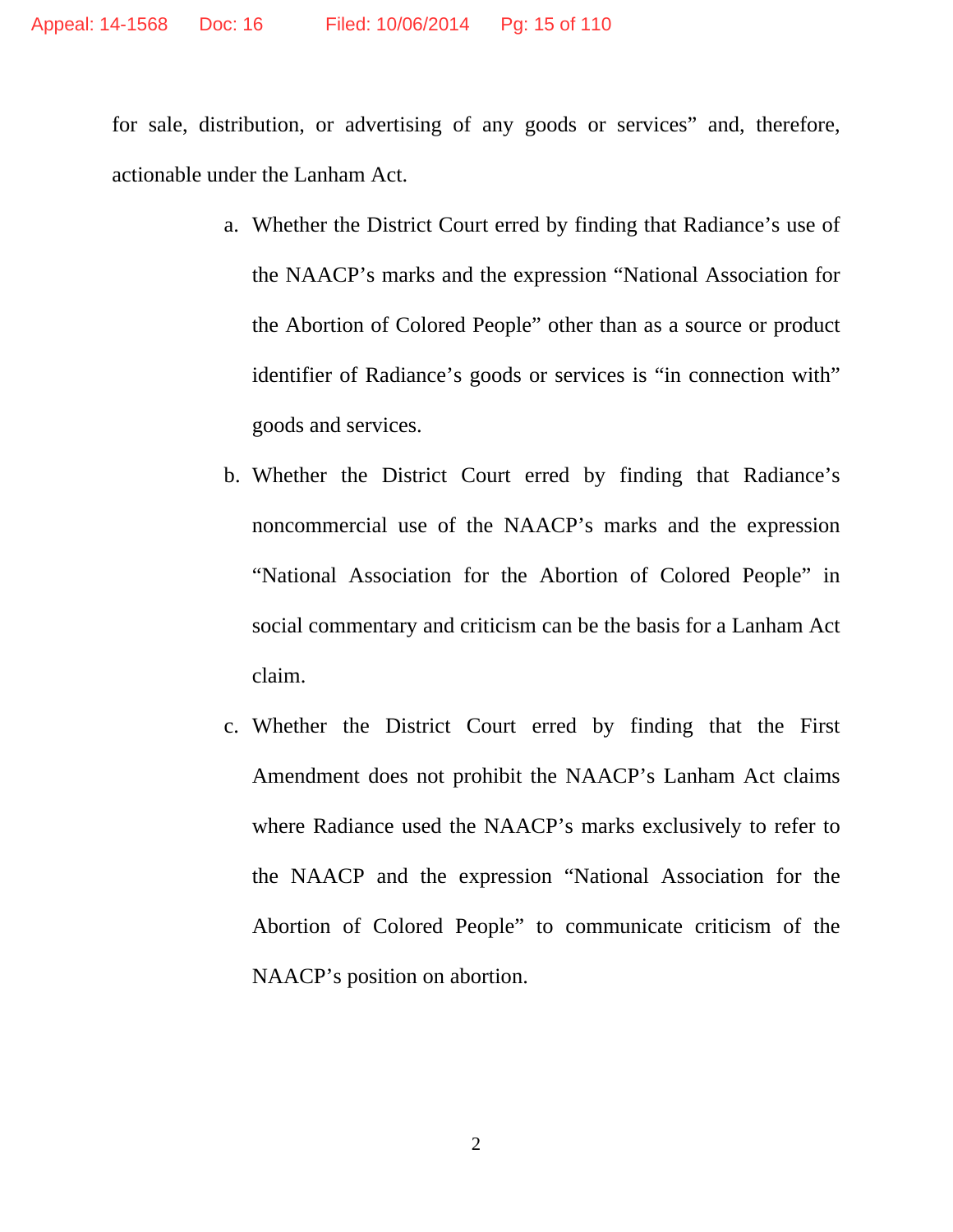2. Whether the District Court erred in finding that Radiance's use of the NAACP's marks and "National Association for the Abortion of Colored People" created a likelihood of confusion.

- a. Whether the District Court erred by finding that confusion as to the true name of the NAACP, as opposed to the source of goods and services, demonstrates likelihood of confusion for a Lanham Act claim.
- b. Whether the District Court erred by finding that anecdotal evidence that some people who read Radiance's news article complained to the NAACP about its policies in regard to abortion demonstrates likelihood of confusion for a Lanham Act claim.
- c. Whether the District Court erred by admitting the Ostberg Survey as reliable evidence of actual confusion and dilution.
- d. Whether the District Court erred in excluding testimony Radiance's expert, Tracy Tuten, Ph.D. on the basis of her lack of trademark litigation specific survey experience.
- e. Whether the District Court erred by failing to find that a review of the entire content and context of Radiance's use of the NAACP's marks and the expression "National Association for the Abortion of Colored People" precludes a finding of likelihood of confusion.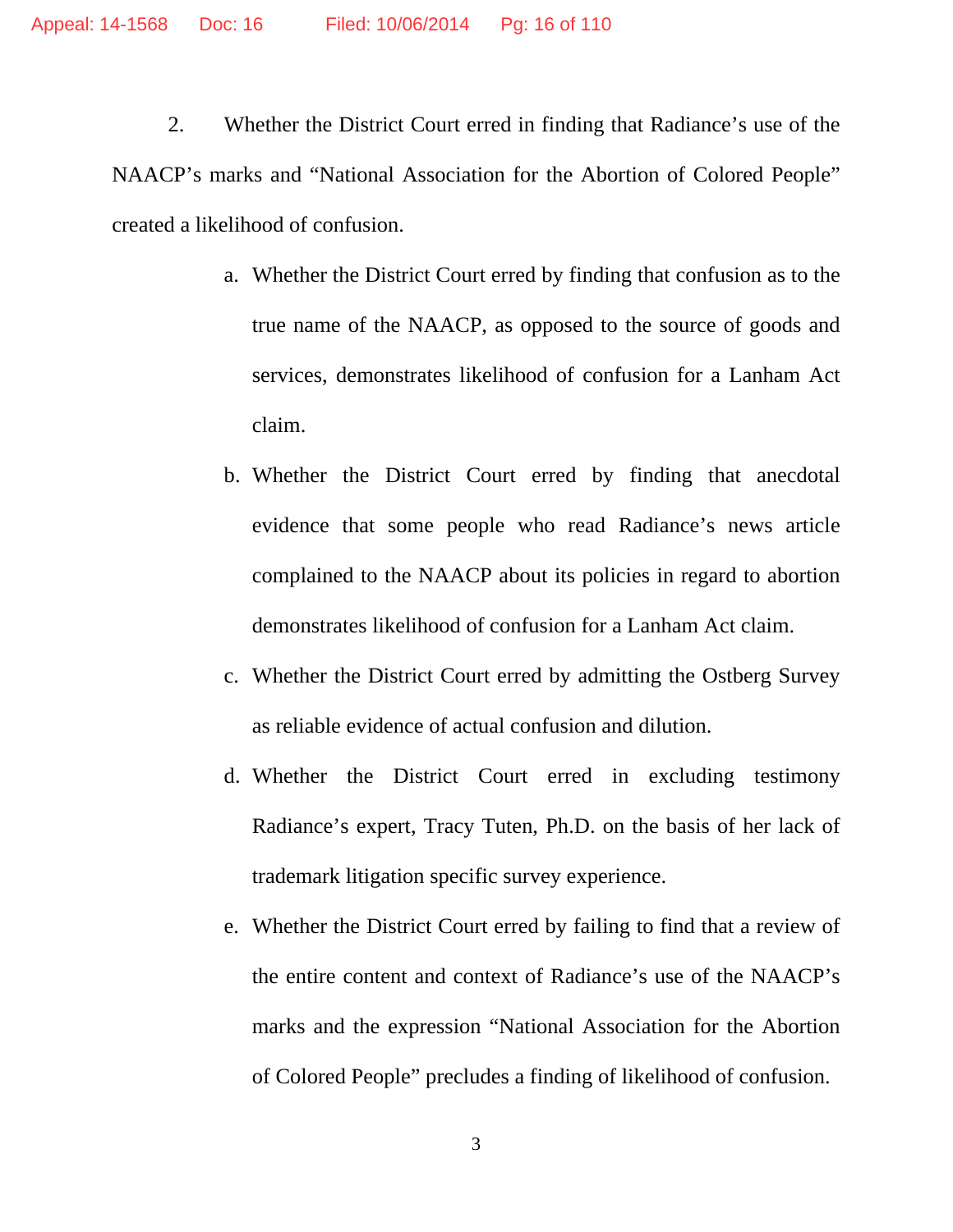3. Whether the District Court erred by finding trademark dilution by tarnishment because in the January 2013 article Radiance made only noncommercial and nominative use of the NAACP's mark and because the article was a form of news reporting and news commentary.

- a. Whether the District Court erred by failing to find that that NAACP's dilution claim was precluded because Radiance's use of the NAACP's famous marks and "National Association for the Abortion of Colored People" was a noncommercial use.
- b. Whether the District Court erred by failing to find that that NAACP's dilution claim was precluded because Radiance's use of the NAACP's famous marks and "National Association for the Abortion of Colored People" was nominative fair use.
- c. Whether the District Court erred by failing to find that that NAACP's dilution claim was precluded because it was predicated on the use of the marks and the expression in a form of news reporting and news commentary.

#### **STATEMENT OF THE CASE**

This case involves a dispute regarding The Radiance Foundation and Ryan Bomberger's use of the National Association for the Advancement of Colored People's ("NAACP") trademarks. In January 2013, Bomberger wrote a news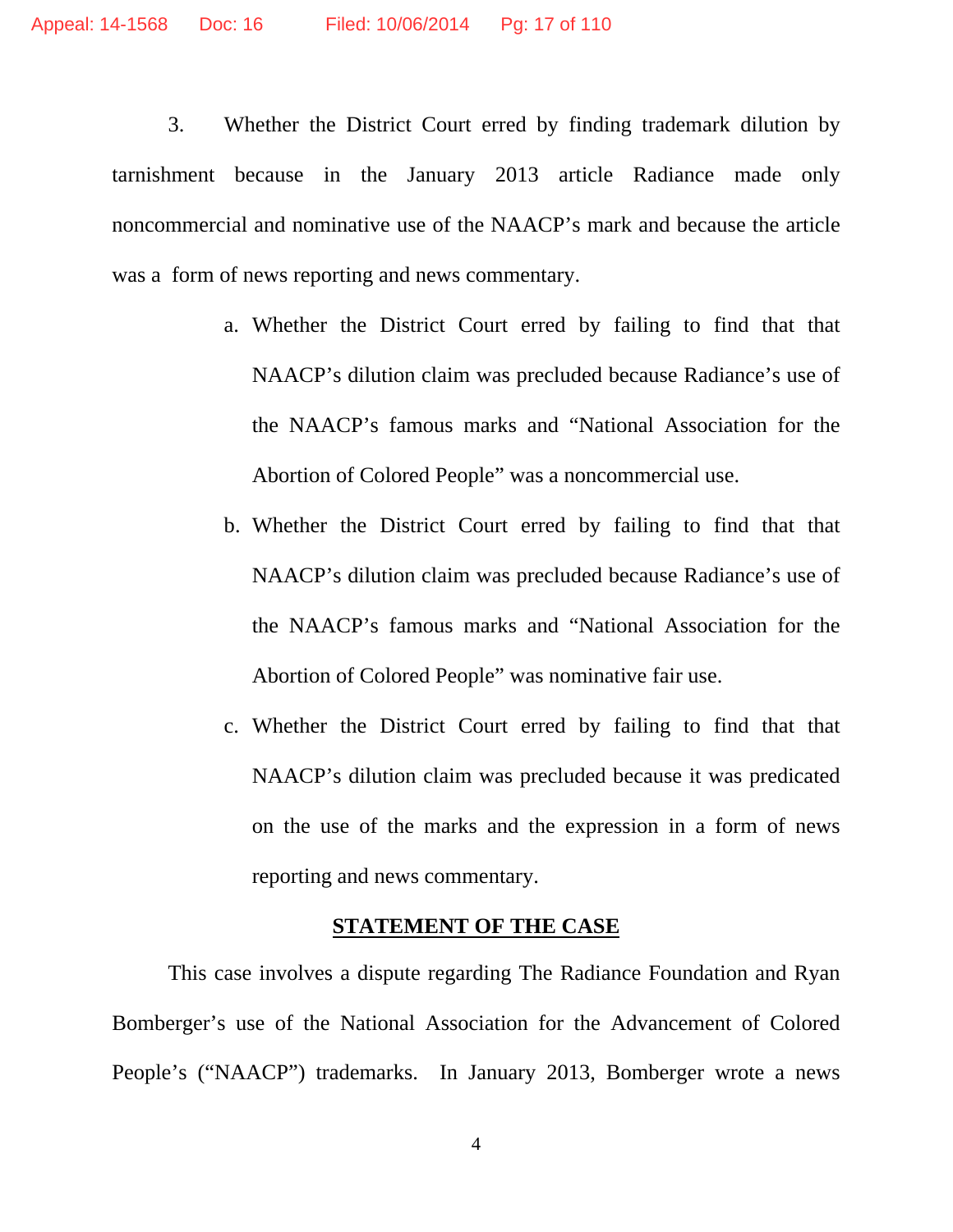article sharply critical of the NAACP's support of Planned Parenthood and its unwillingness to stand against abortion. (JA 869, 899). The article was titled, "NAACP: National Association for the Abortion of Colored People" and was posted at two of Radiance's internet websites. Upon receiving a cease and desist letter from the NAACP (JA 58), The Radiance Foundation and Ryan Bomberger filed a complaint against the NAACP seeking declaratory judgment that their use of the trademarks of the NAACP and the expression "National Association for the Abortion of Colored People" did not constitute trademark infringement and was privileged under the First Amendment. (JA 17-64). The NAACP answered and counterclaimed asserting trademark infringement and trademark dilution. (JA 65- 111).

At a bench trial, Radiance contended that neither "National Association for the Abortion of Colored People" nor any of the NAACP's marks had been used by Radiance in connection with the sale, offering for sale, distribution, or advertising of goods and service. It further claimed that because it had used the NAACP's marks and the expression "National Association for the Abortion of Colored People' in noncommercial, ideological and political speech to communicate criticism of the NAACP, the use was protected under the First Amendment. It also asserted that no dilution claim was viable because a) any use of the NAACP's famous marks had been a fair use, b) the use of the marks and "National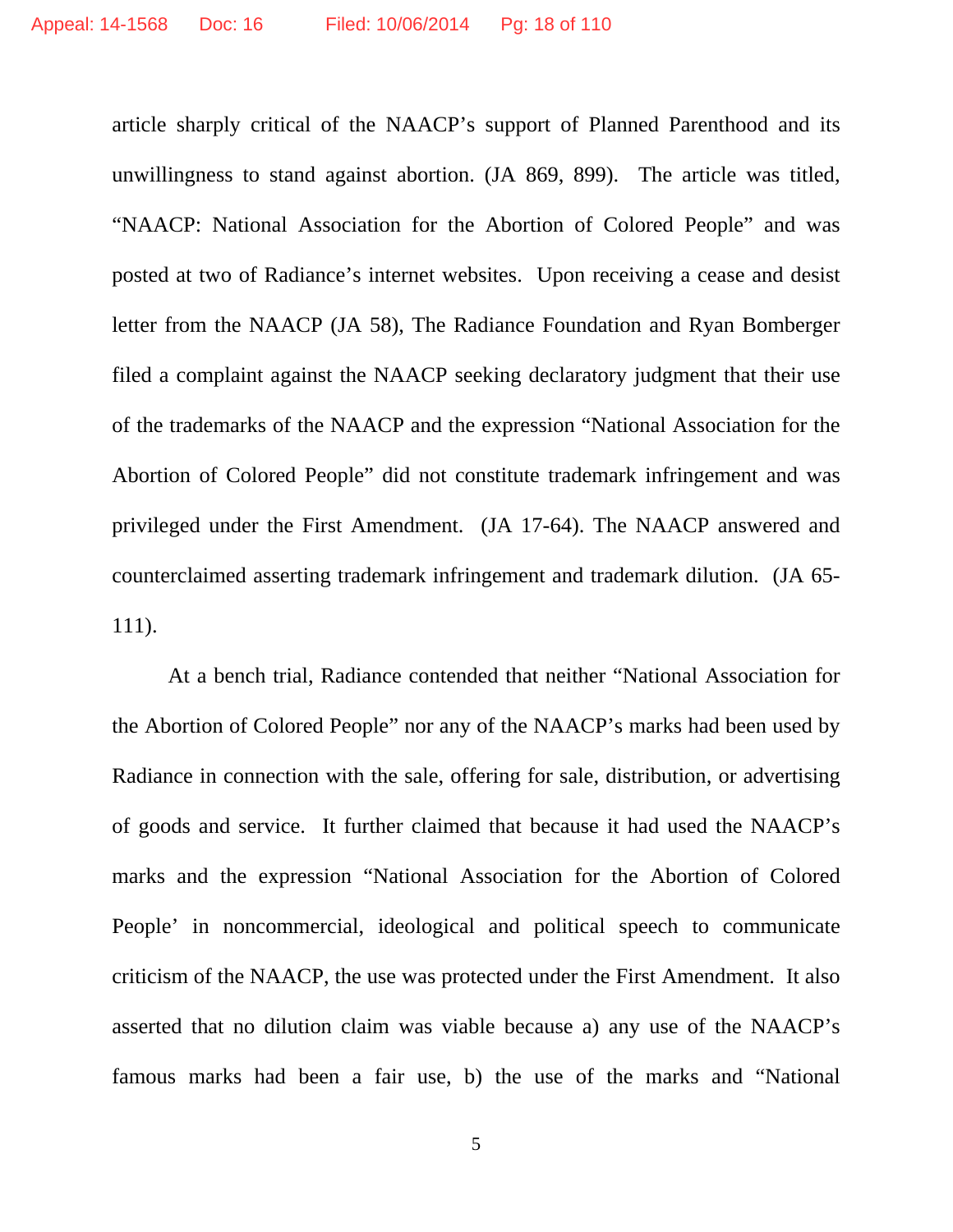Association for the Abortion of Colored People" had been a non-commercial use, and c) such use was in news reporting and news commentary. Finally, it claimed no trademark infringement existed because there was no likelihood of confusion of the marks.

 The NAACP contended that Radiance's fundraising and solicitation of assistance from readers of its web sites news articles, rendered use of the marks and the expression "in connection with the sale, offering for sale, distribution, or advertising of goods and services." Further, it claimed, on the basis of survey evidence and complaints to the NAACP about its pro-abortion policies, that the use caused a likelihood of confusion. Finally, it asserted that Radiance's published criticism that it was pro-abortion constituted dilution by tarnishment.

At trial, Radiance proffered the testimony of Tracy Tuten, Ph.D., an expert in consumer survey methodology who had reviewed the NAACP's survey evidence, to render opinions regarding the methodology employed and the impact on the reliability of the survey evidence proffered by the NAACP. (JA 774:13 – 774:23, 911-928). Specifically, Dr. Tuten was prepare to testify that the survey suffered from "five fatal flaws" with the result that the "findings of the Ostberg study [could not] be relied upon for the purposes for which they [were] proffered." (JA 912, 927). The District Court excluded this evidence. (JA 788-797).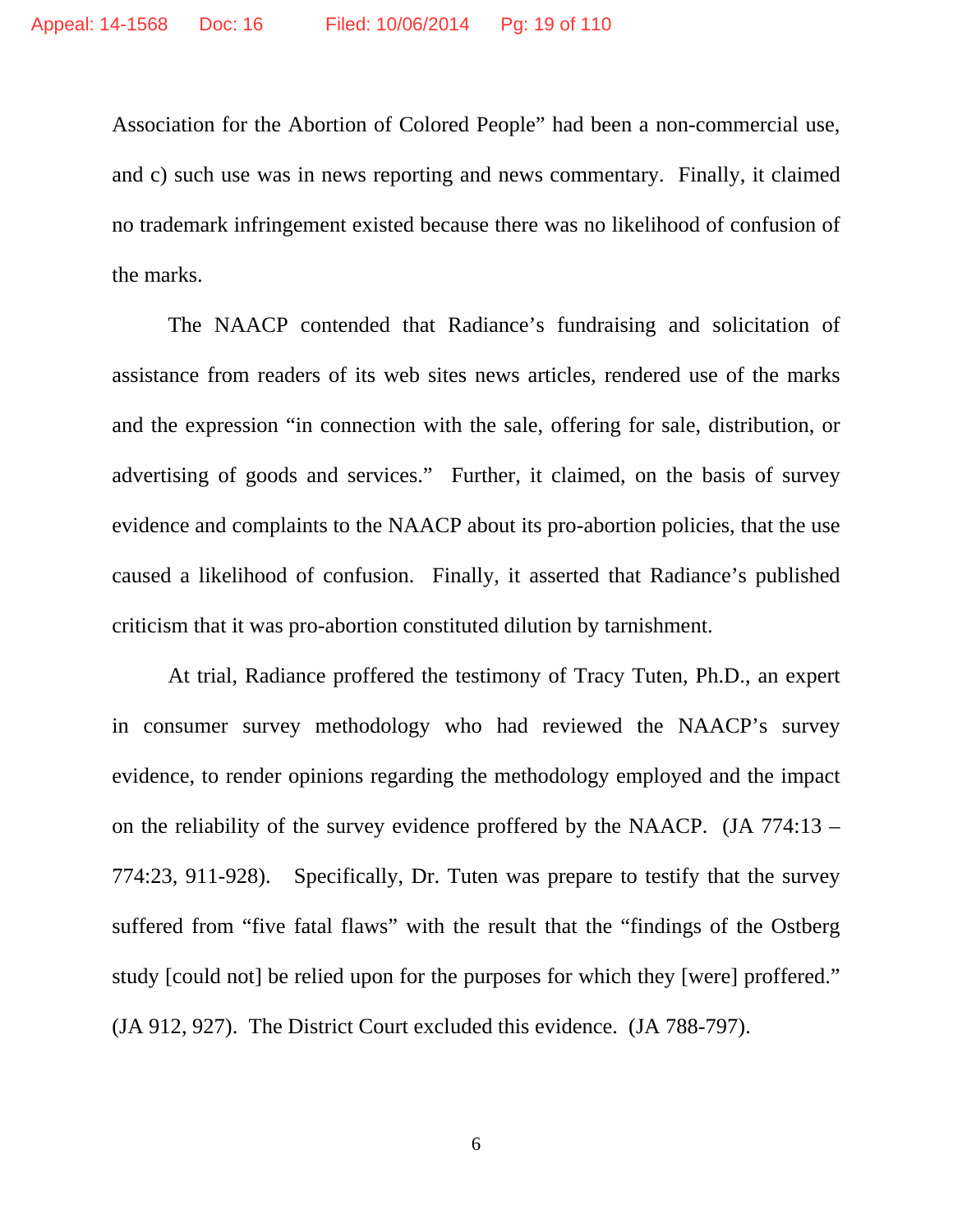At the conclusion of the bench trial, the District Court held that the NAACP had established trademark infringement and dilution through the January 2013 article. (JA 803-855). It entered a permanent injunction against Bomberger and Radiance, but noted that the NAACP had failed to prove monetary damages or to establish that it was entitled to attorney's fees. (JA 798-800, 849-853).

#### **STATEMENT OF THE FACTS**

 In 2009, Ryan Bomberger, who is bi-racial, and his wife, Bethany Bomberger, formed The Radiance Foundation. (JA 359:24-360:15, 363:13-364:3, 359:21-359:23, 368:4-368:8). Ryan Bomberger serves as the group's Chief Creative Officer. (JA 359:21-359:23). Radiance is a non-profit corporation  $(501(c)(3))$  dedicated to educating people about social issues from a Christian perspective. (JA 859, 862). Among other things, Radiance provides informational, educational, and community outreach services related to race relations, diversity, adoption, fatherlessness, pop culture, pluralism, and the impact of abortion on the black community. (JA 352, 364:4-364:12, 365:1-365:5, 365:16-365:19).

 Radiance owns and maintains a number of websites including the "Radiance site"<sup>2</sup> and the "TooManyAborted site"<sup>3</sup> at issue in this case. (JA 374:2-374:7). It has never owned or operated a website with "NAACP", "National Association for the Advancement of Colored People", "National Association for the Abortion of

 $\overline{a}$ 

<sup>&</sup>lt;sup>2</sup> Located at www.theradiancefoundation.org.

<sup>3</sup> Located at www.TooManyAborted.com.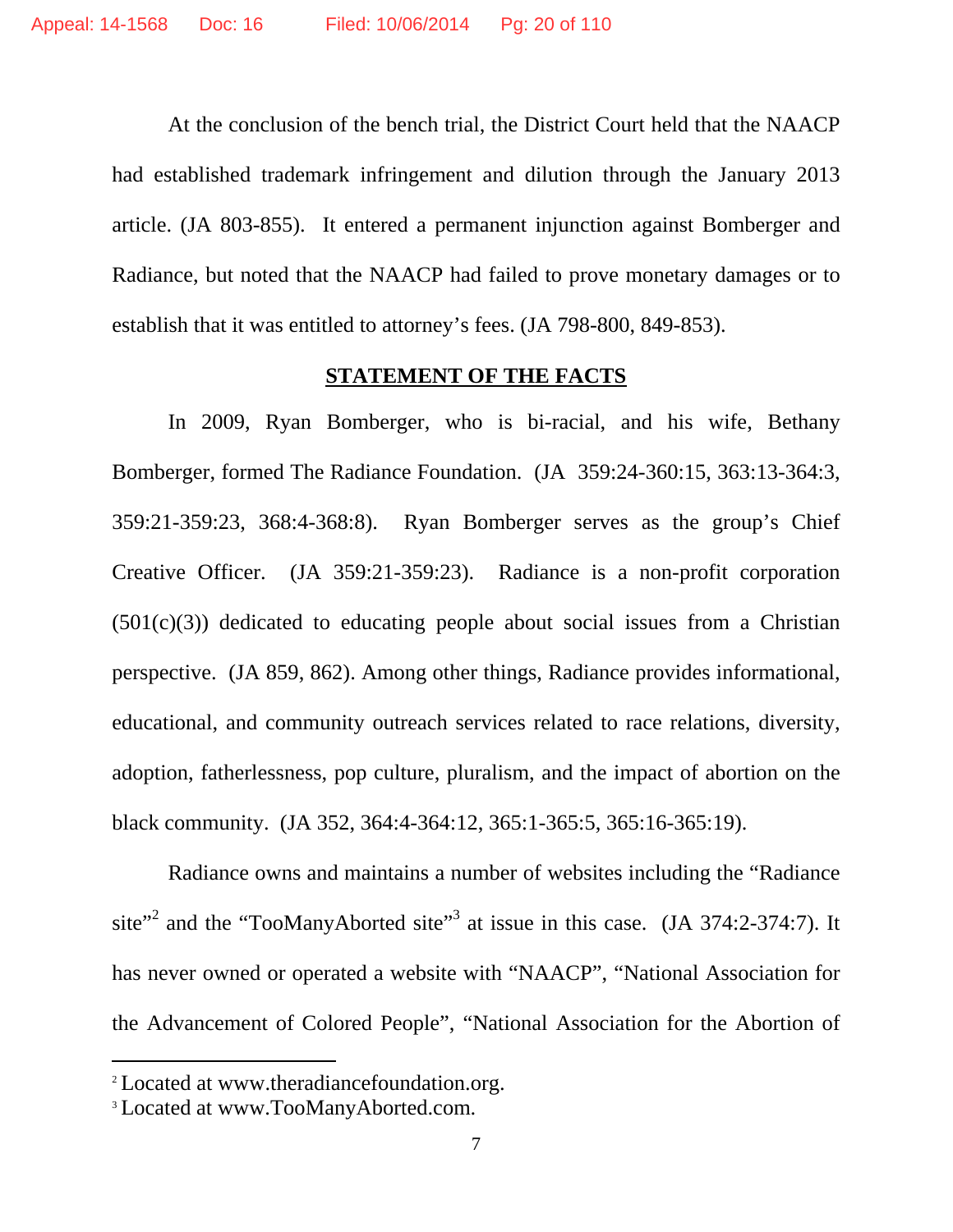Colored People" or any of the NAACP's marks in the domain name. (JA 374:8- 374:20). When a viewer visits the Radiance webpages, the domain name is presented to the viewer in the address bar at the top of the web browser. Additionally, at the top of every page in the site there appears the logo and the name of either "The Radiance Foundation" or "TooManyAborted.com". On the bottom of every page on both websites is the copyright information identifying The Radiance Foundation as the copyright holder. (JA 375:16-376:2, 377:23-378:14, 857-859; 861-862; 863-870, 873, 404:17-405:2, 405:13-405:24, 874-891, 902- 907). Through these websites, Radiance provides information about itself, its founders, and its mission. Additionally, Radiance provides media messages, including news articles, regarding various social issues addressed by Radiance. (JA 386:6-387:8, 390:11-392:7, 861-862).

 To support its efforts, Radiance solicits donations through its websites. The Radiance site includes a specific "Donate Today" subpage and a "Donate" button in the side bar on various pages. (JA 379:2-379:21). A viewer wishing to make a donation is ultimately redirected to PayPal where the actual donation transaction occurs. (JA 384:5-385:14, 860, 872). For a brief period of time, the TooManyAborted.com site also included a "Donate" button and a "Donate: Your Gift is Tax Deductible" menu option. Both of these redirected the viewer to the PayPal site. Neither the "Donate Today" page on the Radiance site nor the PayPal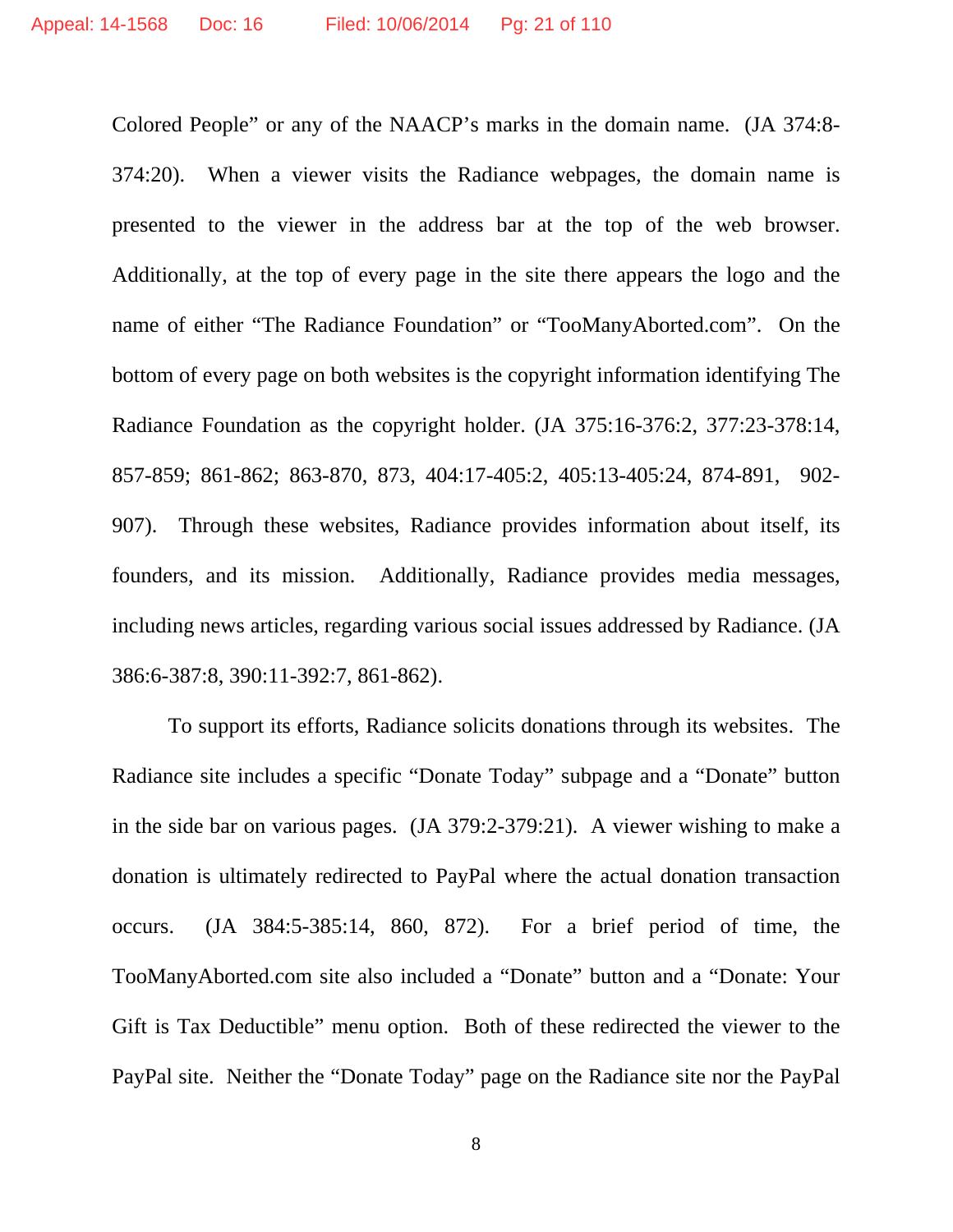page contained any of the NAACP's marks or the phrase "National Association for the Abortion of Colored People". (JA 858, 860, 872). The "Donate" button on the Radiance site includes the words "Click here to give one-time gift to the Radiance Foundation." Both pages identify the Radiance Foundation as the recipient of the donation. (JA 379.2-380:25, 385:23-386:5, 415:4-415:25, 858-860, 861-862, 863- 871, 872- 873,899, 902-904, 990).

 Through the TooManyAborted.com "Take Action" page, Radiance also provides a viewer with the opportunity to support and participate in the TooManyAborted.com anti-abortion billboard campaign. (JA 902-906). The TooManyAborted.com billboard campaign was launched in 2010 to educate the public about the impact of abortion on the black community. (JA 352). The billboard campaign began in Atlanta, Georgia and eventually spread to several other metropolitan areas. The TooManyAborted.com site invited viewers to sponsor a billboard and provided a means for them to contact Radiance to arrange licensing of the billboard artwork and to arrange creation of state-specific webpage content for the TooManyAborted.com website. (JA 400:9-404:10, 416.8-418:21, 902-906). None of the billboard artwork, billboards, or Take Action page on the TooManyAborted.com site has displayed any of the NAACP's marks or included the phrase "National Association for the Abortion of Colored People." (JA 415:4- 417:5, 423:10-423:12. 902-906).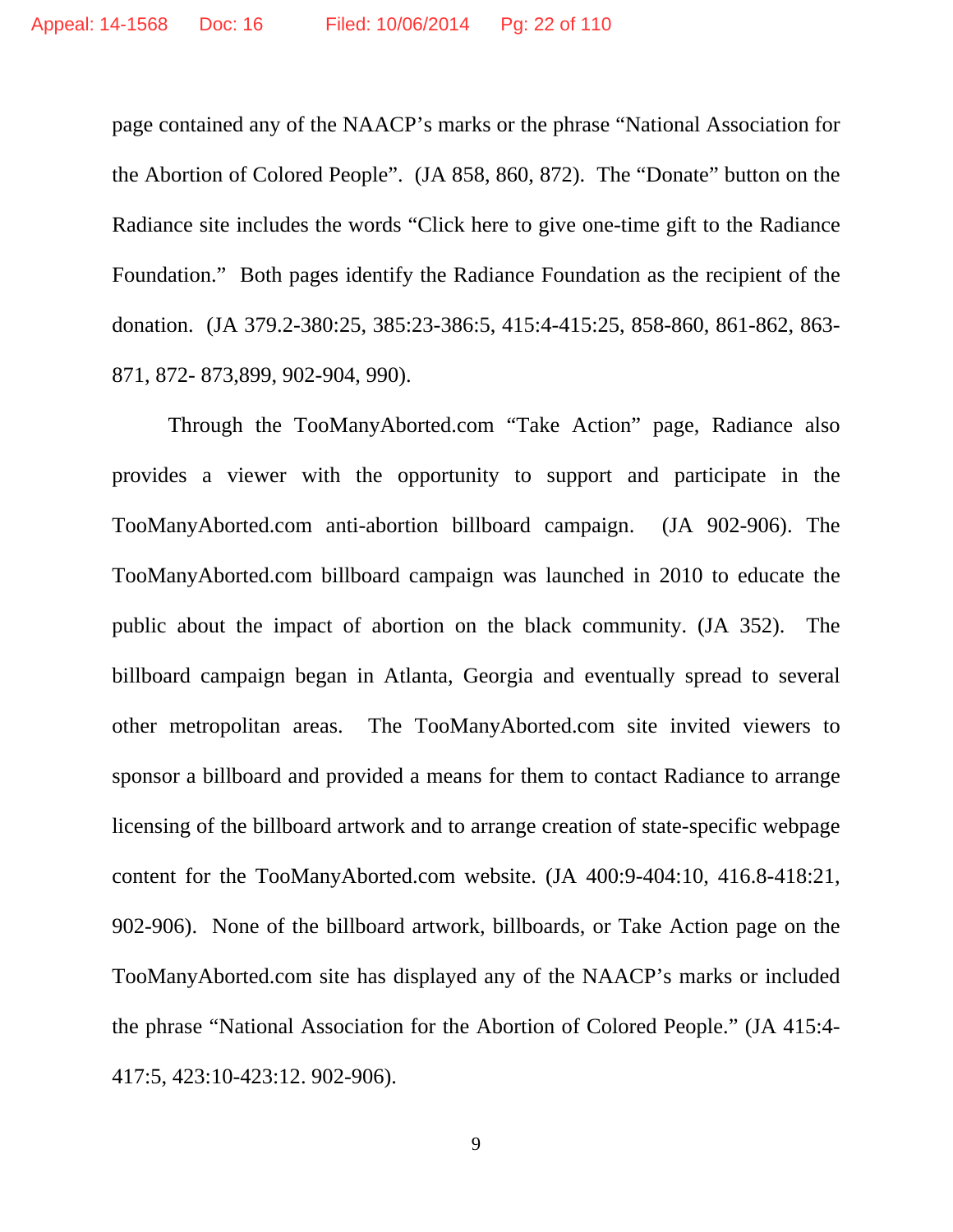Radiance has not sold, and does not attempt to sell, merchandise through any of its sites, including the Radiance site and the TooManyAborted.com site. It has, however, provided promotional items (e.g., onesies, stuffed lambs, stickers, etc.) to donors. (JA 368:12-369:17, 372:14-372:20, 420:5-420:24, 853).

 The NAACP is the nation's oldest and largest civil rights organization. It asserts that it does not take a position on abortion, but it admitted that the NAACP "supports a woman's right to choose." (JA 556:4-556:25, 778:8-779:18). In 2004, the NAACP issued a resolution stating "women of color seek abortion at rates higher than their percentage in the population" and that "a woman denied the right to control her own body is denied equal protection of the law, a fight the NAACP has fought and defended for nearly a 100 years." (JA 547:16-548:16, 910). Hilary Shelton, the NAACP's senior vice president for policy and advocacy admitted that several commentators have been critical of the NAACP's policy – or lack of a policy – on the issue of abortion. (JA 533:9-533:20, 545:24-526:3).

 In January 2013, Ryan Bomberger wrote an article regarding the NAACP's annual Images Awards, bearing the headline "NAACP: National Association for the Abortion of Colored People".<sup>4</sup> It was posted to the "News" sections of the

 $\overline{a}$ 

<sup>4</sup> Ryan Bomberger had previously used the phrase "National Association for the Abortion of Colored People" in a June 2011 article and speech in January 2012. (JA 425:15-430:13, 435:13-437:19, 891-898, 956-966). Neither of these uses is at issue in this appeal as the NAACP based its counterclaim solely on the January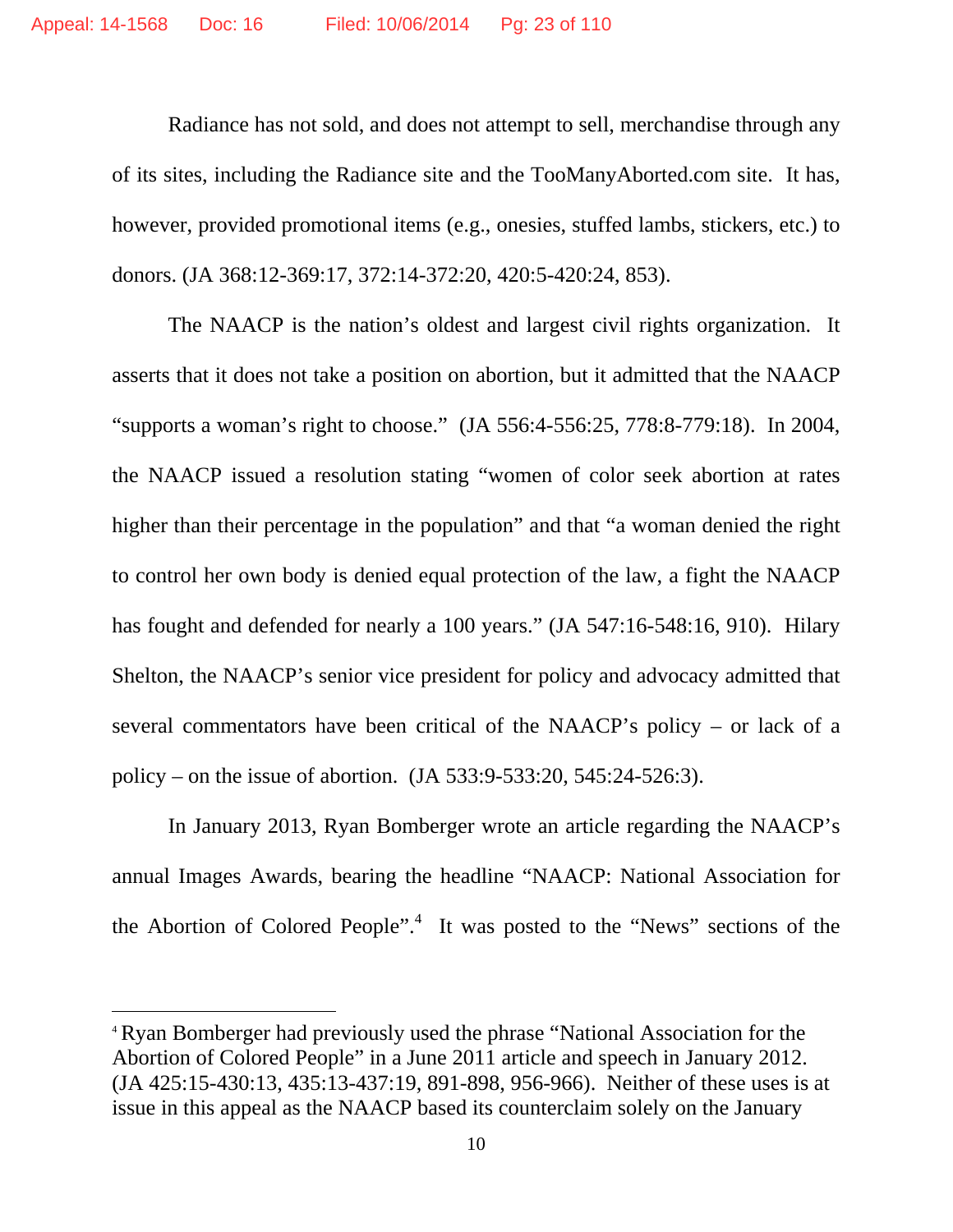. . . .

. . . .

. . . .

. . . .

 $\overline{a}$ 

TooManyAborted.com and Radiance websites and also appeared at Lifenews.com.<sup>5</sup> (JA 437:19-438:11, 865-866, 869-871, 891-892, 899-901, 973-976). This article addressed the NAACP's Annual Image Awards. (JA 805, 811). In the article Ryan Bomberger used "NAACP" to refer to the Appellee. Specifically, he wrote:

The NAACP's Annual Image Awards honor black imagery churned out by often racist, anti-Christian, perpetually sexist, violent and pornographic Hollywood.

Django Unchained, with its graphic violence and 100 plus uses of the racially denigrating epithet, "nigger", gets praise and nominations from the NAACP.

The NAACP's selective, and often feigned, outrage on a myriad of issues is befitting of a multiple personality disorder, with its stronger personality being one that embraces all things liberal, most things socialistic, and nothing pro-life.

The NAACP would rather sleep with Planned Parenthood, the urban staple and instigator or sexual irresponsibility, regardless of what people say. The affair has been going on for decades. The NAACP, despite denials has publicly supported Planned Parenthood numerous times . . . . It's fought to prevent the abortion chain from being defunded while simultaneously fighting to ensure a massive influx of funding for its bellowed ally (and annual convention sponsor) . . . .

The National Association for the Abortion of Colored People has no moral ground to stand upon, just quick sand oozing with the blood of those most discriminated against. The NAACP's covert and

2013 article and the District Court's finding of trademark infringement and dilution is limited to that article. (JA 805).

<sup>5</sup> Lifenews.com is an independent website not owned, operated, or controlled by Radiance or Ryan Bomberger. (JA 505:2-505:4, 506:11-506:20).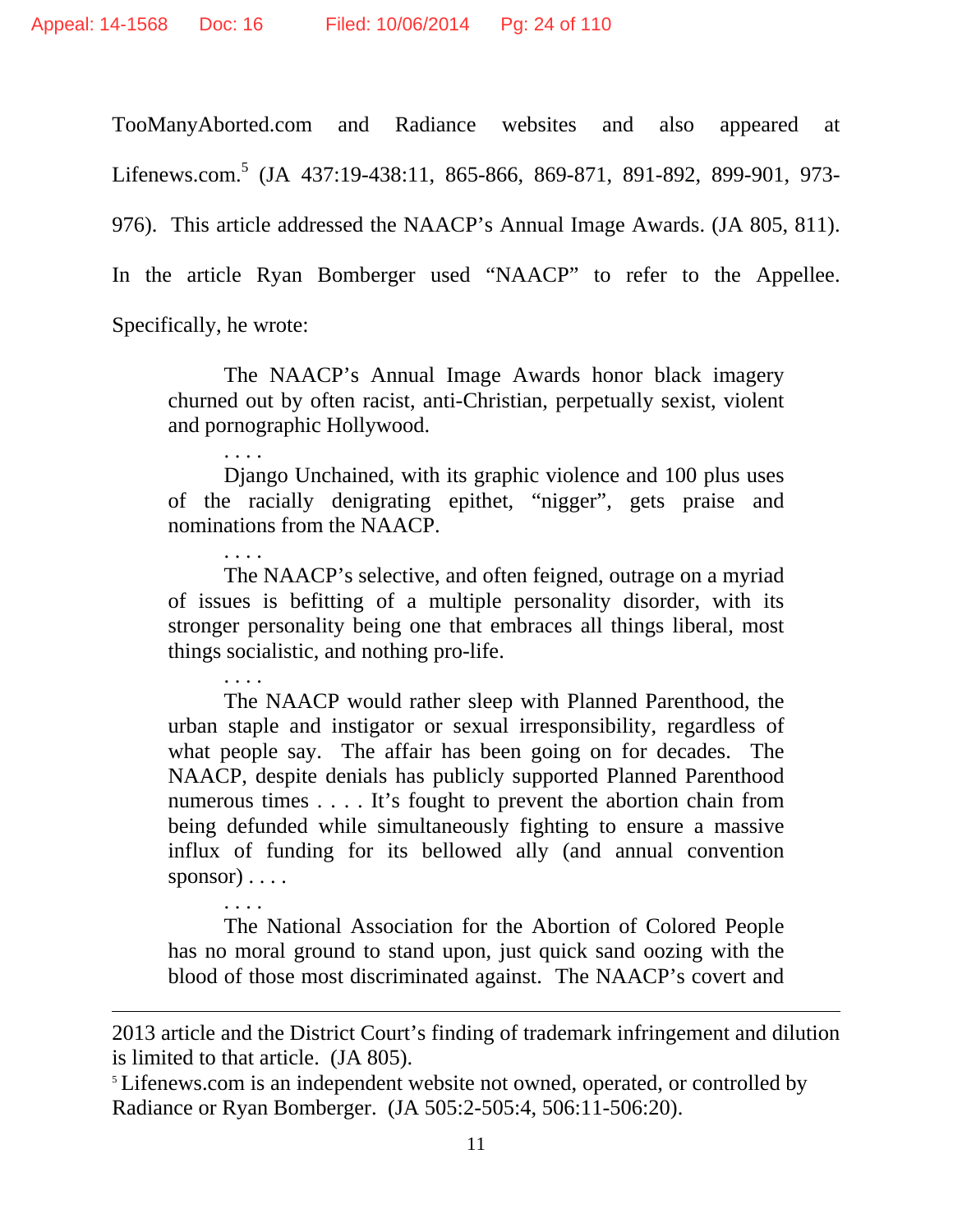. . . .

overt support of Planned Parenthood negates any other human rights they purport to defend.

As our TooManyAborted.com initiative has shown, today's NAACP is a tragic example of civil rights gone wrong.

(JA 437:19-439:17, 869-871). The article was one of the more than 80 news articles posted in the "Latest News" section of the Radiance site and one of the 115 articles in the "News" section of the TooManyAborted.com site. (JA 389:2-390:8, 392:22-393:15, 411:18-412:14, 414:2-414:9, 863-868, 884-901).

No individual complained to Radiance, to Ryan Bomberger, or to the NAACP that he or she was confused by the use of the marks in the January 2013 article. On the contrary, the comments, emails, and other communications that Radiance received confirmed that readers universally understood that the use of the NAACP's marks and the "National Association for the Abortion of Colored People" was in reference to and in criticism of the NAACP. (JA 442:10-442:19, 471:3-471:22).

Eric Wingerter, the NAACP Vice President for Communications and Digital Media, testified (over Appellant's objection) that individuals contacted his office about "why [the NAACP is] supporting abortion of people of color" and "supporting the genocide of black babies." (JA 575:22-582:23). He did not testify that anyone was confused as to the correct name of the NAACP or that the caller concluded the NAACP was in some way affiliated with Radiance. Although other

12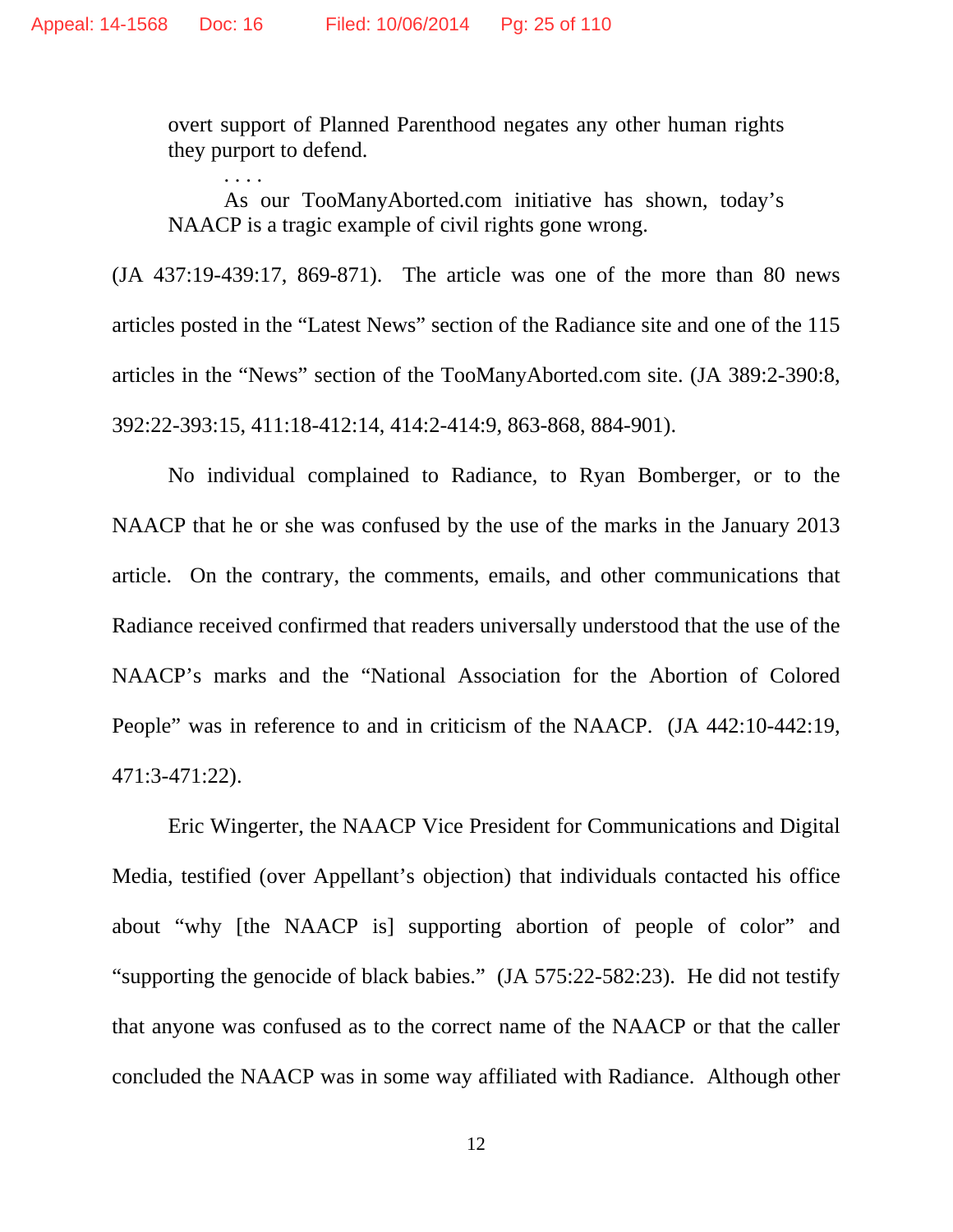commentators had criticized the NAACP for its position on abortion, only the criticism leveled by Radiance caused people to complain to the NAACP about its position. However, no one expressed confusion about who the NAACP was, what its real name was, or who the articles were criticizing. (JA 582:7-582:23, 583:3- 583:18, 584:1-586:1).

 In support of its assertion that the January 2013 article created a likelihood of confusion (and over Appellant's objection) the NAACP introduced a consumer survey prepared by Henry D. Ostberg, Ph.D. (hereafter "the Ostberg Survey"). The Ostberg Survey was a web-based consumer survey, attempting to investigate the potential confusion and dilution. (JA 624:25-625:4, 643:23 - 644:10, 1028- 1123). The questionnaire used in the survey presented those surveyed with a copy of the January 2013 article from the Radiance site then asked a variety of questions. (JA 1164-1172). Dr. Ostberg split the potential, relevant respondents into two categories – those with "strong interest" in opposing abortion and those with a "strong interest" in ensuring racial equality. (JA 1124-1162). From the results, Dr. Ostberg concluded that there was evidence of confusion and dilution. (JA 640:23-642:24, 1040-1044).

 To counter the Ostberg Survey evidence, Radiance proffered the testimony of Tracy Tuten, Ph.D, a Professor of Marketing at East Carolina University and an expert in consumer survey methodology with special focus on web-based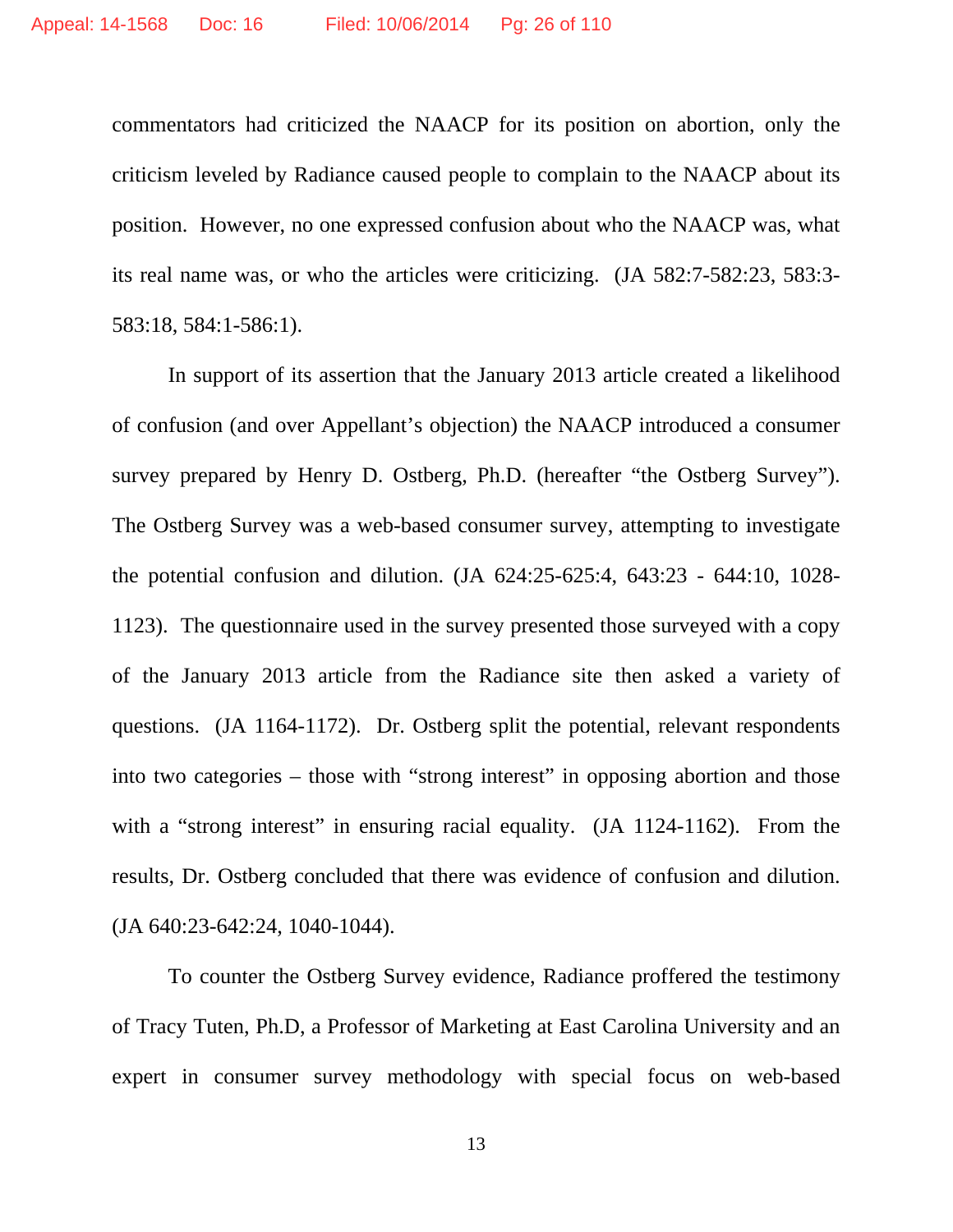consumer surveys. (JA 710:15-710:19, 726:9-726:12). Dr. Tuten's qualifications are extensive. She was selected twice as a Fulbright scholar. She teaches courses in marketing, including advertising, marketing research, social media marketing, and consumer behavior. In one of her two Fulbright assignments she taught consumer survey methodology to foreign faculty members. (JA 709:24-709:25, 710:15-713:11, 715:3-715:12, 929-955). Dr. Tuten also worked in both corporate and educational environments in the role of survey methodologist. As a survey methodologist, she has designed, executed, and analyzed the data from web-based consumer surveys. Dr. Tuten designed web based surveys for Virginia Commonwealth University while serving as a Senior Research Associate and for Royal and Company while a Senior Survey Methodologist. She was also a guest scientist at the Center for Survey Research and Methodology in Mannheim, Germany where she researched web-based survey methodology. (JA 713:12- 713:15, 715:13-718:10, 929-955).

 Dr. Tuten reviewed Dr. Ostberg's report to assess the survey methods used. She opined that certain "tools" or "methods" are necessary to ensure any consumer survey is scientifically reliable. It was her opinion, and she was prepared to testify, that the Ostberg Survey suffered fatal flaws in methodology that rendered it unreliable. (JA 729:5-730:10, 742:3-743:4, 747:19-748:3). However, prior to trial, the District Court limited the permitted scope of Dr. Tuten's testimony.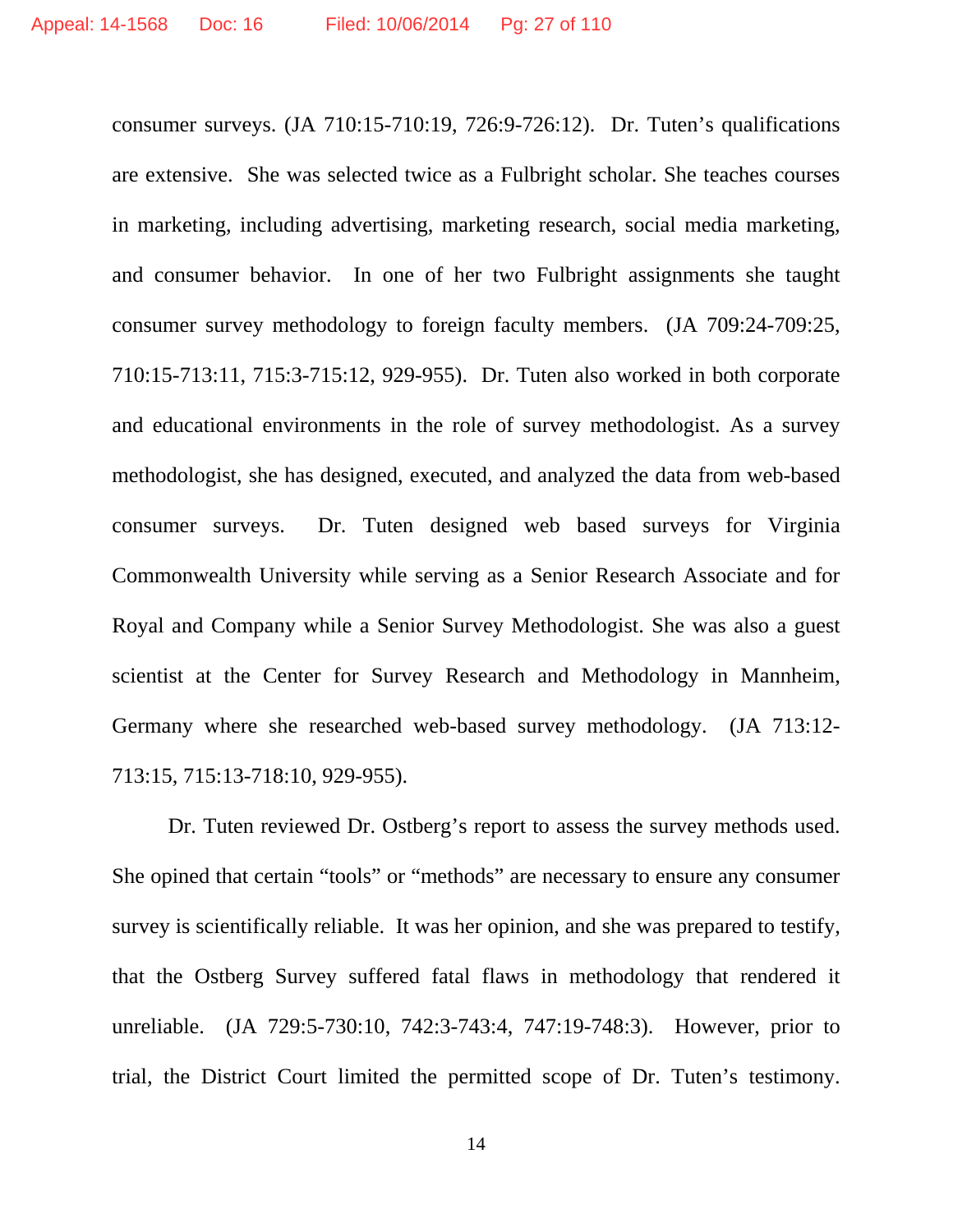While it permitted Dr. Tuten to testify about general consumer survey principles and methodologies, it precluded her from offering opinions related to trademark dilution and likelihood of consumer confusion or from applying her knowledge of general consumer survey principles and methodologies to the Ostberg Survey. (JA 759:3-760:20, 764:10-765:4, 766:2-766:23, 788-797).

#### **STANDARD OF REVIEW**

 In this case, where judgment was entered following a bench trial, this Court must use a "mixed standard of review." *Sun Yung Lee v. Zom Clarendon, LP.,* 453 Fed. Appx. 270, 274  $(4<sup>th</sup> Cir. 2011)$  (citing *Universal Furniture Int'l, Inc. v. Collezione Europa USA, Inc.,* 618 F.3d 417, 427 (4<sup>th</sup> Cir. 2010)). Under this mixed standard, this Court reviews the District Court's factual findings for clear error. *Swatch AG v. Beehive Wholesale, LLC, 739 F.3d, 150, 154-55 (4<sup>th</sup> Cir. 2014).* Likewise, a district court's decision to exclude expert testimony is reviewed for "abuse of discretion." *United States ex rel Ubl v. IIF Data Solutions,* 650 F.3d 445, 454 ( $4<sup>th</sup>$  Cir. 2011) (citations omitted). Clear error and abuse of discretion exist either when there is no evidence to support those findings or when this Court is "left with a definite and firm conviction that a mistake has been committed." *Petro Stopping Ctrs., L.P. v. James River Petroleum, Inc., 130 F.3d 88, 92 (4<sup>th</sup> Cir.)* 1997). *See also Morris v. Wachovia Sec., Inc.,* 448 F.3d 268, 277 (4<sup>th</sup> Cir. 2006). Abuse of discretion may also be found where the trial court's "conclusion is guided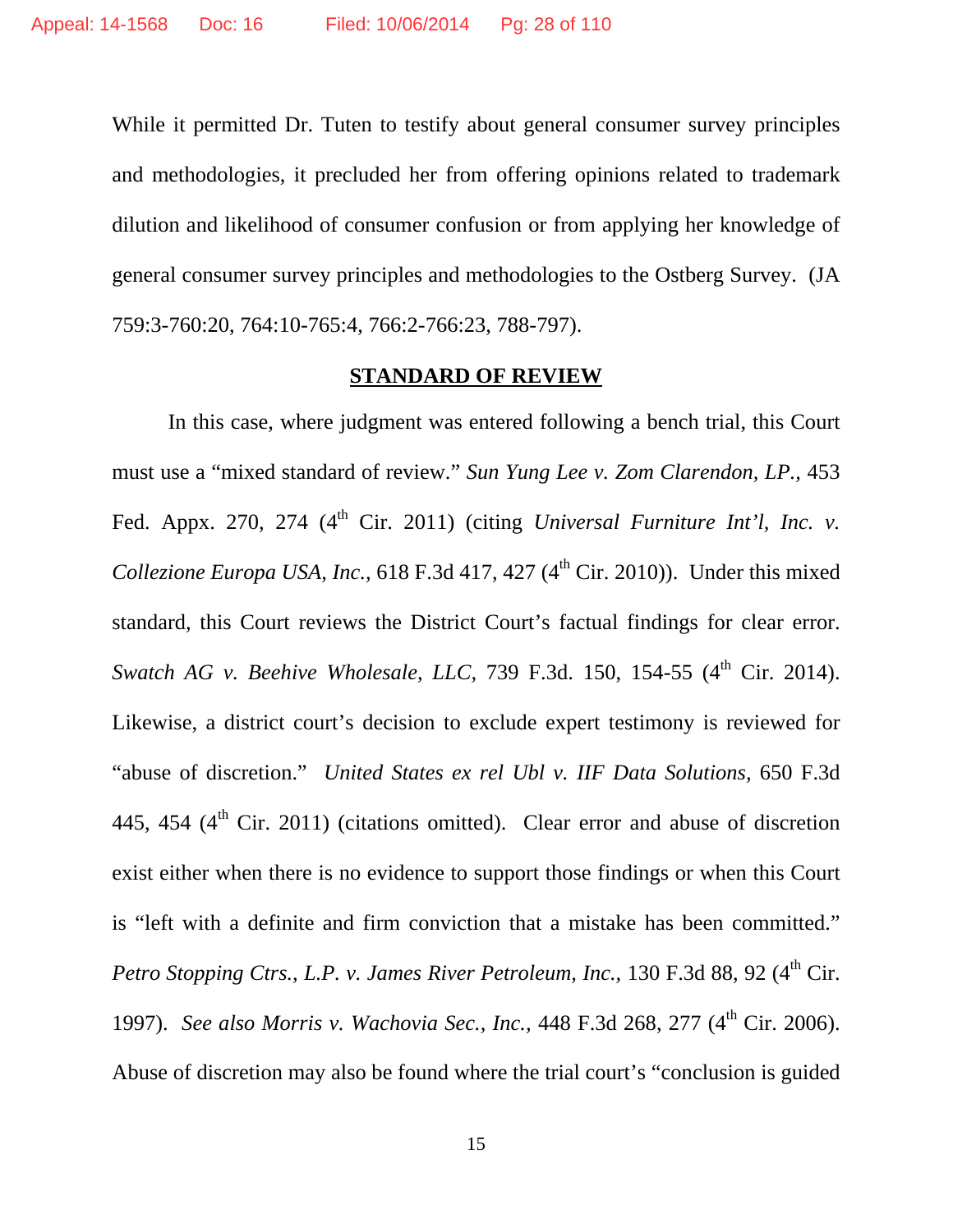by erroneous legal principles." *Belk, Inc. v. Meyer Corp.*, 679 F.3d 146, 162 (4<sup>th</sup> Cir. 2012) (quoting *Westberry v. Gislaved Gummi AB, 178 F.3d 257, 261* (4<sup>th</sup> Cir. 1999)). The District Court's legal conclusions are reviewed *de novo. Swatch,* 739 F.3d at 154-55.

 With these principles in mind, this Court should review the District Court's errors as set forth in sections I(i), I(ii), I(iii), III(i), and III (iii) *de novo* as these errors rest on the District Court's incorrect legal conclusions. The Court should review the District Court's errors as set forth in sections II(i) through II(iv) for abuse of discretion as they pertain to the court's factual findings and exclusion of expert testimony. Finally, the Court must take a mixed approach when reviewing the errors addressed in sections  $II(v)$  and  $III(i)$  as those errors are a mixed question of law and fact.

#### **SUMMARY OF THE ARGUMENT**

The District Court erred in finding that the NAACP had proved trademark infringement and dilution under the Lanham Act. For trademark infringement, the Lanham Act requires that the use of the accused mark be in connection with the advertising, sale or distribution of goods or services. Here, Radiance used the NAACP's marks exclusively to refer to the NAACP and it used the expression, "National Association for the Abortion of Colored People" to communicate its view that the NAACP supports abortion. Radiance did not use either as a source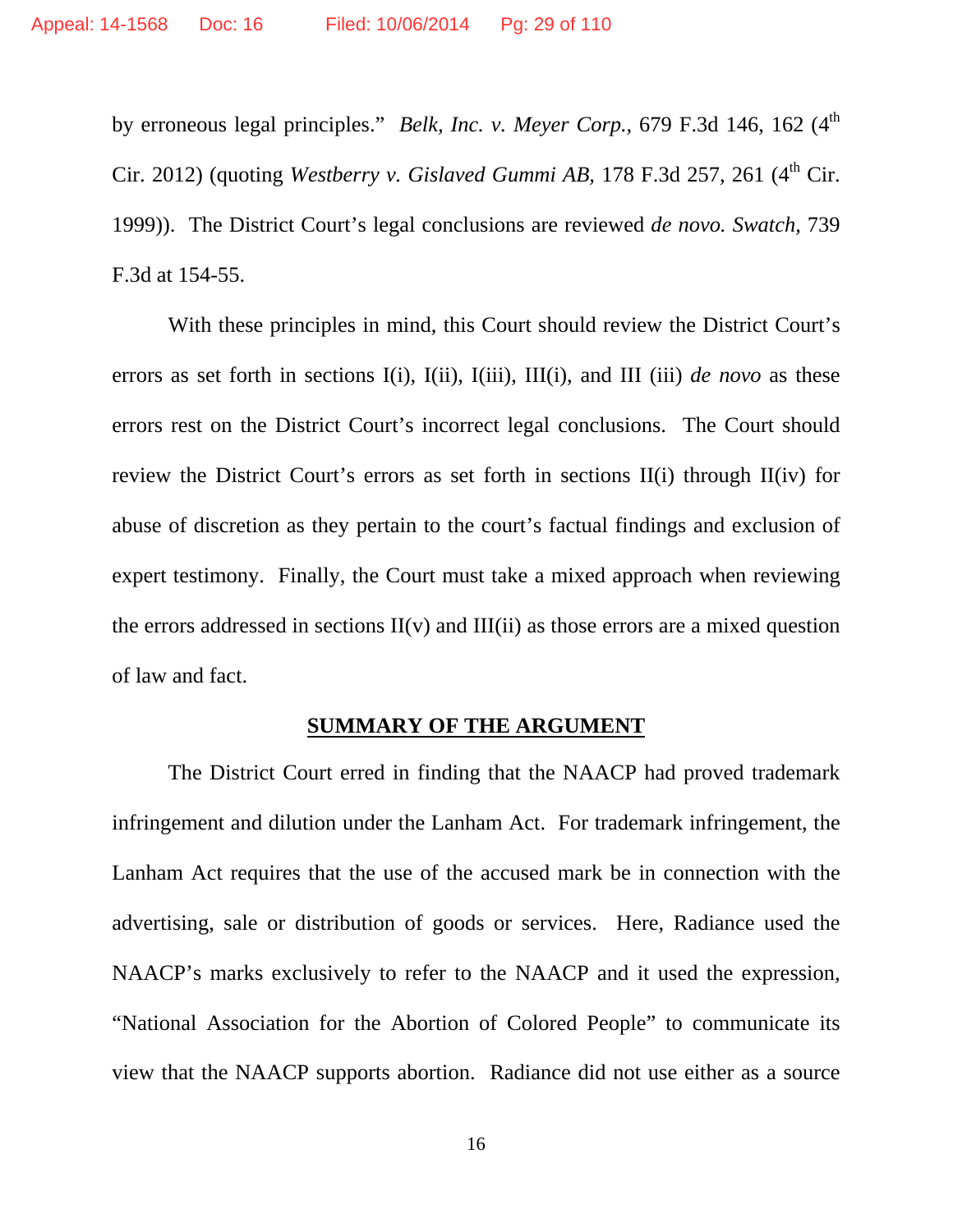identifier for itself or its goods and services. Further, the speech in which the mark and expression were used was not commercial speech. Rather, it was social criticism and commentary which did not propose a commercial transaction. Accordingly, the use of the marks and the expression does not satisfy the "in connection with" requirement of the Lanham Act and, moreover, is protected speech under the First Amendment.

 The District Court also erred in admitting and crediting certain evidence regarding likelihood of confusion on the trademark infringement claims. Specifically, it erroneously credited evidence that consumers may have been confused as to the actual name of the NAACP as confusion relevant to trademark infringement. It also credited testimony that readers called the NAACP after reviewing the article as anecdotal evidence of actual confusion when the evidence showed readers plainly were not confused about the source of the information. It also accepted as reliable evidence of actual confusion a survey that assessed confusion from the wrong population, asked ambiguous and biased questions of the survey participants, and provided them with the stimulant, i.e. the article in question, in a manner in which it would not have been encountered by readers on the Internet. The District Court erred by refusing to permit Radiance's expert in web-based consumer survey methodology to testify that the methodology employed by the NAACP's survey expert rendered the survey unreliable and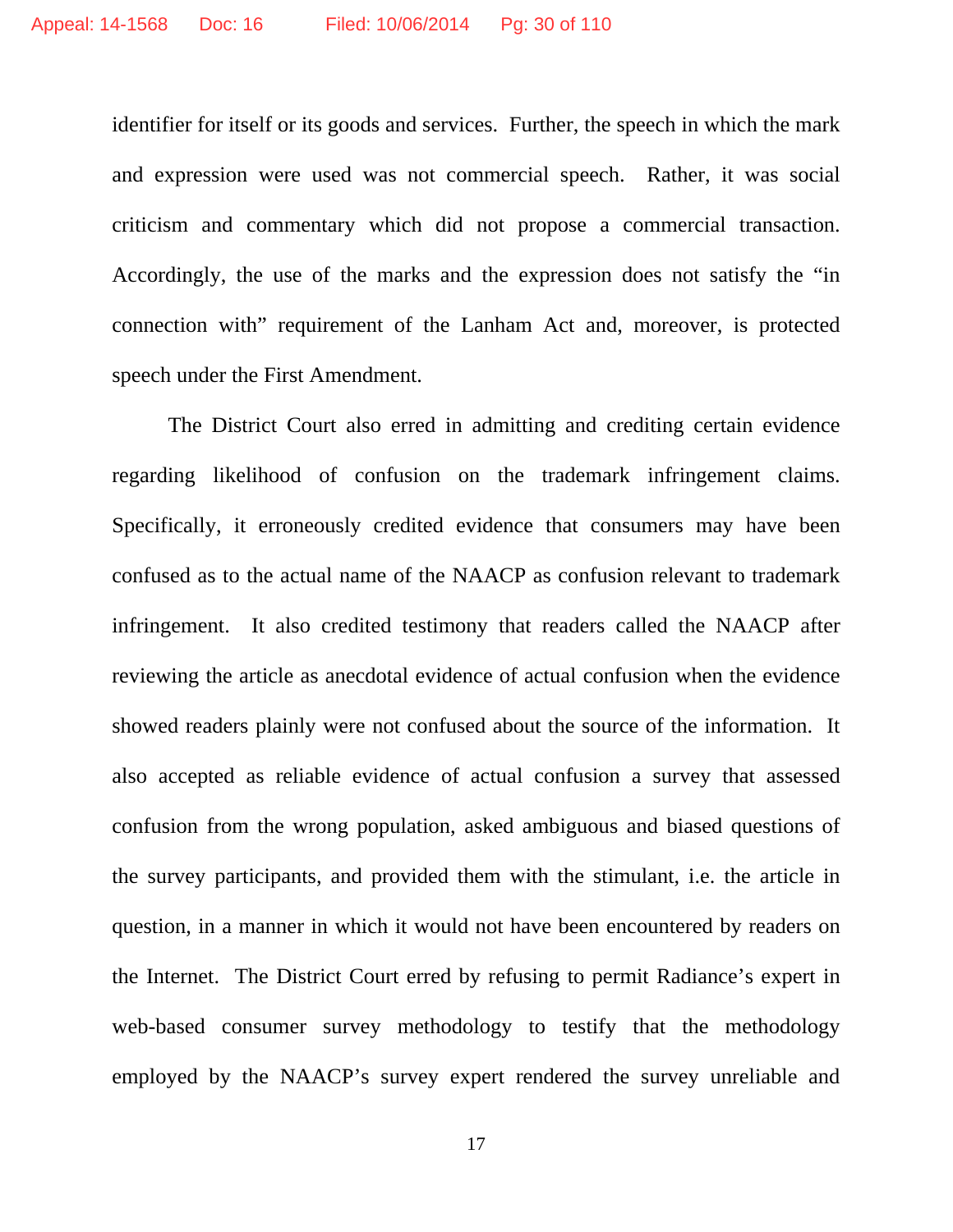invalid, even though the court concluded she was an expert in web-based consumer survey methodology because the court concluded she was not sufficiently experienced in surveys done for trademark infringement litigation. Finally, the court erred by failing to consider Radiance's use of the marks and expression in the entirety. Had it done so, it would have found that the entirety of the text was so sharply critical of the NAACP that no rational reader would have been confused that it created, offered, approved or sponsored the creation of the article.

 The District Court also erred by finding that the NAACP had proved a dilution claim under the Lanham Act. It erred by failing to find that Radiance's use of the NAACP's famous mark was a nominative use because it (and the expression "National Association for the Abortion of Colored People) was used to refer to the NAACP. Further, the use was also a noncommercial use because the article proposed no commercial transaction; it simply criticized the NAACP's position on abortion. Finally, although the court acknowledged that the article in question was a news article, it found dilution notwithstanding the Lanham Act's prohibition that any form of news reporting and news commentary may not be the basis for a dilution claim. In short, the District Court committed clear error by finding that Radiance was liable for dilution by tarnishment.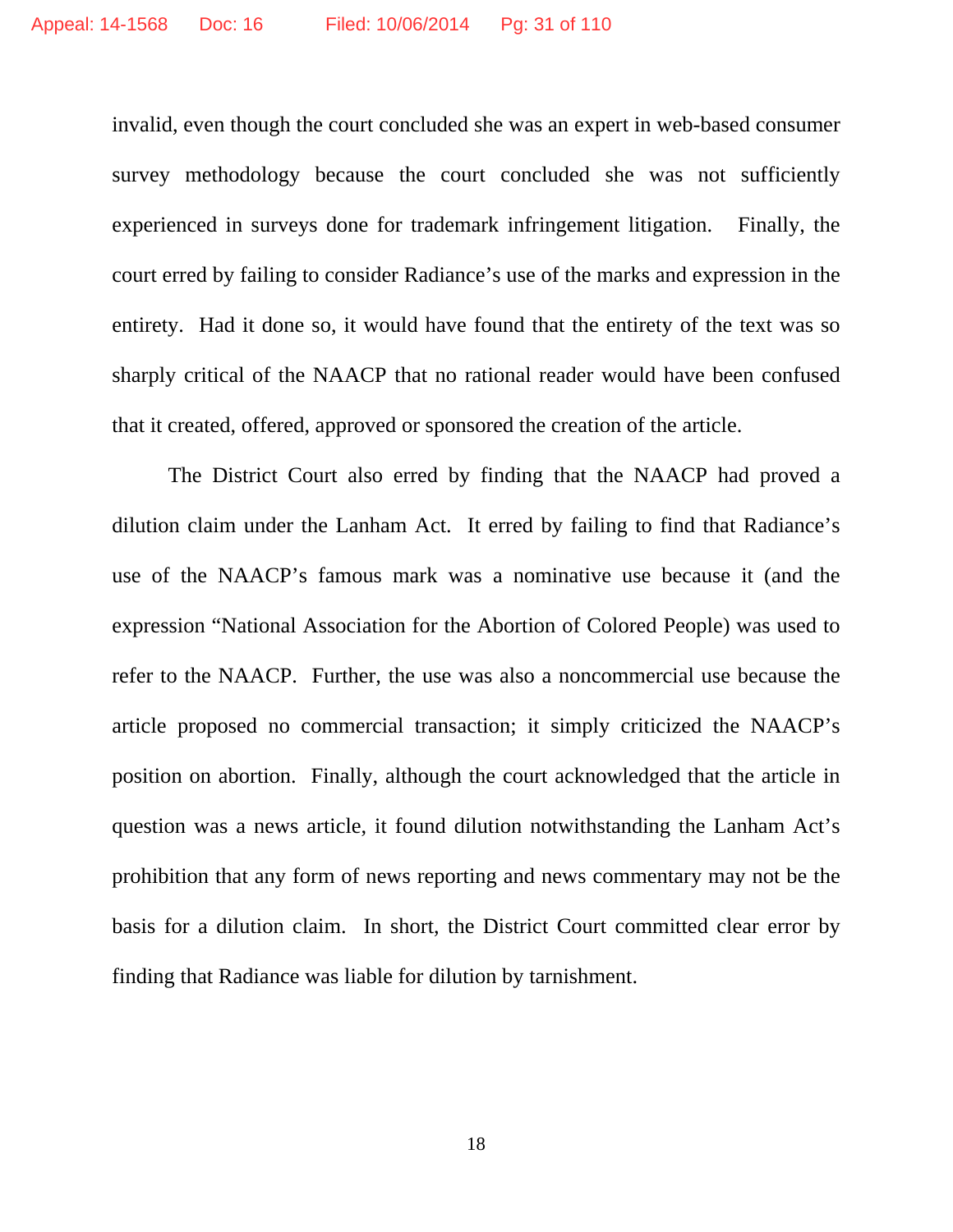#### **ARGUMENT**

**I. The District Court erred by finding that Radiance's noncommercial use of the NAACP's marks and "National Association for the Abortion of Colored People" in the January 2013 news article in order to communicate criticism of the NAACP were "in connection with the sale, offering for sale, distribution, or advertising of any goods or services."** 

 Trademark infringement under the Lanham Act requires that the trademark be used "in connection with the sale, offering for sale, distribution, or advertising of any goods or services." 15 U.S.C.  $\S$  1114(1)(a) & (b). The District Court concluded that Radiance's use of NAACP's marks was "in connection" with "goods or services" for four reasons: 1) a Google Alert listed the Lifenews.com article as the number 2 search result, which the District Court concluded might divert internet users to the article, as opposed to the NAACP's website; 2) Radiance provided information through its websites to persuade users that abortion is wrong; 3) the article was part of social commentary and criticism for which they solicit donations and billboard sponsorship; 4) Bomberger solicited fundraising in relation to this dispute. (JA 824-827). This Court should reverse the District Court's finding as Radiance used the NAACP's marks and "National Association for the Abortion of Colored People" in First Amendment protected, communicative and noncommercial speech and neither was used "in connection with the sale, distribution, or advertising of any goods or services."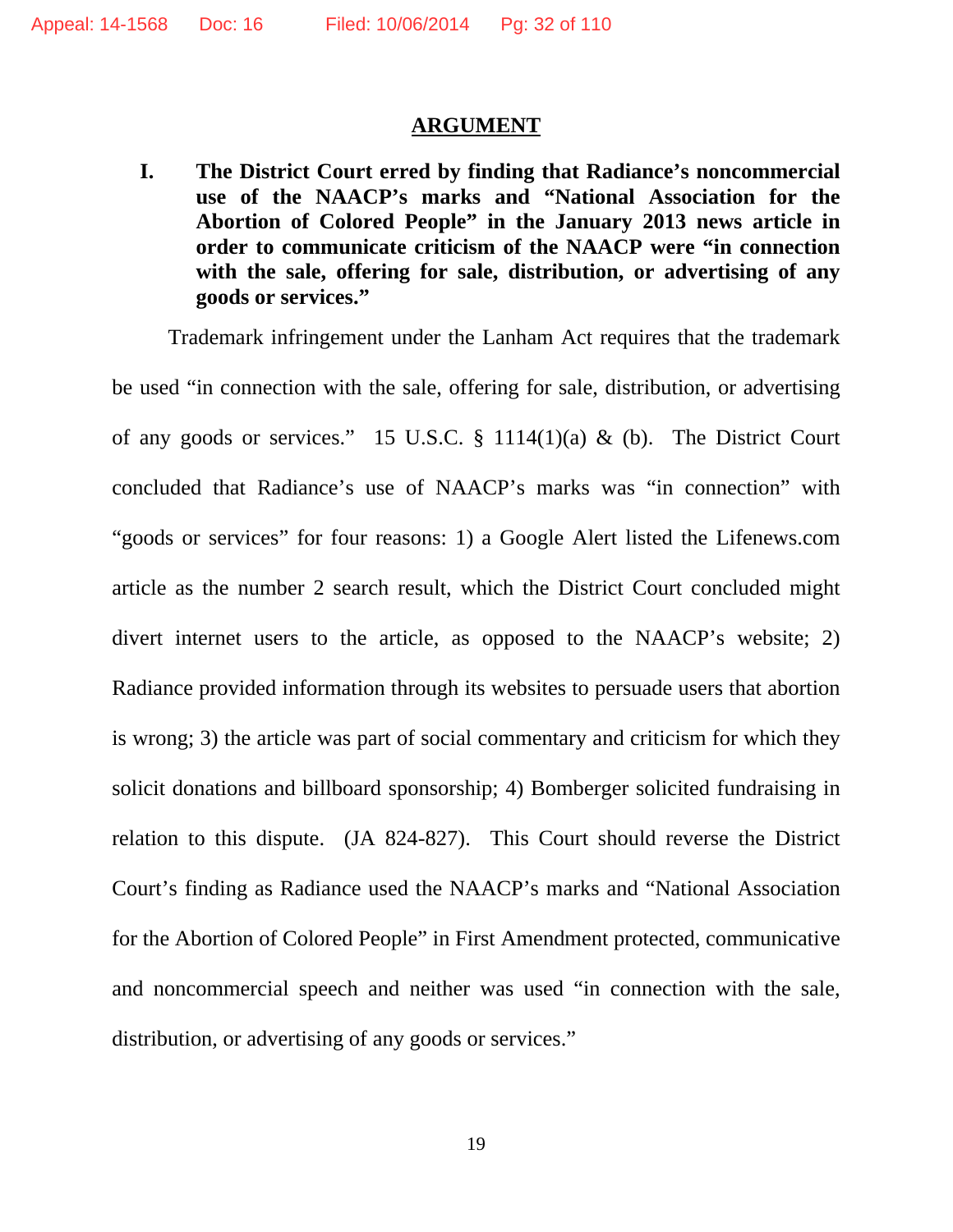*i. Radiance did not use the NAACP's marks or "National Association for the Abortion of Colored People" as a source or product identifier of any goods or services and, therefore, the use of these was not "in connection with".* 

Both Sections 32 and 43a of the Lanham Act require that infringement claims must be predicated upon use of a mark as a source or product identifier of goods or services. 15 U.S.C. §§ 1114(1)(a), 1125(a)(1). *See also Lamparello v. Falwell*, 420 F.3d 309, 314 (4<sup>th</sup> Cir. 2005) (stating that the sections "pertain only to the use of a mark 'in connection with the sale, offering for sale, distribution, or advertising of any goods or services,' 15 U.S.C.  $\S$  1114(1)(a), or 'in connection with any goods or services,' *id*. § 1125(a)(1)."). While this Court and others have been reluctant to narrowly construe the "goods and services" to which a mark's use might relate*, Id., United We Stand America, Inc. v. United We Stand, America New York, Inc.*, 128 F.3d 86, 90 ( $2<sup>nd</sup>$  Cir. 1997), use of a mark to communicate ideas rather than as an source or product identifier cannot be the basis for an infringement claim. *Lucasfilm, Ltd. v. High Frontier,* 622 F.Supp. 931, 934 (D.D.C. 1985) (stating "Defendants use star wars in the body of their message in a descriptive manner to communicate ideas, rather than to create confusion as to sponsorship. Such use of a trademark is not prohibited.") As the Tenth Circuit notes in *Utah Lighthouse Ministry v. Found. For Apologetic Info & Research* "[u]nless there is a competing good or service labeled or associated with the . . . trademark, the concerns of the Lanham Act are not invoked." 527 F.3d 1045, 1054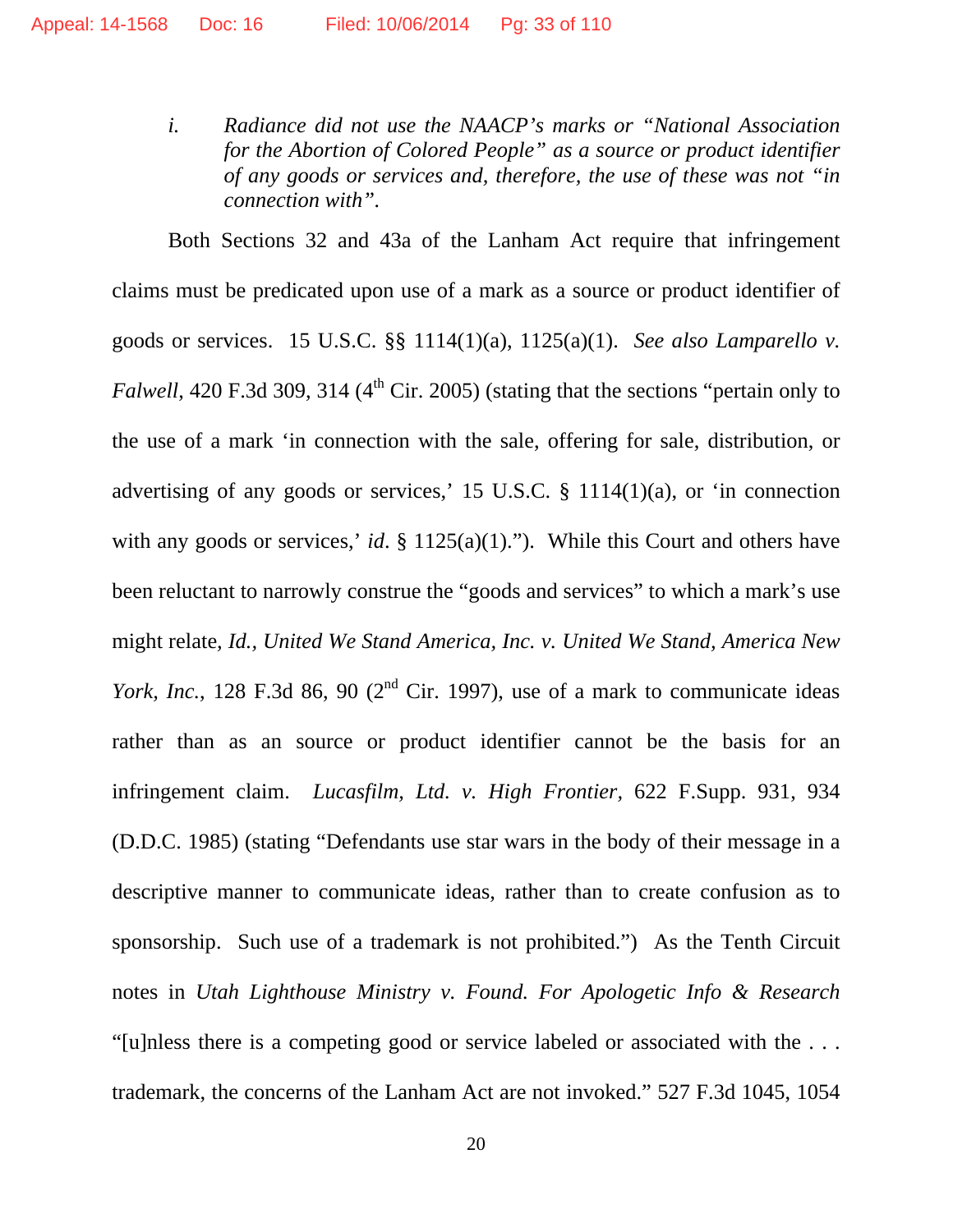$(10<sup>th</sup>$  Cir. 2008). In the present case, there is no dispute that Radiance's use of the NAACP's marks and "National Association for the Abortion of Colored People" was not to identify the source of their goods and services or, in fact, to identify any goods and services. It was to communicate an idea. It was to express criticism of the NAACP's position and policies regarding abortion. As such, there is an insufficient nexus between Radiance's goods and services and its use of the NAACP's marks to find trademark infringement.

The District Court relies upon this Court's decision in *People for Ethical Treatment of Animals v. Doughney, 263 F.3d 359 (4<sup>th</sup> Cir. 2001) (hereafter* "*PETA"*); *United We Stand America, Inc.*, 128 F.3d 86; *Jews for Jesus v. Brodsky,*  993 F.Supp. 282 (D.N.J. 1998); and *Planned Parenthood Federation of America, Inc. v. Bucci,* 1997 U.S. Dist. LEXIS 3338, (S.D.NY. Mar. 24, 1997), to support its "in connection with" finding. In each of these cases*,* the alleged infringer used the mark of the markholder in the domain name of its website or in the organization's name. *PETA,* 263 F.3d at 362 (defendant "registered the domain name *peta.org*"); *United We Stand,* 128 F.3d at 88 (action by United We Stand America, Inc. to enjoin the use of its registered service mark "United We Stand America" by defendant United We Stand, America New York, Inc.); *Bucci,* 1997 U.S. Dist. LEXIS 3338, \*1 (plaintiff seeking to prevent defendant "from using the domain name "plannedparenthood.com."). The necessary nexus between a name for a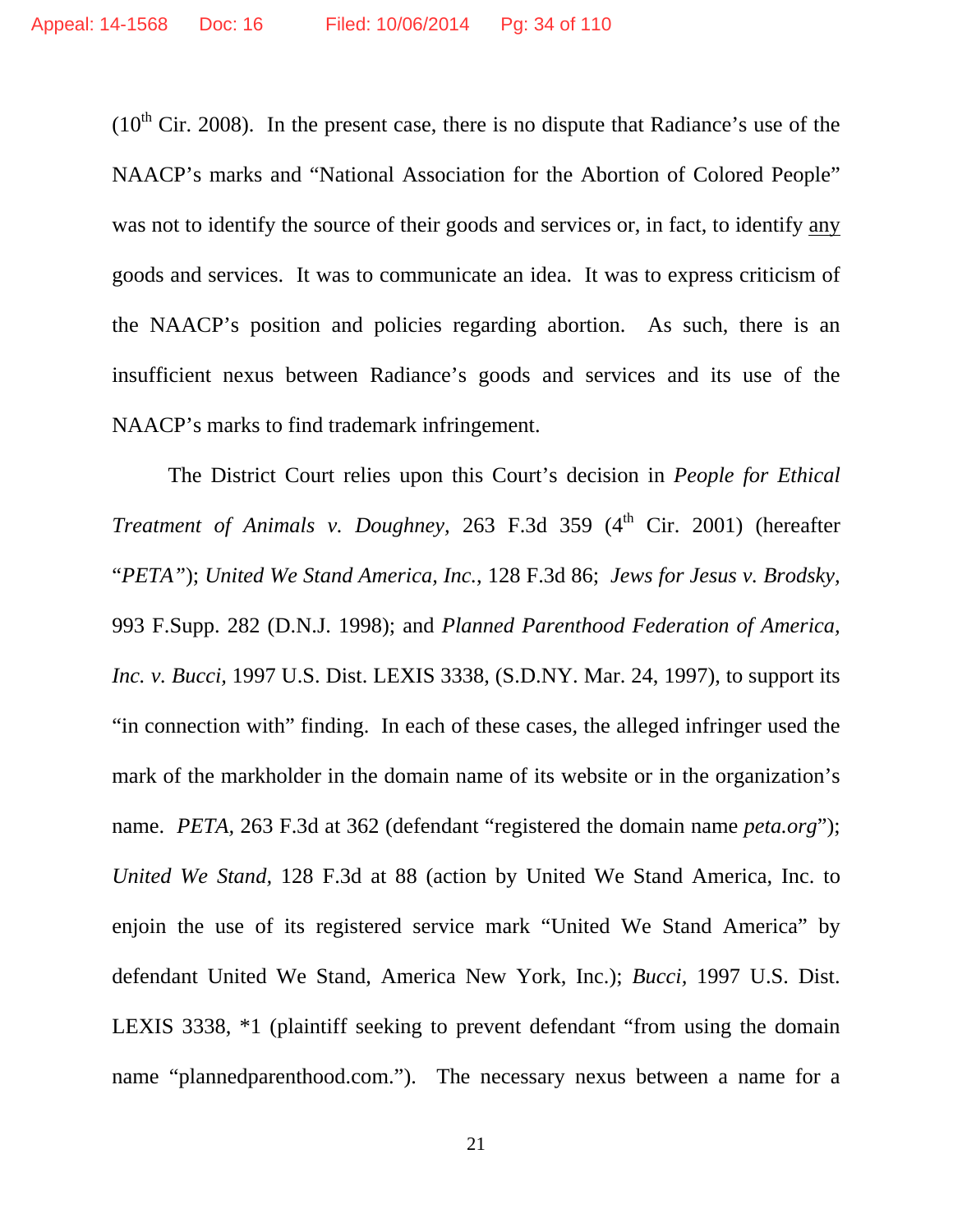business and the goods and services offered by that business exists because of the unremarkable and commonplace inference that a business' name identifies the source of the goods and services it offers. In the same fashion, Internet users often rightly regard a domain name as indicative of the company or brand whose goods and services are offered at the site identified by the domain name. *OBH, Inc. v. Spotlight Magazine, Inc.,* 86 F.Supp.2d 176, 180 (W.D. N.Y. 2000) ("Users often assume, as a rule of thumb, that the domain name of a particular company will be the company name followed by '.com.' . . . Sometimes, a trademark is better known than the company itself, in which case a user may assume that the domain address will be 'trademark'.com"). Thus, where a brand or company name is used in the domain name, the use "in connection with" requirement of the Lanham Act is satisfied, either because the alleged infringer "may have prevented users from obtaining or using" the markholder's goods and services," *PETA,* 263 F.3d at 365, or because the site itself offers competitive goods or services, *Bucci,* 1997 U.S. Dist. LEXIS at \*14.

Here, however, "Radiance has never owned or operated a website with any of the NAACP Marks or 'National Association for the Abortion of Colored People' in the domain name." (JA 811). Thus, the news article in question was located at a page plainly identified with either the URL theradiancefoundation.org or toomanyaborted.com. (JA 869-871, 899-901). And Radiance has also never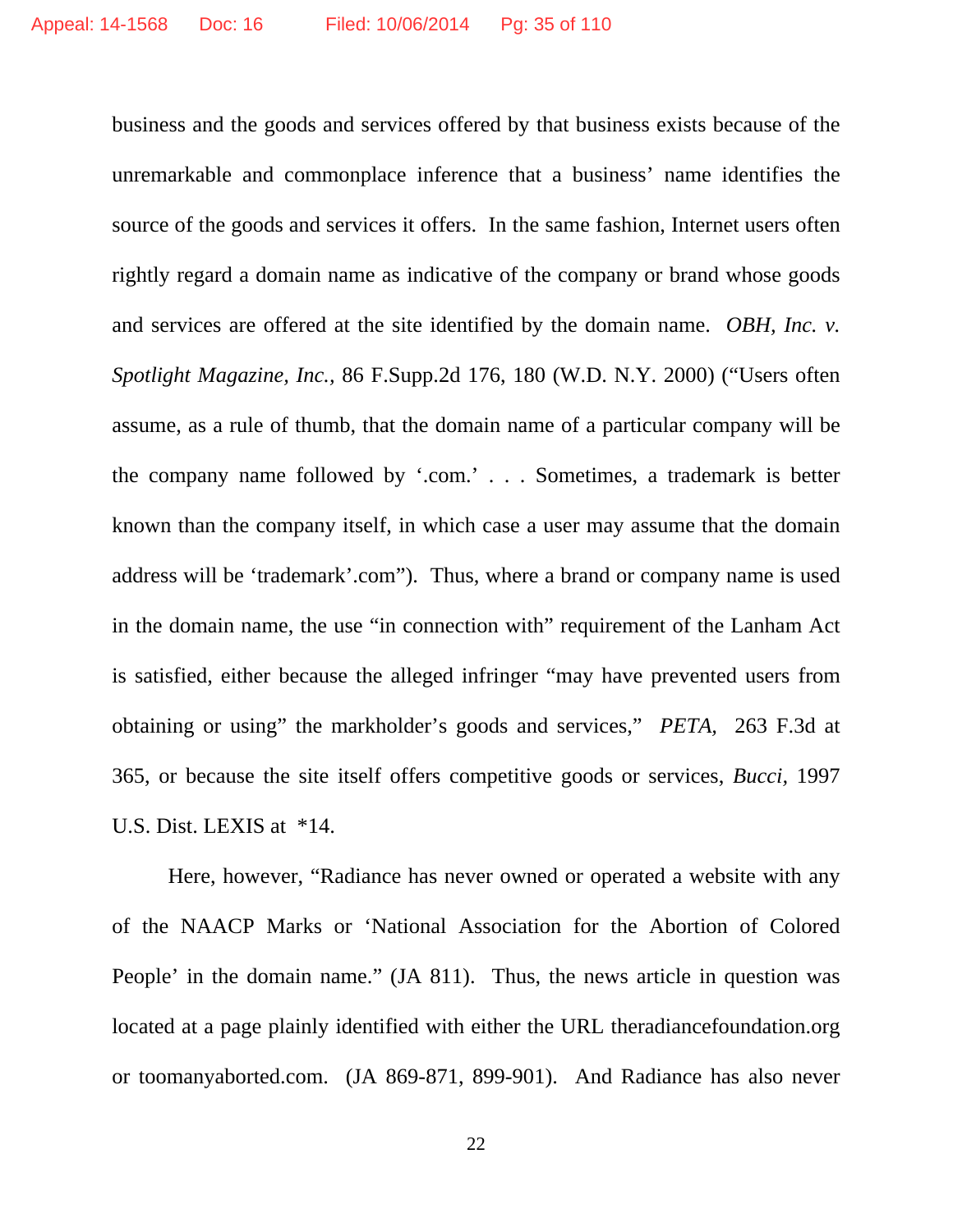used the NAACP marks or "National Association for the Abortion of Colored People" to identify itself. These significant differences demonstrate that *PETA* and similar cases (i.e. where the alleged infringer used the mark in either the domain name or the organization name) are inapposite.

The District Court attempts to remedy this shortcoming by asserting that use "in connection with" was demonstrated because the article "could be accessed through a Google search for 'NAACP' diverting Internet users to Radiances' article as opposed to the NAACP's websites." (JA 825) There are two flaws in this conclusion. First, where an alleged infringer selects a domain name strikingly similar to another's mark, it may reasonably be said that the infringer's use of the similar mark as its own URL (i.e. Uniform Resource Locater) may cause consumer diversion and, therefore, demonstrate that the infringer is using the similar mark "in connection with" with its own goods and services. However, where a user makes inquiry from a third party (e.g. Google or any other search engine provider) and the third party provides information responsive to the inquiry, including the allegedly infringing material, it is unreasonable to conclude that the alleged infringer caused the diversion. This is particularly true where there is no evidence presented about the method used by the third party to discriminate between responsive and unresponsive information or to show that the alleged infringer knew that its use would provide access to persons attempting to reach its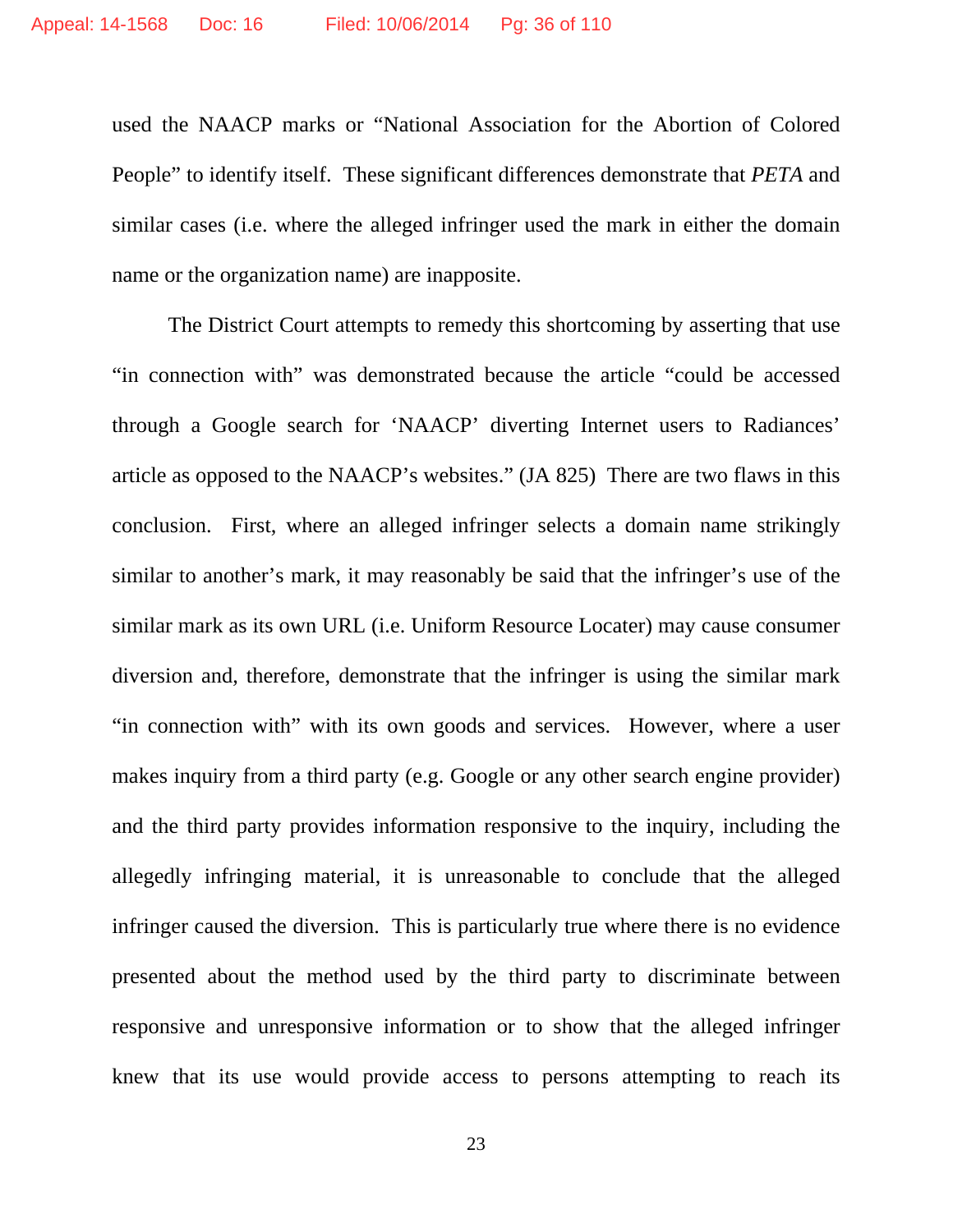competitor. Here, while the NAACP received the Google alert in response to an inquiry about the "NAACP", no evidence was presented showing how responsive information was selected. In fact, the NAACP's witness could not even say that the Google alert would return the same information as a Google search. (JA 527:9- 527:24). More importantly, no evidence was presented to show that Radiance knew how the Google alert worked so as to divert the NAACP's consumers.

The second flaw is related to the first: if the Google alert is presented to demonstrate that users searching for the NAACP would have been directed to NAACP sites but for Radiance's use of the marks, it fails on its face. None of the entries on the exhibit reference an NAACP web site. Rather, they show stories from a variety of news reporting entities, including the Santa Cruz Sentinel, the Gainesville Sun, the Mt. Vernon Register, and the Winston-Salem Journal. (JA 1008-1010). Furthermore, no testimony established that a user employing the Google alert would have, but for Radiance's alleged infringing use, received a report showing the NAACP's sites. Finally, no evidence supported the conclusion that a user employing a Google alert would have reasonably concluded that the results returned for NAACP would have included only NAACP sites. *See OBH, Inc.,* 86 F.Supp.2d at 180-181 (discussing the reasons for a markholder's preference to employ a company or brand name in the domain name).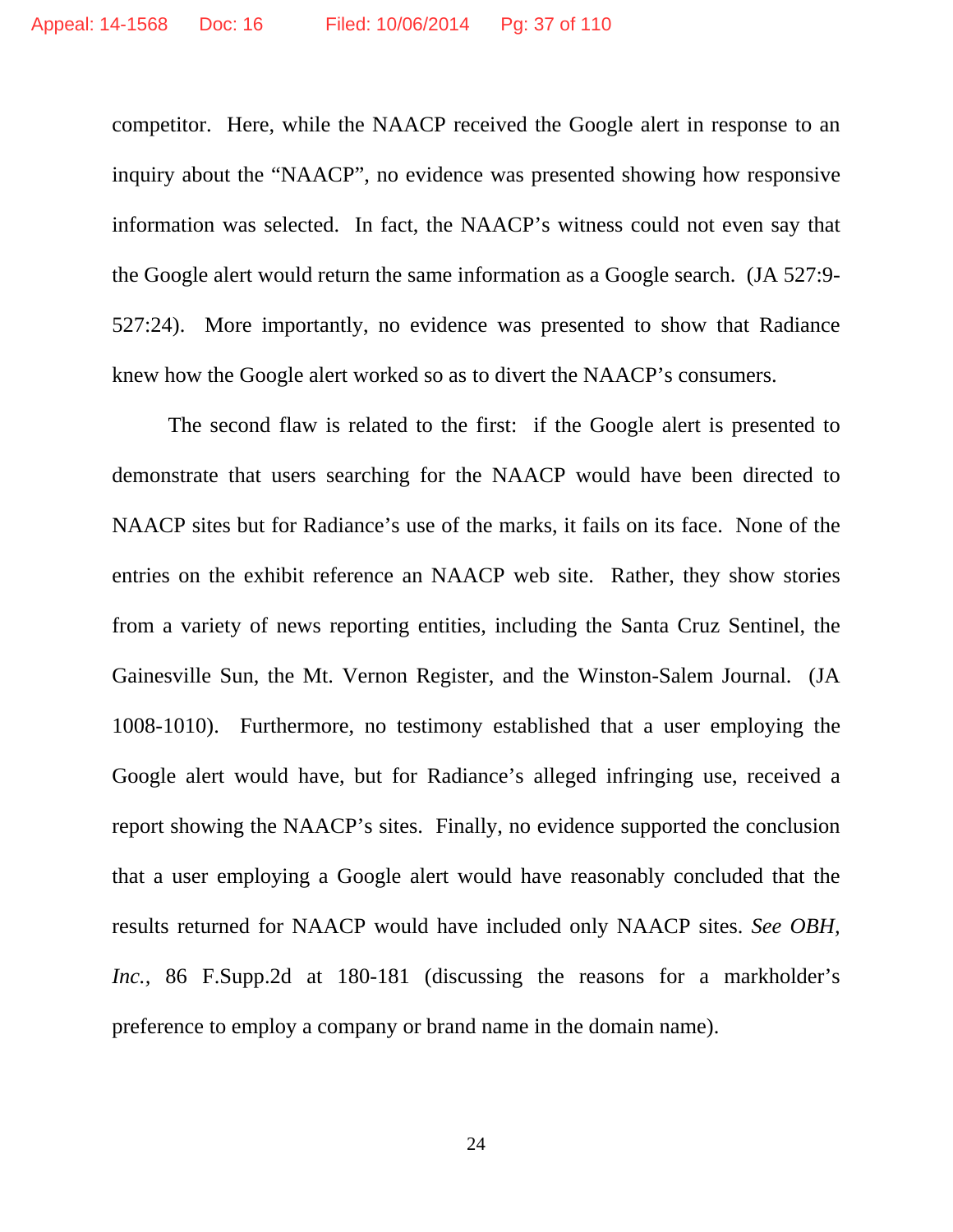The District Court's conclusion that Radiance's fund-raising activities demonstrate use "in connection with" is similarly in error (whether such activities were contemporaneous with its publication of the news article in question or after the initiation of the dispute). To be sure, of the four bases the District Court cites for finding that use of the NAACP's marks was "in connection" with goods or services, only the presence of a "Donate" button even relates to the specific and limited location in which the marks were used. While the District Court correctly noted that Radiance included a "Donate" button on the same page as the article using the NAACP's mark, it overlooked the fact that that button clearly states in words above and below "DONATE", "Click here to give one-time gift to the Radiance Foundation." (JA 869). Moreover, clicking on the button redirects the user to a different page for the actual donation. (JA 384:5-384:8, 385:2-385:14, 872). Nowhere on any of the pages in which the actual donation takes place do any of the NAACP's marks appear. Instead the recipient is clearly identified as The Radiance Foundation. (JA 860, 872). Furthermore, on the news pages where the NAACP's marks are used in the January 2013 article, The Radiance Foundation, TooManyAborted.com, or LifeNews.com are clearly identified as the source of, and the organization responsible for, the website. (JA 863-971, 884- 901).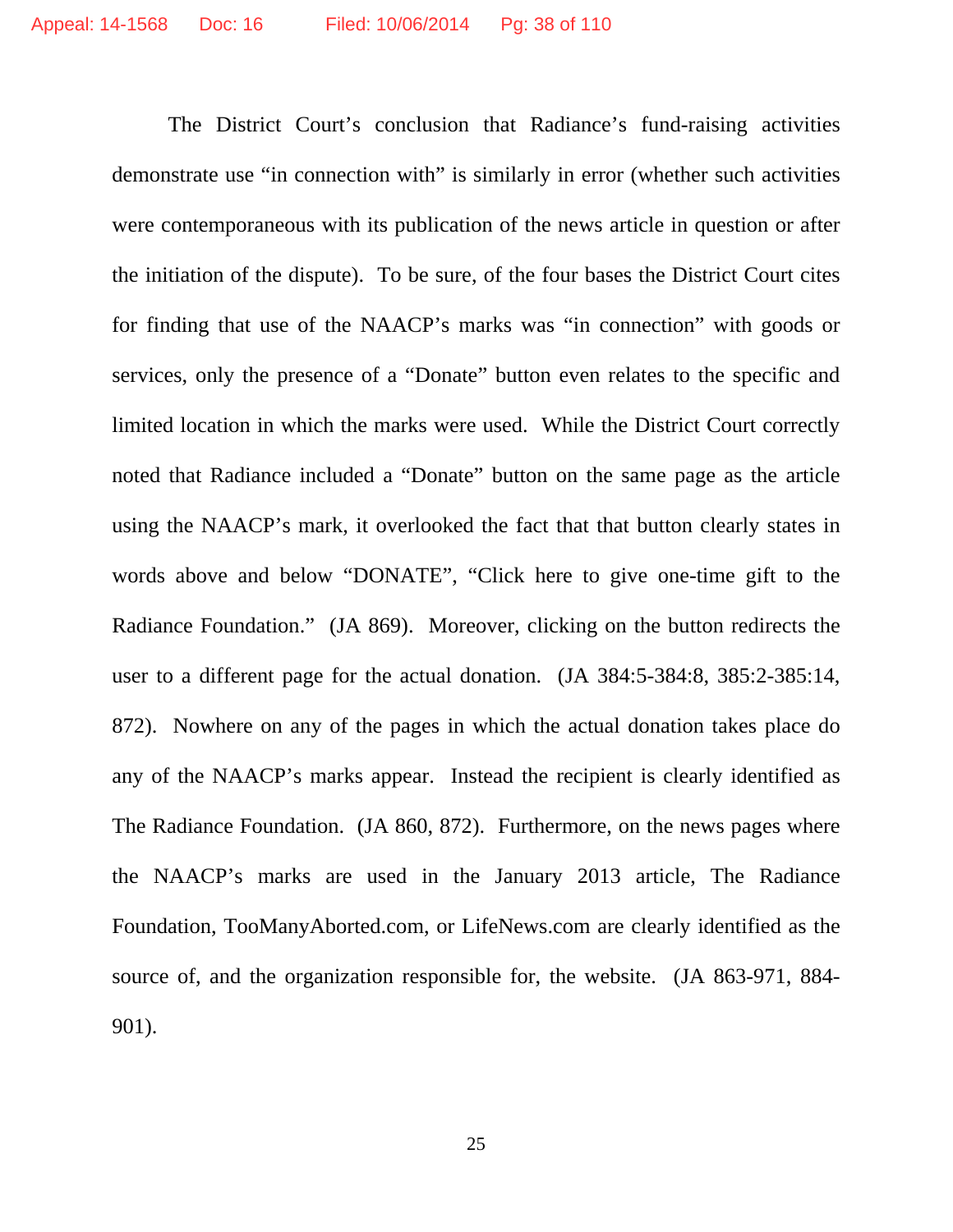Significantly, the fact that Radiances' websites may offer goods or services with Radiance identified as the source of those services in one section remote from the allegedly infringing text does not render the use of the NAACP's marks in social commentary and criticism on another portion of the website "in connection with" those goods or services. To hold otherwise would threaten the ability of newspapers, news websites, and magazines, which are inherently commercial enterprises, to offer editorials and commentary on social and political issues without fear of being hauled into court when a mark holder disagrees with the commentary.

Radiance did not use the NAACP marks or "National Association for the Abortion of Colored People" to identify itself or designate itself as the sponsor or origin of its websites, or its goods and services. Instead, it was used, as the text of the article itself plainly demonstrates, to identify the NAACP for purposes of criticism and commentary. (JA 869-871, 899-900). Indeed, in large, the District Court acknowledged this when it wrote:

1) "Bomberger wrote three news articles critiquing the NAACP's position on abortion" (JA 804);

2) "Bomberger used the term 'National Association for the Abortion of Colored People' in order to convey to people that the actual NAACP is pro-abortion." (JA 809);

3) "Bomberger wrote an article regarding the NAACP's Annual Image Awards." (JA 811);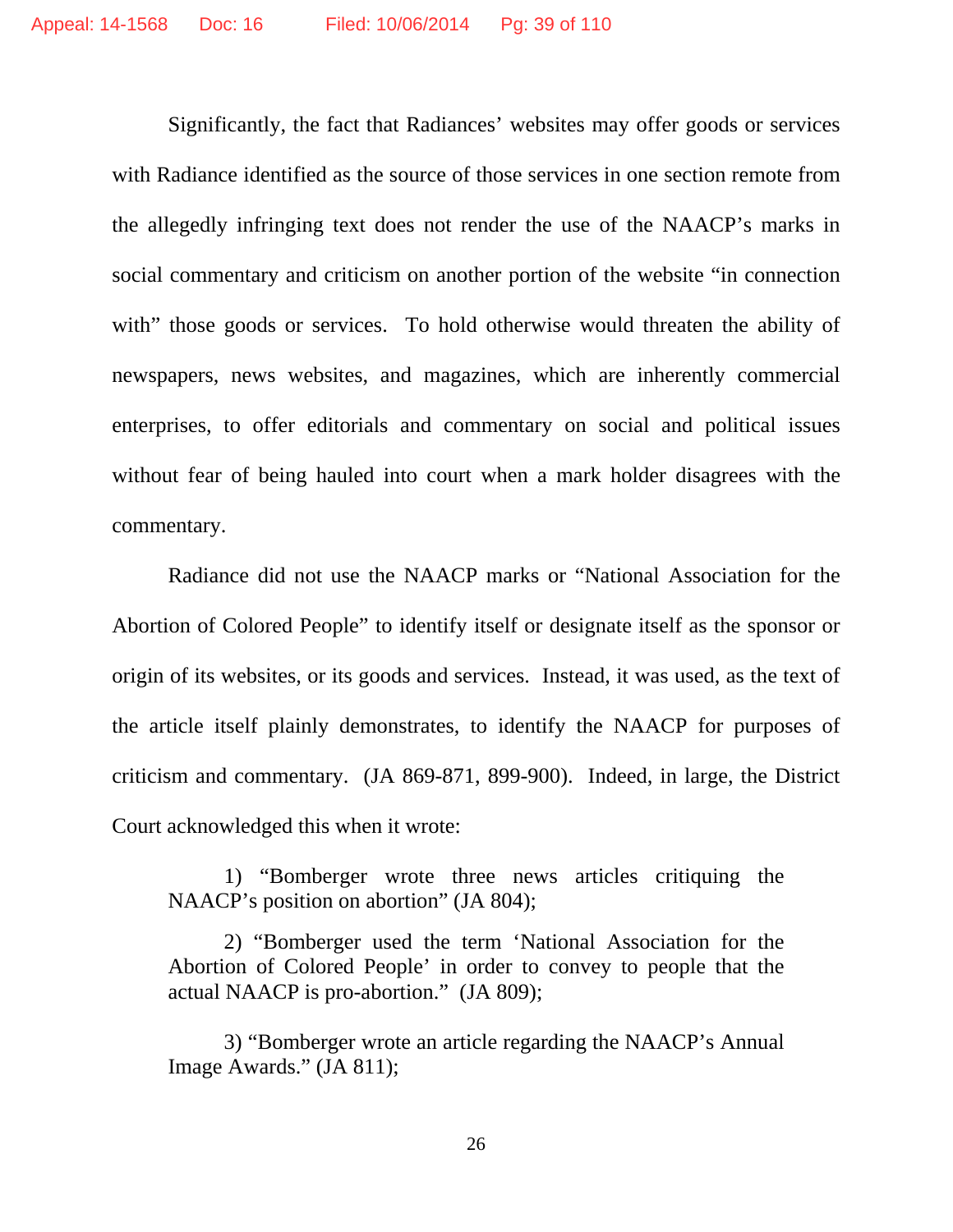4) "Plaintiffs . . . use[d] the NAACP's Marks as part of social commentary and criticism." (JA 826);

5) "The Court recognizes Radiance['s] . . . use of 'Image Awards' and the Scales of Justice Seal as nominative fair use." (JA 845), and;

6) "[T]he majority of instances [where] 'NAACP' appeared in the January 2013 Article was in reference to the NAACP. . ." (JA 846). $^{6}$ 

Indeed, even as the District Court held that the juxtaposition of "NAACP" with "National Association for the Abortion of Colored People" was not nominative fair use because the latter term "is not the actual name of the NAACP" but a "fictitious organization" (JA 847), it was conceding that Radiance had not used the terms to identify itself or its goods or services. In short, while Radiance contends that its use of the expression was a satirical nominative use, even accepting the District Court's conclusion that it was not, the court nevertheless recognized that the marks were not being used as a source identifier for Radiance or its goods and services.

The evidence here overwhelmingly demonstrated that Radiance used the NAACP's marks and "National Association for the Abortion of Colored People"

 $\overline{a}$ 

<sup>&</sup>lt;sup>6</sup> The District Court's finding that the majority of uses of the NAACP's marks were nominative but others were not ignores this Court's guidance that the allegedly infringing work be considered "in its entirety." *See Lamparello,* 420 F.3d at 316 (4th Cir. 2005)*; Anheuser-Busch, Inc. v. L&L Wings, Inc.,* 962 F.2d 316, 319 (4th Cir. 1992).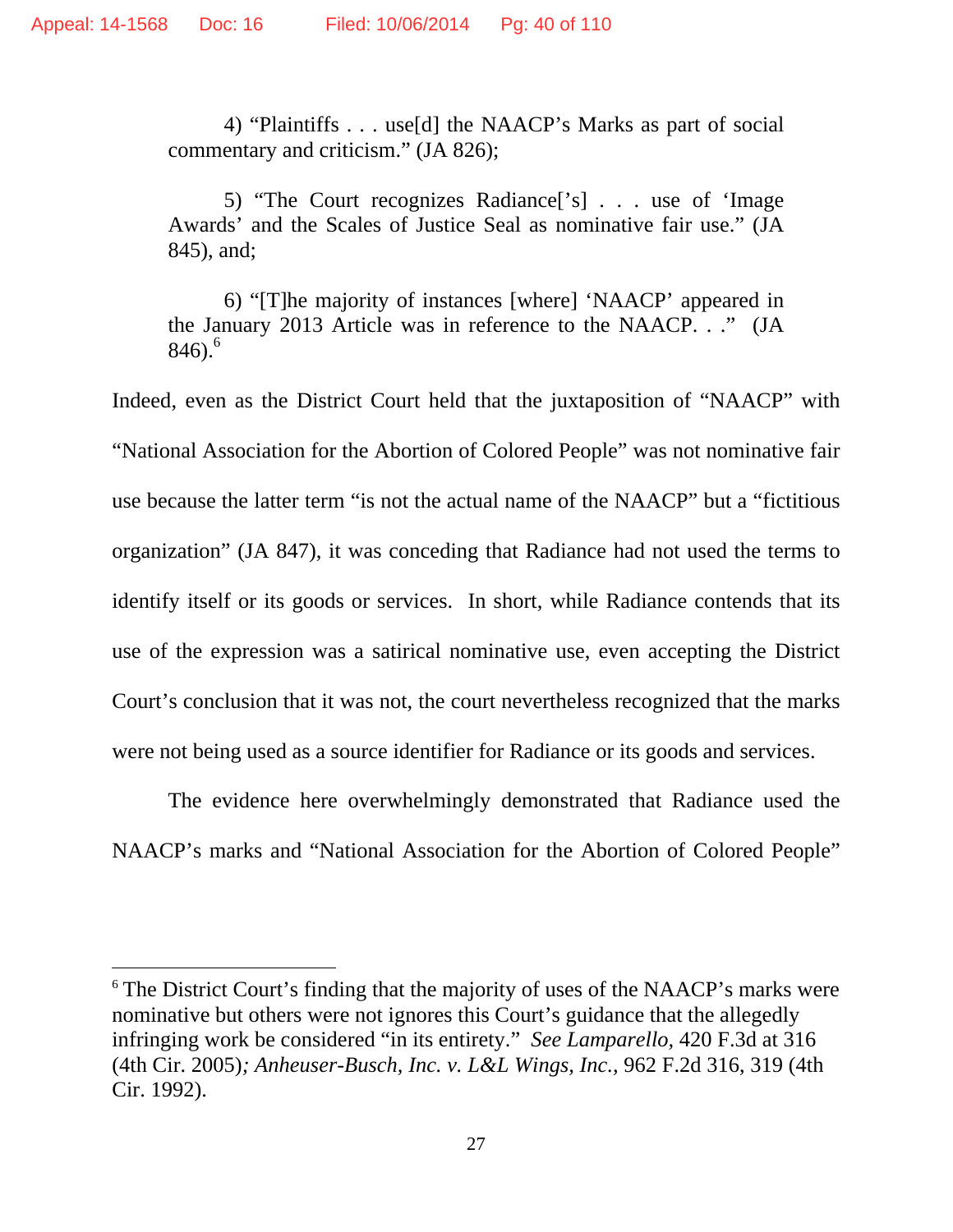not to identify itself or to designate the source of its goods and services, but rather to identify the target of its criticism and to express that criticism.

*ii. Radiance's noncommercial use of the NAACP's marks and "National Association for the Abortion of Colored People" in social commentary and criticism does not satisfy the "in connection with" requirement of the Lanham Act.* 

Use of marks in noncommercial speech which is social and political commentary does not constitute the type of use "in connection with" goods and services to which the Lanham Act was intended to apply. At least four circuit courts of appeals have concluded that the fact that the speech is noncommercial alone renders a Lanham Act claim upon it unavailing. *Taubman Co. v. Webfeats*, 319 F.3d 770, 774 (6th Cir. 2003); *Bosley Med. Inst., Inc. v. Kremer,* 403 F.3d 672, 674 (9<sup>th</sup> Cir.); *Utah Lighthouse Ministry v. Found. For Apologetic Info & Research*, 527 F.3d 1045, 1054 (10<sup>th</sup> Cir. 2008); *Farah v. Esquire Magazine*, 736 F.3d 528, 541 (D.C.Cir. 2013) (noting "Every circuit court of appeals to address the scope of  $[15 \text{ U.S.C. } §1125(a)(1)(\text{A}) \& (\text{B})]$  has held they apply only to commercial speech."). While this Court has been hesitant to adopt a *per se* rule regarding use in noncommercial speech, it should do so here. *See Lamparello,* 420 F.3d at 313-14.

But even failing the adoption of such a rule the fact that the speech in question was noncommercial, social commentary and criticism should weigh heavily in favor of concluding that the Lanham Act's "in connection with"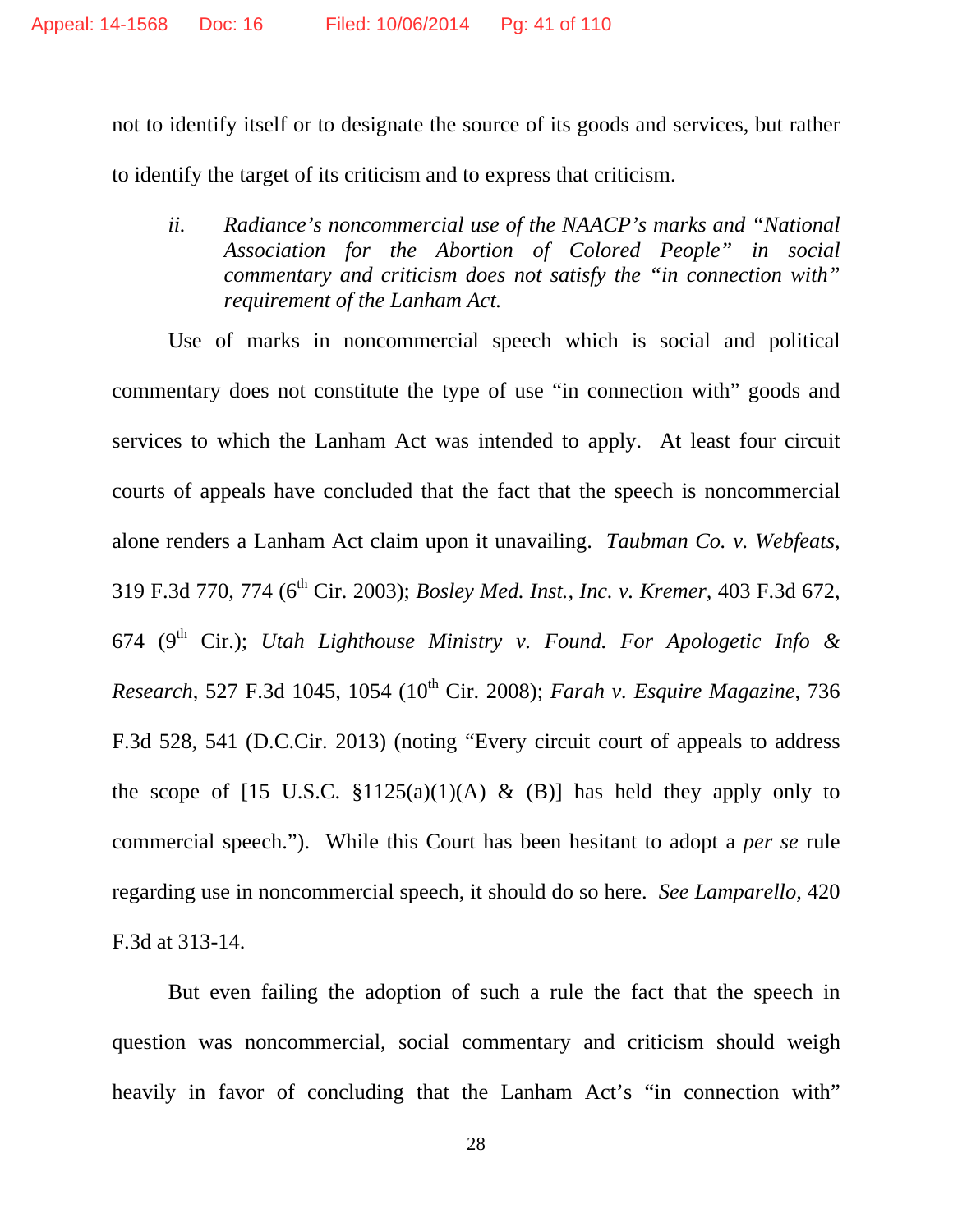requirement is not satisfied. Indeed, this Court has recognized the concern that the Lanham Act should not be used to "enjoin the use of [a] mark in a noncommercial context found to be negative or offensive" so as to allow the trademark owner to "shield itself from criticism". *CPC Int'l, Inc. v. Skippy, Inc*., 214 F.3d 456, 462 (4th Cir. 2000) (quoting *L.L. Bean, Inc. v. Drake Publishers, Inc.*, 811 F.2d 26, 33 (1st Cir. 1987)).

The speech at issue here is plainly noncommercial. In *New York Times Co. v. Sullivan,* the Supreme Court clearly stated that speech is not commercial in nature where "[i]t communicated information, expressed opinion, recited grievances, protested claimed abuses, and sought financial support on behalf of a movement whose existence and objectives are matters of the highest public interest and concern." 376 U.S. 254, 266 (1964) (citing *NAACP v. Button,* 371 U.S. 415, 435 (1963)). The Lanham Act and trademark law in general "do not entitle the owner to quash an unauthorized use of the mark by another who is communicating ideas or expressing points of view." *Bosley Med. Inst., Inc. v. Kremer,* 403 F.3d 672, 677 (9th Cir. 2005) (quoting *Mattel, Inc. v. MCA Records, Inc.,* 296 F.3d 894, 900 (9th Cir. 2002)).

The District Court recognized that Radiance was providing social commentary and criticism of the NAACP in the January 2013 article. While Radiance did solicit donations, such solicitations do not render the social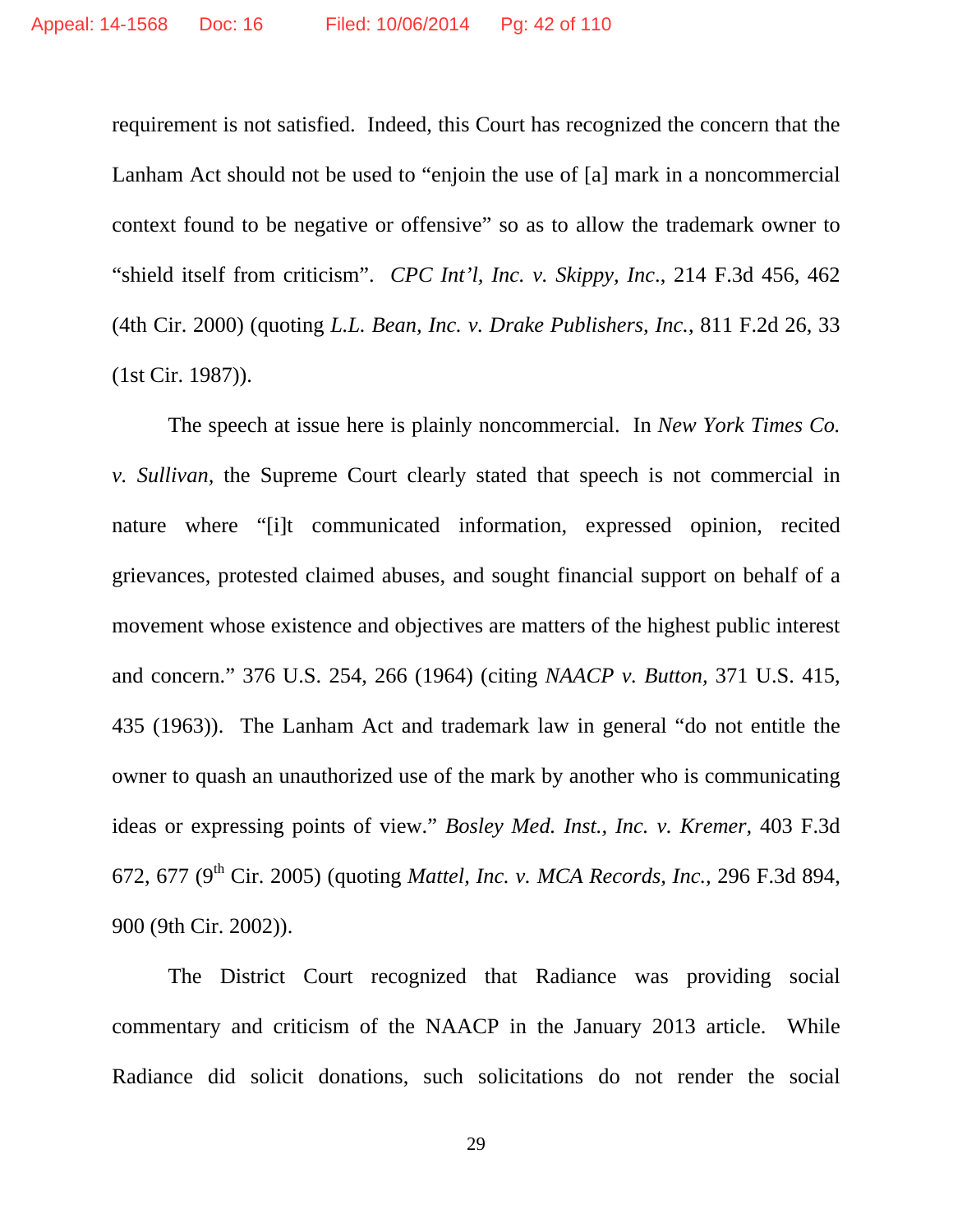commentary and criticism commercial in character. *See, e.g*., *Mastercard Int'l Inc. v. Nader 2000 Primary Comm., Inc.,* 2004 U.S. Dist. LEXIS 3644 (S.D.N.Y. Mar. 8, 2004); *American Family Life Ins. Co. v. Hagan*, 266 F.Supp.2d 682 (N.D. Ohio 2002). As the court in *Griffith v. Fenrick* explained, "to the extent that defendant sought campaign contributions, any such solicitations were ancillary to his political campaign and protected speech." 486 F.Supp.2d 848, 853 (W.D. Wisc. 2007). Similarly, in *Stop the Olympic Prison v. U.S. Olympic Comm*., the court found that contributions to an organization opposing the creation of a prison at the location of the Lake Placid Olympics did not make the use of the "Olympics" mark commercial. 489 F.Supp. 1112, 1121 (S.D.N.Y. 1980). As the Supreme Court explained in *Village of Schaumberg v. Citizens for a Better Environment*, "because charitable solicitation does more than inform private economic decisions and is not primarily concerned with providing information about the characteristics of goods and services, it has not been dealt with in our cases as a variety of purely commercial speech." 444 U.S. 620, 632 (1980). Thus, the "Donation" box next to Radiance's criticism of the NAACP's stand on abortion does not render the use of NAACP's mark commercial or "in connection with" the sale of goods or services.

 The District Court plainly and correctly recognized that the speech in question was social commentary and criticism. It erred in concluding that the fact Radiance solicited donations for its mission and, on pages other than the pages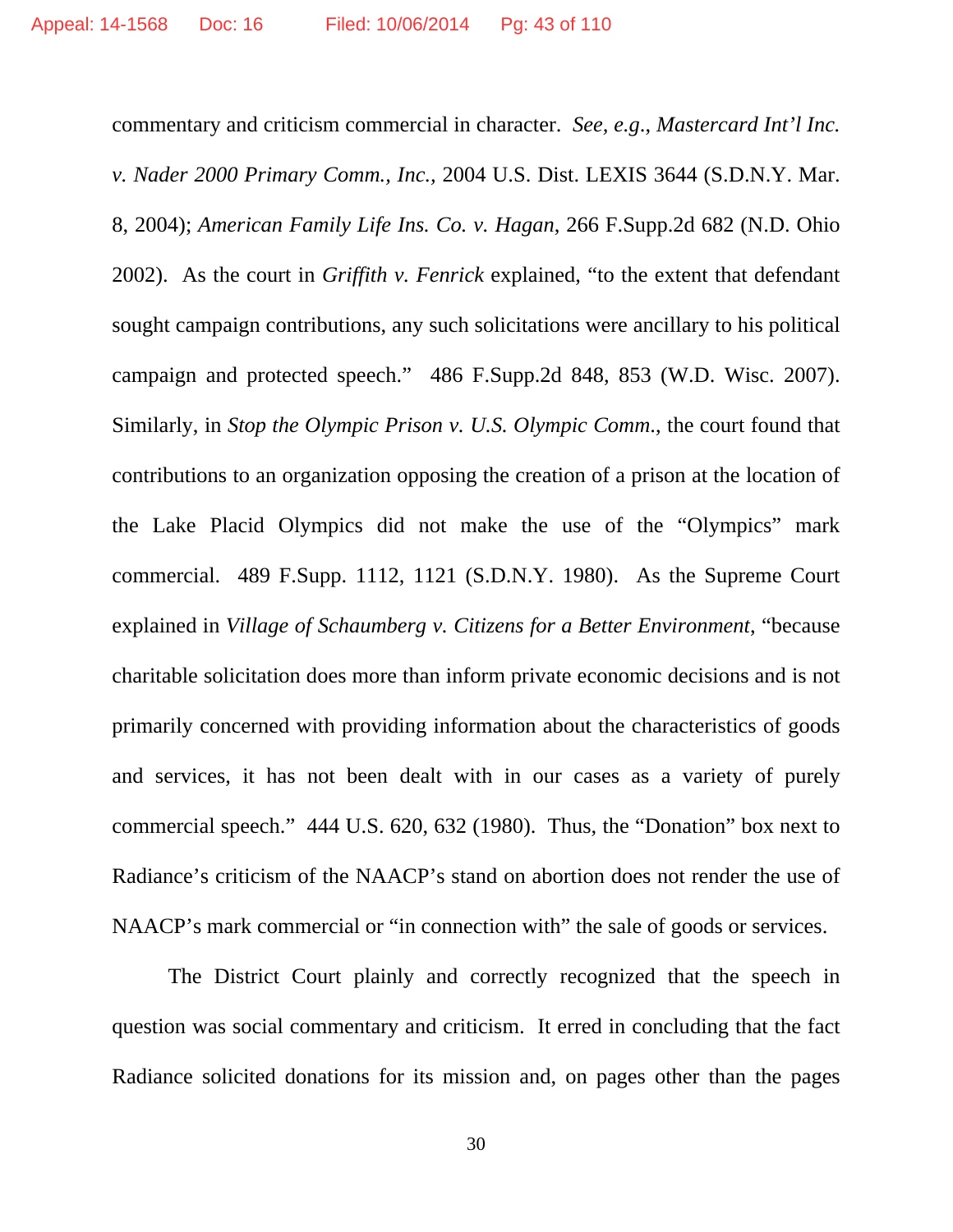where the news article was presented, offered to license its artwork to others willing to present its viewpoint, rendered the use of the marks in the speech, "in connection with" goods and services.

*iii. Radiance used the NAACP's marks and "National Association for the Abortion of Colored People" in noncommercial speech to criticize the NAACP's position on abortion and, accordingly, the First Amendment prohibits a claim for infringement or dilution.* 

The District Court found, as stipulated by the parties, that "Bomberger used

the term 'National Association for the Abortion of Colored People' in order to convey to people that the actual NAACP is pro-abortion." (JA 809). The fact that the alleged infringing expression was used to communicate this message renders the use protected by the First Amendment.

[T]he First Amendment confers a measure of protection for the unauthorized use of trademarks when that use is part of the expression of a communicative message.

 Because the trademark law regulates the use of words, picture, and other symbols, it can conflict with values protected by the First Amendment. The grant to one person of the exclusive right to use a set of words or symbols in trade can collide with the free speech rights of others. When another's trademark (or a confusingly similar mark) is used without permission *for the purpose of source identification*, the trademark law generally prevails over the First Amendment.

 However, when unauthorized use of another's mark is part of a communicative message and not a source identifier, the First Amendment is implicated in opposition to the trademark right.

. . . .

*Yankee Publishing, Inc. v. News America Publishing, Inc.,* 809 F.Supp. 267, 275-

76 (S.D.N.Y. 1992) (emphasis in original). This Court has acknowledged the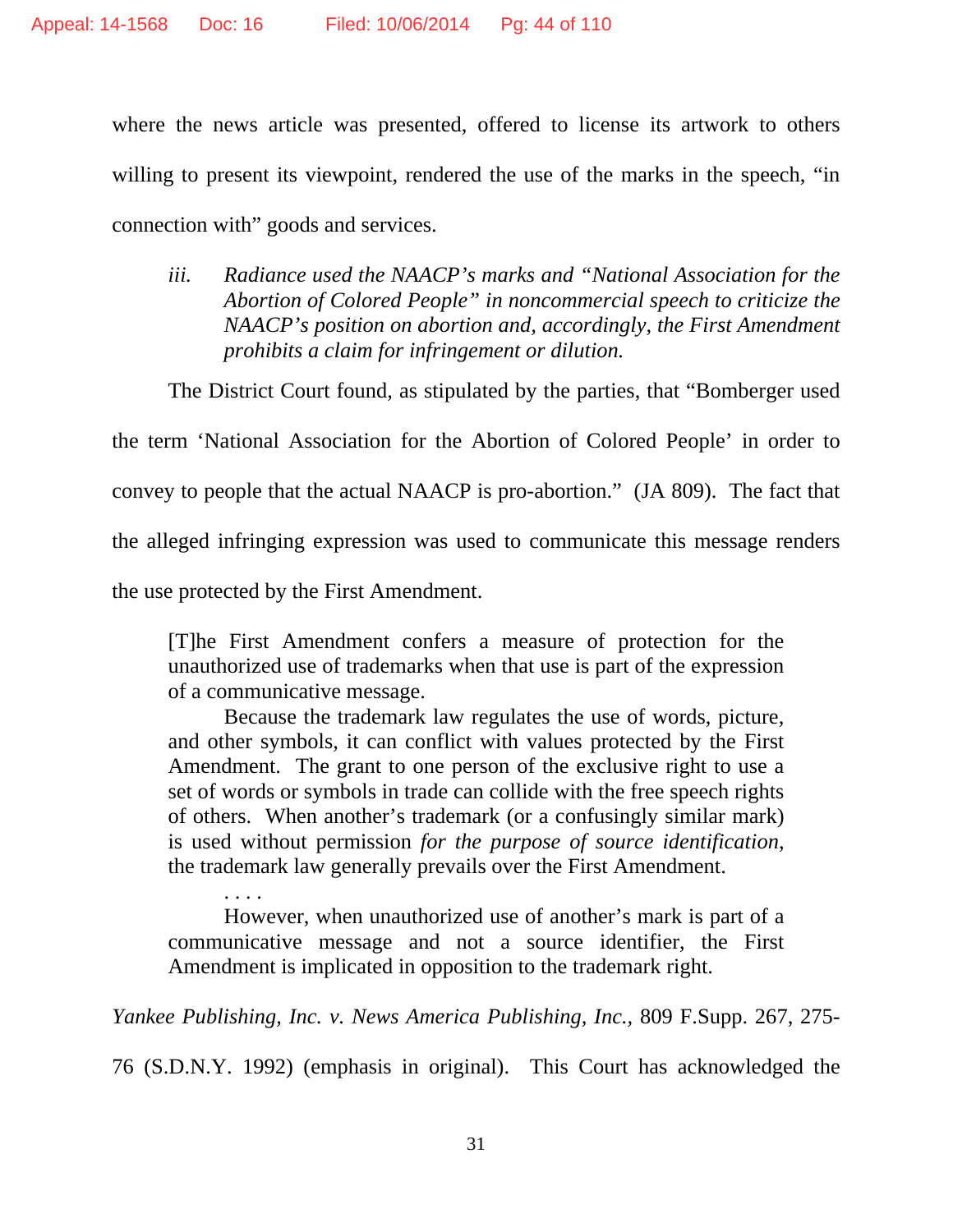potential danger of permitting trademark owners to shield themselves from criticism by enjoining the use of its mark in noncommercial speech. *CPC Int'l, Inc.*, 214 F.3d at 462, *quoting L.L. Bean, Inc. v. Drake Publishers, Inc.* 811 F.2d 26, 33  $(1^{\text{st}}$  Cir. 1987).

 Here, Radiance's use of the NAACP's marks and "National Association for the Abortion of Colored People" was simply to communicate its criticism of the NAACP and its policies and position on abortion. The District Court found that the expression was used to communicate Radiance's view that the NAACP was pro-abortion and, without question, that intent is plain from the text of the article itself. The speech was also non-commercial. Nowhere, in the contents of the January 2103 news article is any commercial transaction proposed or contemplated. On these facts, the District Court erred by concluding that the First Amendment did not prohibit Defendant's claims.

## **II. The District Court erred in finding that Radiance's use of the NAACP's marks created a likelihood of confusion.**

This Court looks to nine (9) factors when considering whether there is a likelihood of confusion - 1) the strength or distinctiveness of the mark; 2) the similarity of the two marks to consumers; 3) the similarity of the goods or services that the marks identify; 4) the similarity of the facilities used by the markholders; 5) the similarity of advertising used by the markholders; 6) the defendant's intent; 7) actual confusion; 8) the quality of the defendant's product; and 9) the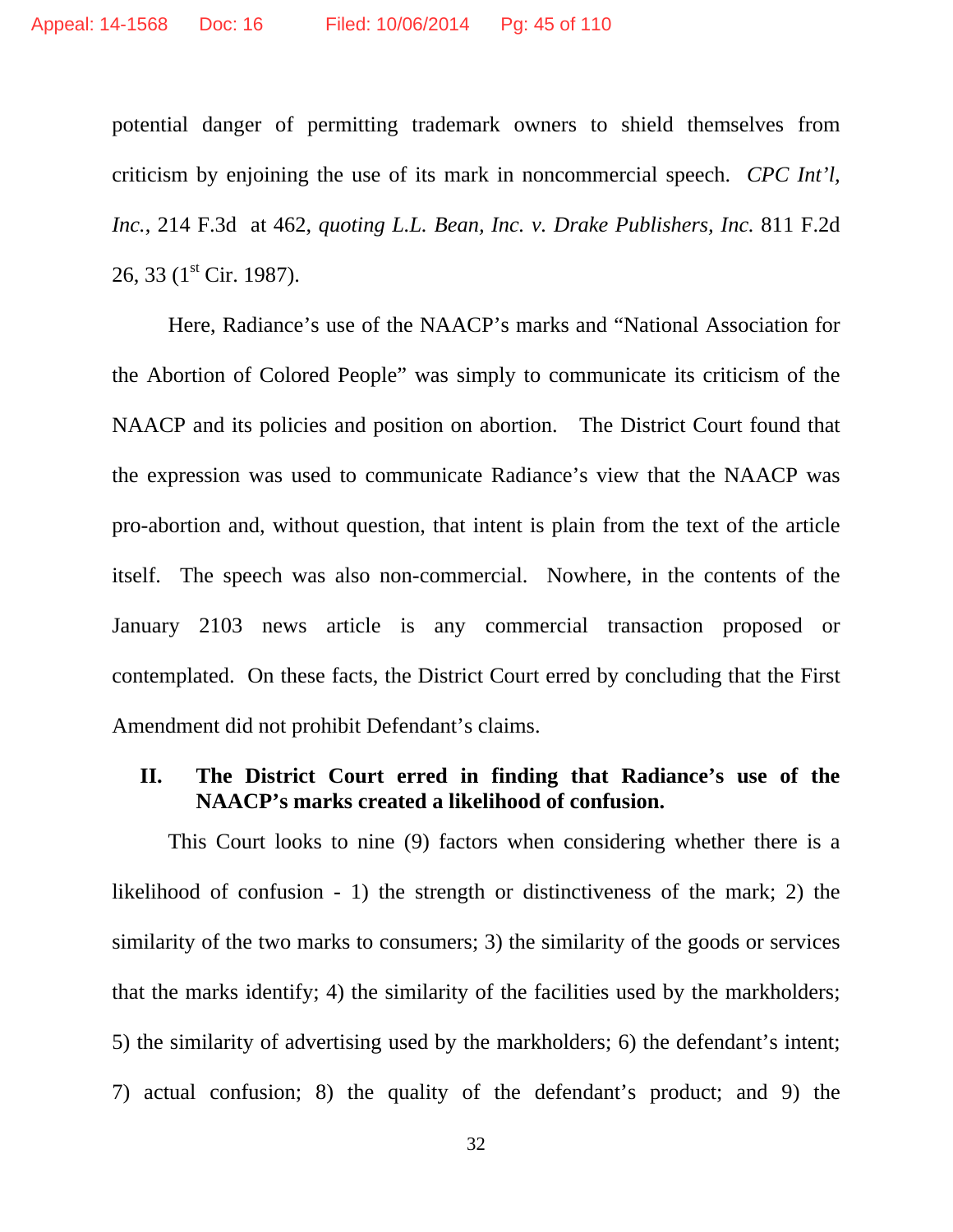sophistication of the consuming public. *See Rosetta Stone Ltd. v. Google, Inc.,* 676 F.3d 144, 153 ( $4^{\text{th}}$  Cir. 2012). These factors are neither exhaustive nor mandatory. Nor are they weighted equally in every case. *See Louis Vuitton Malletier S.A. v. Haute Diggity Dog, LLC, 507 F.3d 252, 259-60 (4<sup>th</sup> Cir. 2007).* 

The District Court found that each factor favored a finding of a likelihood of confusion. However, in so finding, the court improperly relied upon alleged confusion in areas other than confusion as to the source. In fact, while the District Court found that confusion was likely, it did not relate that confusion as to either the source of the article or the source of the goods and services. In *Lamparello v. Falwell*, this Court made it clear that "[t]he use of a competitor's mark that does not cause confusion *as to source* is permissible." 420 F.3d at 314 (emphasis added) (quoting *Dorr-Oliver, Inc. v. Fluid-Ouip, Inc.*, 94 F.3d 376, 380 (7<sup>th</sup> Cir. 1996)). *See also Anheuser-Busch, Inc. v. L & L Wings, Inc.,* 962 F.2d at 318 ("an unauthorized use of a trademark infringes the trademark holder's rights if it is likely to confuse an 'ordinary consumer' as to the source or sponsorship of the goods."). The evidence of confusion in this case does not support a finding of likelihood of confusion as to source or sponsorship.

*i. The District Court's finding of an intent to confuse as to the true name of the NAACP is irrelevant to the likelihood of confusion.* 

 The District Court found that Radiance intended to confuse the public. The court concluded that the title of the January 2013 article – "NAACP: National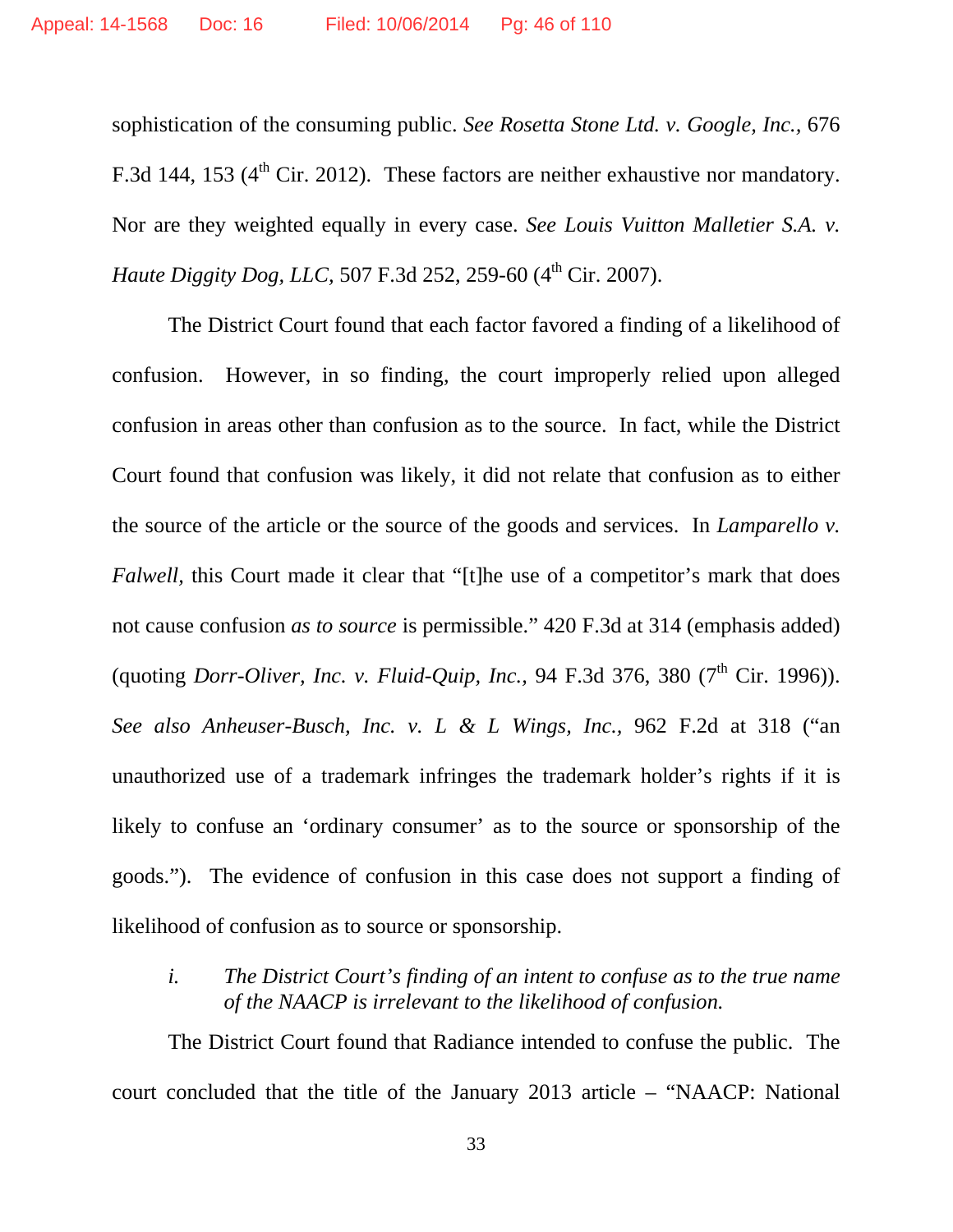Association for the Abortion of Colored People" – "impli[ed] that the acronym "NAACP" stood for its designation as opposed to the actual name of Defendant's organization." (JA 831). First, Radiance notes that there is no evidence of an intent to mislead or confuse in this way. Bomberger's uncontradicted testimony established that he did not intend to confuse people regarding the name of the NAACP but "to use a parody to highlight the pro-abortion position of the NAACP." (JA 445:3-445:16) Second, confusion as to the true name of the NAACP does not establish confusion as to source. Even if Bomberger intended to confuse in this way, he was not intending to confuse consumers as to the source of Radiance's goods or services.

# *ii. The anecdotal evidence of confusion does not demonstrate confusion as to source.*

 The District Court concluded that there was anecdotal evidence of actual confusion. The court relied upon the testimony of Eric Wingerter, the NAACP's Vice President for Communications and Digital media. Mr. Wingerter testified that his office received a number of phone calls "asking us why we were supporting abortion of people of color" or stating that they "can't believe that you are supporting the genocide of black babies." (JA 582:7-582:23). The court concluded that this evidence demonstrated that the January 2013 article "confused the public regarding whether a pro-abortion position was represented by trademarks ascribed to the NAACP." (JA 833). Even accepting as true the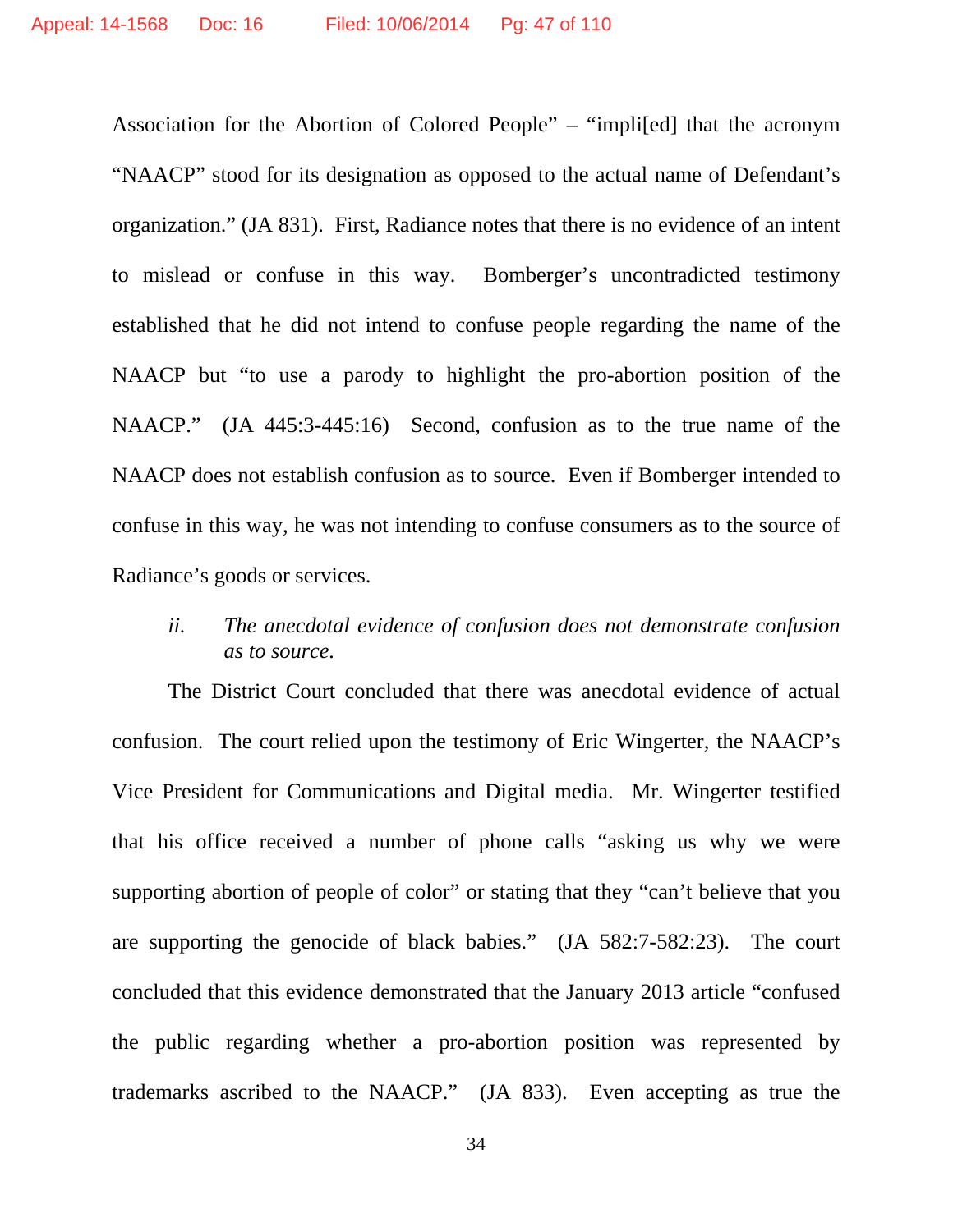questionable proposition that the NAACP does not support abortion rights, a caller's confusion as to the policies of the NAACP after reading the January 2013 article is not the type of confusion implicated and protected against by trademark infringement. Certainly these individuals, who called the NAACP, not Radiance, to complain about its position on abortion, were not confused by the source of the article or confused into believing that Radiance was in some way affiliated with the NAACP. *See Lamparello,* 420 F.3d at 315. ("[T]he fact that people contacted Reverend Falwell's ministry to report that they found the content at www.fallwell.com antithetical to Reverend Falwell's views does not illustrate, as Reverend Falwell claims, that the website engendered actual confusion.")

## *iii. The NAACP's survey of actual confusion was unreliable.*

 The District Court also relied upon the survey evidence from NAACP's expert, Dr. Ostberg. However, the Ostberg Survey suffers from significant flaws that render its results unreliable and/or irrelevant to the issue of whether consumers would be confused as to source.

 The court noted that approximately 8% of respondents believed there was an affiliation between "the people who use the term 'National Association for the Abortion of Colored People' and the NAACP". (JA 834). The court further noted that 5% of respondents believed that "the people who use the term ''National Association for the Abortion of Colored People' needed permission or approval"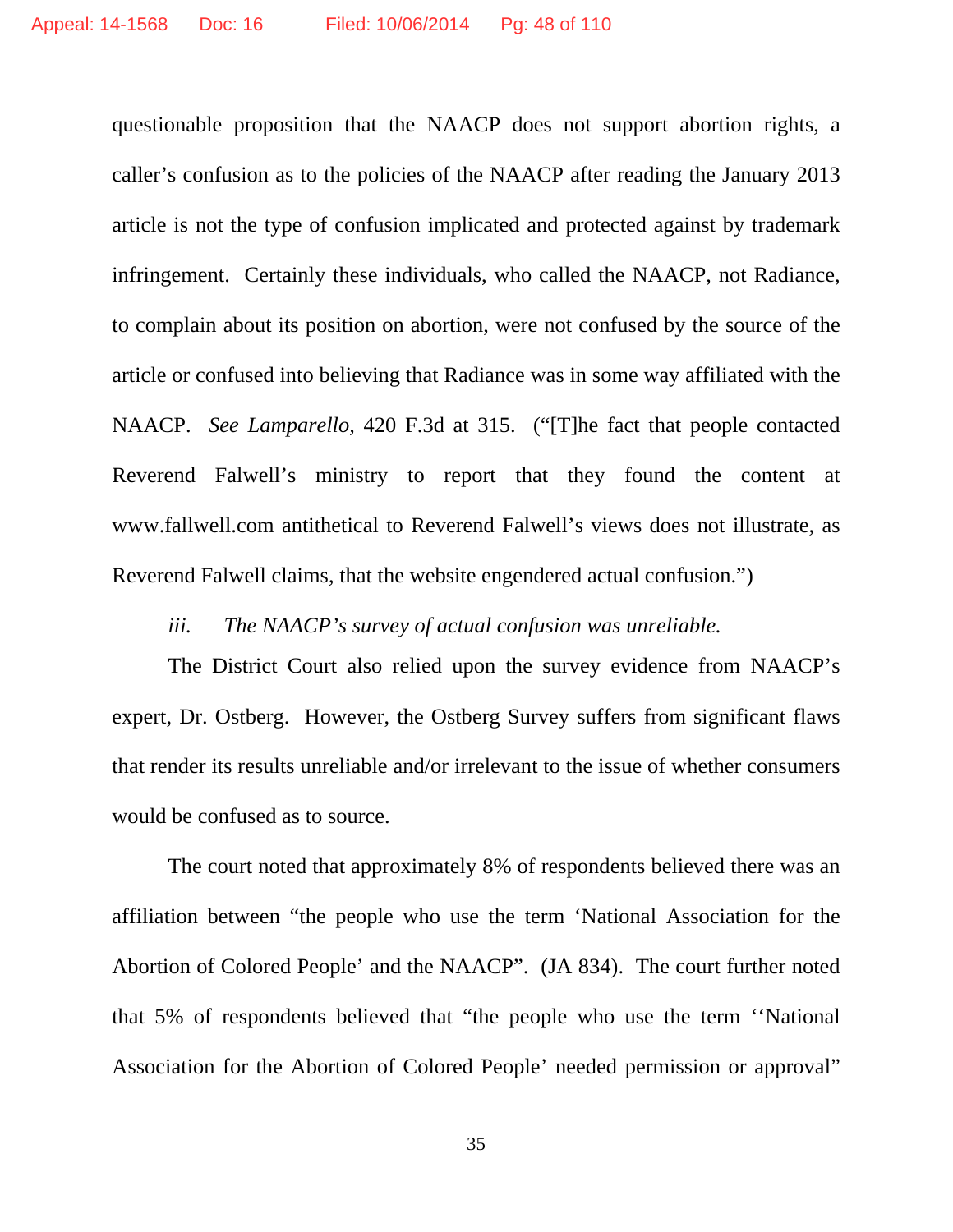from the NAACP. (JA 834). These finding are unreliable as they rely upon an improper universe of respondents, were prompted by presenting the article divorced from the manner in which it would normally be viewed, and were returned in response to ambiguous questions resulting in likely inflated numbers.

 First, this part of Dr. Ostberg's survey relied upon an inapplicable universe of respondents. An actual confusion survey "should sample an adequate or proper universe of respondents." *Dick's Sporting Goods, Inc. v. Dick's Clothing & Sporting Goods, Inc*., 1999 U.S. App. LEXIS 19942, \*14 (4th Cir. 1999) (quoting *Harolds Stores, Inc. v. Dillard Dept. Stores*, Inc., 82 F.3d 1533, 1544 (10th Cir. 1996)). "To be probative and meaningful, however, surveys…must rely upon responses by potential consumers of the products in question." *Dreyfus Fund, Inc. v. Royal Bank of Canada*, 525 F.Supp. 1108 (S.D.N.Y. 1981). Where a party has used another party's trademark for the purpose of offering opposing views and criticism, this Court has suggested that the proper group from which one should assess likelihood of confusion is the markholder's own potential "consumers." *See Lamparello,* 420 F.3d at 315 ("those searching for Reverend Falwell's site and arriving instead at Lamparello's site quickly realized that Reverend Falwell was *not* the source of the content therein."). *See also PETA*, 263 F.3d at 366. Thus, in this setting, the proper universe of respondents should have been those likely to be consumers of the NAACP, which Dr. Ostberg identified as those having a "strong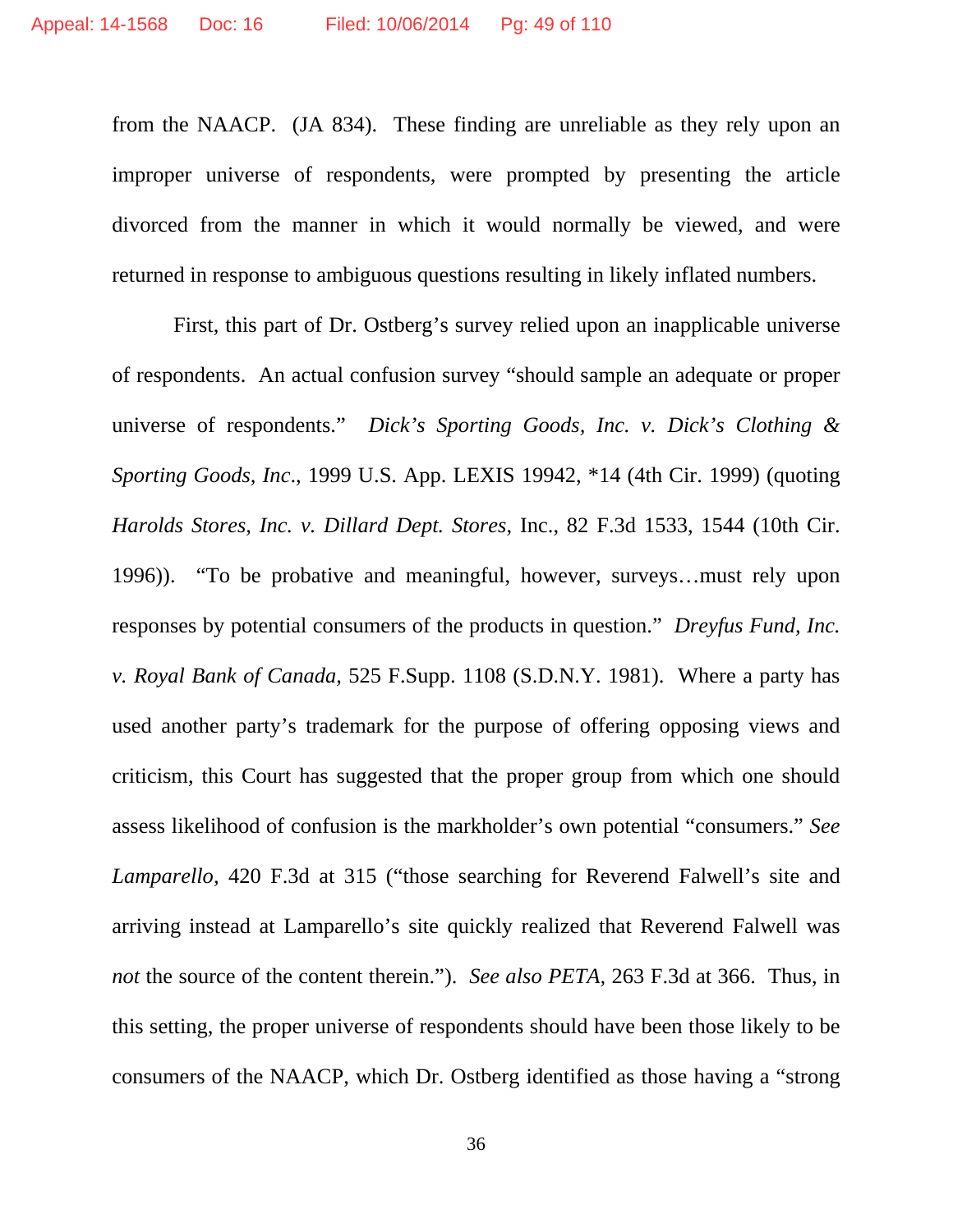interest in ensuring racial equality."<sup>7</sup> Instead, however, Dr. Ostberg only included people who self-identified as having a "strong interest in opposing abortion", which he concluded were Radiance's potential consumers, but excluded those identifying as having a "strong interest in ensuring racial equality." (JA 1034, 1046-1084).

 Even if it was not error to rely upon Radiance's universe of potential supporters, the exclusion of those identifying as having a "strong interest in ensuring racial equality" rendered the results unreliable. As is undisputed, Radiance provides community outreach services to organizations and individuals, including outreach on educational, character development, social issues, and racism against the black community. It is reasonable to assume that had individuals with a "strong interest in ensuring racial equality" been included in the actual confusion survey, the percentage of individuals actually confused would drop significantly. Dr. Ostberg clearly selected the universe of respondents that rendered the results required by the NAACP. Surveys demonstrating a bias that "reflect an advocate's point of view" are not reliable evidence of confusion. *See e.g., Frisch's Restaurant v. Shoney's, Inc.,* 759 F.2d 1261, 1268 (6th Cir. 1985).

 $\overline{a}$ 

<sup>7</sup> Notably, the District Court relied upon the Google alert results for "NAACP" and the potential for viewers to be misdirected as evidence of use in connection with goods and services. Such misdirected viewer is far more likely to identify as having a "strong interest in ensuring racial equality" than "strong interest in opposing abortion."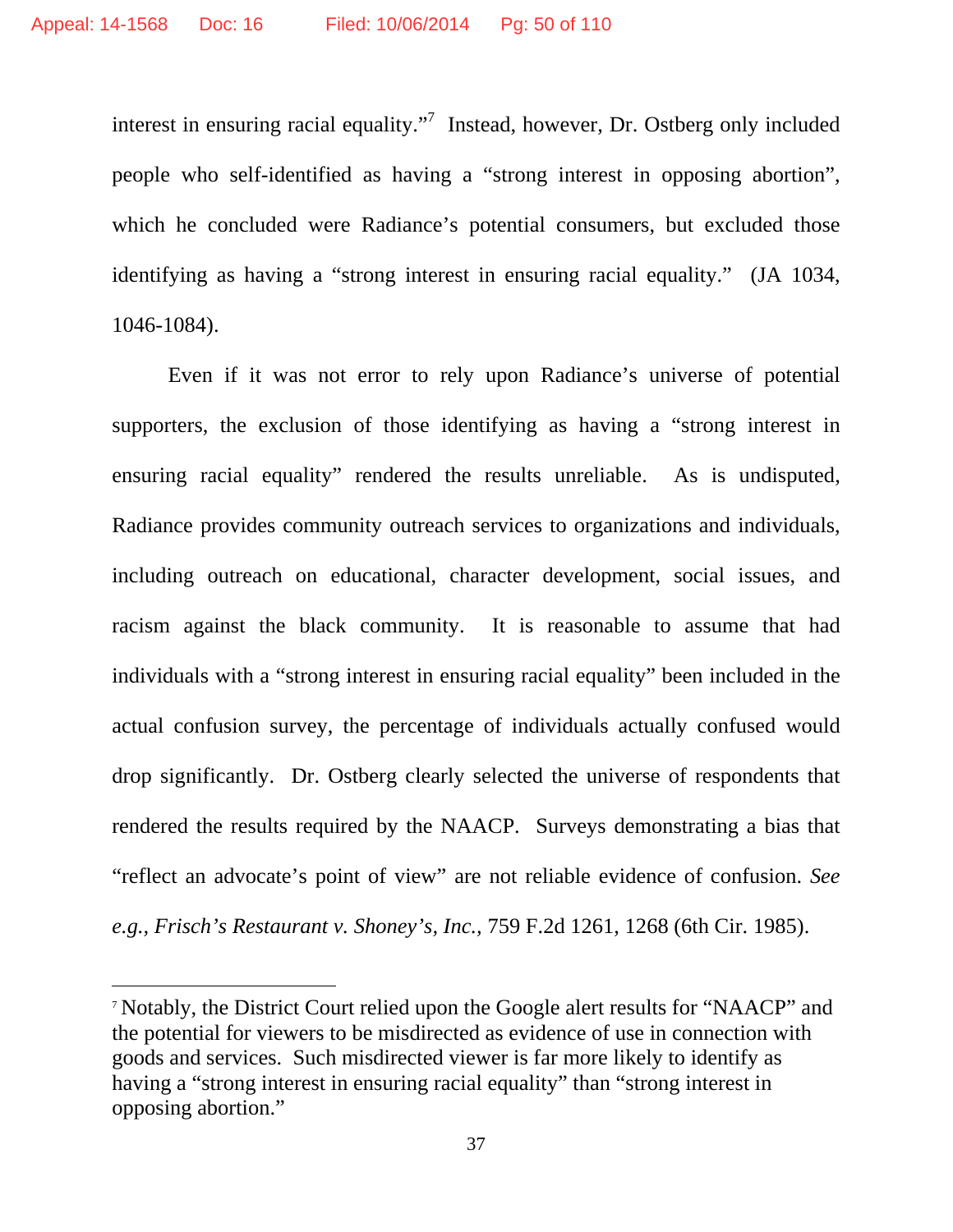Second, respondents were shown the article without any context in which they would have accessed it. As numerous courts have recognized, "[m]arks should be compared 'as a whole as they are encountered by consumers in the marketplace." *Water Pik, Inc. v. Med-Systems, Inc*., 726 F.3d 1136, 1146 (10th Cir. 2013) (quoting *King of the Mt. Sports, Inc. v. Chrysler Corp*, 185 F.3d 1084, 1090 (10th Cir. 1999)). The January 2013 article was one of over 100 articles on the TooManyAborted.com site and one of over 80 articles on the Radiance site. (JA 388:9-390:5, 411:15-414:25, Pl. Ex. 2027 to 2043; Pl. Ex. 2094 to 2124). It is highly improbable that individuals with only a "strong interest in opposing abortion" would come upon the January 2013 article divorced of the greater context of Radiance's websites as a whole.

 Third, Dr. Ostberg's questions were ambiguous and designed to overstate results. For example, the phrase "the people who use" does not clearly indicate whether Dr. Ostberg was asking about the possible author of the article, the Radiance Foundation, third parties who use the phrase, or a fictitious entity called the National Association for the Abortion of Colored People. (JA 1169). Notably, in response to both questions, a significant number of the respondents relied upon for evidence of confusion only identified "NAACP", not National Association for the Advancement of Colored People, as the affiliated organization or organization from whom permission was "needed" (5% and 7% of total respondents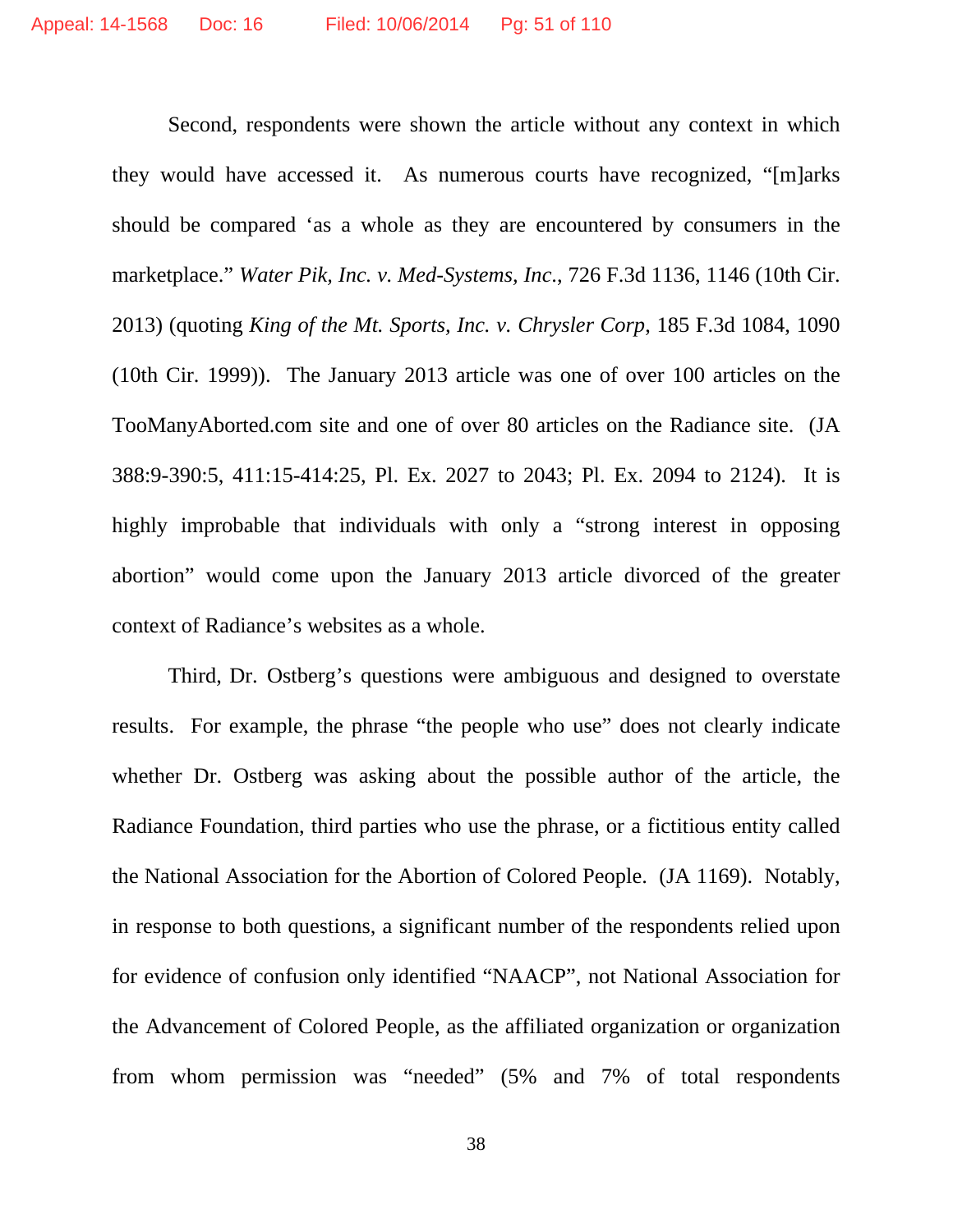respectively. (JA 1128, 1131). In light of the fact that 10% of respondents allegedly believed that "National Association for the Abortion of Colored People" is an actual entity and that 10% allegedly believed that the NAACP's full name was "National Association for the Abortion of Colored People" or otherwise included "abortion", these people could easily have been indicating that they thought this was the real name of the NAACP or a third entity. It does not demonstrate that those individuals thought that Radiance was in any way affiliated with the NAACP or that Radiance was required to get the real NAACP's permission.

Likewise, asking whether Radiance "needed permission or approval" does not limit the potential responses to those who actually believe permission was given. (JA 1169). The potential responses to this second question included people who, while not actually believing that Radiance received such permission, believe that it should have. Individuals who believe that Radiance should have (needed to) receive the NAACP's permission are not necessarily confused as to the sponsorship of the article, and are thus irrelevant to the issue of confusion. This is evidenced by the fact that Dr. Ostberg's follow up question for these individuals was "Why do you think the [NAACP] needed to give their permission?" (JA 1132- 1133, 1169). He did not ask these individuals why they believed the NAACP *had*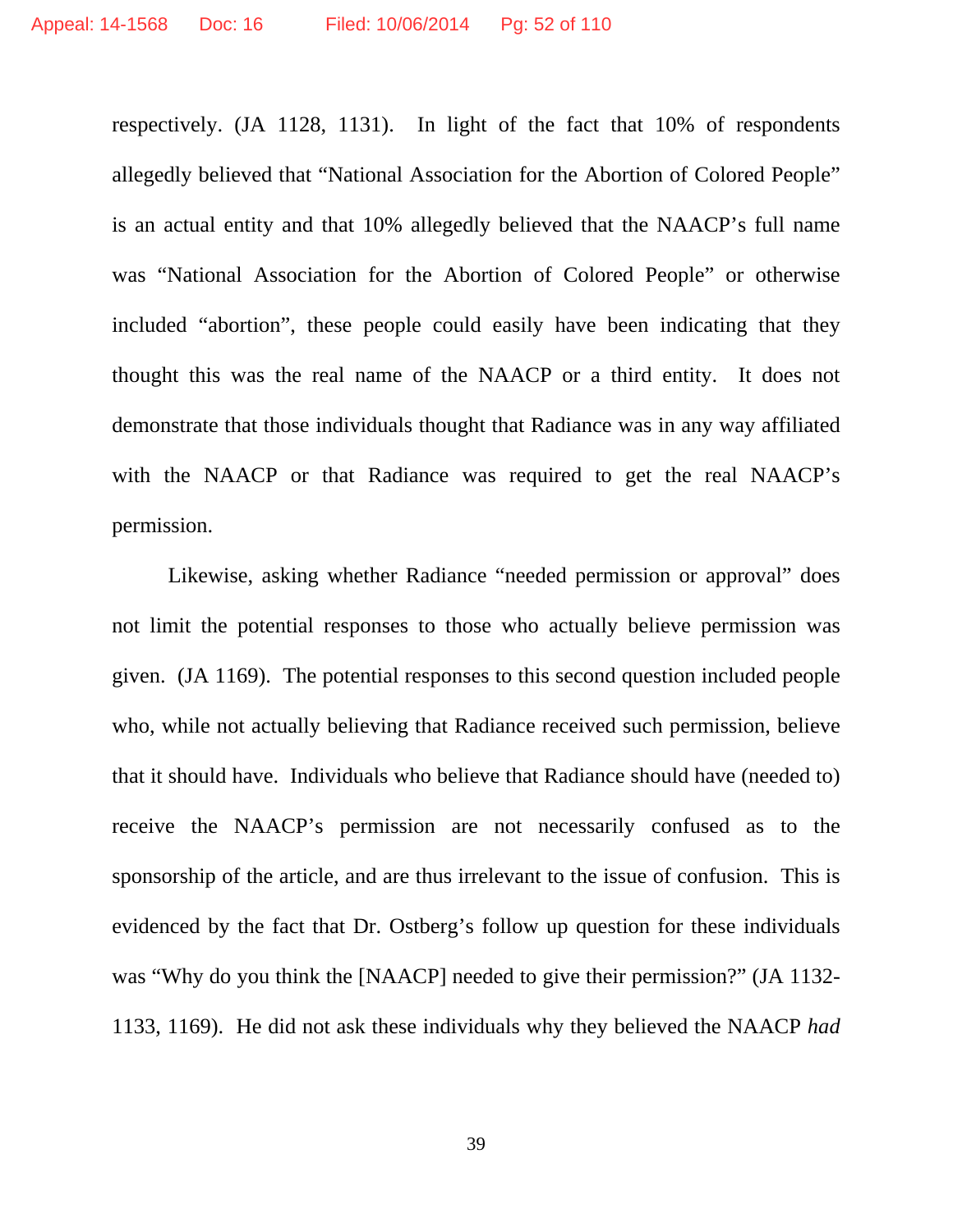given their approval. In fact, one respondent clearly responded that it "doesn't seem like NAACP would support it." *Id.* 

The court also noted that 10% of respondents allegedly believed that "National Association for the Abortion of Colored People" is an actual entity and that 10% allegedly believed that the NAACP's full name was "National Association for the Abortion of Colored People" or otherwise included "abortion". Again, this statistic is misleading because Dr. Ostberg did not use a control group. (JA 690:11-690:23). Thus, we do not know what percentage of people would be unable to correctly state the full name of the NAACP prior to the survey. If a viewer is confused as to the correct name of the NAACP prior to viewing the Radiance article, then the article did not cause the confusion. More importantly, however, confusion about whether the NAACP is really the "National Association for the Abortion of Colored People" or whether such third party actually exists is not actionable as trademark infringement. Such confusion is not confusion as to the source of Radiance's goods or services. While this type of confusion might support a dilution by blurring claim, that is a distinct claim, with separate defenses, $8$  that Dr. Ostberg did not test $9$  and the District Court did not find applicable.

 $\overline{a}$ 

<sup>8</sup> See *infra* § III.

<sup>9</sup> Dr. Ostberg conceded that the proper population to assess a dilution claim would be those persons likely to encounter the senior user's mark (i.e. the NAACP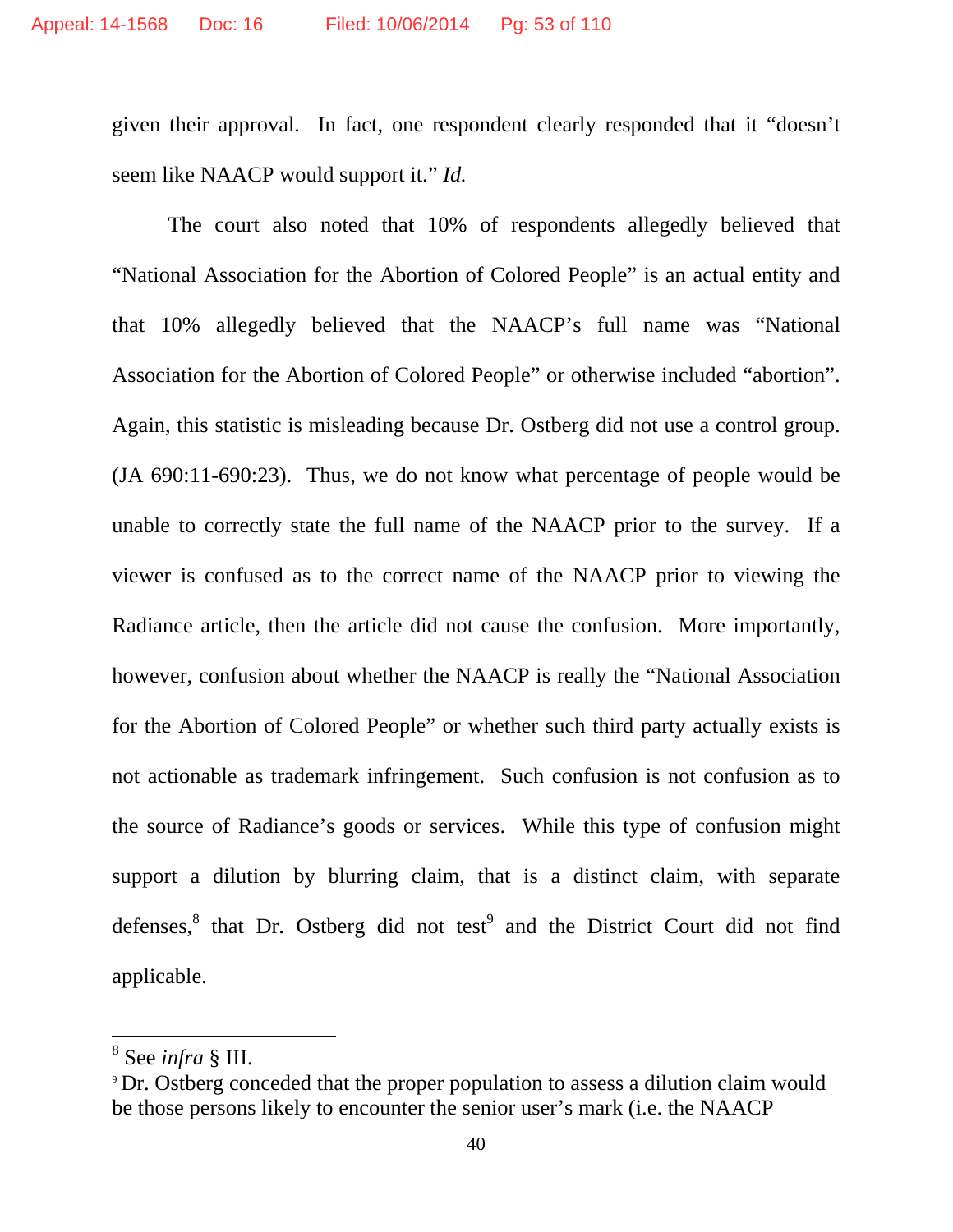*iv. The District Court improperly excluded the competent expert testimony of Tracy Tuten, Ph.D demonstrating the unreliability of the Ostberg Survey.* 

The District Court excluded Radiance's expert, Tracy Tuten, Ph.D. from testifying to the limitations and defects in the Ostberg Survey because "Dr. Tuten is unfamiliar with basic trademark law concepts, commonly used trademark litigation survey methods, and interpretation of statistical tables to measure dilution and confusion." (JA 793). However, the court found Dr. Tuten qualified "as a general consumer survey methodologist." (*Id.*) In so holding, the District Court created a false distinction between general scientific survey methodology and surveys created specifically for litigation. This holding is in direct conflict with the principles of *Daubert v. Merrell Dow Pharms.,* 509 U.S. 579 (1993).

As this Court noted in *United States v. Crisp,* the *Daubert* Court

announced five factors that may be used in assessing the relevancy and reliability of expert testimony: (1) whether the particular scientific theory ''can be (and has been) tested"; (2) whether the theory "has been subjected to peer review and publication"; (3) the "known or potential rate of error"; (4) the "existence and maintenance of standards controlling the technique's operation"; (5) and whether the technique has achieved "general acceptance" in the relevant scientific or expert community."

 $\overline{a}$ 

supporters). (JA 602:23-603:4). However, these statistics come only from persons he asserted would be likely to encounter the junior user's mark – i.e. only persons who have a "strong interest" in "[o]pposing abortion". (JA 652:5-653:18). Thus, these findings in his survey would not be evidence of dilution.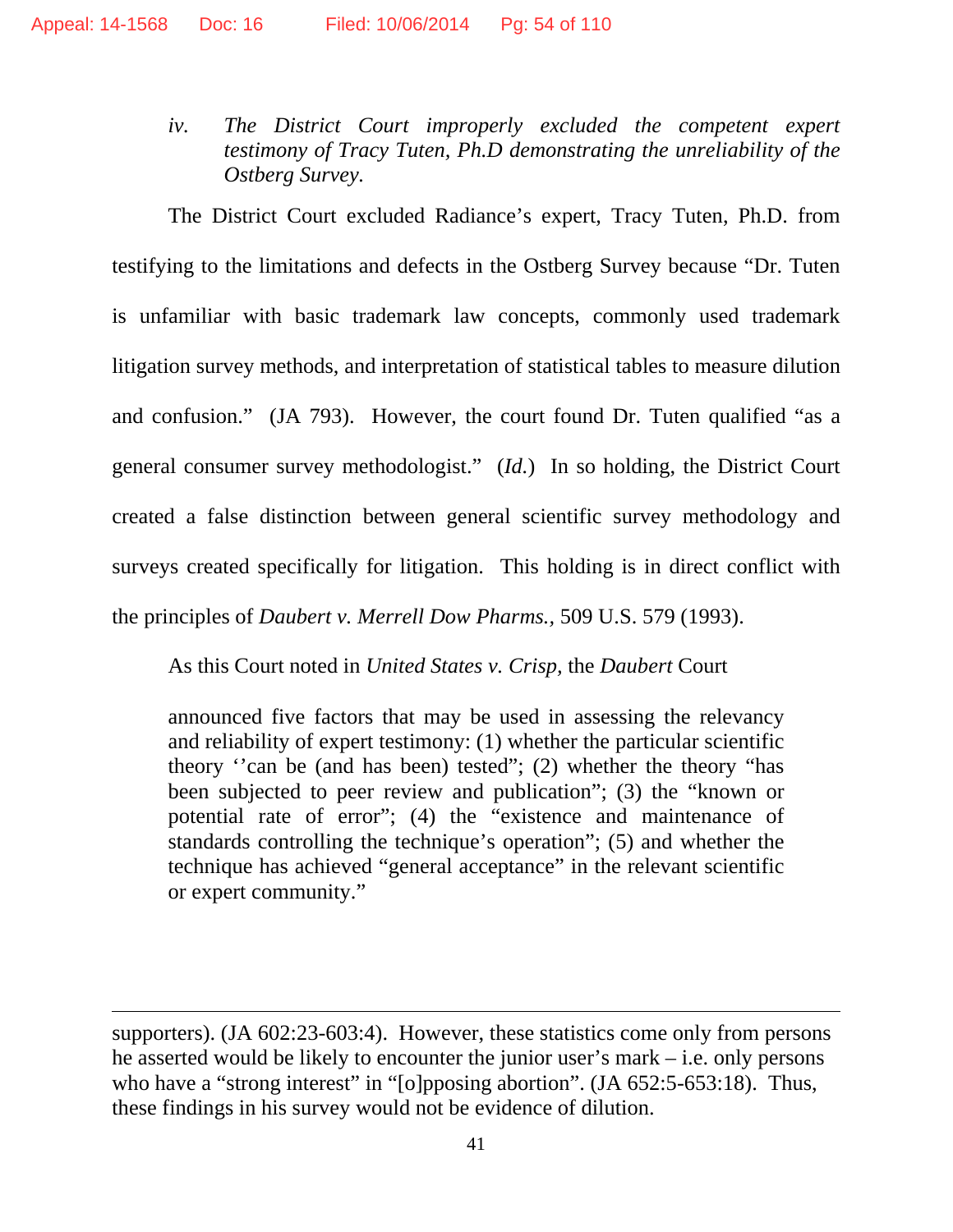324 F.3d 261, 265-66 (4th Cir. 2003) (quoting *Daubert,* 509 U.S. at 593-94).

Dr. Tuten's qualifications and the basis of her opinions clearly satisfy these requirements.

A review of Dr. Tuten's curriculum vitae demonstrates her substantial qualifications for providing opinion testimony concerning the methodology employed in the survey conducted by the NAACP's expert witness and the impact of that methodology on the reliability and validity of it, and consequently, on the opinions that he seeks to draw from it. First, she has substantial education in consumer surveys, including an undergraduate degree in business administration, with a concentration in marketing, an MBA, and a Ph.D. in Business Administration. (JA 929). Second, she has been a faculty member at four undergraduate institutions, including Randolph-Macon College, Virginia Commonwealth University, Longwood University and East Carolina University teaching, among other things, courses in marketing research. (JA 943-944). Survey methods and statistical analysis were substantive areas studied in her doctoral program. (JA 283). And the marketing research courses she teaches (and has taught) include consumer surveys, including the design, execution and analysis of these. (JA 284).

Dr. Tuten's qualifications to render testimony concerning consumer survey methodology were not achieved only in academia. On the contrary, she has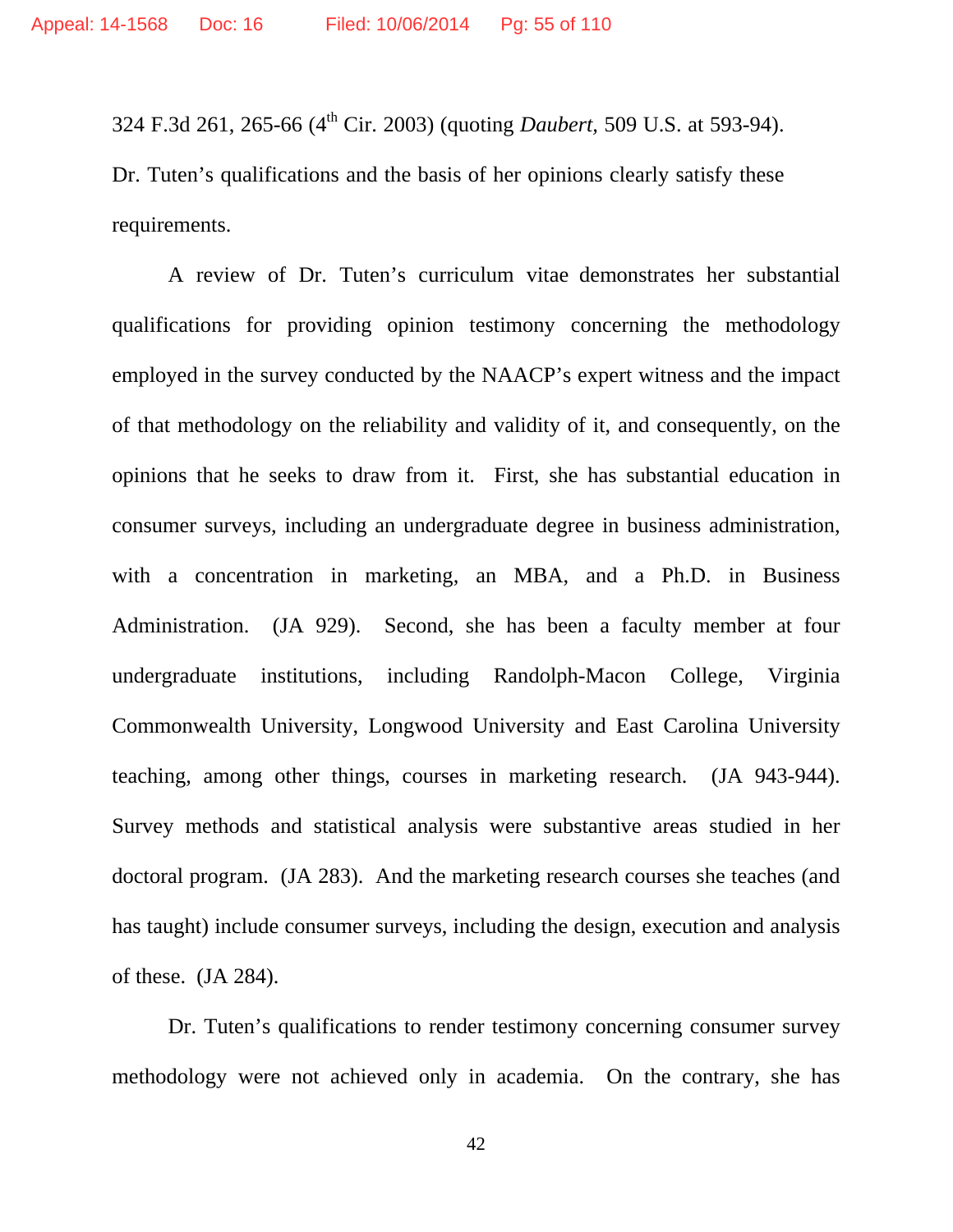substantial work experience as a survey methodologist. She was employed for a year as a Senior Survey Methodologist with Royall and Company, was a guest scientist for several summers at the Center for Survey Research and Methodology in Mannheim Germany, and served as a Senior Research Associate in the Survey and Evaluation Research Lab at Virginia Commonwealth University. (JA 944- 945). As a Fulbright Senior Specialist at the Argentine University of Business, she "[o]ffered [a] faculty development seminar on web-survey marketing research methods". *Id.* Her research topics in Germany included "response behaviors and context effects in web-based surveys, and mode preferences among survey participants." *Id.* 

Dr. Tuten's expertise in consumer survey methodology is further underscored by the plethora of publications she has authored or co-authored on that subject. While all of her publications, including journal articles, books and book chapters, and papers and presentations are listed in her curriculum vitae, (JA 929- 943), those with particular applicability to consumer survey methodology, a total of 29, were identified by Dr. Tuten in her Declaration in support of Radiance's opposition to the motion to exclude her testimony. (JA 285). Virtually all of her publications have been peer-reviewed.

Dr. Tuten also has experience in trademark litigation surveys. The four matters where she provided expert witness services in relation to trademark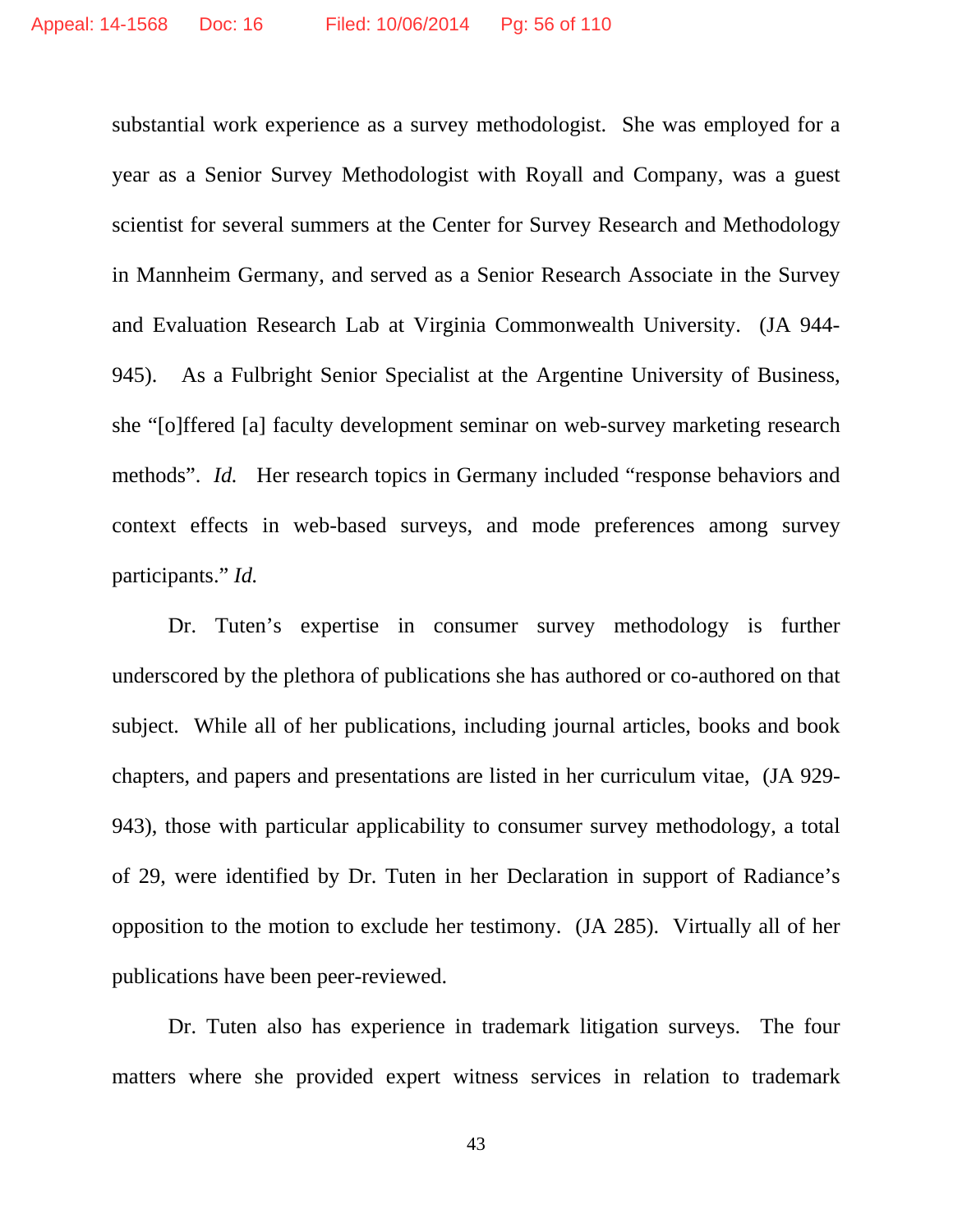infringement-related consumer surveys are identified at page 25 of her curriculum vitae. In one matter she designed and executed a survey to assess likelihood of confusion. In another she assisted in the design and execution of such a survey, and in a third matter she reviewed the methodology and the results of the opposing expert's survey. (JA 953).

The District Court's conclusion that Dr. Tuten was qualified in general consumer surveys but unqualified in relation to trademark litigation surveys effectively flips the law on expert qualification on its head. Trademark surveys are not *sui generis*, as this Court recognized in *Belk, Inc. v. MeyerCorp.,* 679 F.3d at 162. In *Belk,* this Court found that an expert in generalized survey methods was qualified to testify regarding trade dress surveys. *Id.* By holding that her lack of knowledge regarding trademark laws rendered her testimony inadmissible the District Court effectively held that trademark surveys are *sui generis* and distinct from consumer surveys generally.

Furthermore, Dr. Tuten's testimony regarding the Ostberg Survey focused on the lack of controls and measures used in consumer surveys to ensure reliability. The District Court's conclusion that such measures are not relevant to trademark surveys ignores *Daubert's* requirement that "there exist the requisite 'standards controlling the technique's operation'" and the importance of "uniform standards . . . established 'through professional training, peer review, presentation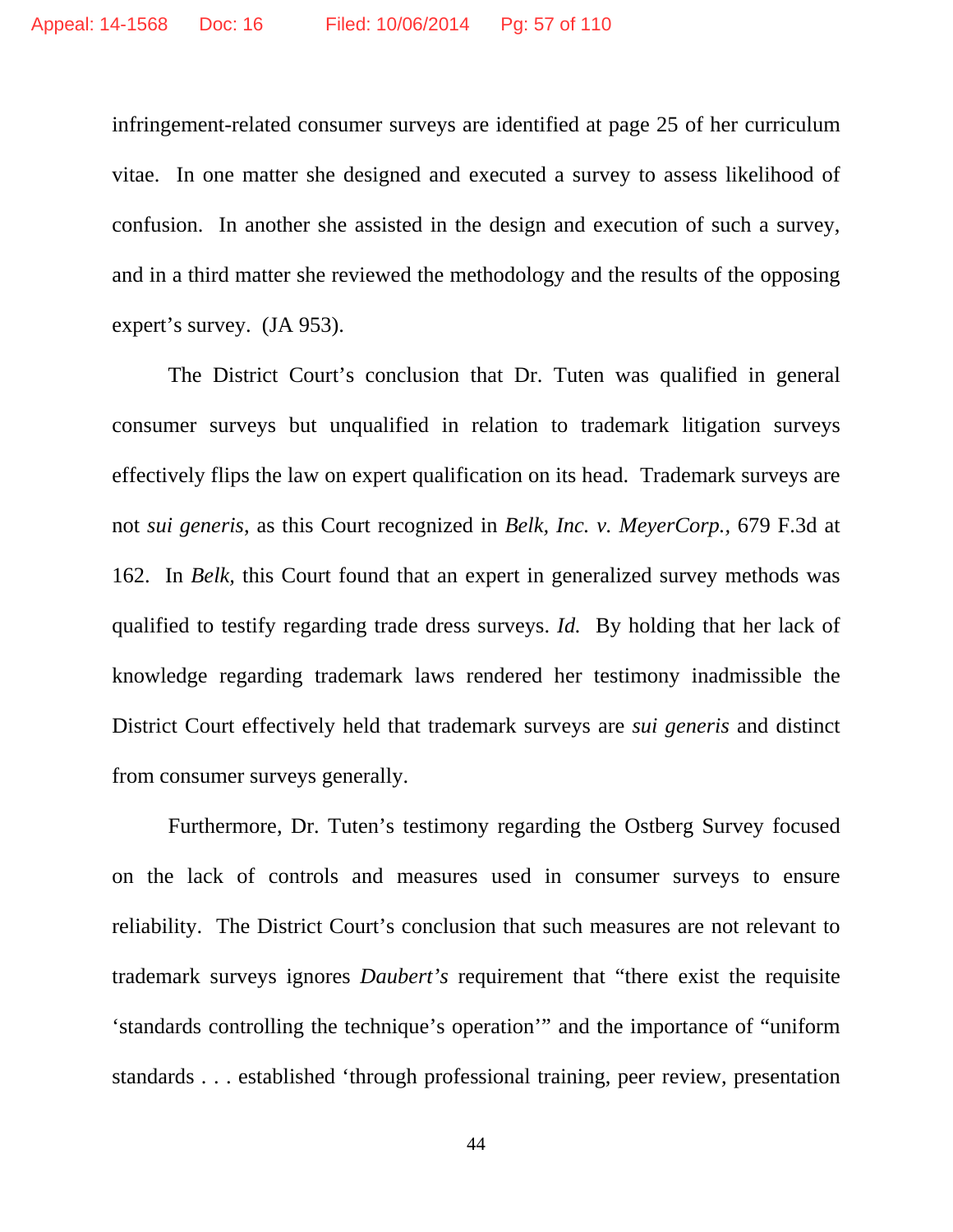of conflicting evidence and double checking.'" *Crisp,* 324 F.3d at 269 (internal citations omitted). Instead of the general, scientific community guiding expert testimony in litigation (trademark litigation specifically), the District Court concluded that prior case law set the standard for expert testimony, even where the scientific standards have changed. As this Court has noted, opinion/techniques developed expressly for litigation, as opposed to flowing from scientific research weighs against the admission of such testimony. *See Wehling v. Sandoz Pharms. Corp.*, 162 F.3d 1158 [full text format at 1998 U.S. App. LEXIS 38866  $(4<sup>th</sup>$  Cir. 1998) ("Another significant fact weighing against admitting the testimony is where, as here, the expert developed his opinions expressly for the purpose of testifying.").

Dr. Tuten's testimony was clearly admissible. She examined the Ostberg Survey to determine whether the "1) purpose and design, 2) population and sampling, 3) survey questions and structure, 4) interviewers, 5) data entry and grouping of responses, and 6) disclosure and reporting" were such that the survey was reliable and valid. This methodology, i.e. assessing the survey's characteristics and measuring it against what the scientific research in the field of consumer surveys reports about whether such characteristics permit valid and reliable conclusions, is a scientifically valid one, and therefore, Dr. Tuten's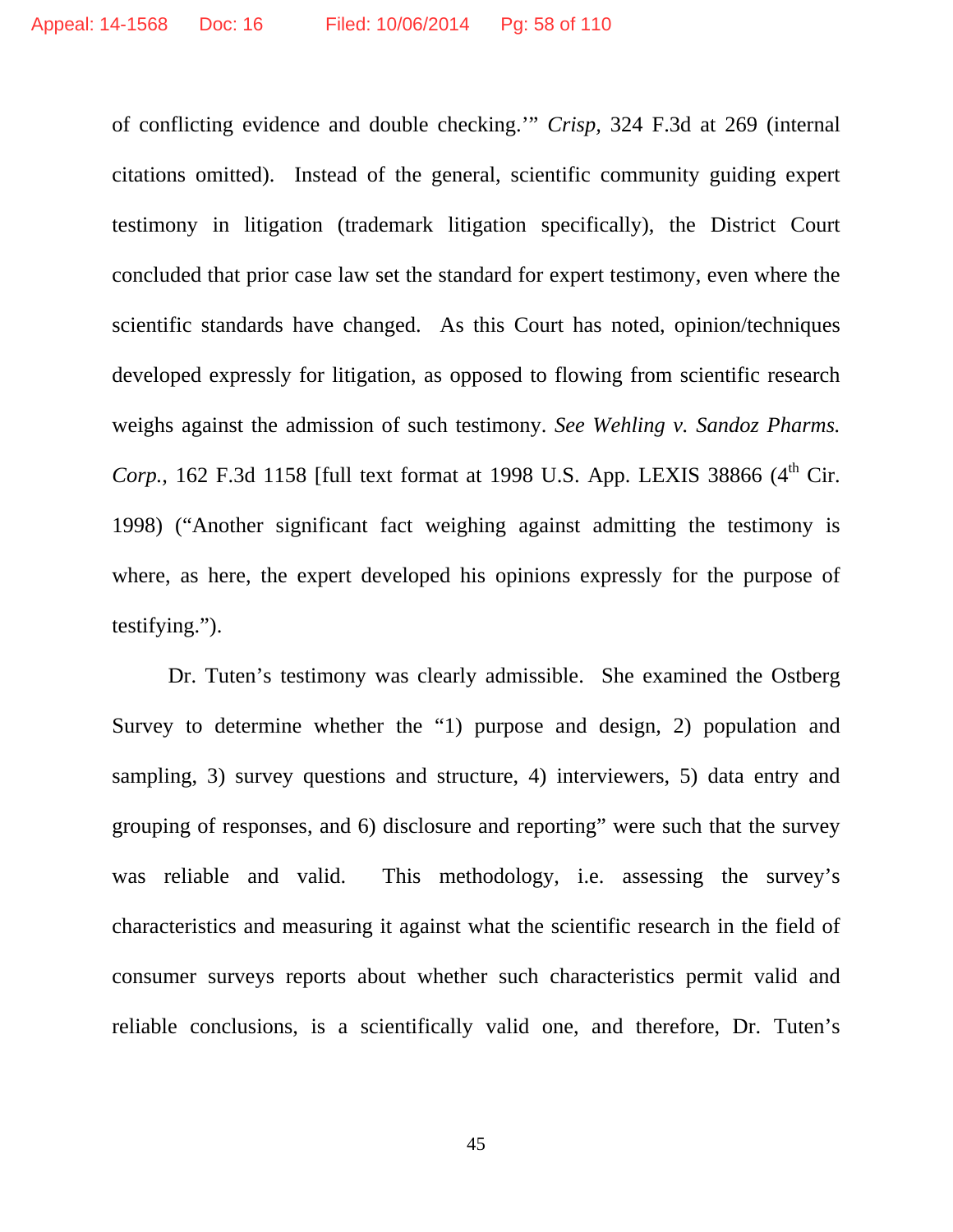opinions were admissible. *Daubert,* 509 U.S. at 594. Her opinions demonstrated that the Ostberg Survey was significantly flawed and unreliable. (JA 911-928).

*v. The text of the January 2013 article demonstrates that Radiance's use of the NAACP's marks was to criticize the NAACP and prevents a likelihood of confusion.* 

 Likelihood of confusion in this case is virtually impossible given the nature of the use at issue. When evaluating the likelihood of confusion, a court must "examin[e] the allegedly infringing use in the context in which it is seen by the ordinary consumer." *Lamparello,* 420 F.3d at 316 (quoting *Anheuser-Busch, Inc.*  962 F.2d at 319) (emphasis in original). The context in which Radiance used the NAACP's marks does not create a likelihood of confusion.

As noted above, the NAACP's marks were not used as a source identifier (such as the name of the organization or domain name). Instead, as the District Court recognized, and a review of the contents of the article demonstrates, the use of the NAACP's marks in the January 2013 article was to criticize the NAACP and its policies. (JA 823, 826, 839). Specifically, the article states:

a. "The NAACP's Annual Image Awards honor black imagery churned out by often racist, anti-Christian, perpetually sexist, violent and pornographic Hollywood."

b. "Django Unchained, with its graphic violence and 100 plus uses of the racially denigrating epithet, "nigger", gets praise and nominations from the NAACP."

c. "The NAACP's selective, and often feigned, outrage on a myriad of issues is befitting of a multiple personality disorder, with its stronger personality being one that embraces all things liberal, most things socialistic, and nothing pro-life."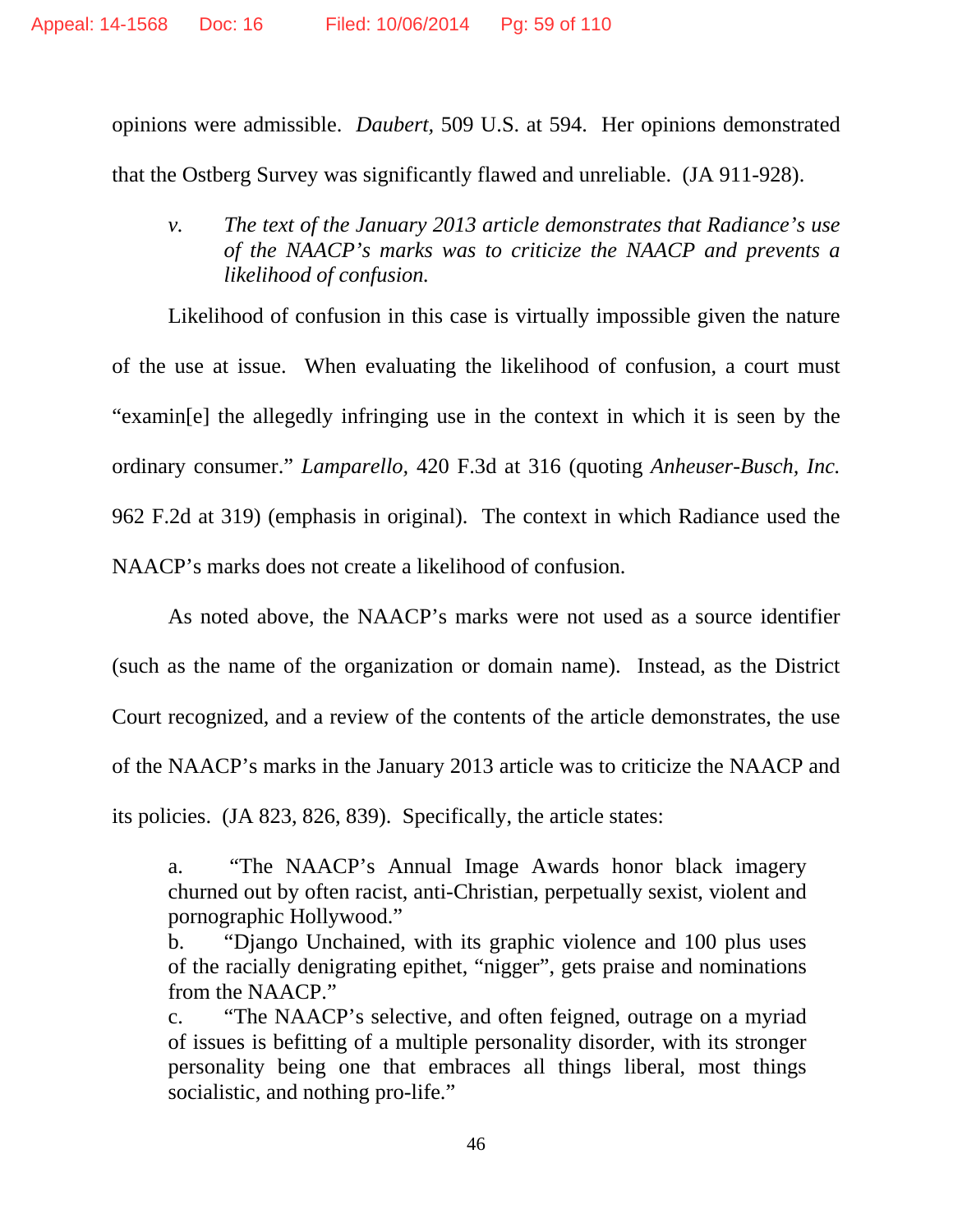d. "As our TooManyAborted.com initiative has shown, today's NAACP is a tragic example of civil rights gone wrong."

(JA 869-870; 899-900). No rational reader would conclude that the article was written by an author or entity sponsored by or affiliated with the NAACP or that the NAACP was the source of the goods and services proffered by the writer and publisher because the text is plainly, and sharply, critical of the NAACP.

This Court has recognized that when use of the mark is "dedicated to criticism of the markholder, [such use] will seldom create a likelihood of confusion." *Lamparello,* 420 F.3d at 315 n.3. Paraphrasing this Court's finding in *Lamparello*, "[n]o one would believe that [the NAACP] sponsored a site criticizing [it and its] positions." *Id.* at 315 (citing *New Kids on the Block v. News Am. Publ'g, Inc.*, 971 F.2d 302, 308-09 (9<sup>th</sup> Cir. 1992)).

**III. The District Court erred by finding trademark dilution by tarnishment because Radiance's use of the NAACP's marks in the January 2013 article was a noncommercial and nominative use, and because the article was a form of news reporting and news commentary.** 

An action for trademark dilution is not permitted where the use of the mark constitutes:

(A) Any fair use, including a nominative or descriptive fair use,… including use in connection with –

> (ii) Identifying and parodying, criticizing or commenting upon the famous mark owner or the goods or services of the famous mark owner.

(B) All forms of news reporting and news commentary.

. . . .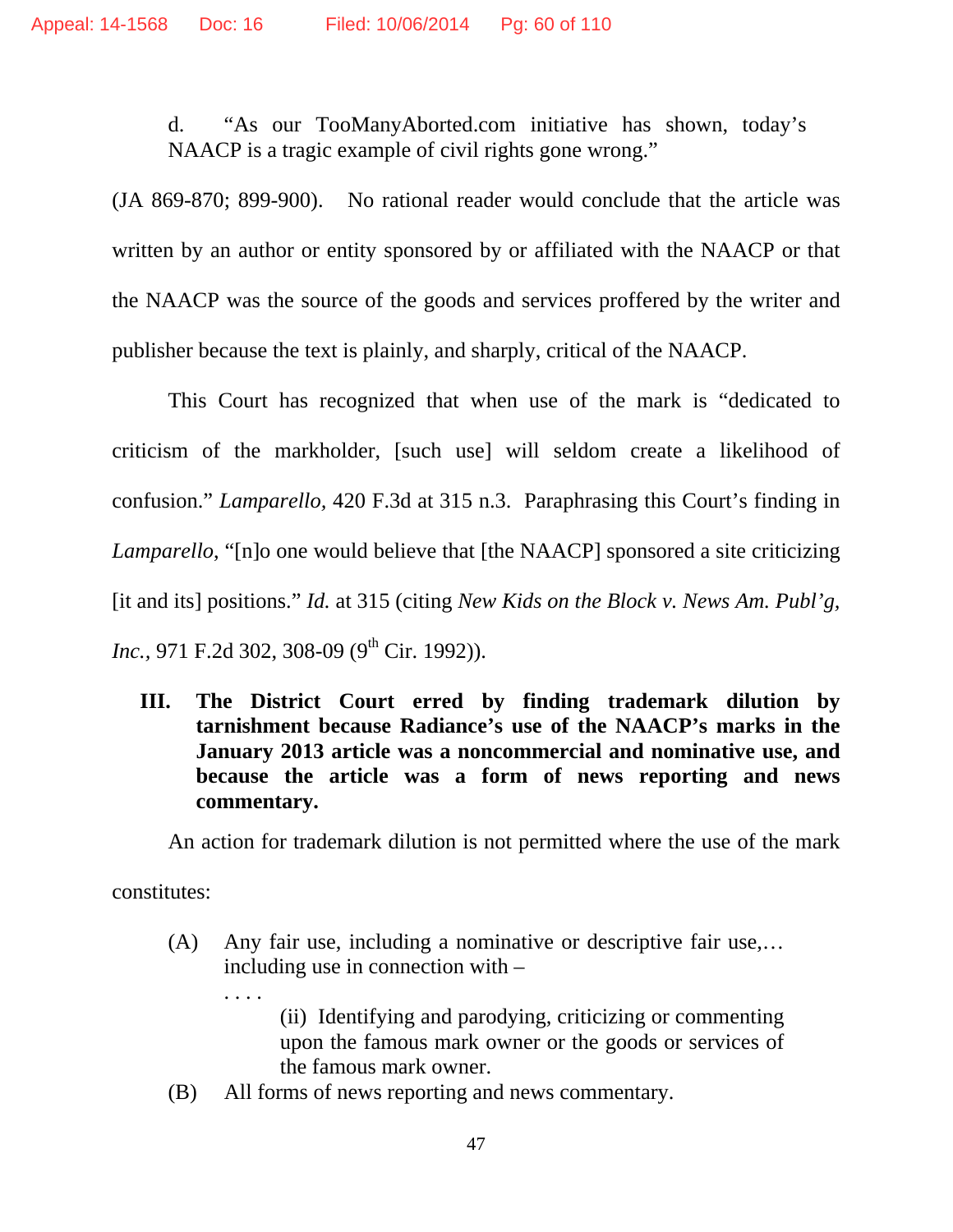(C) Any noncommercial use of a mark.

15 U.S.C. § 1125(c)(3). Despite finding that Radiance used the NAACP's marks for nominative purposes in social commentary and criticism, the District Court paradoxically held that none of these exclusions and defenses applied in this case. However, Radiance's use of the NAACP's marks was clearly noncommercial, nominative, and part of news reporting and commentary. Therefore, this Court should reverse the District Court's finding of trademark dilution.

## *i. Radiance's use of the NAACP's marks was noncommercial.*

The District Court explicitly found that the January 2013 article was "politically and ideologically charged". (JA 846). However, it concluded that such speech was still "commercial" because it was offered in connection with goods or services. This Court, however, has explained that "commercial" for purposes of 15 U.S.C. § 1125(c)(1) is not the same as 15 U.S.C. § 1114(1)(a)'s requirement that the use be in connection with goods or services. *See Lamparello,* 420 F.3d at 313- 14. The use of the "commercial"/ "noncommercial" criteria in relation to the dilution statute protects the speaker's "free speech and protected uses of trademarked names for such things as parody, comment, criticism, comparative advertising, news reporting, etc." *Id.* at 314 (quoting S. Rep. No. 106-140 (1999)).

The January 2013 article constitutes noncommercial protected speech. Speech that "communicate[s] information, expresse[s] opinion, recite[s]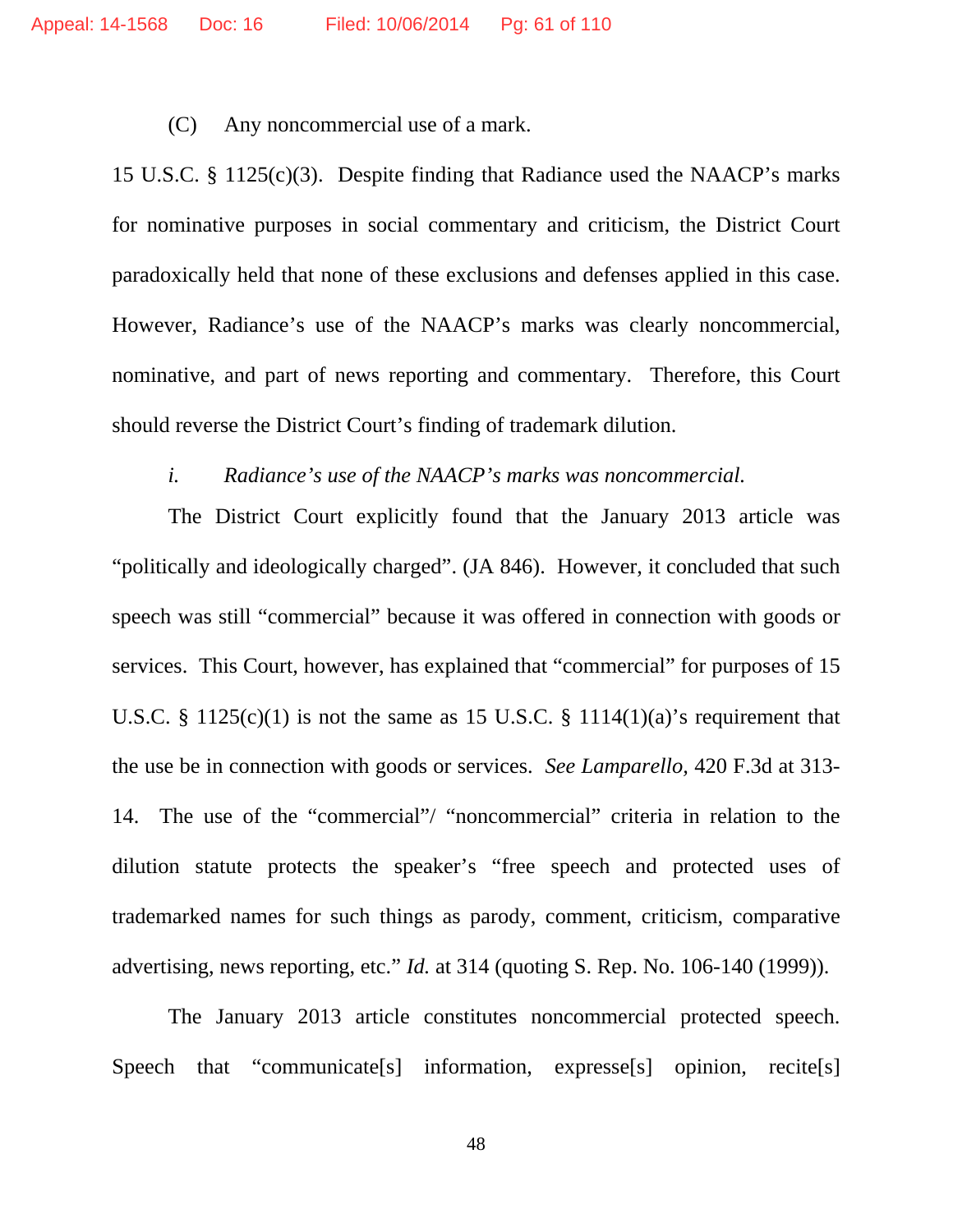grievances, protest[s] claimed abuses, and [seeks] financial support on behalf of a movement whose existence and objectives are matters of the highest public interest and concern" is not commercial speech. *See New York Times Co.* 376 U.S. at 266 (citing *N.A.A.C.P.*, 371 U.S. at 435). "The hallmark of commercial speech is that it 'does no more than propose a commercial transaction.'" *Greater Baltimore Center for Pregnancy Concerns, Inc. v. Mayor and City Council of Baltimore,* 683 F.3d 539, 553 (4th Cir. 2012) (quoting *Bolger v. Youngs Drug Prods. Corp.*, 463 U.S. 60, 66 (1983)).

Radiance and Bomberger did not propose any commercial transaction in their use of the NAACP's marks. (JA 869-870, 899-900). Rather, informed by their religious and political beliefs, they used the marks to comment on and criticize the NAACP's policies and support of abortion. "This kind of ideologically driven speech has routinely been afforded the highest levels of First Amendment protection, even when accompanied by offers of commercially valuable services." *Greater Baltimore*, at 554 (citing *In re Primus*, 436 U.S. 412 (1978)). The fact that Radiance may have also solicited charitable contributions in conjunction with that speech does not demand a different result. *See supra § I(ii).*

*ii. Radiance's use of the NAACP's marks was nominative.* 

As noted above, the District Court explicitly found that Radiance's use of the NAACP's marks was nominative. Specifically, the court stated "the majority of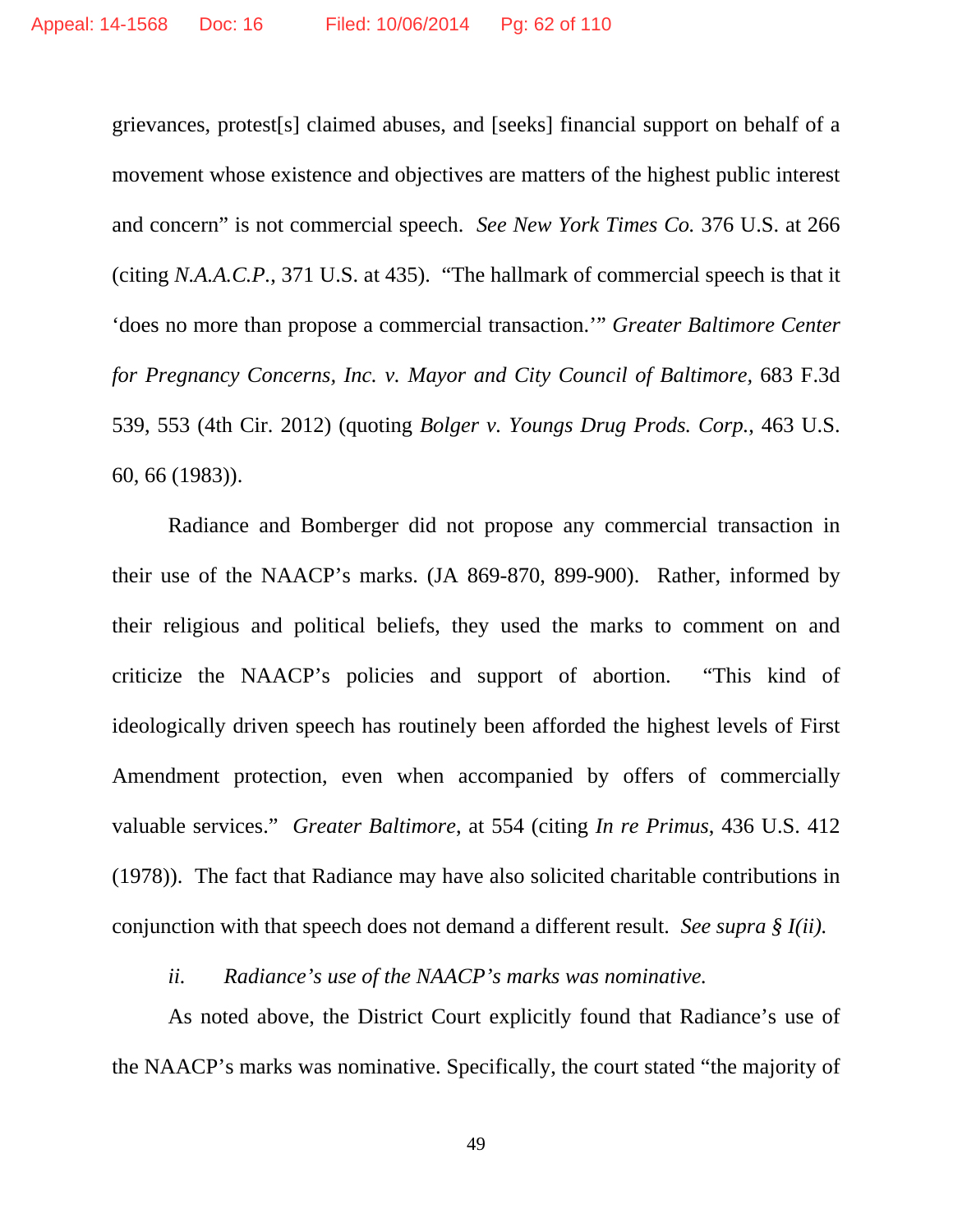instances "NAACP" appeared in the January 2013 Article was in reference to the NAACP. . ." (JA 846). Despite so finding, the District Court bewilderingly concluded that Radiance was not entitled to the defense of nominative fair use. The District Court concluded that the "particular use" of "NAACP: National Association for the Abortion of Colored People" in the title of the article was not nominative fair use because it "neither describes nor references the NAACP's services." (JA 846). The court's conclusion is mistaken.

This Court has repeatedly emphasized that an allegedly infringing work must be considered as a whole. *See Lamparello,* 420 F.3d at 316 (stating that "to determine whether a likelihood of confusion exists, a court should not consider how closely a *fragment* of a given use duplicates the trademark, but must instead consider *whether the use in its entirety creates a likelihood of confusion."*) (quoting *PETA,* 263 F.3d at 366) (emphasis in original)*; Anheuser-Busch, Inc.* 962 F.2d at 319. The juxtaposition of the NAACP's mark next to "National Association for the Abortion of Colored People" does not alter the fact that "NAACP" is being used in a nominative fashion. The District Court made a factual finding that "Bomberger wrote an article regarding the NAACP's Annual Image Awards". (JA 811). When taken as a whole, even the "particular use" of the NAACP's mark in the title was clearly nominative.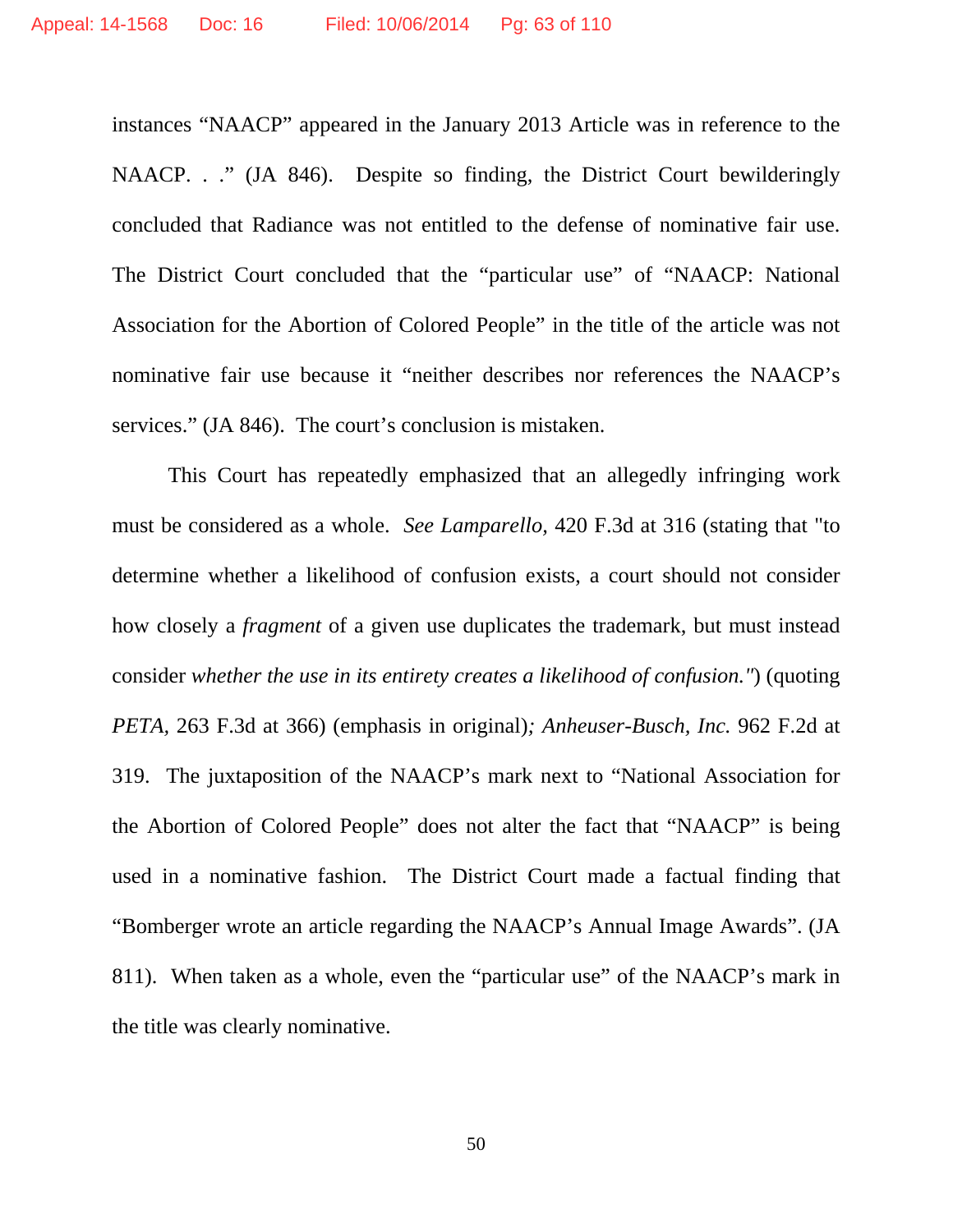## *iii. The January 2013 article was news reporting and commentary.*

Just as the District Court found that use of the NAACP's marks was nominative but refused the fair use defense, it found that Radiance used the NAACP's marks in "news articles" and as part of its "social commentary and criticism." Even if the District Court's conclusion that the "particular use" of the NAACP's marks juxtaposed with "National Association for the Abortion of Colored People" rendered the use non-nominative; such a distinction does not apply to the news reporting and commentary defense.

The District Court noted that, "Bomberger wrote three news articles critiquing the NAACP's position on abortion employing the phrase "National Association for the Abortion of Colored People." (JA 804). This description was apt. The January 2013 article was a form of news reporting or news commentary. *See BidZirk, L.L.C. v. Smith,* 2007 U.S. Dist. LEXIS 78481, \*16-17 (D.S.C. 2007),  $aff'd$  2007 U.S. App. LEXIS 5227  $(4<sup>th</sup>$  Cir. 2007) (holding blog posts were protected news reporting or news commentary). Inexplicably, notwithstanding, the acknowledgment that the article was a news article the District Court nonetheless found that the new article/news commentary defense did not apply.

The court's conclusion that the use of "NAACP" next to "National Association for the Abortion of Colored People" rendered this use outside the scope of news reporting is mistaken. Unlike the defense of fair use, the exclusion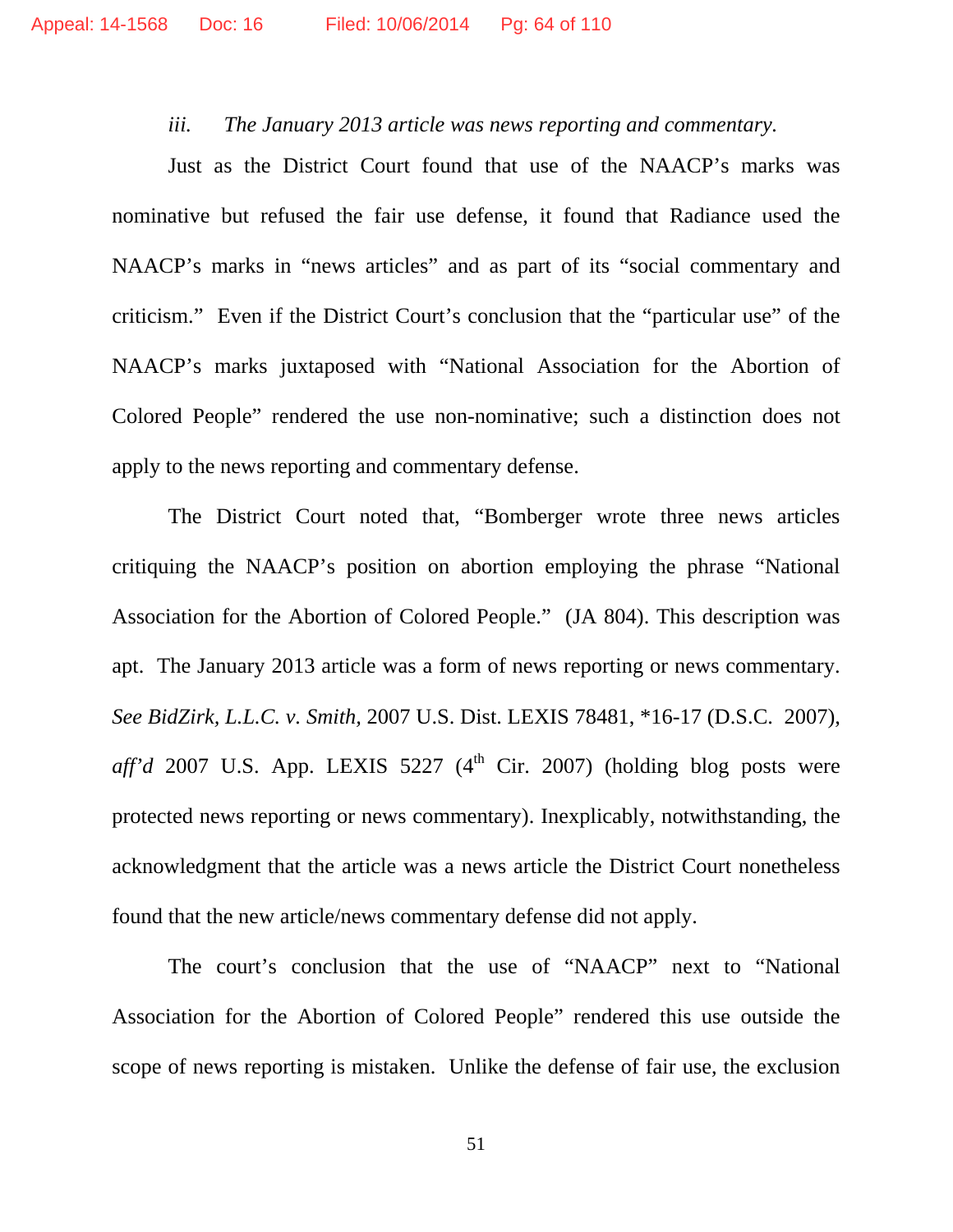of "news reporting and news commentary" does not address the use of the famous mark or of any mark. *Compare* 15 U.S.C. § 1125(c)(3)(a) *with* 15 U.S.C. §  $1125(c)(3)(b)$ . The plain language simply renders all news articles and news commentary unavailable as the basis for dilution claim. Thus, even if the court is correct that the use of "NAACP" in the title and "National Association for the Abortion of Colored People" were not nominative and were not used "to report or comment on news"; the placement of such use in what the court acknowledges was a news article prohibits a finding of dilution.

# **CONCLUSION**

 For the foregoing reasons, this Court should reverse the Order granting judgment in favor of the NAACP, dissolve the Permanent Injunction entered and enter judgment in favor of The Radiance Foundation, Inc. and Ryan Bomberger.

## **For the Appellants:**

 /s/ Charles M. Allen Charles M. Allen William F. Demarest III Goodman, Allen & Filetti, PLLC 4501 Highwoods Parkway, Suite 210 Glen Allen, VA 23060 (804) 346-0600 (804) 346-5954 (fax) callen@goodmanallen.com wdemarest@goodmanallen.com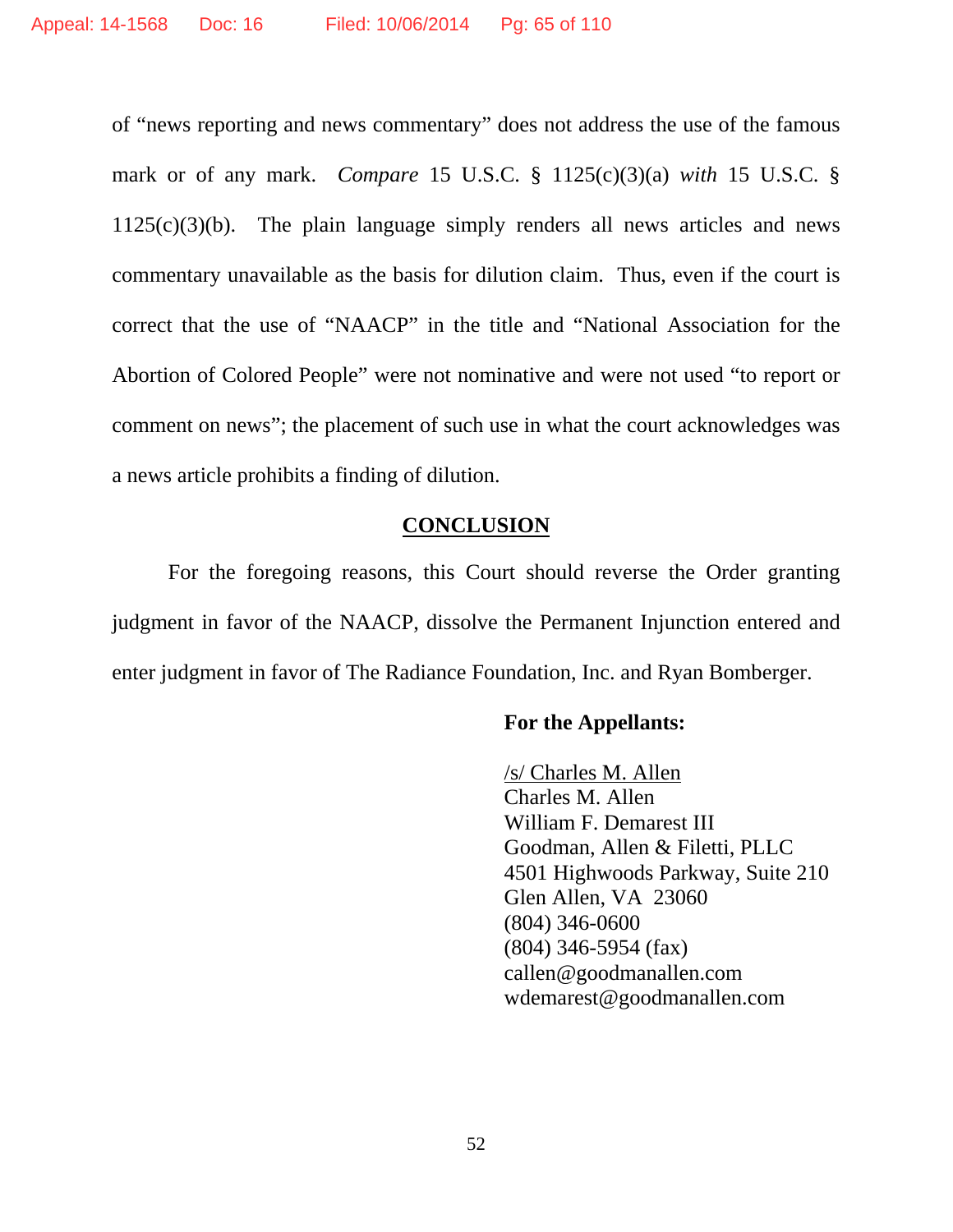## **UNITED STATES COURT OF APPEALS FOR THE FOURTH CIRCUIT**

No. 14-1568 **Caption:** The Radiance Foundation, Inc. v. NAACP

## **CERTIFICATE OF COMPLIANCE WITH RULE 28.1(e) or 32(a)**

Type-Volume Limitation, Typeface Requirements, and Type Style Requirements

1. **Type-Volume Limitation:** Appellant's Opening Brief, Appellee's Response Brief, and Appellant's Response/Reply Brief may not exceed 14,000 words or 1,300 lines. Appellee's Opening/Response Brief may not exceed 16,500 words or 1,500 lines. Any Reply or Amicus Brief may not exceed 7,000 words or 650 lines. Counsel may rely on the word or line count of the word processing program used to prepare the document. The word-processing program must be set to include footnotes in the count. Line count is used only with monospaced type.

This brief complies with the type-volume limitation of Fed. R. App. P. 28.1(e)(2) or  $32(a)(7)(B)$  because:

 $\sqrt{ }$ 

 $\sqrt{\sqrt{ }}$  this brief contains  $\frac{12,144}{\sqrt{ }}$  [*state number of*] words, excluding the parts of the brief exempted by Fed. R. App. P. 32(a)(7)(B)(iii), *or*

 [ ] this brief uses a monospaced typeface and contains [*state number of*] lines of text, excluding the parts of the brief exempted by Fed. R. App. P.  $32(a)(7)(B)(iii)$ .

2. **Typeface and Type Style Requirements:** A proportionally spaced typeface (such as Times New Roman) must include serifs and must be 14-point or larger. A monospaced typeface (such as Courier New) must be 12-point or larger (at least 10½ characters per inch).

This brief complies with the typeface requirements of Fed. R. App. P. 32(a)(5) and the type style requirements of Fed. R. App. P. 32(a)(6) because:

| √ | this brief has been prepared in a proportionally spaced typeface using                               |                                           |
|---|------------------------------------------------------------------------------------------------------|-------------------------------------------|
|   | Microsoft Word 2010                                                                                  | [identify word processing program] in     |
|   | Times New Roman 14 point font                                                                        | [identify font size and type style]; $or$ |
|   | this brief has been prepared in a monospaced typeface using<br>[identify word processing program] in |                                           |

[*identify font size and type style*].

(s) /s/ Charles M. Allen

Attorney for **Appellants** 

Dated: October 6, 2014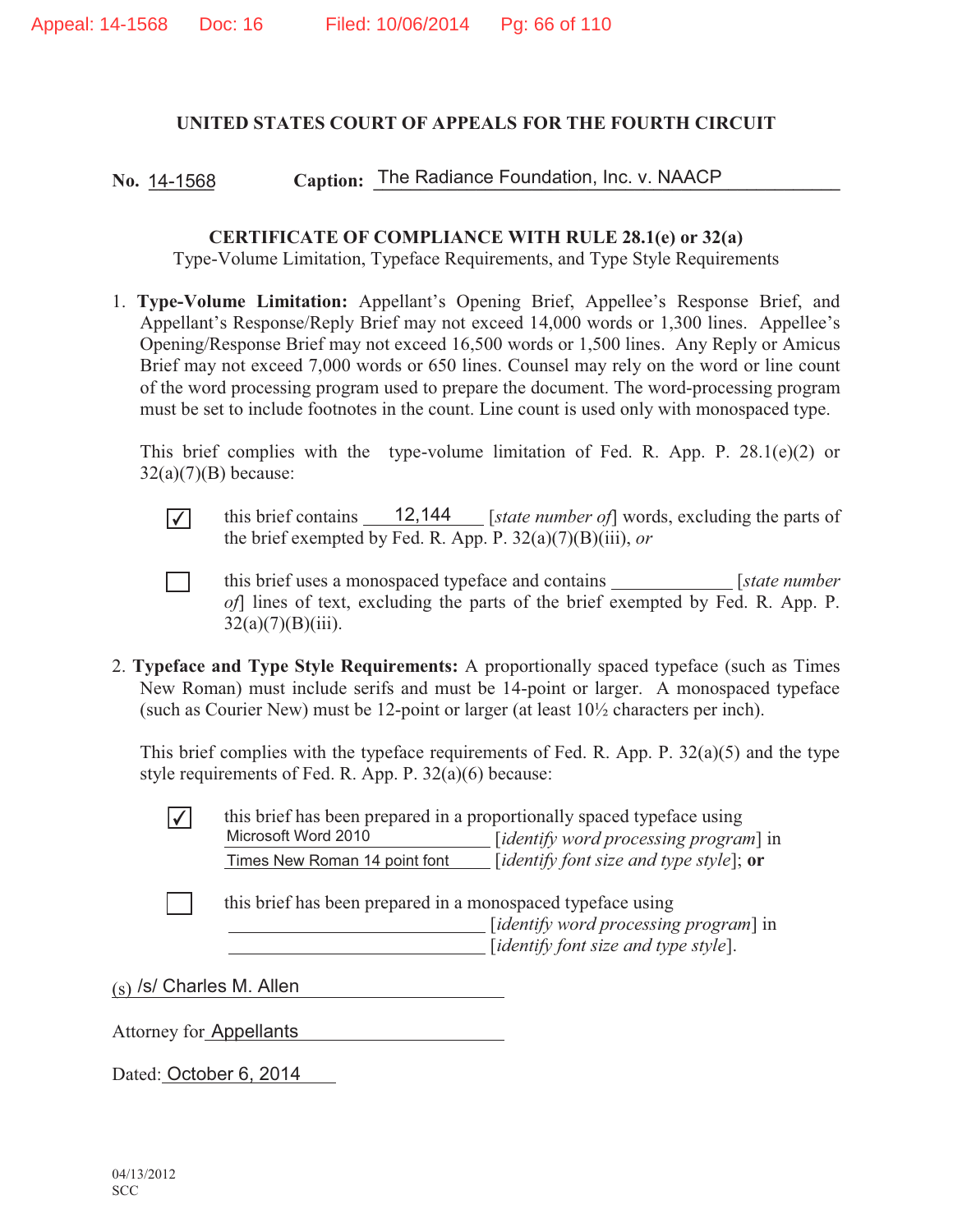## **CERTIFICATE OF SERVICE**

I certify that on  $\frac{10/06/2014}{\sqrt{10}}$  the foregoing document was served on all parties or their counsel of record through the CM/ECF system if they are registered users or, if they are not, by serving a true and correct copy at the addresses listed below:

Ze-wen J. Chen Anthony T. Pierce Pratik A. Shah James E. Tyrese AKIN, GUMP, STRAUSS, HAUER & FELD, LLP

Robert S. Strauss Building 1333 New Hampshire Avenue, NW Washington, DC 20036-1564 (202) 887-4475 (Telephone)

chenj@akingump.com apierce@akingump.com pshah@akingump.com jtysse@akingump.com

s/

Charles M. Allen

10/06/2014 Date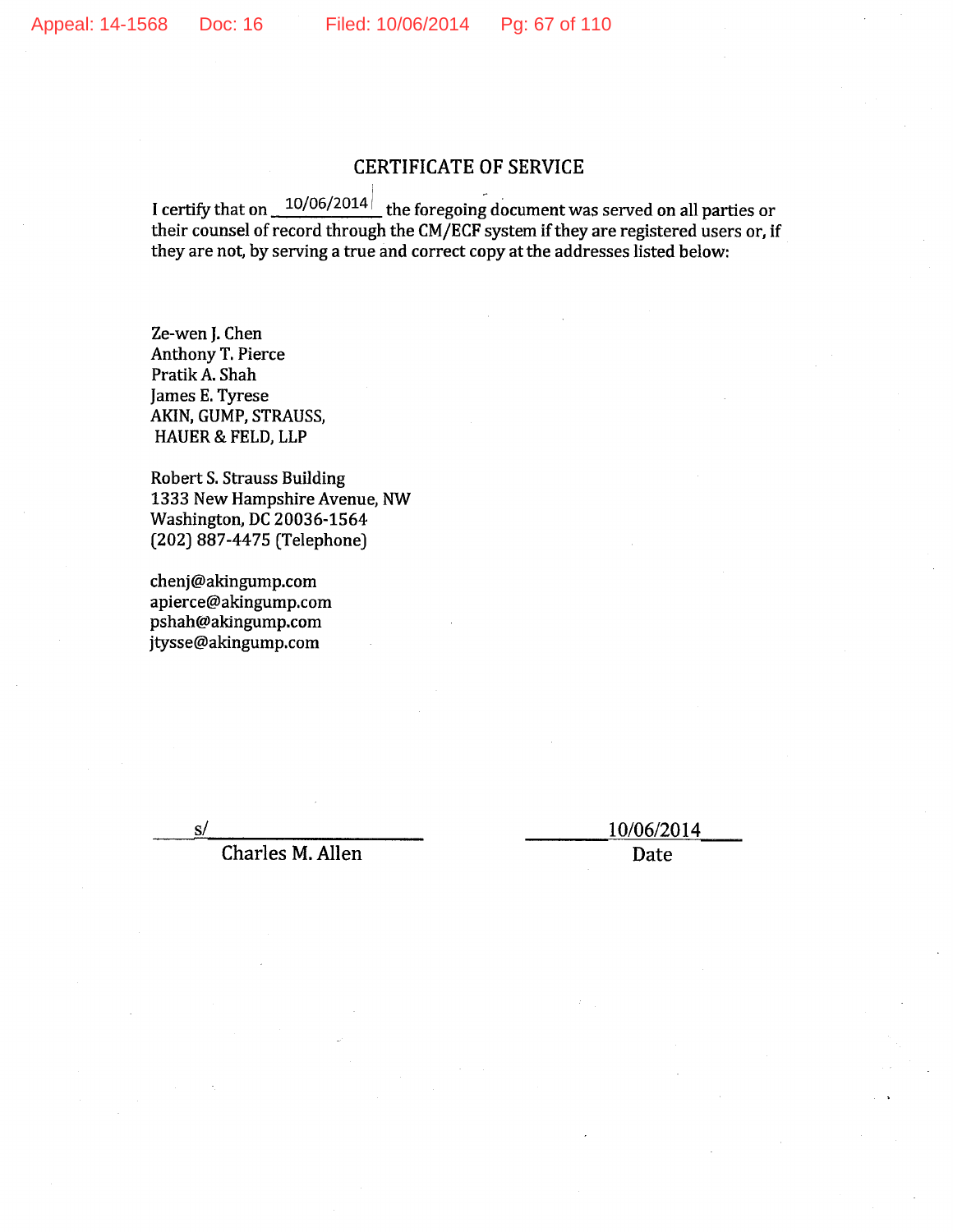Appeal: 14-1568 Doc: 16 Filed: 10/06/2014 Pg: 68 of 110

# **ADDENDUM**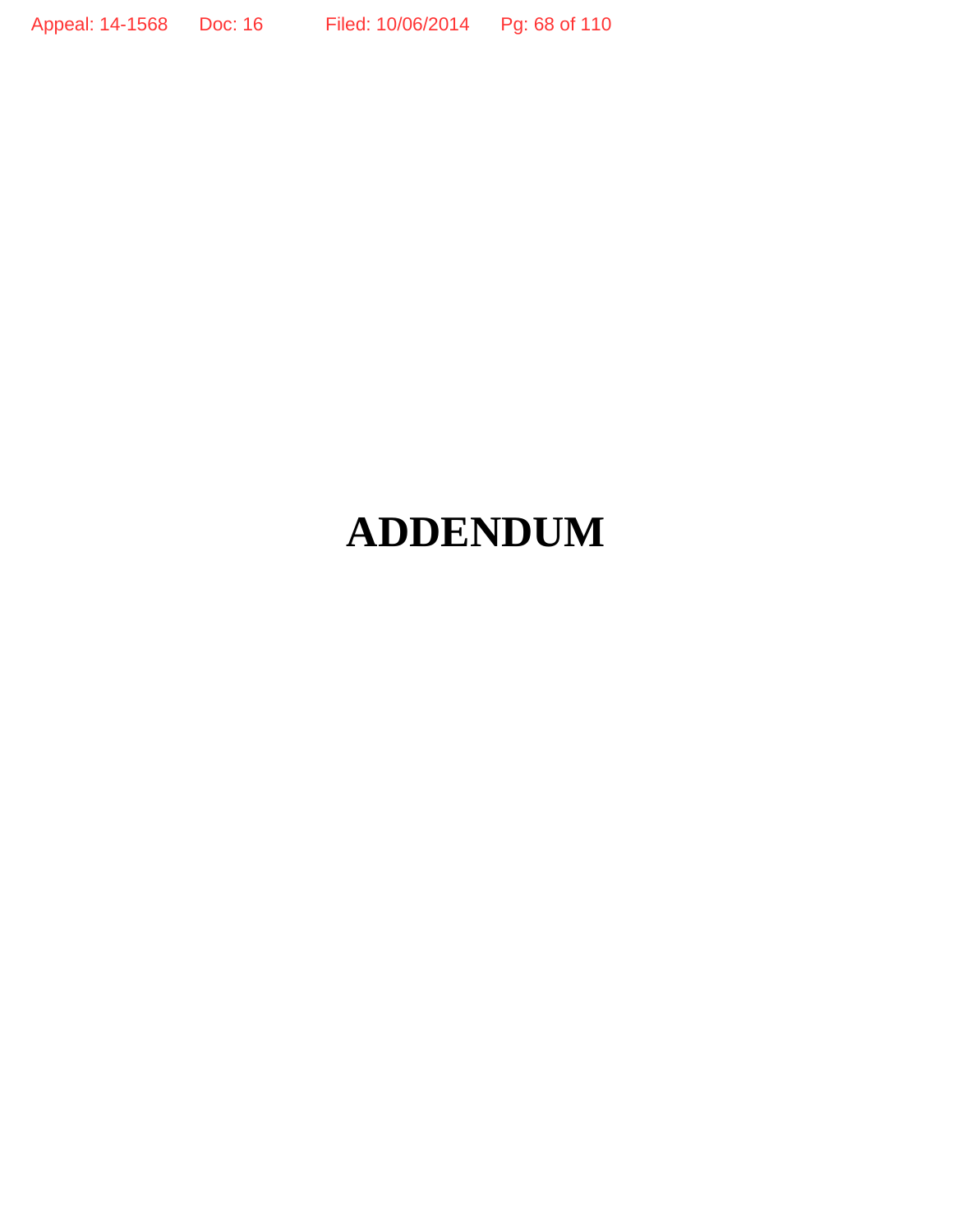

**BidZirk, LLC, Daniel G. Schmidt, III, and Jill Patterson, Plaintiffs, v. Philip J. Smith, Defendant.** 

#### **C.A. No. 6:06-109-HMH**

#### **UNITED STATES DISTRICT COURT FOR THE DISTRICT OF SOUTH CARO-LINA, GREENVILLE DIVISION**

*2007 U.S. Dist. LEXIS 78481***;** *35 Media L. Rep. 2478*

#### **October 22, 2007, Decided October 22, 2007, Filed**

**PRIOR HISTORY:** *BidZirk, LLC v. Smith, 2007 U.S. Dist. LEXIS 43927 (D.S.C., June 15, 2007)*

**COUNSEL:** [\*1] For BidZirk LLC, Daniel G Schmidt, III, Jill Patterson, Plaintiffs: Kevin Morgan Elwell, LEAD ATTORNEY, KM Elwell PC, Greenville, SC.

Phillip J Smith, Defendant, Pro se, Greenville, SC.

Phillip J Smith, Counter Claimant, Pro se, Greenville, SC.

**JUDGES:** Henry M. Herlong, Jr., United States District Judge.

**OPINION BY:** Henry M. Herlong, Jr.

#### **OPINION**

#### **OPINION & ORDER**

This matter is before the court on Philip J. Smith's ("Smith") pro se motion for summary judgment and the court's sua sponte inquiry regarding sanctions against the Plaintiffs. After a review of the law and facts of this case, the court grants Smith's motion for summary judgment and sanctions Plaintiffs' counsel.

#### **I. FACTUAL BACKGROUND**

This case arises from the posting of a four-part article titled "Special Report: You Gotta Be Berserk to Use an eBay Listing Company! The Whole Story" ("article") on Smith's blog located at http://www.jackwhispers.blogspot.com ("blog"). (Pls.' Mem. Opp'n Summ. J. Ex. 2 (Article).)  $\perp$  The article concerns Smith's experience using BidZirk, an auction

listing company, to sell items on eBay. (Id.) "An auction listing company is a business that accepts goods on consignment, and administers auction sales of consigned goods on web sites [\*2] such as eBay." (Compl. P 6.) BidZirk is paid a fee for these services based on a percentage of the money received from an auction. (Id. P 7.)

> 1 In essence, this is a case in which the Plaintiffs have sued Smith because he published articles on the internet critical of the Plaintiffs' business.

In the article, Smith depicts BidZirk's trademark and details his interactions with Daniel G. Schmidt ("Schmidt"), BidZirk's president. (Pls.' Mem. Opp'n Summ. J. Ex. 2 (Article).) Smith relates the positive and mostly negative aspects of utilizing an eBay listing company, like BidZirk, and provides a checklist for his readers to utilize in deciding whether to use a listing company. (Id.)

On January 10, 2006, the Plaintiffs filed suit against Smith. BidZirk alleges a claim under the Lanham Act for damages and an injunction, alleging that Smith improperly placed BidZirk's trademark on his blog. In addition, Schmidt has sued for defamation alleging that Smith published false and derogatory statements about Schmidt on his blog. Finally, Schmidt and Jill Patterson ("Patterson") have sued for invasion of privacy alleging that Smith linked their picture to the blog. The link was an article with a picture [\*3] of Schmidt and Patterson in it. Smith failed to answer and on February 16, 2006, a default was entered by the clerk. The court set aside entry of default on February 27, 2006, and allowed Smith time to answer.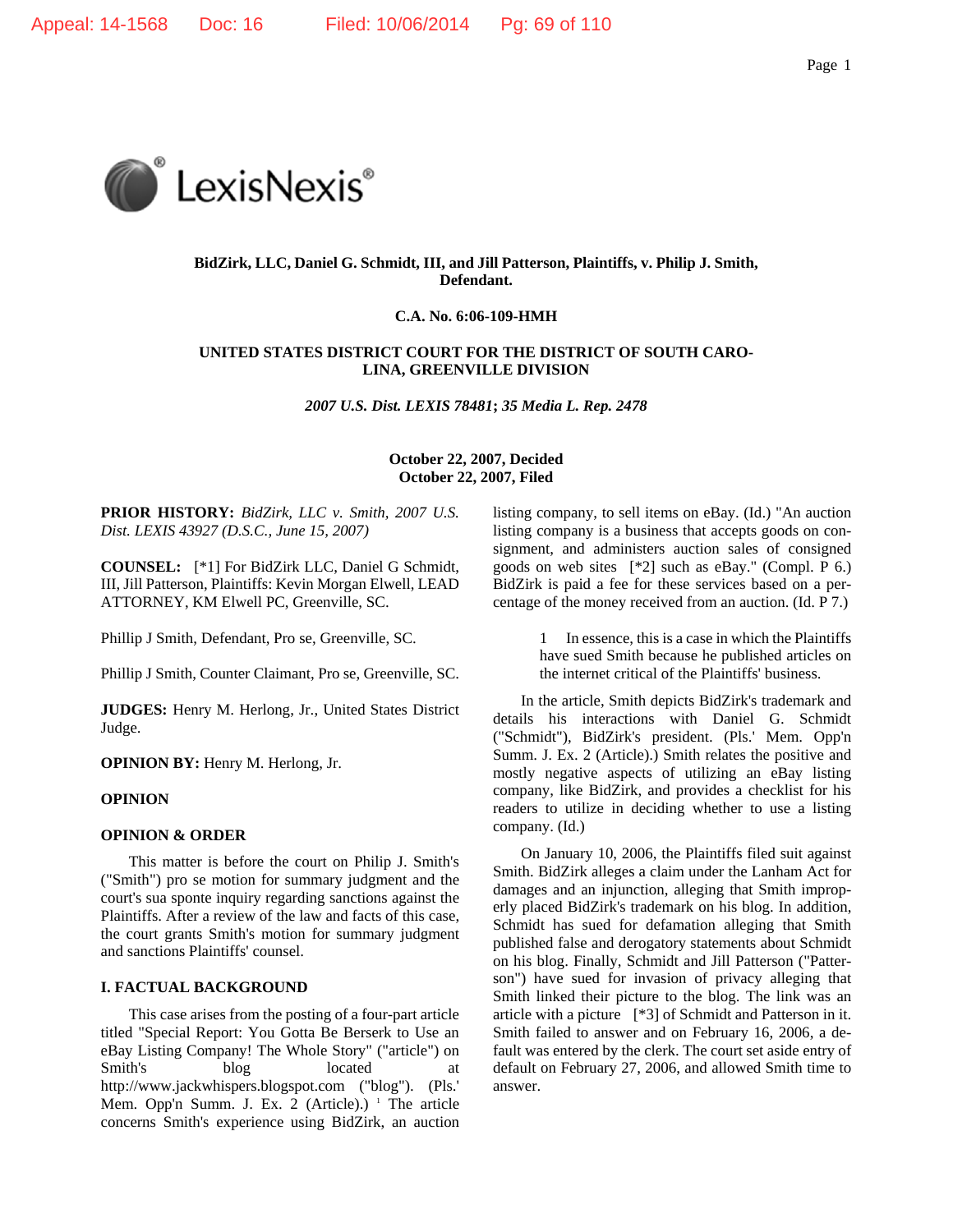On February 13, 2006, BidZirk moved for a preliminary injunction. United States Magistrate Judge William M. Catoe issued a Report and Recommendation on March 21, 2006, recommending denying the motion. The Plaintiffs filed objections. The court adopted Magistrate Judge Catoe's Report and Recommendation and denied the Plaintiffs' motion for a preliminary injunction on April 10, 2006. The Plaintiffs appealed and the Fourth Circuit affirmed on March 6, 2007.

In addition, Smith asserted several counterclaims, but those were dismissed on the Plaintiffs' motion to dismiss for lack of jurisdiction on November 7, 2006. The Plaintiffs moved to amend the complaint, which was granted on January 29, 2007. 2 However, the Plaintiffs never filed an amended complaint. The Plaintiffs filed a motion for judgment on the pleadings (document number 33) and a motion for summary judgment (document number 72), which were denied on February 23, 2007, and May 30, 2007, respectively. At a status conference [\*4] on September 17, 2007, Smith orally moved for summary judgment. The court allowed Smith fifteen days to submit a memorandum in support of his oral motion. Smith filed a supplemental memorandum on September 26, 2007. In addition, at the status conference, the court allowed the Plaintiffs fifteen days to submit a memorandum addressing why they should not be sanctioned for filing a lis pendens against Smith's condo and for asking abusive discovery requests. The Plaintiffs submitted their brief concerning sanctions on September 27, 2007, and their memorandum in opposition to summary judgment on October 15, 2007.

> 2 The Plaintiffs incorrectly state in their memorandum that this motion is still pending. Given that the Plaintiffs failed to file the second amended complaint, the court will not address any claims raised therein.

#### **II. DISCUSSION OF THE LAW**

#### **A. Summary Judgment Standard**

Summary judgment is appropriate only "if the pleadings, depositions, answers to interrogatories, and admissions on file, together with the affidavits, if any, show that there is no genuine issue as to any material fact and that the moving party is entitled to a judgment as a matter of law." *Fed. R. Civ. P. 56(c)*. *Rule 56(c)* [\*5] mandates entry of summary judgment "against a party who fails to make a showing sufficient to establish the existence of an element essential to that party's case." *Celotex Corp. v. Catrett, 477 U.S. 317, 322, 106 S. Ct. 2548, 91 L. Ed. 2d 265 (1986)*.

In deciding whether there is a genuine issue of material fact, the evidence of the non-moving party is to be believed and all justifiable inferences must be drawn in his favor. See *Anderson v. Liberty Lobby, Inc., 477 U.S. 242, 255, 106 S. Ct. 2505, 91 L. Ed. 2d 202 (1986)*. However, "[o]nly disputes over facts that might affect the outcome of the suit under the governing law will properly preclude the entry of summary judgment. Factual disputes that are irrelevant or unnecessary will not be counted." *Id. at 248*.

Moreover, "[w]hen a motion for summary judgment is made and supported as provided in this rule, an adverse party may not rest upon mere allegations or denials of the adverse party's pleading, but the adverse party's response, by affidavits or as otherwise provided in this rule, must set forth specific facts showing that there is a genuine issue for trial." *Fed. R. Civ. P. 56(e)*. With respect to this burden, "it is the responsibility of the plaintiff, not the court, to identify with particularity the [\*6] evidentiary facts existing in the record which can oppose the defendant's summary judgment motion." *Malina v. Baltimore Gas & Elec. Co., 18 F.Supp. 2d 596, 604 (D. Md. 1998)*.

#### **B. Smith's Summary Judgment Motion**

#### 1. Defamation

"In order to prove defamation, the complaining party must show: (1) a false and defamatory statement was made; (2) the unprivileged statement was published to a third party; (3) the publisher was at fault; and (4) either the statement was actionable irrespective of harm or the publication of the statement caused special harm." *Fleming v. Rose, 350 S.C. 488, 567 S.E.2d 857, 860 (S.C. 2002)*. "[L]ibel is a written defamation." *Holtzscheiter v. Thomson Newspapers, Inc., 332 S.C. 502, 506 S.E.2d 497, 501 (S.C. 1998)*.

Whether the alleged defamatory statement is actionable per se "is always a question of law for the court." *Id. at 501*. "If a defamation is actionable *per se,* then under common law principles the law *presumes* the defendant acted with common law malice and that the plaintiff suffered **general** damages." Id. In the alternative, if a "defamation is not actionable *per se,* then at common law the plaintiff must plead and prove common law actual malice and **special** damages." *Id. at 501-02*.

Libel is [\*7] actionable per se if it involves "written or printed words which tend to degrade a person, that is, to reduce his character or reputation in the estimation of his friends or acquaintances, or the public, or to disgrace him, or to render him odious, contemptible, or ridiculous." *Id. at 502* (internal quotation marks omitted). "In other words, if the trial judge can legally presume, because of the nature of the statement, that the plaintiff's reputation was hurt as a consequence of its publication, then the libel is actionable *per se.*" *Holtzscheiter, 506 S.E.2d at 502*.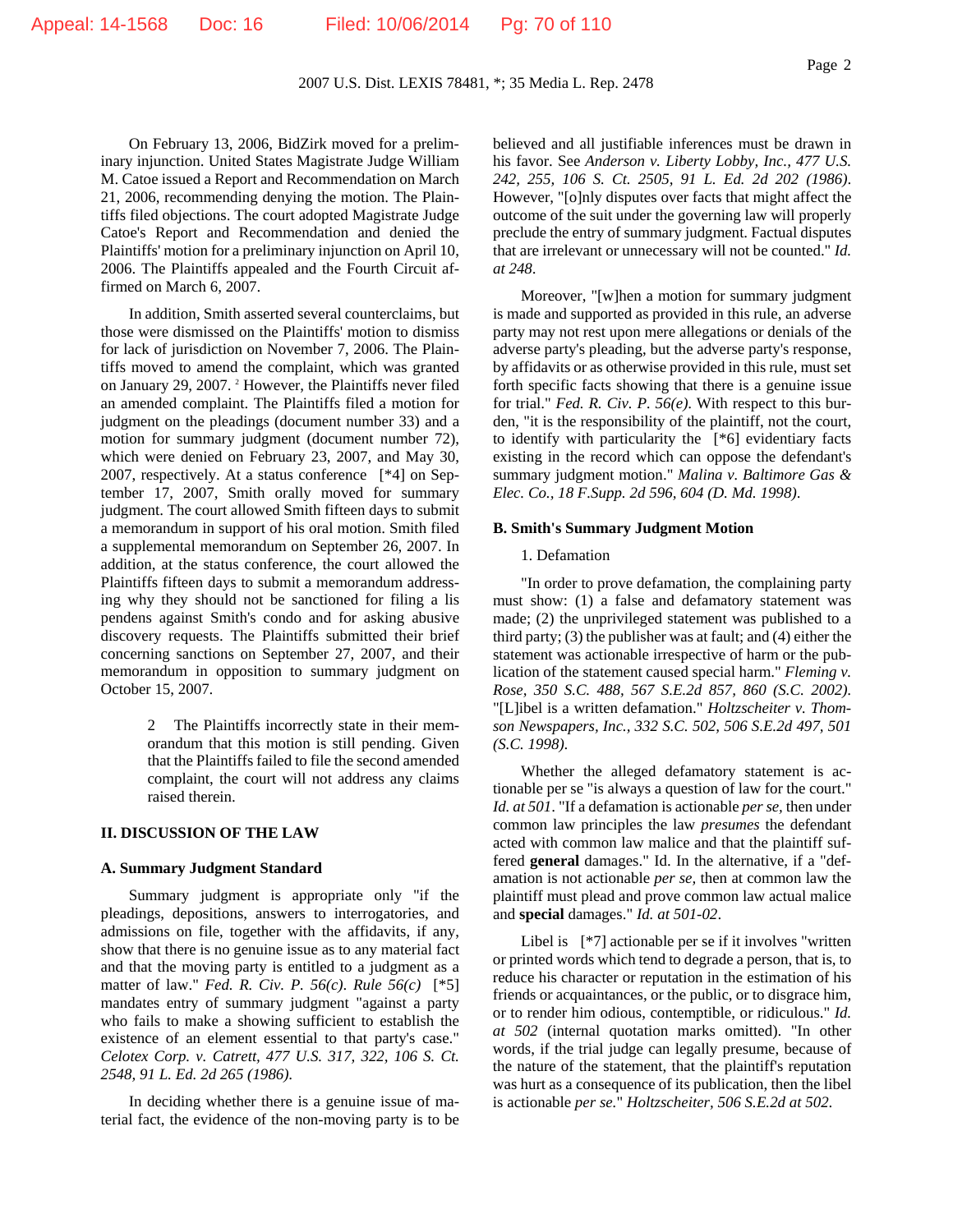Schmidt alleges that Smith's statements that Schmidt was a "yes man" who over promised and under delivered is defamation per se. (Pls.' Mem. Opp'n Summ. J. Ex. 3 (Schmidt Aff. P 9).) The court has reviewed the article and the court finds that Smith's statements about Schmidt are patently not defamatory. Smith stated in the article as follows:

> From the beginning . . . I could tell the owner was a yes man. Of course, I have to be honest . . . eBay is; in and of itself a yes man paradise. Many sellers over promise and under deliver.

> Although the owner seemed like a yes man . . . I had done my home work . . . he had owned an ecommerce [\*8] B2B company called ChannelLinx. Tech savvy? Possibly . . .

(Id. Ex. 2 (Article).) "Under the *First Amendment* there is no such thing as a false idea. However pernicious an opinion may seem, we depend for its correction not on the conscience of judges and juries, but on the competition of other ideas. But there is no constitutional value in false statements of fact." *Gertz v. Robert Welch, Inc., 418 U.S. 323, 339-40, 94 S. Ct. 2997, 41 L. Ed. 2d 789 (1974)*.

An alleged defamatory statement "must be provable as false before there can be liability under state defamation law." *Milkovich v. Lorain Journal Co., 497 U.S. 1, 19, 110 S. Ct. 2695, 111 L. Ed. 2d 1 (1990)*. "[O]pinion statements, defamatory or otherwise, are not actionable unless they contain provably true or false factual connotations." *Woodward v. Weiss, 932 F. Supp. 723, 726 (D.S.C. 1996)* (alteration in original) (internal quotation marks omitted). The statement that "I could tell the owner was a yes man" is an opinion statement that cannot be characterized as true or false. The term "yes man" has different meanings to different people. See *McCabe v. Rattiner, 814 F.2d 839, 842 (1st Cir. 1987)* (finding that the term "scam" "means different things to different people . . . and there is not a single [\*9] usage in common phraseology. While some connotations of the word may encompass criminal behavior, others do not. The lack of precision makes the assertion 'X is a scam' incapable of being proven true or false." (Alteration in original)); *Lauderback v. Am. Broad. Cos., Inc., 741 F.2d 193, 196 (8th Cir. 1984)* (insurance agent referred to as a "crook"). "Clearly, if the statement was not capable of being verified as false, there could be no liability for defamation." *Woodward, 932 F. Supp. at 726*. Based on the foregoing, calling Schmidt a "yes man" cannot give rise to liability for defamation.

Further, even if the term "yes man" could be verified as true or false, it is plainly not defamatory. Immediately after stating that Schmidt seemed like a "yes man," Smith describes Schmidt as possibly tech savvy, which is a positive statement about Schmidt. In addition, Smith stated that in the ebay industry many sellers commonly over promise and under deliver. However, Smith never said that Schmidt over promised and under delivered in this transaction. None of Smith's statements "reduce[d] [Schmidt's] character or reputation in the estimation of his friends or acquaintances, or the public, or to [\*10] disgrace him, or to render him odious, contemptible, or ridiculous." *Holtzscheiter, 506 S.E.2d at 502* (internal quotation marks omitted). Based on the foregoing, the court finds that Smith's statements were patently not defamatory.

#### 2. Invasion of Privacy

"In South Carolina, three separate and distinct causes of action can arise under the rubric of invasion of privacy: (1) wrongful appropriation of personality; (2) wrongful publicizing of private affairs; and (3) wrongful intrusion into private affairs." *Snakenberg v. Hartford Cas. Ins. Co., 299 S.C. 164, 383 S.E.2d 2, 5 (S.C. Ct. App. 1989)*. In their complaint, Schmidt and Patterson allege a claim for wrongful appropriation. However, in their memorandum in opposition to Smith's summary judgment motion, Schmidt and Patterson concede that they have no invasion of privacy claim arising under the three causes of action listed above. (Pls.' Mem. Opp'n Summ. J. 21.) Instead, Patterson and Schmidt allege a claim for false light invasion of privacy. No South Carolina court has recognized a cause of action for false light invasion of privacy. Therefore, this claim fails as this cause of action does not exist under South Carolina law. Further, to the extent [\*11] South Carolina would recognize this cause of action, the claim is wholly without merit.

The Restatement (Second) of Torts defines the tort of false light invasion of privacy as follows:

> One who gives publicity to a matter concerning another that places the other before the public in a false light is subject to liability to the other for invasion of his privacy, if (a) the false light in which the other was placed would be highly offensive to a reasonable person, and (b) the actor had knowledge of or acted in reckless disregard as to the falsity of the publicized matter and the false light in which the other would be placed.

Restatement (Second) of Torts § 625E. Schmidt and Patterson allege that Smith's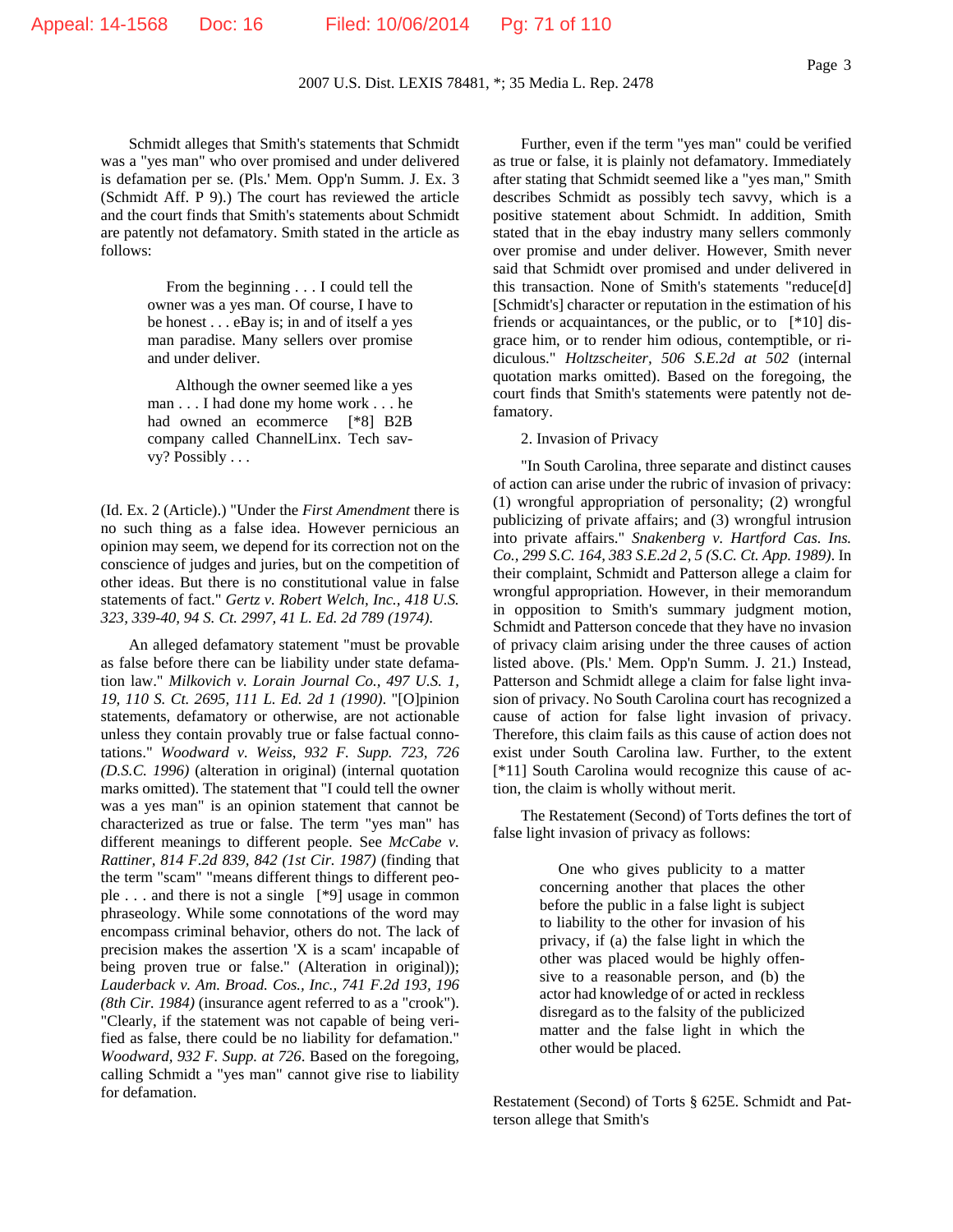linking to the photograph was accompanied by text in his posting that portrayed Schmidt and Patterson as irresponsible and overcommitted, because [Smith] presumed that the marriage would take time away from Schmidt's and Patterson's service of [Smith] as a customer of BidZirk.

(Pls.' Mem. Opp'n Summ. J. 24 & Ex. 6 (Patterson Aff.P3) & Ex. 3 (Schmidt Aff. P 12).) Smith's article stated as follows

> He [\*12] explained to me how he had just gotten married and was planning his honeymoon in a week's time.

> Wait! He was getting married, going on a honeymoon, and starting a (in his own words) 'multi-location business that will be national in 5 years time'?

(Id. Ex. 2 (Article).) The article with the picture was hyperlinked to the language "he had just gotten married and was planning his honeymoon in a week's time." (Id.) Smith's statements did not cast Schmidt and Patterson in a false light. Smith merely stated the fact that Schmidt and Patterson had much going on in their lives as they were getting married, going on a honeymoon, and starting a new business. Nothing about Smith's statements "would be highly offensive to a reasonable person." Restatement (Second) of Torts § 625E (emphasis added). Based on the foregoing, this claim is baseless.

To the extent Patterson and Schmidt continue to allege a claim for wrongful appropriation, this claim also is wholly without merit.

> Wrongful appropriation of personality involves the intentional, unconsented use of the plaintiff's name, likeness, or identity by the defendant for his own benefit. The gist of the action is the violation of the plaintiff's exclusive [\*13] right at common law to publicize and profit from his name, likeness, and other aspects of personal identity.

#### *Id. at 5-6*.

This claim fails because Smith did not place Patterson and Schmidt's picture on his blog. In contrast, Smith's blog included a link that readers could click on that linked the reader to another website, www.communityjournals.com, which contained the article and picture. Notably, Patterson and Schmidt consented to Community Journals' use of Schmidt and Patterson's picture. Schmidt and Patterson consented to the circulation of the article and picture in the Community Journal to publicize the opening of BidZirk. See *United States v. Gines-Perez, 214 F. Supp. 2d 205, 225 (D. Puerto Rico 2002)* ("[P]lacing information on the information superhighway necessarily makes said matter accessible to the public, no matter how many protectionist measures may be taken, or even when a web page is 'under construction.'" "[I]t strikes the Court as obvious that a claim to privacy is unavailable to someone who places information on an indisputably, public medium, such as the Internet, **without taking any measures to protect the information.**"), vacated on other grounds by, *90 Fed. Appx. 3, 2004 WL 528426 (1st Cir. 2004)*. [\*14] Smith did not transport the picture to his blog. Instead, Smith's blog contained a link that readers could click on that takes the reader to the site where the article and picture are located, http://www.communityjournals.com/btc2005/html/2005 BTC049.jpg.

The court finds that "a person who places a photograph on the Internet precisely intends to forsake and renounce all privacy rights to such imagery, particularly under circumstances . . . where [Patterson and Schmidt] did not employ protective measures or devices that would have controlled access to the Web page or the photograph itself." *Gines-Perez, 214 F. Supp. 2d at 225*. Further, there is no evidence that Smith's link to the article containing the picture of Patterson and Schmidt was done to benefit Smith in any way. Based on the foregoing, the court finds that Schmidt and Patterson consented to the display of their picture on the internet.

3. Lanham Act

Under the Lanham Act,

 Any person who, on or in connection with any goods or services, or any container for goods, uses in commerce any word, term, name, symbol, or device, or any combination thereof, or any false designation of origin, false or misleading description of fact, or false [\*15] or misleading representation of fact, which . . . in commercial advertising or promotion, misrepresents the nature, characteristics, qualities, or geographic origin of his or her or another person's goods, services, or commercial activities, shall be liable in a civil action by any person who believes that he or she is or is likely to be damaged by such act.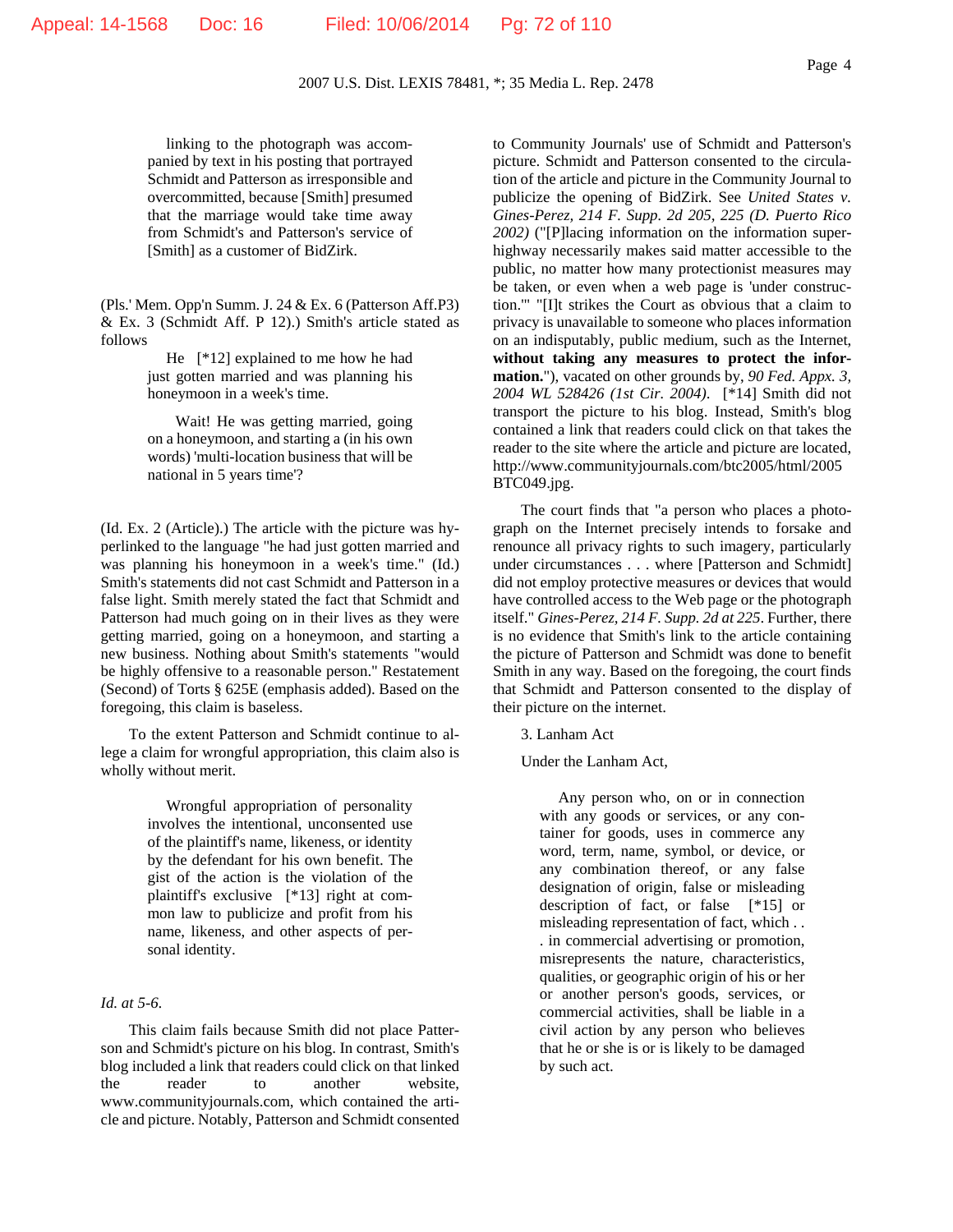*15 U.S.C. § 1125(a)(1)(B)(1998)*. BidZirk alleges that it is entitled to damages under *15 U.S.C. § 1117(a)*, which provides that if the defendant violates *§ 1125(a)* then the plaintiff can "recover (1) defendant's profits, (2) any damages sustained by the plaintiff, and (3) the costs of the action." Further, Bidzirk alleges that it is entitled to treble damages and reasonable attorney's fees under *§ 1117(b)*.

In addition, Bidzirk seeks a permanent injunction. The court has the power to grant injunctions "to prevent the violation of any right of the registrant of a mark registered in the Patent and Trademark Office or to prevent a violation under *subsection (a)*, *(c)*, or *(d)* of [*15 U.S.C. § 1125*]." *15 U.S.C. § 1116(a) (West Supp. 2007)*. *Section 1125(c)(1)* provides:

> Subject to the principles of equity, the owner of a famous mark that is [\*16] distinctive, inherently or through acquired distinctiveness, shall be entitled to an injunction against another person who, at any time after the owner's mark has become famous, commences use of a mark or trade name in commerce that is likely to cause dilution by blurring or dilution by tarnishment of the famous mark, regardless of the presence or absence of actual or likely confusion, of competition, or of actual economic injury.

BidZirk alleges that its mark is famous and distinctive, that Smith's infringement is in connection with a commercial use, that Smith's infringement dilutes the mark, and that Smith's infringement is not excused by any statutory defense. Even if Smith has infringed BidZirk's mark, the court finds that this infringement is excused by a statutory defense. Under *§ 1125(c)(4)(C)*, no "forms of news reporting and news commentary" are actionable under *§ 1125*. These terms are not defined in the Lanham Act. Further, there is no published case deciding whether a blogger is a journalist.

However, in determining whether Smith was engaged in news reporting or news commentating, the court has applied the functional analysis suggested by commentators and the Plaintiffs in [\*17] their memorandum in support of a preliminary injunction, which examines the content of the material, not the format, to determine whether it is journalism. See David L. Hudson, Jr., Blogging,

http://www.firstamendmentcenter.org//press/topic.aspx?t opic=blogging; (Pls.' Mem. Supp. Preliminary Injunction Ex. 34 (Hudson on Blogging).). In addition, the court has considered the intent of Smith in writing the article. The court agrees that not all bloggers are journalists. However, some bloggers are without question journalists. See CNN BLOGS: YOUR SAY, http://www.cnn.com/exchange/blogs/.

Upon review of the content of the article, the court finds that Smith's use of the BidZirk mark in the article was in the context of news reporting or news commentary. The article posted by Smith concerning the Plaintiffs is written for the purpose of conveying information to the public. In the four installments of the article, Smith describes his experience with BidZirk in great detail. (Pls.' Mem. Opp'n Summ. J. Ex. 2 (Article).) In addition, Smith addresses the positive and negative aspects, in his opinion, of dealing with a an eBay listing company, such as BidZirk. (Id.) Further, Smith provides a checklist [\*18] for using an eBay listing company and tips for selling items on eBay. (Id.) Smith felt that what he learned from his experience with BidZirk would be helpful to others in dealing with an eBay listing company. The fact that Smith reports negatively about his experience with BidZirk does not dictate that the article's function or intent was not news reporting or news commentary.

There is no evidence that the sole purpose of the article was to denigrate BidZirk. Smith's article was titled "Special Report: You Gotta Be Berserk to Use an eBay Listing Company! The Whole Story." (Id.) Smith plainly states at the beginning of the article as follows: "In this special report . . . I'll be telling my detailed story of using such a company and relate how my selling Apple parts on eBay for 9 years has given me unique insight into this matter." (Id.) Smith further states that he has done research in preparation for his article as follows:

> This is my story as experienced by me personally. I have dealt with a company called BIDZIRK, in my home town. I have also visited several competitors. In doing extensive Google research, I have found that my problems are almost universal . . . but that only larger [\*19] clients really complain. At the end, I will offer a checklist for you to use when choosing a listing company that includes questions you may not have thought of before.

(Pls.' Mem. Opp'n Summ. J. Ex. 2 (Article).) Smith engaged in background research and provided consumers with a checklist for use in selecting a listing company. Smith's article evidences his intent to report what he believed was a newsworthy story for consumers. Based on the foregoing, no genuine issues of material fact exist and BidZirk's Lanham Act claim fails as a matter of law.

### **III. Sanctions**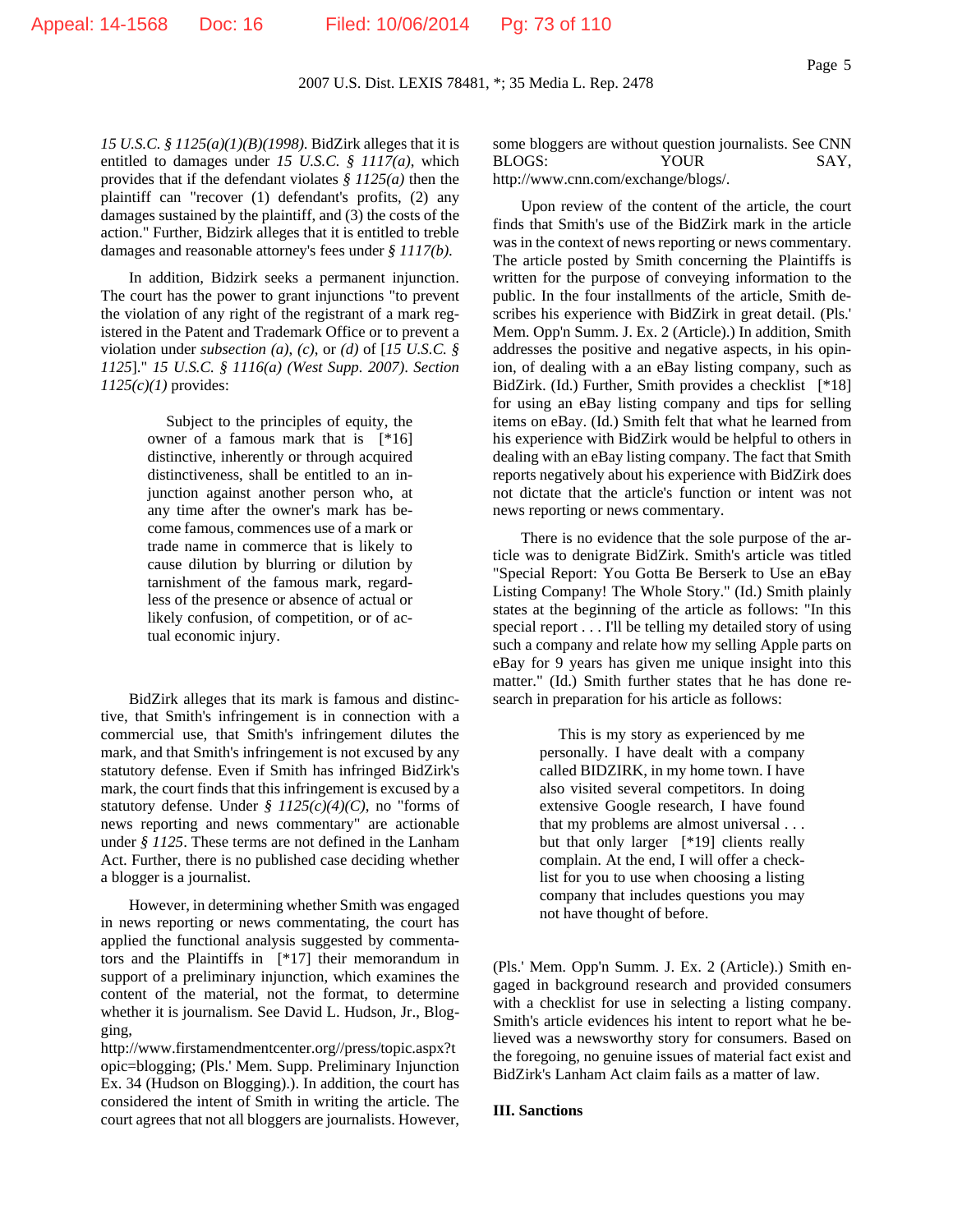The Plaintiffs' attorney, Kevin Elwell ("Elwell"), filed a lis pendens against Smith's condo on October 23, 2006. Smith moved to strike the lis pendens on October 26, 2006. After a status hearing on May 2, 2007, Magistrate Judge Catoe ordered Elwell to withdraw the lis pendens on May 7, 2007. During the May 2, 2007 hearing, Elwell argued that this action is an action "affecting title to real estate," but had no law to support his point. At the status conference hearing on September 17, 2007, the court allowed Elwell to brief why the court should not issue sanctions against the Plaintiffs for filing the lis pendens. In the brief, [\*20] the Plaintiffs allege that at the time the lis pendens was filed, they believed that they were entitled to judgment as a matter of law because Smith had failed to answer certain requests to admit. The Plaintiffs further allege that they were attempting to protect their ability to collect on a judgment. The Plaintiffs acknowledge that filing the lis pendens was wholly improper. (Pls.' Mem. Regarding Sanctions 3.)

A plaintiff may "[i]n an action affecting the title to real property . . . not more than twenty days before filing the complaint or at any time afterwards . . . with the clerk of each county in which the property is situated a notice of the pendency of the action, containing the names of the parties, the object of the action and the description of the property in that county affected thereby." *S.C. Code Ann. § 15-11-10* (2005). "Generally, the filing of a lis pendens places a cloud on title which prevents the owner from freely disposing of the property before the litigation is resolved." *Pond Place Partners, Inc. v. Poole, 351 S.C. 1, 567 S.E.2d 881, 889 (S.C. 2002)*. However, "[s]ince the filing of a lis pendens is an extraordinary privilege granted by statute, strict compliance with the [\*21] statutory provisions is required." Id.

"[A]n action 'affecting the title to real property' clearly allows the filing of a lis pendens by an interested party in order to protect their ownership interest in the property subject to the litigation." *Id*. However, "[w]here no real property is implicated . . . a notice of pendency of action need not be filed." *Id. at 890*. Further, "[o]ne who places a lis pendens notice on property without a 'colorable claim' of right to or interest in the property subjects themselves to a claim for slander of title." *Ex parte Boykin, 656 So. 2d 821, 826 n.4 (Ala. Civ. App. 1994)*.

Without question, the instant matter is not an action affecting the title to real property. Therefore, the court will consider whether to impose sanctions. *Rule 11(b)* of the Federal Civil Procedure states that

> By presenting to the court (whether by signing, filing, submitting, or later advocating) a pleading, written motion, or other paper, an attorney or unrepresented party is certifying that to the best of the person's

knowledge, information, and belief, formed after an inquiry reasonable under the circumstances,--

(1) it is not being presented for any improper purpose, such as to [\*22] harass or to cause unnecessary delay or needless increase in the cost of litigation;

(2) the claims, defenses, and other legal contentions therein are warranted by existing law or by a nonfrivolous argument for the extension, modification, or reversal of existing law or the establishment of new law;

(3) the allegations and other factual contentions have evidentiary support or, if specifically so identified, are likely to have evidentiary support after a reasonable opportunity for further investigation or discovery; and

(4) the denials of factual contentions are warranted on the evidence or, if specifically so identified, are reasonably based on a lack of information or belief.

Several factors that should be considered when assessing sanctions include:

> (1) the degree of the wrongdoer's culpability; (2) the extent of the client's blameworthiness if the wrongful conduct is committed by his attorney, recognizing that we seldom dismiss claims against blameless clients; (3) the prejudice to the judicial process and the administration of justice; (4) the prejudice to the victim; (5) the availability of other sanctions to rectify the wrong by punishing culpable persons, compensating harmed persons, [\*23] and deterring similar conduct in the future; and (6) the public interest.

# *Sanderson v. Boddie-Noell Enter., Inc., 227 F.R.D. 448, 454 (E.D. Va. 2005)*.

The court finds that the degree of Plaintiffs' counsel's culpability weighs heavily in favor of sanctioning the Plaintiffs' counsel, Kevin Elwell ("Elwell"). Elwell is a competent attorney who knew or should have known with the most basic research that his actions were improper. In addition, after Smith moved to strike the lis pendens, Elwell argued in court that the lis pendens was proper. Elwell had no basis to support his position. (Mem. Regarding Sanctions 2.)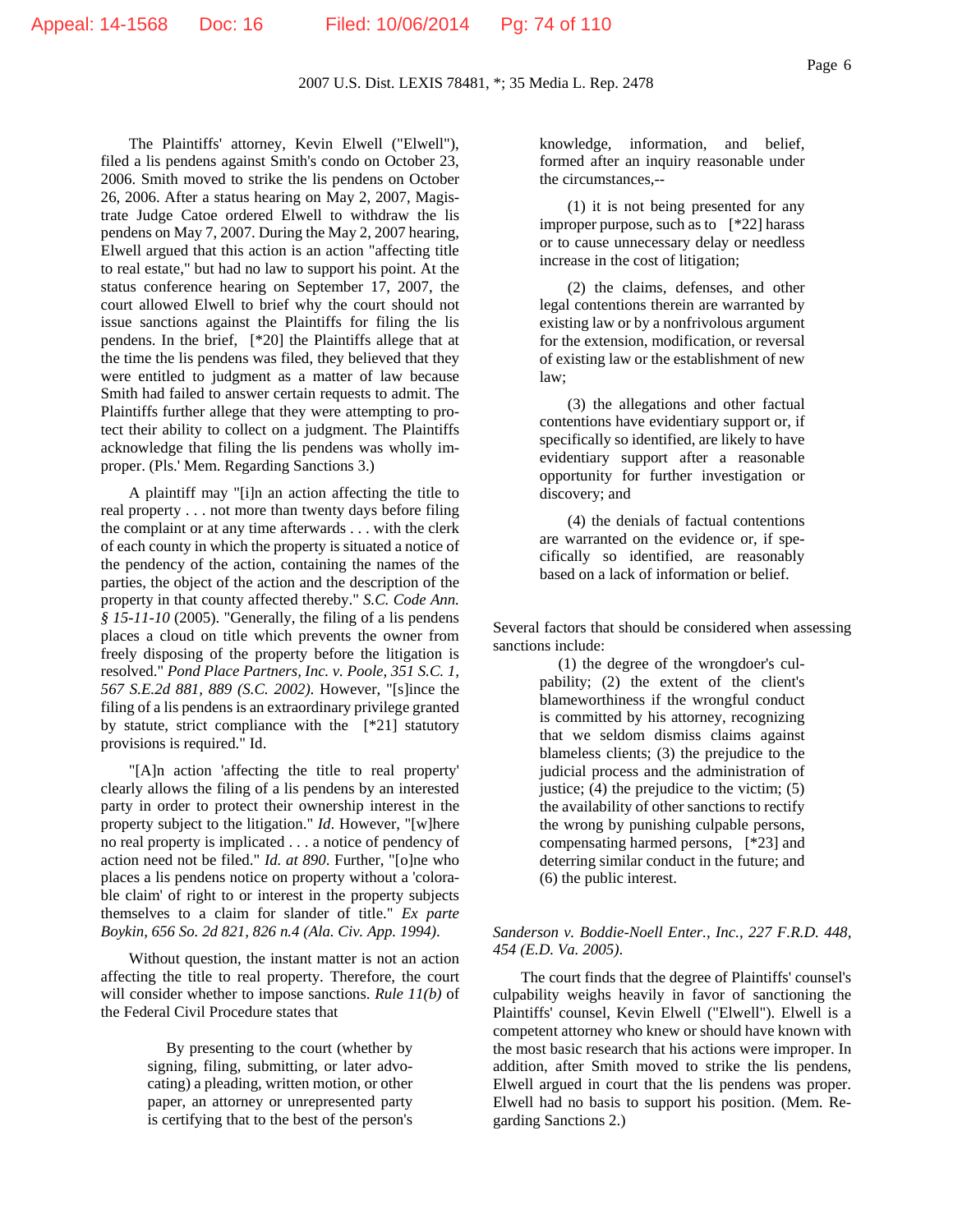Further, the court finds that Smith has been prejudiced by the filing of the lis pendens. The title to his property was clouded for over six months. Smith alleges that during that time he was attempting to sell his property. Moreover, the public interest in preventing legal counsel from filing improper lis pendens and encumbering property is great. A lis pendens is a very powerful document and the statute is strictly applied because a lis pendens clouds the title to property. There is no evidence that Elwell's client is responsible for Elwell's wrongful conduct. However, taking [\*24] into account the facts and the factors listed above, the court finds that based on Elwell's grossly improper conduct, he should be sanctioned in the amount of \$ 1,000.00 payable immediately to the Defendant.<sup>3</sup>

> 3 The court has also considered *Rule 11* sanctions against the Plaintiffs and their attorney for

the bringing of this action. Although awarding sanctions is a close question, the court declines to do so.

Therefore, it is

**ORDERED** that Smith's motion for summary judgment, document number 125, is granted. It is further

**ORDERED** that Plaintiffs' counsel, Kevin Elwell, is sanctioned in the amount of \$1,000.00.

### **IT IS SO ORDERED.**

s/ Henry M. Herlong, Jr. United States District Judge Greenville, South Carolina October 22, 2007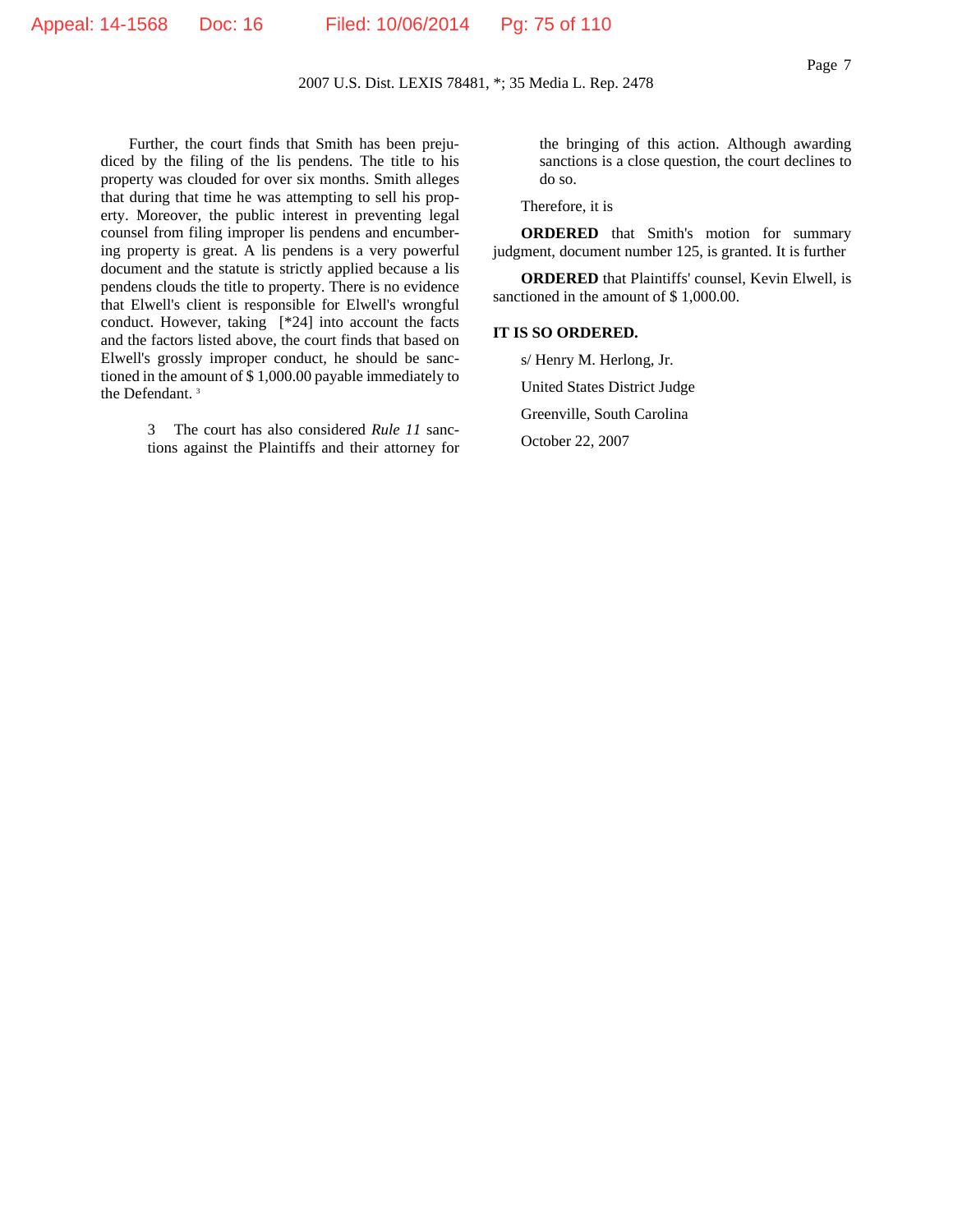

**DICK'S SPORTING GOODS, INCORPORATED, Plaintiff-Appellant, and GARY SHANK, d/b/a Dick's Sporting Goods, Incorporated, Plaintiff, v. DICK'S CLOTH-ING AND SPORTING GOODS, INCORPORATED; RICHARD'S CLOTHING AND SPORTING GOODS, INCORPORATED, d/b/a Dick's Clothing and Sporting Goods, Incorporated, Defendants-Appellees.** 

### **No. 98-1653**

### **UNITED STATES COURT OF APPEALS FOR THE FOURTH CIRCUIT**

#### *1999 U.S. App. LEXIS 19942*

# **March 3, 1999, Argued August 20, 1999, Decided**

**NOTICE:** [\*1] RULES OF THE FOURTH CIR-CUIT COURT OF APPEALS MAY LIMIT CITATION TO UNPUBLISHED OPINIONS. PLEASE REFER TO THE RULES OF THE UNITED STATES COURT OF APPEALS FOR THIS CIRCUIT.

**SUBSEQUENT HISTORY:** Reported in Table Case Format at: *1999 U.S. App. LEXIS 28304*.

**PRIOR HISTORY:** Appeal from the United States District Court for the District of Maryland, at Baltimore. Benson E. Legg, District Judge. (CA-96-320-L).

**DISPOSITION:** AFFIRMED.

**COUNSEL:** ARGUED: Richard Michael McMahon, Sr., SCALLY, SCALLY & MCMAHON, P.C., Upperco, Maryland, for Appellant.

Steven Keith, Fedder, RUDNICK & WOLFE, Washington, D.C., for Appellees.

ON BRIEF: Caroline E. Petro, RUDNICK & WOLFE, Washington, D.C., for Appellees.

**JUDGES:** Before TRAXLER, Circuit Judge, VOOR-HEES, United States District Judge for the Western District of North Carolina, sitting by designation, and FA-BER, United States District Judge for the Southern District of West Virginia, sitting by designation. Judge Voorhees wrote the opinion, in which Judge Traxler and Judge Faber joined.

**OPINION BY:** VOORHEES

## **OPINION**

#### **OPINION**

VOORHEES, District Judge:

Plaintiff-Appellant, Dick's Sporting Goods, Inc. sued Defendant-Appellee Dick's Clothing & Sporting Goods, Inc. alleging trade name infringement and unfair competition. 1 Dick's Clothing & Sporting Goods, Inc. filed [\*2] a counterclaim against Dick's Sporting Goods, Inc. alleging infringement of its federally licensed trade name, "Dick's Clothing & Sporting Goods, Inc." *See 15 U.S.C. § 1051, et seq.* The district court granted Dick's Clothing & Sporting Goods, Inc.'s motion for summary judgment on the complaint and on its counterclaim. We affirm.

> 1 Appellant also alleged intentional infliction of emotional distress and conversion. Upon motion of Appellee, the district court dismissed those claims. Appellant has not appealed those dismissals.

### I. *FACTS*

Dick's Sporting Goods, Inc. ("Sporting") is a small retail sporting goods business founded in 1971 by Richard Shank. At all times, Sporting operated out of a single location on Stemmers Run Road in Essex, Maryland. The store sold hunting and fishing gear including clothing, hunting and fishing licenses, bait, archery equipment, guns, and ammunition. In May 1998, Sporting closed its store.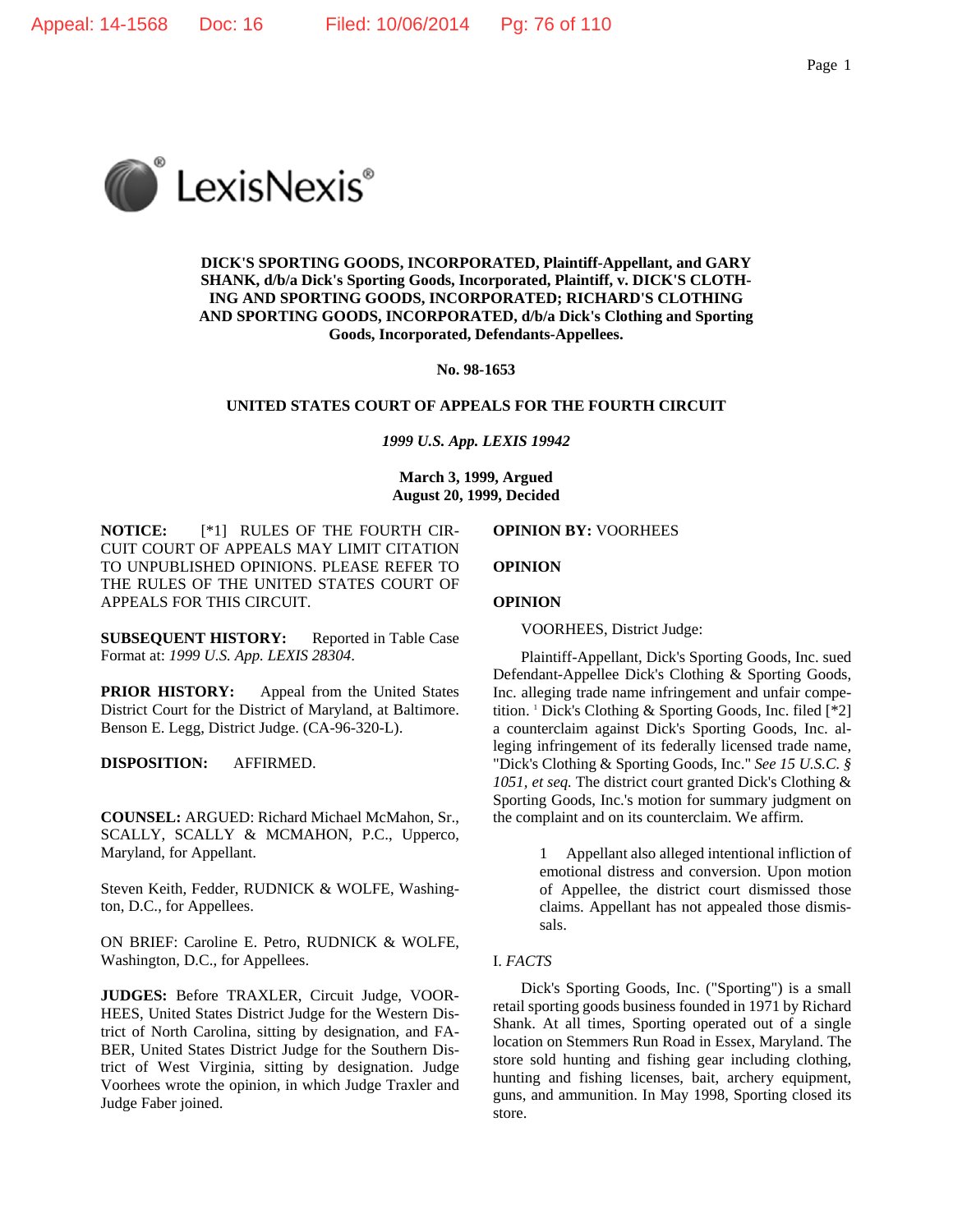1999 U.S. App. LEXIS 19942, \*

In January 1948, Richard Stack founded Dick's Clothing [\*3] & Sporting Goods, Inc. ("Clothing") and opened its first store in Binghamton, New York. As of 1995, Clothing operated approximately 51 stores across several states including New York, Connecticut, Pennsylvania, Massachusetts, Illinois, Ohio, Kentucky, New Jersey, Michigan, and Maryland. Clothing's stores sell general sports apparel, sporting goods, and children's apparel.

On May 9, 1988, Clothing applied to the United States Patent and Trademark Office seeking registration for the trade name "Dick's Clothing & Sporting Goods, Inc." On June 27, 1989, Clothing's proposed trade name was published in the federal register. On September 19, 1989, the United States Patent and Trademark Office issued registration number 1557325 for "Dick's Clothing & Sporting Goods." In 1994, the trade name "Dick's Clothing & Sporting Goods" became incontestible under the Lanham Act. At no time has Sporting contested the trademark sought by Clothing or obtained a federally registered trademark of its own.

On October 6, 1995, Clothing opened retail stores in the State of Maryland. Upon seeking to register as a foreign corporation with the state, Clothing learned that Sporting had filed articles of incorporation [\*4] with the Maryland State Department of Assessment and Taxation in July 1995, gaining incorporation as "Dick's Clothing & Sporting Goods, Inc." Sporting sought and gained incorporation in the name of "Dick's Clothing & Sporting Goods, Inc." although the record contains no evidence that Sporting had ever conducted business in that name. Thereafter, Clothing registered with the state as "Richard's Sporting & Goods, Inc. a/k/a Dick's Clothing and Sporting Goods, Inc." Although Sporting concedes that it incorporated a shell entity, it denies infringing upon Clothing's federally registered trade name and contends that it registered the shell corporation preemptively merely to avoid confusion of its business name with that of Clothing.

To promote the opening of its Maryland stores, Clothing organized an advertising campaign in which it employed the names "Dick's" and "Dick's Sporting Goods." Sporting claims that it was barraged with over 7,500 misdirected telephone calls and a plethora of misdirected mail as a result of Clothing's advertising campaign. In addition, Sporting asserts that several customers visited its store believing they were visiting Clothing's store.

We review *de novo* [\*5] the holding of the district court that Sporting failed to demonstrate that its trade name, "Dick's" or "Dick's Sporting Goods" had acquired secondary meaning in the minds of a substantial portion of the consuming public as of 1989, the year in which Clothing registered its trademark.

#### II. *STANDARD OF REVIEW*

We review a district court's grant of summary judgment *de novo* and apply the same standards employed by the district court. *See Felty v. Graves-Humphreys Co., 818 F.2d 1126, 1127-28 (4th Cir. 1987)*. Summary judgment is appropriate only where there is "no genuine issue as to any material fact and that the moving party is entitled to judgment as a matter of law." *Fed. R. Civ. P. 56(c)*. In other words, to grant summary judgment the court must determine that no reasonable jury could find for the nonmoving party on the evidence before it. *Anderson v. Liberty Lobby, Inc., 477 U.S. 242, 248, 91 L. Ed. 2d 202, 106 S. Ct. 2505 (1986)*. "In passing on a summary judgment motion, the court must view the record and draw inferences most favorably to the opposing party." *Pignons S.A. de Mecanique v. Polaroid Corp., 657 F.2d 482, 486 (1st Cir. 1981)*. [\*6]

### III. *TRADEMARK PROTECTION AND CLASSIFICA-TION*

Section 43(a) of the Lanham Act, prohibiting the use of false descriptions, representations, or designations of origin, has been construed to protect against trademark, service mark, and trade name infringement even though the mark or name has not been federally registered. *15 U.S.C. § 1125(a)*; *Lois Sportswear, U.S.A., Inc. v. Levi Strauss & Co., 799 F.2d 867, 871 (2d Cir. 1986)*. In order to prevail in an action for trademark infringement and unfair competition under sections 32(1) and 43(a) of the Lanham Act, respectively, "a complainant must demonstrate: (1) that it has a valid, protectable trademark; and (2) that the defendant's use of a colorable imitation of the trademark is likely to cause confusion among consumers." *Lone Star Steakhouse & Saloon, Inc. v. Alpha of Va., Inc., 43 F.3d 922, 930 (4th Cir. 1995)*; *see also 15 U.S.C. § 1114(1)*.

In the instant appeal, Sporting merges the above requirements in its arguments to the Court despite the fact that the district court did not hinge its ruling on a finding of likelihood of confusion. Rather, [\*7] the district court found that Sporting did not own common law rights to the trade name, "Dick's" or "Dick's Sporting Goods" in that Sporting had failed to demonstrate that the trade name had acquired secondary meaning in the minds of the consuming public by 1989, the year Clothing registered its trademark. For this reason, the district court was not required to examine the issue of likelihood of confusion. *See Spartan Food Systems, Inc. v. HFS Corp., 813 F.2d 1279, 1284 (4th Cir. 1987)*; *Thompson Medical Co. v. Pfizer, 753 F.2d 208, 216 (2d Cir. 1985)*. Such an inquiry would have been superfluous because a determination that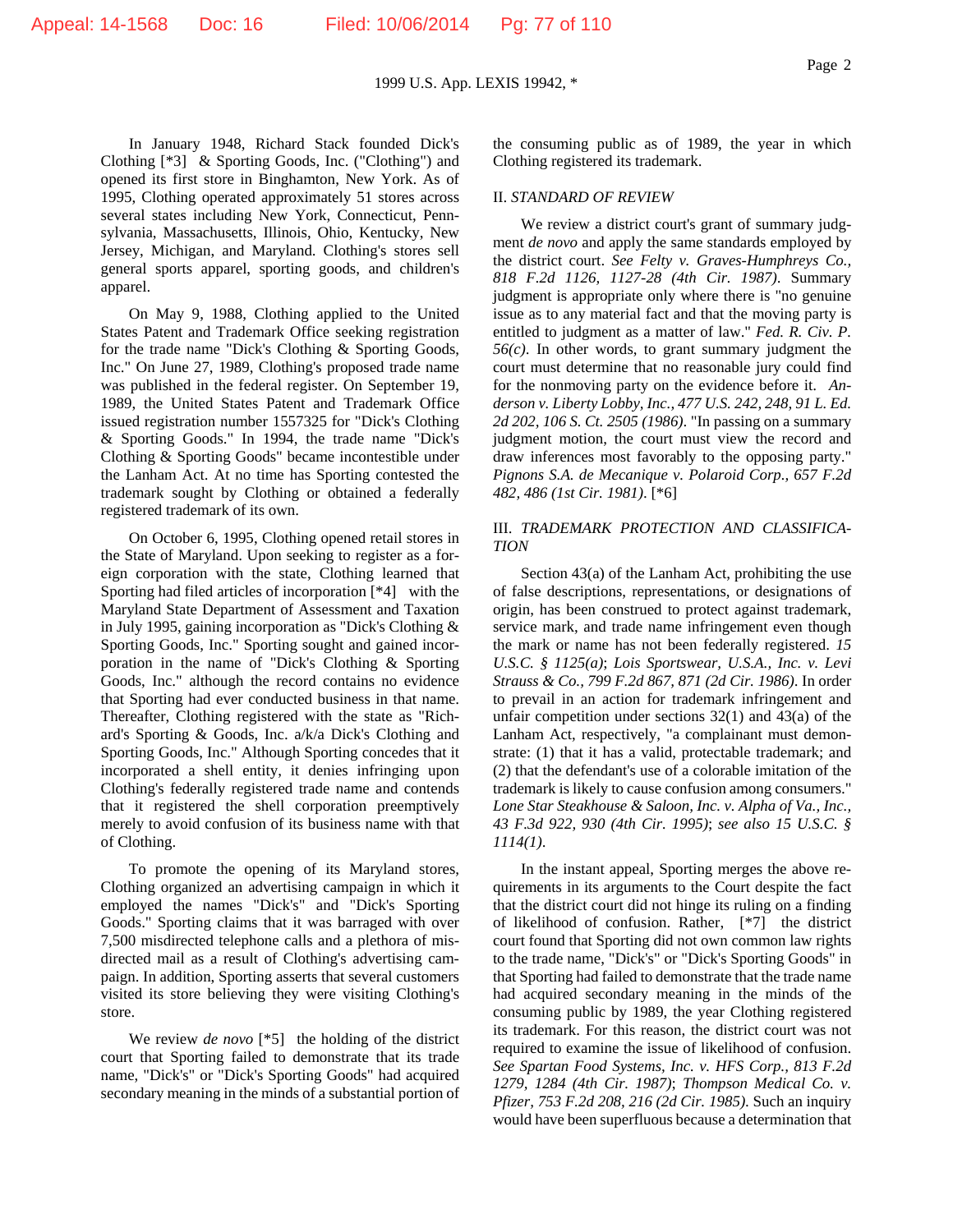1999 U.S. App. LEXIS 19942, \*

a mark is ineligible for protection establishes that consumers do not associate that mark with a particular source.

The Lanham Act affords nationwide trademark protection to registered users, regardless of the area in which the registrant actually uses the mark. *15 U.S.C. § 1072*; *Armand Subway, Inc. v. Doctor's Associates, Inc., 604 F.2d 849, 849 (4th Cir. 1979)*. However, the protection is only potential in areas where the registrant does not do business. A competing user could use the mark [\*8] in those areas until the registrant extended its business to the area in question. Thereupon, the registrant would be entitled to exclusive use of the mark in that area unless the prior user could show that it acquired a local, common law right to the mark before the date of the mark's registration. *15 U.S.C. § 1065*; *see also Armand Subway, 604 F.2d at 849-50*; *First Bank v. First Bank System, Inc., 84 F.3d 1040, 1044 (8th Cir. 1996)*. Accordingly, Clothing may prevent Sporting from using the trade name "Dick's" or "Dick's Sporting Goods" in the Baltimore, Maryland area unless Sporting can show that it acquired a local, common law right in the trade name by 1989.

The protection accorded trademarks is directly related to the mark's distinctiveness. In *Abercrombie & Fitch Co. v. Hunting World, Inc., 537 F.2d 4 (2d Cir. 1976)*, the Court classified the word "marks" into four categories: (1) generic; (2) descriptive; (3) suggestive; and (4) arbitrary or fanciful. *Id. at 9*. If a term is generic (the common descriptive name for a thing), then it is ineligible for trademark protection as the public has [\*9] an inherent right to call a product by its generic name. *Kellogg Co. v. Nat'l Biscuit Co.*, 305 U.S. 111, 119, 83 L. Ed. 73, 59 S. Ct. 109 (1938). If terms are suggestive (words partially descriptive and partially fanciful), arbitrary (common words applied in unfamiliar ways), or fanciful (words invented solely for their use as trademarks), then the association between the mark and its source is presumed and the mark is eligible for trademark protection. *Abercrombie & Fitch, 537 F.2d at 9-11*.

However, if a mark is merely descriptive, then proof of secondary meaning in the marketplace is required for the mark to be eligible for protection. *Thompson Medical, 753 F.2d at 212-13* & n.9. Both surnames and first names are regarded as descriptive terms and, therefore, one who claims federal trademark rights in a name must prove that the name has acquired a secondary meaning. *Tonawanda Street Corp. v. Fay's Drug Co., 842 F.2d 643, 648-49 (2d Cir. 1988)*. "Secondary meaning" is defined as "the consuming public's understanding that the mark, when used in context, refers not to what the descriptive word ordinarily describes, but [\*10] to the particular business that the mark is meant to identify." *Perini Corp. v. Perini Constr., Inc., 915 F.2d 121, 125 (4th Cir. 1990)*. In the case of a trade name, secondary meaning is "the power of a name ... to symbolize a particular business."

*Ideal Toy Corp. v. Kenner Products Div'n of General Mills Fun Group, Inc., 443 F. Supp. 291, 305 n. 14 (S.D.N.Y. 1977)*. If a trade name has not acquired secondary meaning, the purchaser will not make an association with a particular producer and thus will not be misled by an identical or similar mark.

### A. *Secondary Meaning*

Proof of secondary meaning entails a rigorous evidentiary standard. "The burden of proving secondary meaning is on the party asserting it, whether he is the plaintiff in an infringement action or the applicant for federal trademark registration." *Yamaha Int'l. Corp. v. Hoshino Gakki Co., Ltd., 840 F.2d 1572, 1578-79 (Fed. Cir. 1988)*; *accord 815 Tonawanda Street Corp. v. Fay's Drug Co., Inc., 842 F.2d 643, 647-48 (2d Cir. 1988)* (noting that the burden of proving secondary meaning is on the party seeking to obtain legal protection for its mark). Moreover, [\*11] a certificate of registration constitutes prima facie evidence of the validity of the registered mark and relieves the holder of the burden of proving secondary meaning. *15 U.S.C. § 1057(b) (1997)*; *Qualitex Co. v. Jacobson Products Co., Inc., 13 F.3d 1297, 1301 (9th Cir. 1994)*, *rev'd on other grounds*, *514 U.S. 159, 131 L. Ed. 2d 248, 115 S. Ct. 1300 (1995)*. The burden of proof, therefore, is on Sporting to prove that it is entitled to common law trademark protection.

The Second Circuit has promulgated six factors adopted by this Court as relevant to, though not dispositive of, secondary meaning: (1) advertising expenditures; (2) consumer studies linking the mark to a source; (3) sales success; (4) unsolicited media coverage; (5) attempts to plagiarize the mark; and (6) the length and exclusivity of the mark's use. *Thompson Medical, 753 F.2d at 217*; *Perini, 915 F.2d at 125*. "In assessing the existence of secondary meaning, no single factor is determinative ... and every element need not be proved. Each case, therefore, must be resolved by reference to the relevant factual calculus." *Thompson Medical, 753 F.2d at 217*. [\*12]

#### B. *Evaluation of the Evidence*

Sporting concedes that the district court properly relied upon *Perini* as the relevant law. In support of its claim, Sporting proffered the following evidence to the district court: (1) a trade name survey conducted by Robert L. Mead ("Mead Report"); (2) the expert witness opinion of Gary D. Krugman ("Krugman Opinion"); (3) its gross sales and advertising figures for the years 1984 through 1989; (4) fifteen customer affidavits; (5) sixty five customer checks made payable to "Dick's"; (6) details regarding a waterfowl calling seminar organized in 1982; and (7) a 1982 newspaper article mentioning its store in reporting on the increasing use of decoys by Maryland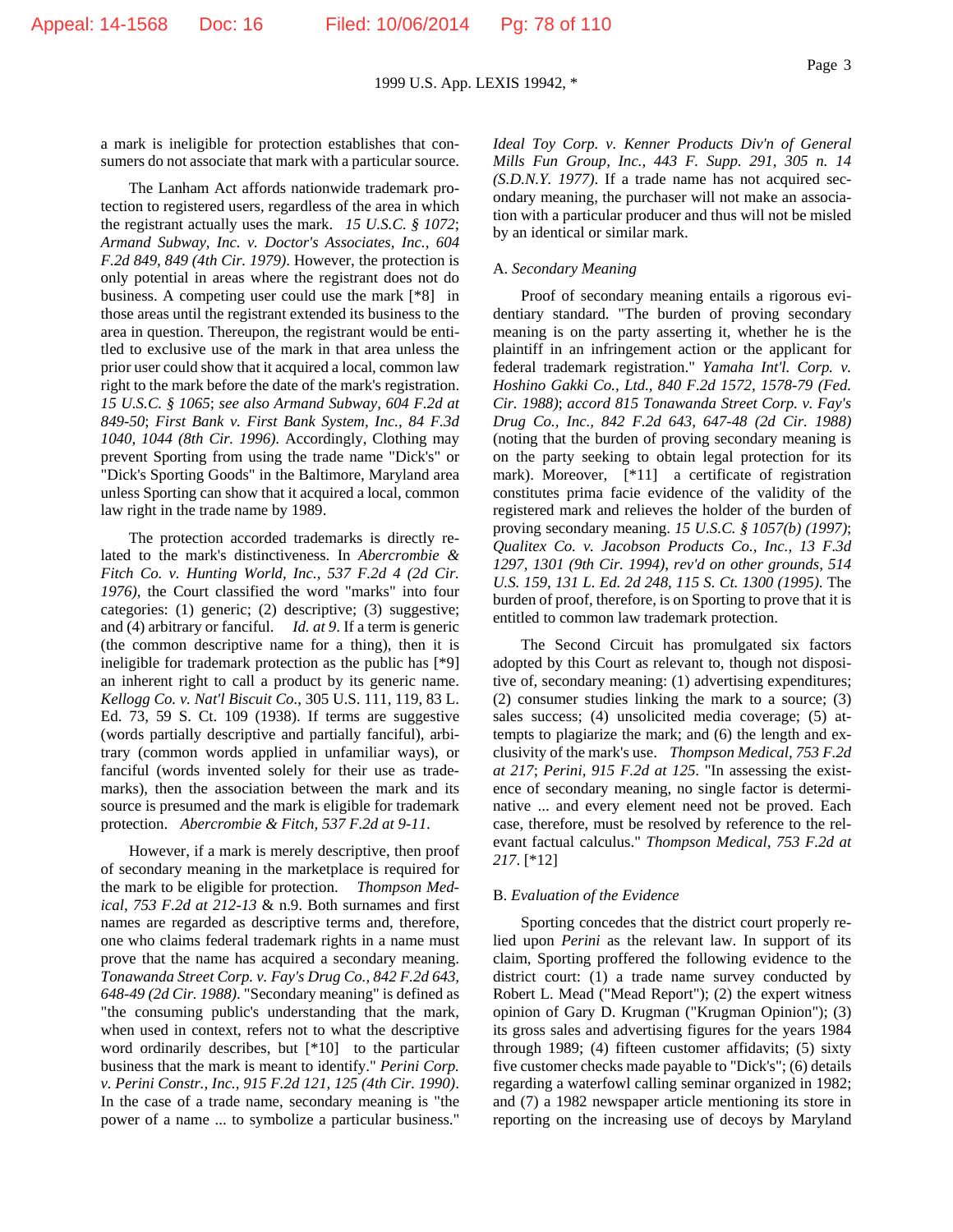hunters. For the reasons explained below, we affirm the district court's grant of summary judgment to Clothing on the complaint and on Clothing's counterclaim. Evaluating Sporting's evidence separately, the Court will first address the Mead Report. The Mead Report is a telephone survey conducted by the staff of Robert L. Mead on November 26 and 27, 1996. Mead's staff interviewed 200 men over the age of 25 who had lived in the Baltimore area for more than three years and who expressed an [\*13] interest in hunting or fishing. Mead submits that 48 of these men were licensed hunters and 22 of them associated the name "Dick's" with Sporting's store. In addition, Mead reports that 32% of 126 men who bought hunting and/or fishing licenses (i.e., 40 individuals) associated the name "Dick's" with Sporting's store. Finally, Mead claims that 56% of 18 gun permit buyers (i.e., 10 individuals) associated the name "Dick's" with Plaintiff's store.

In the proceedings below, Clothing moved to exclude the Mead Report from evidence. In a Memorandum dated March 31, 1998, the district court found that the Mead Report fell short of establishing secondary meaning for the following reasons: (1) it failed to address the relevant time period (1989); (2) it focused unjustifiably on license and gun permit buyers; and (3) it excluded substantial portions of the relevant population. Mem. at 9. Consequently, the district court discounted Mead's findings, but did not rule on the report's admissibility.

Survey evidence is admissible as an exception to the hearsay rule only if the survey is "material, more probative on the issue than other evidence and if it has guarantees of trustworthiness." *Harolds Stores, Inc., et al. v. Dillard Dept. Stores, Inc., 82 F.3d 1533, 1544 (10th Cir. 1996)* [\*14] (citing *Brunswick Corp. v. Spinit Reel Co., 832 F.2d 513, 522 (10th Cir. 1987))*; *accord* 5 Jack B. Weinstein & Margaret A. Berger, *Weinstein's Evidence* P 901(b)(9)[03] at 901-140 (1995) ("The admissibility of survey or sampling results depends upon two factors: necessity and trustworthiness."). "A survey is trustworthy if it is shown to have been conducted according to generally accepted survey principles." *Brunswick Corp., 832 F.2d at 522*. "The survey should sample an adequate or proper universe of respondents." *Harold's Stores, 82 F.3d at 1544* (citing *Exxon Corp. v. Texas Motor Exchange of Houston, Inc., 628 F.2d 500, 507 (5th Cir. 1980))*. "That is, the persons interviewed must adequately represent the opinions which are relevant to the litigation." *Amstar Corp. v. Domino's Pizza, Inc., 615 F.2d 252, 264* (5th Cir.), *cert. denied*, *449 U.S. 899, 66 L. Ed. 2d 129, 101 S. Ct. 268 (1980)*. The district court should exclude the survey "when the sample is clearly not representative of the universe it is intended to reflect." *Harold Stores, 82 F.3d at 1544* (citing [\*15] *Bank of Utah v. Commercial Sec. Bank, 369 F.2d 19, 27 (10th Cir. 1966)*, *cert. denied*, *386 U.S. 1018 (1967))*.

After careful review of the Mead Report, this Court finds that the district court would have abused its discretion had it admitted the report into evidence. *See Eisenstadt v. Centel Corp., 113 F.3d 738, 742 (7th Cir. 1997)* (noting that hearsay is inadmissible in summary judgment proceedings save affidavits and depositions). An analysis of the Mead Report reveals that its findings are unreliable for purposes of establishing secondary meaning. For example, only 126 of the 200 men surveyed were aware of a store named "Dick's" in the Baltimore area, and only 19 of the original 200 men surveyed identified goods sold by "Dick's" as hunting or fishing equipment. Mead Report at 10. In addition, only 21 individuals overall (i.e., 10.5% of the original 200) identified Essex, Maryland as the location of a "Dick's" store in the Baltimore area. *Id.*

In addition, the fact that the Mead Report excluded men under the age of 25 and all women regardless of age from its sample of 200 individuals contributes to its unreliability. The report's [\*16] unreliability is corroborated by the findings of Marshall G. Greenberg, Ph.D., who found that nearly 38% of all prospective buyers of hunting and fishing gear and guns were female and 9% of all prospective buyers were males between the ages of 18 and 24. Greenberg Op. at 3. Dr. Greenberg's survey also revealed that awareness of Sporting's store was extremely low. In 1997, fewer than 2% of 414 potential customers in the Baltimore area were aware of Sporting's store on an unaided basis, and only 9.9% of potential customers indicated awareness of the store after its location was disclosed. J.A. at 489.

Dr. Greenberg also discovered that only 1.7% of Sporting's potential customers indicated an awareness of Sporting's store prior to February 1995. *Id.* Based upon this evidence, the district court reasoned that the only reasonable inference was that there was low awareness of Sporting's store among potential consumers in 1989. This Court agrees. For the foregoing reasons, we find the Mead Report to be inadmissible hearsay and note that the record fails to contain any other consumer study linking Sporting's trade name to its Essex, Maryland store.

The opinion of trademark attorney Gary [\*17] D. Krugman also fails to bolster Sporting's claim that its trade name had acquired secondary meaning by 1989. On October 3, 1996, Krugman opined in an expert witness report that the mark "Dick's Sporting Goods" had acquired secondary meaning and was entitled to protection from an infringing mark or name likely to cause confusion. Krugman Report at 8. Krugman based his opinion upon the fact that Sporting had been selling and advertising sporting goods for "some 25 years" and upon the "substantial sales volume" enjoyed by Sporting "for at least the last six years. . . ." *Id.* This Court is unpersuaded by Krugman's opinion and finds that it lacks the foundation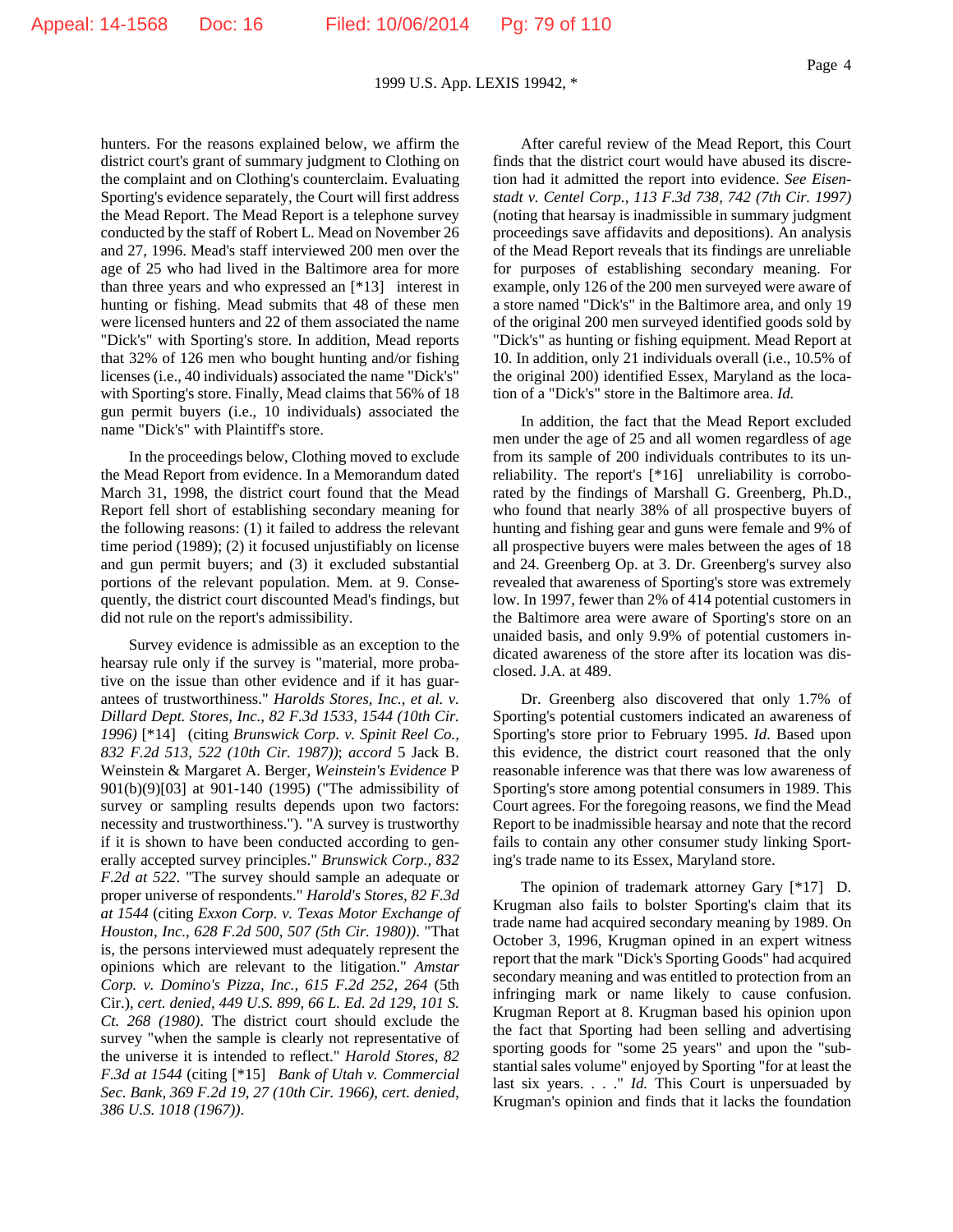necessary to render it probative of secondary meaning for the following reasons.

First, Krugman concedes in his deposition that he failed to familiarize himself with the sporting goods market prior to rendering his opinion. Second, he admits that he failed to consider any consumer studies or other pertinent information relevant to the sporting goods industry, the sporting goods market, or Sporting's prospective buyers. Third, he admits that he did not attempt to ascertain the amount of money expended by Sporting on advertising, [\*18] the frequency of Sporting's advertising, or the effectiveness of Sporting's advertising. Fourth, he concedes that he did not consider media coverage of any kind. Finally, Krugman admits that in evaluating Sporting's "substantial sales volume," he obtained no information regarding the total sales volume of sporting goods in the Baltimore area or elsewhere, but simply believed that annual gross profits of \$ 100,000 must be "substantial." Krugman Dep. at 97-100. In short, Krugman failed adequately to evaluate the factors articulated by this Court in *Perini* as relevant to secondary meaning. As a result, his opinion that the trade name "Dick's Sporting Goods" had acquired secondary meaning must be rejected. Even if this Court were to accept Krugman's opinion, he has presented no evidence that Sporting's trade name acquired secondary meaning as of the year in question, 1989.

Likewise, Sporting's advertising expenditures fail to establish that its trade name had acquired secondary meaning in the minds of a substantial portion of the consuming public by 1989. In accordance with *Perini*, the district court properly held that "substantial advertising expenditures may establish a retailer's [\*19] name in the market and, under appropriate circumstances, support an inference that such advertising had been successful at creating name recognition among a significant portion of the consuming public." Mem. at 12. In the instant case, however, Sporting spent only \$ 14,206.00 on advertising from 1984 to 1989. Of that amount, Sporting spent less than one thousand dollars annually from 1987 to 1989. Based upon this evidence, the district court held that Sporting may have been a "healthy local retail store" but that its advertising expenditures did not suggest "the kind of campaign that would create secondary meaning in a trade name." Mem. at 13-14.

On appeal, Sporting argues that the district court failed to consider its advertisements featured in the Yellow Pages and on the cover of a retail sporting goods catalog. However, it is clear that the district court not only considered Sporting's Yellow Pages advertisements, but also Sporting's advertisements featured in local brochures. Finding that Sporting has presented no evidence that its advertising expenditures exceeded a total of \$ 14,206.00 for the years 1984 through 1989, inclusive of costs for

advertising in the Yellow Pages or [\*20] otherwise, this Court concludes that Sporting's advertising expenditures were *de minimis*.

Even if this Court were to conclude that Sporting's advertising expenditures were significant, Sporting has failed to show that its expenditures were effective in causing consumers in the Baltimore, Maryland geographic area to associate the trade name "Dick's" or "Dick's Sporting Goods" with Sporting's business. *See FM 103.1, Inc. v. Universal Broadcasting of New York, Inc., et al., 929 F. Supp. 187, 196 (D.N.J. 1996)* ("Large advertising or promotional expenditures do not contribute to establish a secondary meaning unless the moving party explains how its efforts were effective in causing the relevant group of consumers to associate the mark with itself."). "While evidence of advertising may be relevant," the mere expenditure of money is not, in itself, determinative of the actual result in buyers' minds." 2 J. Thomas McCarthy, MCCARTHY ON TRADEMARKS AND UNFAIR COMPETITION, § 15:51 (4th ed. 1997). A third factor cited by *Perini* as relevant to the establishment of secondary meaning is sales success. The record in this case shows that Sporting failed to achieve a level [\*21] of sales from which secondary meaning may be inferred. For example, a national survey submitted by Sporting shows that Marylanders spent approximately \$ 111 million on fishing equipment and \$ 78 million on hunting equipment in any given year. <sup>2</sup> By contrast, Sporting's tax returns reflect gross sales of \$ 641,976 in 1984, \$ 658,782 in 1985, \$ 684,765 in 1986, \$ 609,664 in 1987, \$ 557,358 in 1988, and \$ 558,177 in 1989. The district court held that these figures revealed that Sporting's sales "were a small portion of total sales of hunting and fishing equipment in Maryland," and, therefore, "did not suggest the kind of market penetration which would reasonably support an inference of secondary meaning." Mem. at 13-14. For the following reasons, this Court concurs with the finding of the district court.

> 2 1991 National Survey of Fishing, Hunting and Wildlife Associated Recreation (J.A. at 754). Although 1991 is the only year for which the parties have submitted information of this kind, the Court finds that it is reasonable to assume that annual fluctuations, if any, have not been significant.

 [\*22] Sporting argues that it enjoyed substantial sales for over 18 years in the retail sporting goods industry prior to Clothing's registration of its trade name. While one may concede that Sporting maintained a thriving local business during the years in question, its sales simply do not constitute a significant portion of the \$ 111 million and \$ 78 million Marylanders spent on fishing and hunting equipment, respectively. Indeed, the record reflects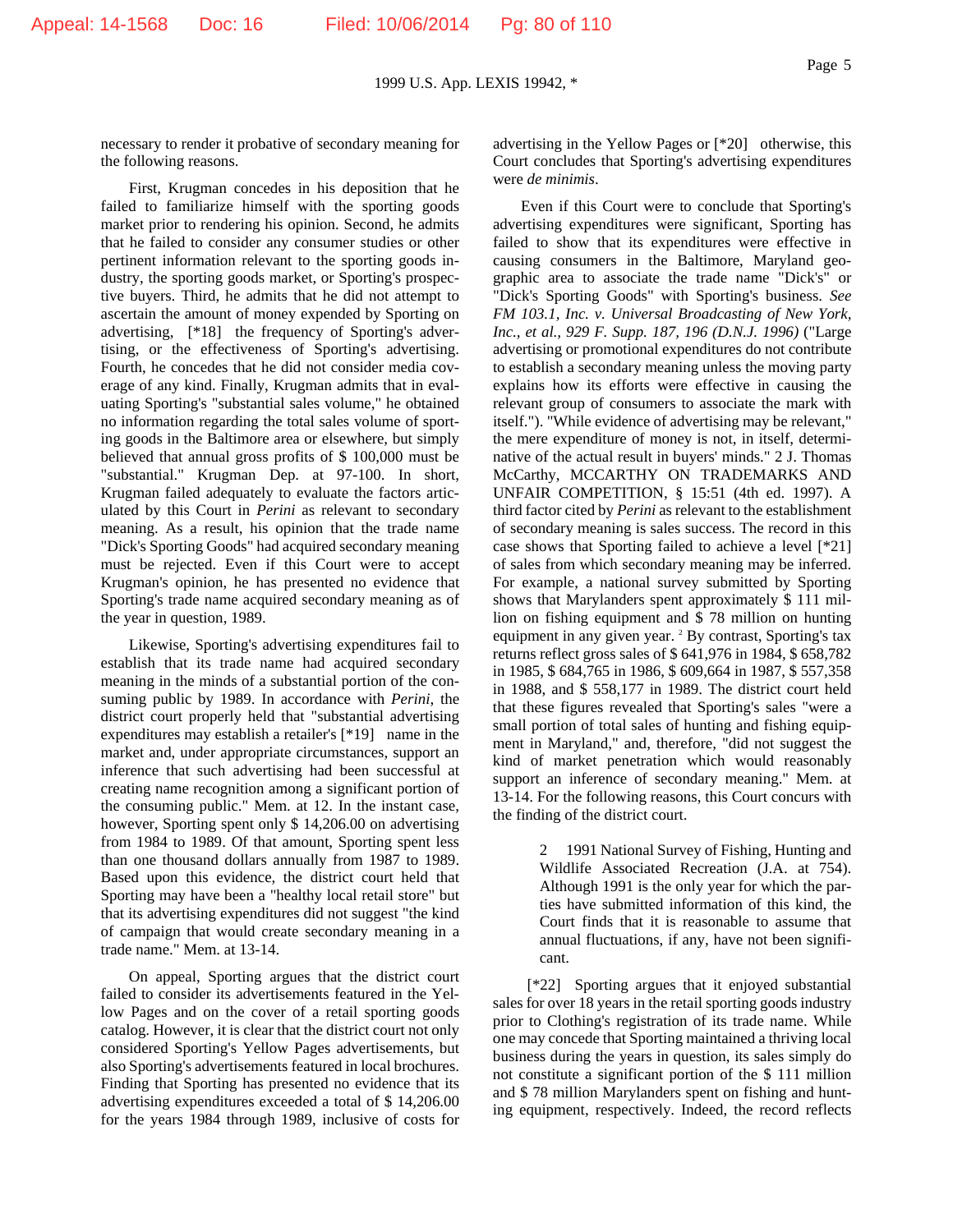1999 U.S. App. LEXIS 19942, \*

that Sporting's sales decreased from \$ 684,765 in 1986 to \$ 558,177 in 1989, nearly twenty percent. Moreover, Sporting's gross sales decreased from \$ 509,206 in 1990 to \$ 367,562 in 1994. In other words, from its high water mark in 1986, Sporting's sales diminished by nearly half without any competition from Clothing. Based upon this evidence, this Court cannot find that Sporting's gross sales support a reasonable inference that the trade name "Dick's" or "Dick's Sporting Goods" had acquired secondary meaning in the minds of actual or prospective consumers by 1989.

As evidence of unsolicited media coverage, Sporting asserts that it received frequent, unsolicited media attention on the radio and in various Baltimore newspapers prior to 1990. [\*23] Specifically, Sporting argues that its business was featured in the *Sun Paper*, *News American*, *Bill Burton's Reports*, and in *Fishing in Maryland*. Clothing argues that this Court should exclude Sporting's allegations of unsolicited media attention because Sporting failed to disclose any publicity, other than paid advertising, in its response to interrogatories. Clothing also asserts that Sporting never supplemented or corrected its response. Because Clothing's arguments are persuasive, we find that evidence of Sporting's alleged incidents of unsolicited media coverage is not properly before this Court. Moreover, we note that the district court's order of November 24, 1997, did not grant Sporting leave to supplement the record with evidence of unsolicited media coverage.

Therefore, the only evidence concerning unsolicited media coverage properly before this Court is public attendance at a waterfowl calling seminar organized by Sporting in 1982 and a newspaper article mentioning the Sporting's store on January 17, 1982. After careful consideration, the Court concludes that neither event is probative of secondary meaning. First, both events occurred well before 1989. Second, [\*24] the record is devoid of evidence indicating that Sporting organized any other seminar or was featured in any other newspaper articles after 1982. Accordingly, the only reasonable inference is the one reached by the district court: that these events were isolated incidents. Had Sporting's trade name acquired secondary meaning by 1989, one would have expected similar events to have occurred after 1989. The fact that future events did not occur undermines Sporting's claim of secondary meaning and tends to indicate that Sporting did not enjoy widespread recognition in the minds of the consuming public, as alleged.

As additional evidence of secondary meaning, Sporting asserts that Clothing attempted to plagiarize its mark, a fifth factor relevant to secondary meaning under *Perini*. From this proposition, Sporting also argues that the district court erred in refusing to shift the burden of proof to Clothing to show a lack of secondary meaning.

For the following reasons, we conclude that these arguments must fail.

In trademark infringement cases, "the courts have held that evidence of deliberate copying establishes a prima facie case of secondary meaning, subject to rebuttal by the defendant, [\*25] with the defendant bearing the ultimate burden of proof once deliberate copying is proven." *M. Kramer Mgf. Co. v. Andrews, 783 F.2d 421, 449 (4th Cir. 1986)*; *Audio Fidelity, Inc. v. High Fidelity Recordings, Inc., 283 F.2d 551, 558 (9th Cir. 1960)* (quoting *My-T Fine Corp. v. Samuels, 69 F.2d 76, 77 (2d Cir. 1934)* (L. Hand, Jr.)), *cert. denied*, *371 U.S. 934 (1962)*. "The rationale for this presumption is that when a defendant copies the trademark of a competitor, it is likely that he intended to appropriate some commercial advantage or benefit that his competitor derived from the use of the mark." *M. Kramer Mfg., 783 F.2d at 449*; *Chevron Chemical Co. v. Voluntary Purchasing Groups, Inc., 659 F.2d 695, 704 (5th Cir. 1981)* (quoting *American Chicle Co. v. Topps Chewing Gum, Inc., 208 F.2d 560, 563 (2d Cir. 1953)* (L. Hand, J.)), *cert. denied*, 457 U.S. 1126 (1982).

A review of the record evidence compels the conclusion that Clothing did not deliberately copy Sporting's alleged common law trade name. Generally, intentional copying must involve more than simply [\*26] using the same name. For example, in *Polo Fashions, Inc. v. Extra Special Productions, Inc., 451 F. Supp. 555 (S.D.N.Y. 1978)*, the district court held that while the defendant could not be enjoined from using the descriptive name "Polo" on its clothing products, it had engaged in intentional copying by labeling its clothing "POLO by Marco Polo" and utilizing the image of a polo player in a manner strikingly similar to that used in the plaintiff's "POLO BY RALPH LAUREN" clothing line. Therefore, the fact that Clothing utilizes the trade name "Dick's" to promote its sporting goods merchandise does not, standing alone, support a finding of intentional copying.

Moreover, the record reveals no evidence that Clothing intended to palm off the reputation or goodwill of Sporting by employing the trade name "Dick's" or "Dick's Sporting Goods." The fact that Clothing has been in business for over 40 years and operates in excess of 50 retail stores nationwide renders Sporting's argument weak from the outset. Because no evidence exists that Clothing intentionally copied Sporting's trade name, the district court properly refused to shift the burden to Clothing to show a lack of  $[27]$  secondary meaning.

As to the final *Perini* factor, length and exclusivity of the mark's use, the district court found that Sporting had been "neither specific nor consistent in identifying the area for which it claims to have acquired common law rights to its trade name." Mem. at 7. Sporting does not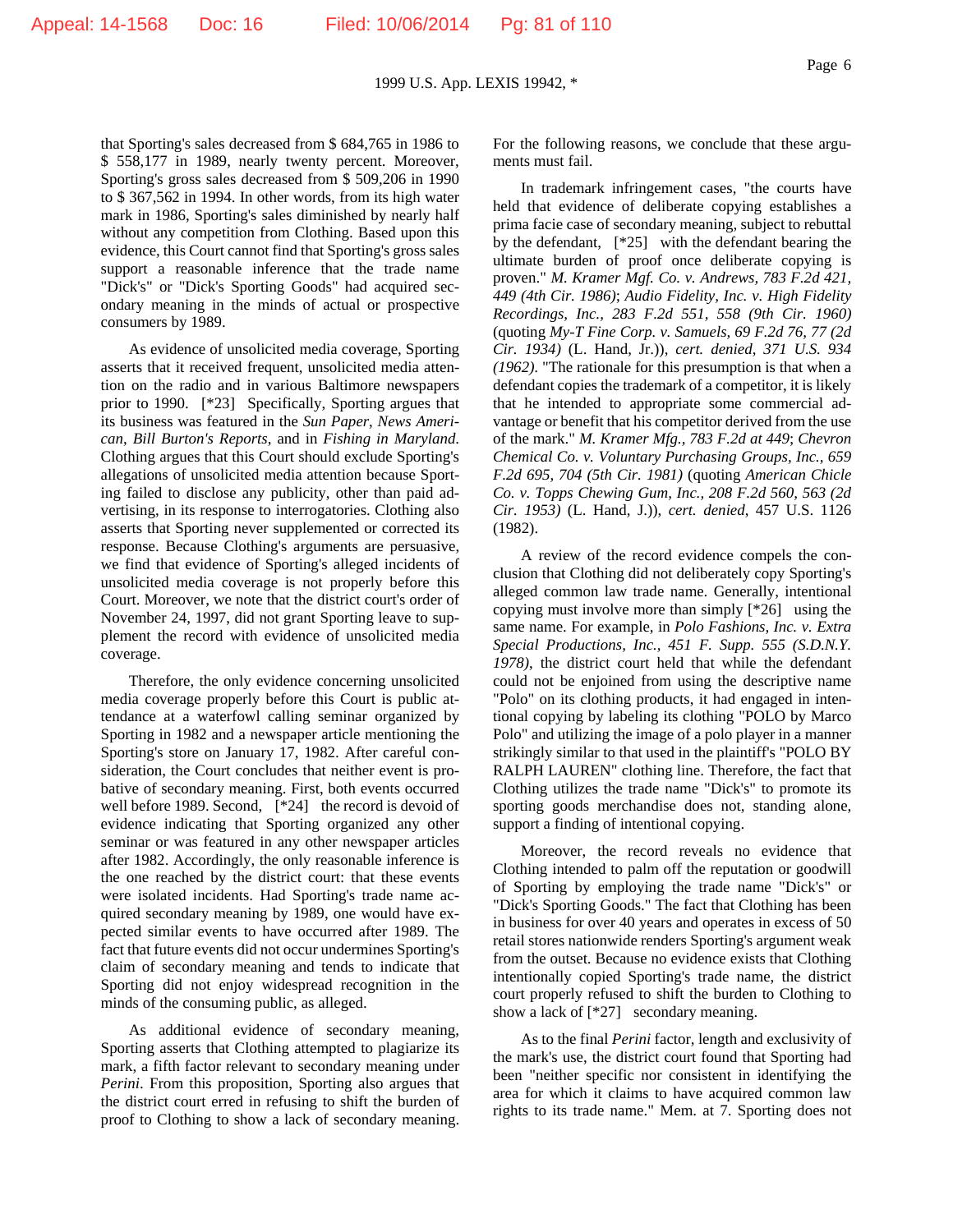contest this finding but attempts to minimize its failure to do so:

> The Sporting accepts this point as to the lack of consistent identification up to the point in time of Sporting's Cross Motion for Summary Judgment filed June 24, 1997. The market area claimed by the Sporting was well defined by specific by (sic) zip code in that document.

#### Sporting's Br. at 32.

Contrary to this argument Sporting did not assert in its Cross Motion for Summary Judgment that its use of the trade name "Dick's" or "Dick's Sporting Goods" had been *exclusive* in any geographic region. Rather, Sporting argued in that document only that its use of the trade name had been *continuous*. It was not until Sporting filed its Supplemental Memorandum in Support of its Motion for Summary Judgment on January 16, 1998, that it argued that its use had been both continuous and exclusive in the Baltimore, [\*28] Maryland area. Sporting also argued that Clothing had an affirmative duty to rebut Sporting's claim of exclusivity. Supplemental Mem. in Supp. of Plaintiff's Motion for Summary Judgment at 11. Sporting's argument is unpersuasive for the following reasons.

In *Celotex Corp. v. Catrett, 477 U.S. 317, 91 L. Ed. 2d 265, 106 S. Ct. 2548 (1986)*, the district court had entered summary judgment for the defendant. The D.C. Circuit Court reversed because the defendant had failed to support its motion for summary judgment with evidence tending to negate the plaintiff's claim. The Supreme Court reversed, upholding the district court's entry of summary judgment. As a leading treatise on federal procedure explains, under *Celotex*, "the moving party on a summary judgment motion need not produce evidence, but simply can argue that there is an absence of evidence by which the nonmovant can prove his case." 10A Charles Alan Wright, Arthur R. Miller & Mary Kay Kane, FEDERAL PRACTICE AND PROCEDURE § 2720, at 10 (2d ed. Supp. 1994); *see Celotex, 477 U.S. at 325* ("The burden on the moving party may be discharged by 'showing' - that is, pointing out to the district  $[*29]$  court -- that there is an absence of evidence to support the nonmoving party's case."); *accord Cray Communications, Inc. v. Novatel Cmptr. Systems, Inc., 33 F.3d 390 (4th Cir. 1994)*. In sum, it is clear under *Celotex* and *Cray* that Clothing bears no burden of production. Instead, Clothing may simply assert, as it has done, that Sporting has presented insufficient evidence to establish secondary meaning.

Moreover, this Court notes that the district court's order of November 24, 1997, did not grant Sporting leave to present evidence regarding exclusivity. That order granted Sporting limited leave to supplement the summary judgment record with evidence of the following only:

> 1. Copies of newspaper advertisements from 1989;

> 2. Copies of Plaintiff's tax returns for the years 1985 to 1989;

> 3. An affidavit from an attendee to a waterfowl conference; and

> 4. Supplemental affidavits from 18 affiants already contained in the record.

### J.A. at 572.

Notwithstanding the district court's order, Sporting argued in its Supplemental Memorandum that its use of the trade name "Dick's" or "Dick's Sporting Goods" had been exclusive. Specifically, Sporting paints the picture [\*30] that it guarded its trade name by compelling a competing business, Dick's Sports Center, Inc., to cease using the trade name "Dick's." As a result, Sporting contends, the competitor went out of business. Supp. Mem. at 8-9. In other words, Sporting would have this Court believe that but for a short interval of time, it alone utilized the trade name "Dick's" in the Baltimore, Maryland geographic region. To the contrary, records from the Maryland Department of Assessments and Taxation reveal that Dick's Sports Center, Inc. conducted business in the State of Maryland for 11 years and was dissolved for failure of its owner to file a personal property tax return. J.A. at 798. Because Dick's Sports Center, Inc. utilized the trade name "Dick's" simultaneously with Sporting from 1985 to 1996, Sporting's claim of exclusivity must fail. Although Sporting utilized the trade name "Dick's" for many years, length of use and exclusivity are not synonymous.

Sporting also argues on appeal that the district court "abused its discretion by refusing to allow [it] discovery of supplemental proof of name recognition offered to show secondary meaning as of 1989...." Sporting's Br. at 33. A review of the [\*31] record shows that Sporting argued in its original Motion for Summary Judgment that its trade name had acquired secondary meaning as of 1995--the year Clothing opened its first store in Maryland. Clothing argued in response that Sporting's proof of secondary meaning was inadequate in that it had failed to proffer evidence of secondary meaning as of the relevant year, 1989. Following a telephone conference with the parties, the district court entered the order of November 24, 1997, granting Sporting limited leave to supplement the summary judgment record with the specific items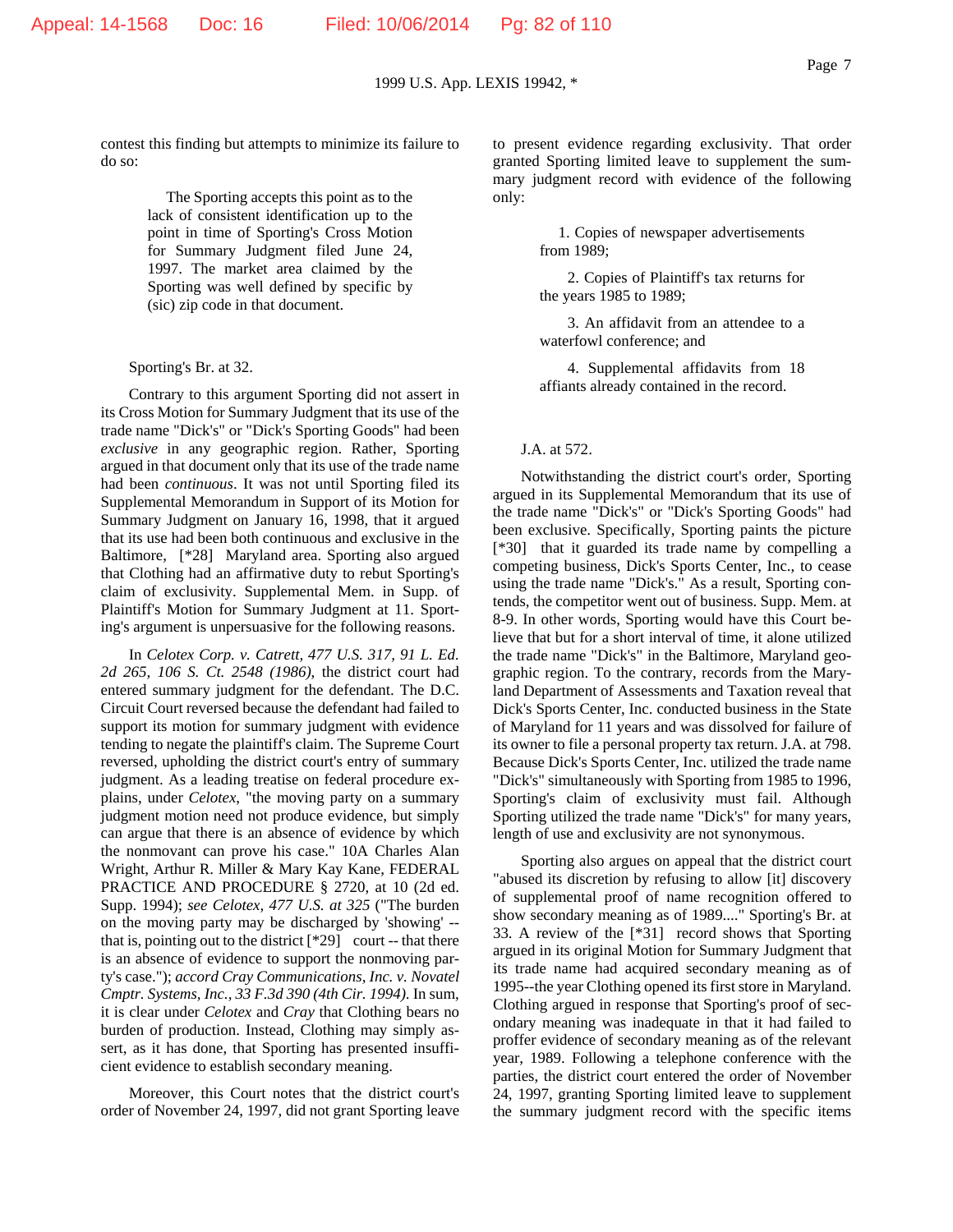1999 U.S. App. LEXIS 19942, \*

noted heretofore. Sporting now asserts that the district court erred in refusing to allow it to supplement the record with the following additional evidence: (1) consumer studies; (2) expert witness reports; (3) the market area claimed by Sporting; and (4) "a review of any additional factors." Sporting's Br. at 33.

This Court finds that the district court acted within its discretion in refusing to allow Sporting to start over from square one. "District courts enjoy nearly unfettered discretion to control the timing and scope of discovery...." *Hinkle v. City of Clarksburg, 81 F.3d 416, 426 (4th Cir. 1996)*. [\*32] In fact, had the district court allowed Sporting to supplement the summary judgment record more extensively, it may have abused its discretion. In *Cray Communications, Inc. v. Novatel Cmptr. Systems, Inc., 33 F.3d 390 (4th Cir. 1994)*, this Court affirmed the exercise of the district court's discretion in refusing to consider new evidentiary matters and reasoned:

> Novatel contends, in essence, that dismissal of its fraud claim because of its counsel's mistake imposes an unjust penalty on the client. As Justice Harlan once explained, such contentions are "wholly inconsistent with our system of representative litigation, in which each party is deemed bound by the acts of [its lawyer]...." Keeping this suit alive merely because plaintiff should not be penalized for the omissions of his own attorney would be visiting the sins of plaintiff's lawyer upon the *defendant*.

*Id. at 395* (emphasis in original).

Similarly, in the instant case, it appears that Sporting's failure to submit cogent evidence in its original motion for summary judgment may have been attributable to oversight. It is well settled law and undisputed by Sporting that the appropriate [\*33] date for proof of secondary meaning in this case is 1989, the date Clothing obtained federal registration of its trademark. *See Armand's Subway, Inc. v. Doctor's Assocs., 604 F.2d 849, 849-50 (4th Cir. 1979)* (noting that registration constitutes constructive notice to competing users). Accordingly, the district court granted Sporting only limited leave to supplement the summary judgment record and did not abuse its discretion in refusing to allow Sporting to reopen the entire record.

Because Sporting has failed to satisfy any of the factors relevant to secondary meaning under *Perini*, we find that Sporting's trade name is ineligible for trademark protection. Sporting's evidence of 65 customer checks made payable to "Dick's" and 15 customer affidavits does not change our conclusion. No reasonable juror could find that 65 checks and 15 affidavits connote that a substantial portion of the consuming public associated the trade name "Dick's" or "Dick's Sporting Goods" with Sporting's business as of 1989. We note that none of the checks proffered by Sporting were written before the year 1996, and only some of the affiants claim to have patronized Sporting's store on [\*34] or before 1989. For these reasons, Sporting's checks and affidavits are insufficient to establish secondary meaning. Indeed, none of Sporting's admissible evidence, considered separately or in the aggregate, suffices to establish secondary meaning under *Perini*.

Finally, we address Sporting's argument that the doctrine of reverse confusion is applicable to lower or shift Sporting's burden of proving secondary meaning. "Reverse confusion occurs when a larger, more powerful company uses the trademark of a smaller, less powerful senior owner and thereby causes likely confusion as to the source of the senior user's goods or services." *Fisons Horticulture,* 18 *Inc. v. Vigoro Industries, Inc., 30 F.3d 466, 474 (3d Cir. 1994)*. To date, this Court has not adopted the doctrine of reverse confusion. However, even if we were we to adopt the doctrine, it would not apply to the instant case because Sporting is not a "trademark holder." In *DeCosta v. Viacom International, Inc., 981 F.2d 602 (1st Cir. 1992)*, the United States Court of Appeals for the First Circuit discussed the leading case on reverse confusion, *Big O Tire Dealers, Inc. v. Goodyear Tire & Rubber Co., 561 F.2d 1365 (10th Cir. 1977)*, [\*35] *cert. dismissed*, 434 U.S. 1052 (1978), and noted that only a "*trademark holder* could base a claim on ... 'reverse confusion.'" *DeCosta, 981 F.2d at 608* (emphasis added). In other words, the doctrine of reverse confusion is a damages theory, expanding the relief available to a plaintiff who has already established exclusive right to its trade name. Because Sporting has failed to establish that its trade name acquired secondary meaning in the minds of a substantial portion of the consuming public as of 1989, Sporting is not a "trademark holder" and cannot avail itself of the doctrine of reverse confusion.

Because Sporting has failed to establish that its trade name acquired secondary meaning in the minds of the consuming public by 1989, we affirm the district court's denial of summary judgment to Sporting on the Complaint and grant of summary judgment to Clothing on the Complaint and on Clothing's counterclaim.

*AFFIRMED*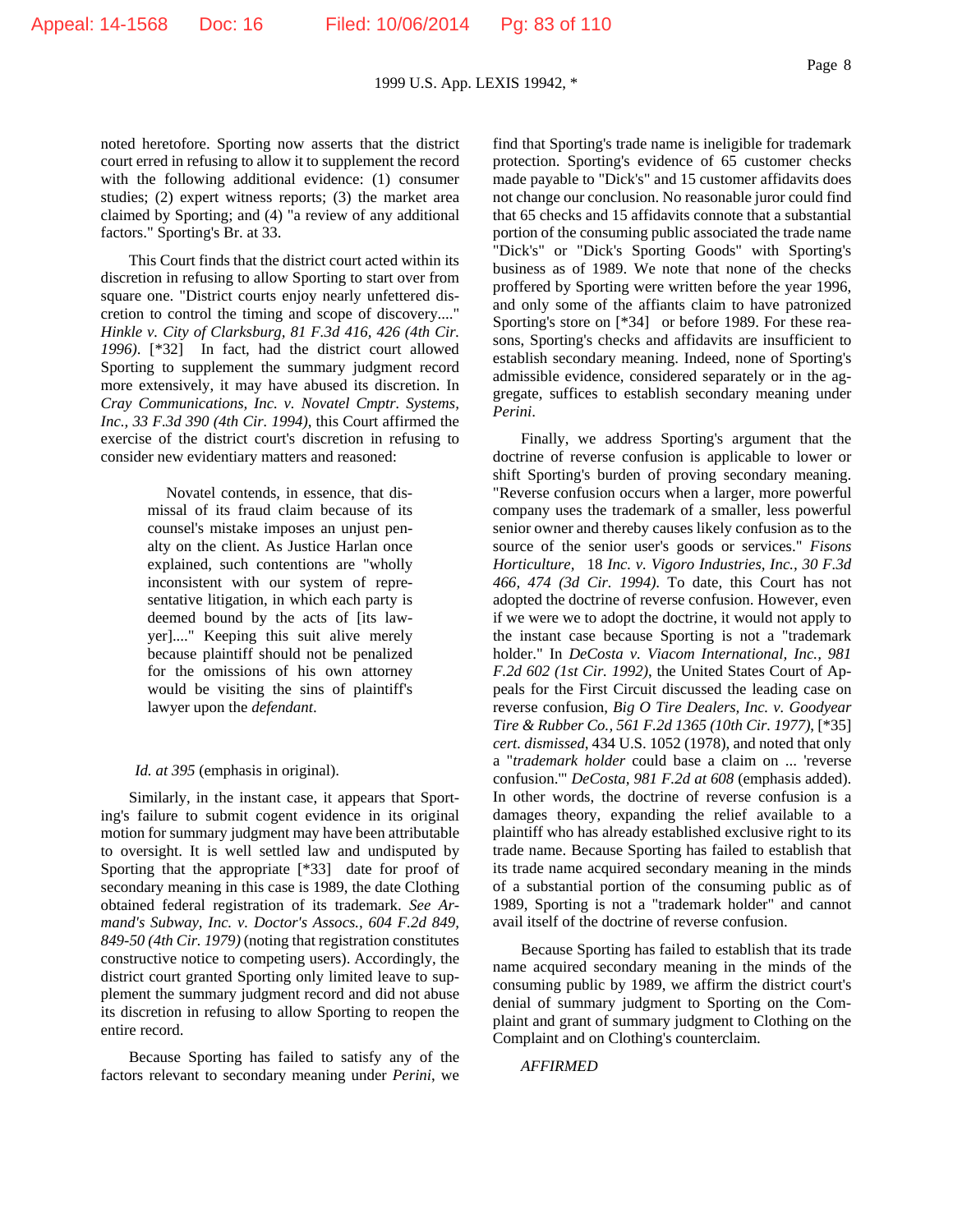

## **MASTERCARD INTERNATIONAL INCORPORATED, Plaintiffs, -against-NADER 2000 PRIMARY COMMITTEE, INC., NADER 2000 GENERAL COM-MITTEE, INC., and RALPH NADER, Defendants.**

### **00 Civ. 6068 (GBD)**

## **UNITED STATES DISTRICT COURT FOR THE SOUTHERN DISTRICT OF NEW YORK**

*2004 U.S. Dist. LEXIS 3644***;** *70 U.S.P.Q.2D (BNA) 1046***;** *Copy. L. Rep. (CCH) P28,781*

# **March 8, 2004, Decided March 8, 2004, Filed**

**DISPOSITION:** [\*1] Defendants' motion for summary judgment granted in its entirety.

**COUNSEL:** For Mastercard International Incorporated, Plaintiff: Russell H. Falconer, Jeanne M. Hamburg, LEAD ATTORNEYS, Baker, Botts, L.L.P., New York, NY.

For Nader 2000 Primary Committee, Inc., Defendant: Anthony L. Fletcher, LEAD ATTORNEY, Fish & Richardson, P.C., New York, NY.

**JUDGES:** GEORGE B. DANIELS, United States District Judge.

**OPINION BY:** GEORGE B. DANIELS

### **OPINION**

# MEMORANDUM OPINION AND ORDER

GEORGE B. DANIELS, District Judge:

Plaintiff MasterCard filed an action against defendants Ralph Nader and his political committee, alleging unfair competition, misappropriation, trademark infringement and dilution of MasterCard's trademarks under the *Federal Trademark Act and* state and common law. Plaintiff also alleged infringement of plaintiff's copyright under the*Copyright Act of 1976.* Defendants filed a motion for summary judgment. Defendants' motion for summary judgment is hereby GRANTED in its entirety.

# **BACKGROUND**

MasterCard, a Delaware corporation with its principle place of business in New York, is a large financial institution that engages in the interchange of funds by credit and debit payment cards through [\*2] over 23,000 banks and other foreign and domestic member financial institutions. Since Fall of 1997, MasterCard has commissioned the authorship of a series of advertisements that have come to be known as the "Priceless Advertisements." These advertisements feature the names and images of several goods and services purchased by individuals which, with voice overs and visual displays, convey to the viewer the price of each of these items. At the end of each of the Priceless Advertisements a phrase identifying some priceless intangible that cannot be purchased (such as "a day where all you have to do is breathe") is followed by the words or voice over: "Priceless. There are some things money can't buy, for everything else there's MasterCard."

In August 2000, MasterCard became aware that Ralph Nader and his presidential committee were broadcasting an allegedly similar advertisement on television that promoted the presidential candidacy of Ralph Nader in the 2000 presidential election. That political ad included a sequential display of a series of items showing the price of each ("grilled tenderloin for fund-raiser; \$ 1,000 a plate;" "campaign ads filled with half-truths: \$ 10 million;  $[ *3]$  " "promises to special interest groups: over \$ 100 billion"). The advertisement ends with a phrase identifying a priceless intangible that cannot be purchased ("finding out the truth: priceless. There are some things that money can't buy"). The resulting ad (the "Nader ad") was shown on television during a two week period from August 6-17, during the 2000 presidential campaign, and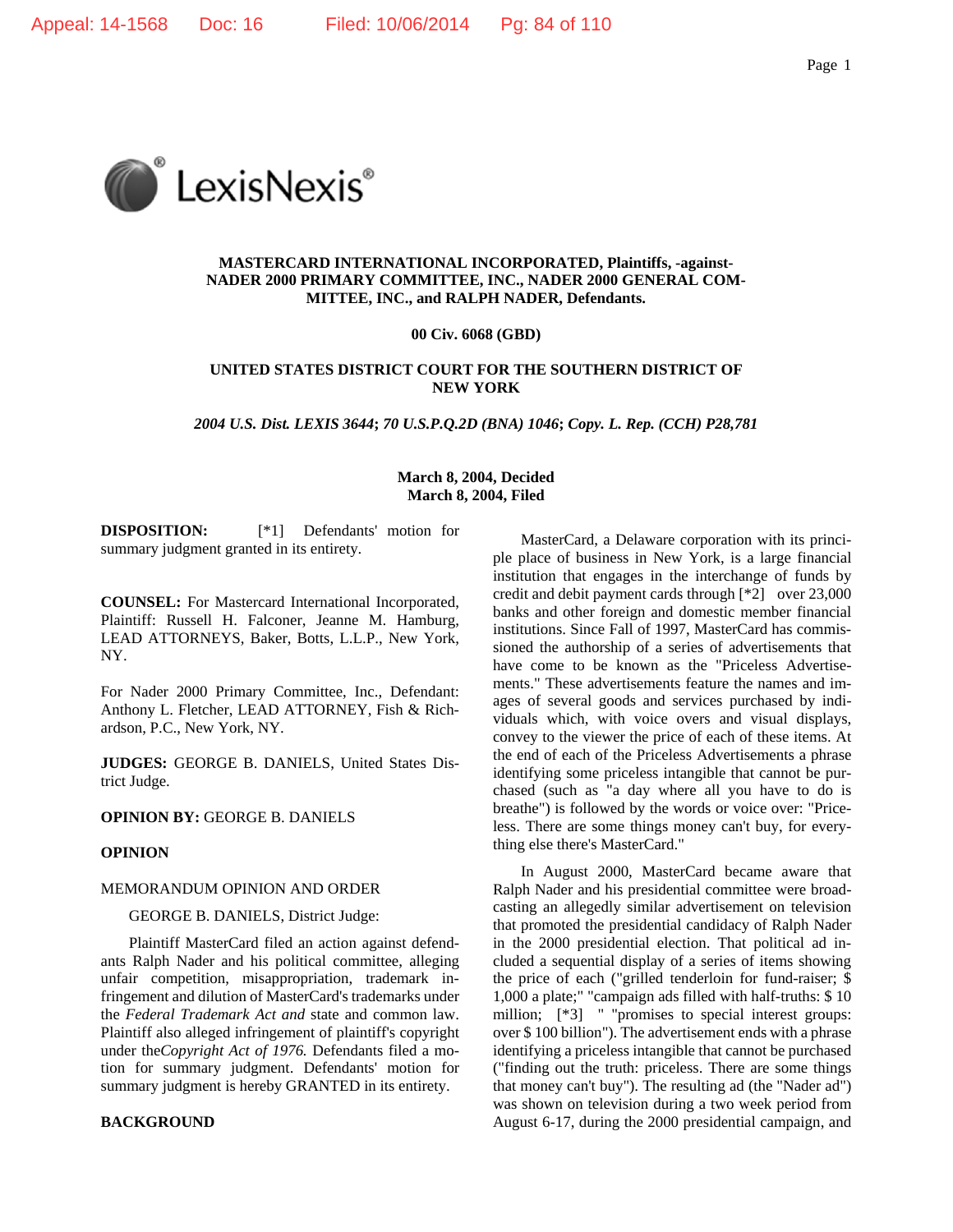also appeared on the defendants' web site throughout that campaign. Plaintiff sent defendants a letter explaining its concern over the similarity of the commercials, and suggested that defendants broadcast a more "original" advertisement. When plaintiff contacted representatives of defendants a few days later, plaintiff MasterCard advised defendants to cease broadcasting their political advertisement due to its similarity with MasterCard's own commercial advertisement and resulting infringement liability.

When the parties could not come to an agreement, on August 16, 2000, MasterCard filed a complaint alleging the following counts against Ralph Nader and his presidential committee; trademark infringement and false designation of origin in violation of *Section 43(a) of the Lanham Act*; infringement of a registered [\*4] trademark in violation of *Section 32(1) of the Lanham Act*; dilution in violation of *Section 43(c) of the Lanham Act*; copyright infringement in violation of the Copyright Act; unfair competition; misappropriation; infringement of New York Common Law Trademark Rights; dilution under New York law; and deceptive trade practices. Plaintiff sought a preliminary injunction during the 2000 presidential campaign which was denied by this Court. Thereafter, defendants moved for summary judgment on all nine of plaintiff's counts.

#### **DISCUSSION**

Summary judgment is proper "if the pleadings, depositions, answers to interrogatories, and admissions on file, together with the affidavits, if any, show that there is no genuine issue of material fact and that the moving party is entitled to judgment as a matter of law." *Fed. R. Civ. P. 56(c)*; *Nebraska v. Wyoming, 507 U.S. 584, 590, 113 S. Ct. 1689, 1694, 123 L. Ed. 2d 317 (1993)*. The burden of demonstrating that no factual dispute exists is on the moving party. *Celotex Corp. v. Catrett, 477 U.S. 317, 323, 91 L. Ed. 2d 265, 106 S. Ct. 2548 (1986)*. Once the moving party has met this burden, [\*5] the nonmoving party "must set forth specific facts showing that there is a genuine issue for trial." *Fed. R. Civ. P. 56(e)*. In deciding a motion for summary judgment, a court must resolve all ambiguities and draw all reasonable inferences in favor of the party opposing the motion. *Anderson v. Liberty Lobby, Inc., 477 U.S. 242, 255, 106 S. Ct. 2505, 91 L. Ed. 2d 202 (1986)*. Summary judgment should be granted only when no reasonable trier of fact could find in favor of the nonmoving party. *Gallo v. Prudential Residential Services, Ltd., 22 F.3d 1219, 1224 (2d Cir. 1994)*.

#### 1. Trademark Infringement

MasterCard's first count is based on Section 43(a) of the Trademark Act, *15 U.S.C. Section 1125(a)*. Plaintiff claims that defendants have used two of MasterCard's

service marks-"THERE ARE SOME THINGS MONEY CAN'T BUY. FOR EVERYTHING ELSE THERE'S MASTERCARD," and "PRICELESS" to misrepresent that the 2000 presidential candidacy of Ralph Nader for the office of President of the United States was endorsed by MasterCard. (Complaint P 23). Plaintiff's second count also pleads a claim for trademark infringement [\*6] due to defendants' use of the two federally registered trademarks, ("THERE ARE SOME THINGS MONEY CAN'T BUY. FOR EVERYTHING ELSE THERE'S MAS-TERCARD," and "PRICELESS"), pursuant to Section 32(1) of the Trademark Act, *15 U.S.C. Section 1114(1)*.

In trademark infringement cases, the Court must apply the undisputed facts to the balancing test outlined in *Polaroid Corp. v. Polarad Elecs., Corp., 287 F.2d 492, 495 (2d Cir. 1961)*, and may grant summary judgment where it finds, as a matter of law, that there is no likelihood of confusion to the public. See *Lois Sportswear, USA, Inc. v. Levi Strauss & Co., 799 F.2d 867 (2d Cir. 1986)*; *Lang v. Retirement Living Publ'g Co., 949 F.2d 576, 580 (2d Cir. 1991)*. In determining whether there is a likelihood of confusion between MasterCard's Priceless Advertisements and Ralph Nader's Political Ad, the Court weighs eight factors, as articulated in *Polaroid, 287 F.2d at 495*: (1) strength of the Plaintiff's mark; (2) degree of similarity between the two marks; (3) proximity of the products or services; (4) likelihood that the prior owner will "bridge the gap" into [\*7] the newcomer's product or service line; (5) evidence of actual confusion between the marks; (6) whether the defendant adopted the mark in good faith; (7) the quality of defendants' products or services; and (8) sophistication of the parties' consumers. See *Time, Inc. v. Petersen Publishing Co., 173 F.3d 113, 117 (2d Cir. 1999)*; See also *Morningside Capital Group, 182 F.3d 133, 137 (2d Cir. 1999)*.

In demonstrating the strength of the trademark, the plaintiff must establish either that the mark is inherently distinctive or alternatively, that the mark has acquired secondary meaning. See *McGregor-Doniger Inc. v. Drizzle, Inc., 599 F.2d 1126, 1131 (2d Cir. 1979)*. MasterCard's marks, "priceless" and "there are some things money can't buy, for everything else there's MasterCard," are registered. MasterCard asserts that their marks have attained secondary meaning. Defendants concede that MasterCard's Priceless Advertisements are strong enough to have become a part of present-day American popular culture. (Def.'s Mem. in Supp. of Mot. for Summ. J., p. 19). The strength of MasterCard's trademarks is indisputable.

In determining the second [\*8] factor, the similarity of the marks in issue, a court must consider whether the marks create the same overall commercial impression when viewed separately. See *Nikon, Inc. v. Ikon Corp., 803 F. Supp. 910, 926 (S.D.N.Y. 1992)*. A court may rely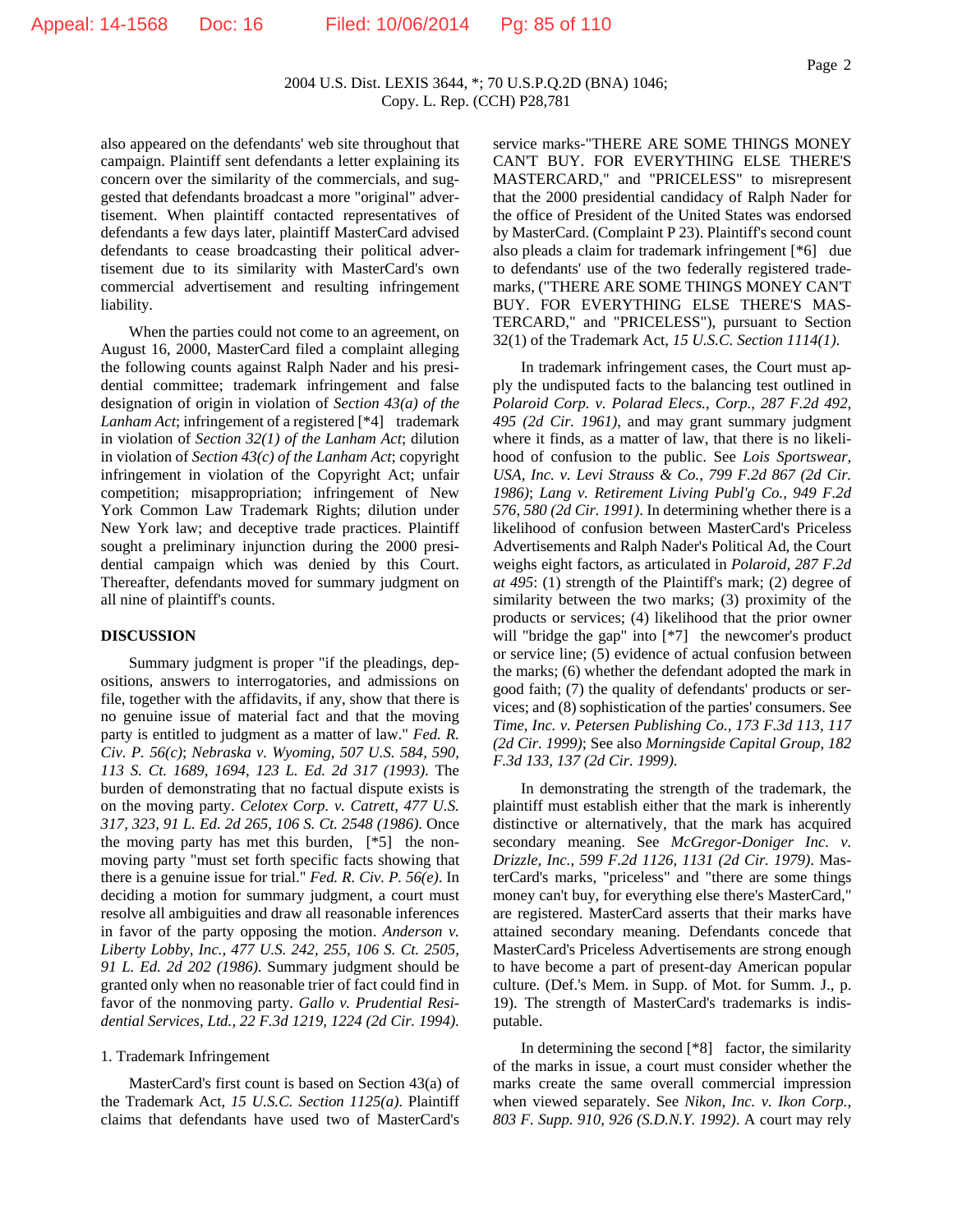upon its own visual inspection in making this determination. See e.g., *Venetianaire Corp. v. A & P Import Co., 429 F.2d 1079, 1081 (2d Cir. 1970)*. In this instance, it is not necessary for the Court to do so, because once again, defendants do not dispute that the Nader Ad employs the word "priceless" in the same manner used by MasterCard in its television advertisements. (Zopoth Aff. PP304, Exs. 9 and 10). The Nader Ad also employs the phrase "there are some things money can't buy," which is part of a MasterCard trademark. Defendants do not dispute that they employ that phrase in the same look, sound and commercial impression as employed by MasterCard. Id.

The third and fourth factors, the proximity of the products or services and the likelihood that the prior user will bridge the gap, respectively, weigh in favor of defendants. There is little similarity between MasterCard's credit and debit card business [\*9] and Ralph Nader's political candidacy. There is little likelihood and no evidence that MasterCard, a financial services company, would have any direct involvement in supporting a candidate in a political presidential campaign. Similarly, neither Ralph Nader nor his political campaign committee have expressed any desire or intent to enter the credit card business or offer the public any direct financial services. (Def's Mem. in Supp. of Summ. J., p. 20).

Evidence of actual confusion, the fifth factor, also weighs in favor of defendants. This factor is perhaps the most significant when considering the overall likelihood of confusion by the public. "The best evidence of likelihood of confusion is the occurrence of actual confusion and mistakes." *Lambda Electronics Corporation, et al. v. Lambda Technology, Inc., 515 F. Supp. 915, 926 (S.D.N.Y. 1981)*. While it is not essential for a finding of trademark infringement to demonstrate actual confusion, "there can be no more positive proof of likelihood of confusion than evidence of actual confusion." *Id., at 926-27* (citing *Grotrian, et al. v. Steinway & Sons, 365 F. Supp. 707, 715-16 (S.D.N.Y. 1973),* [\*10] aff'd, *523 F.2d 1331 (2d Cir. 1975))*. In *Lang v. Retirement Living Publishing Co., 949 F.2d 576 (2d Cir. 1991)*, the Second Circuit affirmed the trial court's grant of summary judgment to the defendants on the ground that plaintiff had failed to raise a genuine issue of fact on likelihood of confusion. In that case, where the plaintiff, whose trade name was similar to that of defendants, received 400 phone calls and several letters from third parties attempting to reach the defendant, the Court explained that the Lanham Act seeks to prevent consumer confusion that enables a seller to pass off his goods as the goods of another, not to protect against confusion generally. *Id., at 583*. As evident by the present record, out of 452 e-mails to MasterCard regarding the Nader Ad, only two are relied upon as possibly reflecting confusion. (Grossman Aff. P9, Exs. 4). This is certainly not enough to show

actual confusion or that such confusion inflicted commercial injury to MasterCard. In support of its argument that actual confusion exists, MasterCard also relies on the written transcript of a broadcast of CNN's Late Edition, during which [\*11] Connecticut Senator Christopher Dodd stated that he thought the Nader Advertisement was a credit card ad. A viewing of a tape of that program shows Senator Dodd laughing at his own joke, while speaking the words on which MasterCard relies to establish actual confusion. It is little or no evidence of actual confusion. Even if Senator Dodd had actually been confused, a few isolated instances of actual confusion are not sufficient to defeat a motion for summary judgment. *Brockmeyer v. Hearst Corp., 248, F. Supp.2d 281, 298 (S.D.N.Y. 2003)* ("one anecdotal instance of purported actual confusion is at best de minimis, indeed infinitesimal, and insufficient;" a survey revealing a less than 3% rate of confusion was insufficient to show a likelihood of confusion.); See also *Cumberland Packing Corp. v. Monsanto Co., 140 F. Supp.2d 241, 254 (E.D.N.Y. 2001)* (a survey showing a 7.84% confusion rate found to be insufficient to raise a material fact as to the likelihood of confusion). The plaintiff should be able to demonstrate a reasonable likelihood that reasonable people will be confused.

The sixth factor regarding good faith adoption of the mark also [\*12] favors defendants. The relevant intent in this inquiry is whether the alleged infringer intended "to palm off his products as those of another." See *Miss Universe, Inc. v. Patricelli, 408 F.2d 506, 509 (2d Cir. 1969)*; See also *Maternally Yours, Inc. v. Your Maternity Shop, Inc., 234 F.2d 538, 542 (2d Cir. 1956)*. In the present case, there is no evidence that defendants intended to confuse the public. There is no basis to argue that the Ralph Nader political ad which has the clear intent to criticize other political candidates who accept money from wealthy contributors, at the same time, attempts or intends to imply that he is a political candidate endorsed by MasterCard. There is uncontradicted testimony that neither Ralph Nader, nor his committees, had any such intent. (Nader Aff. P21; Zopoth Aff. P7, Ex. 16).

The seventh factor, the quality of defendants' products or services, is of insignificant weight in this case. There is no reasonable comparison to be made between the quality of the products and services provided by MasterCard and the value of defendants' politics. MasterCard provides a quality of financial services which can readily be compared [\*13] to its commercial competitors. However, it is purely the public's subjective opinion of the appeal and attractiveness of a political candidate's ideas and record which determines whether the public will buy the politics any candidate for office is selling.

The eighth and final factor to be weighed is the level of consumer sophistication in either of the relevant mar-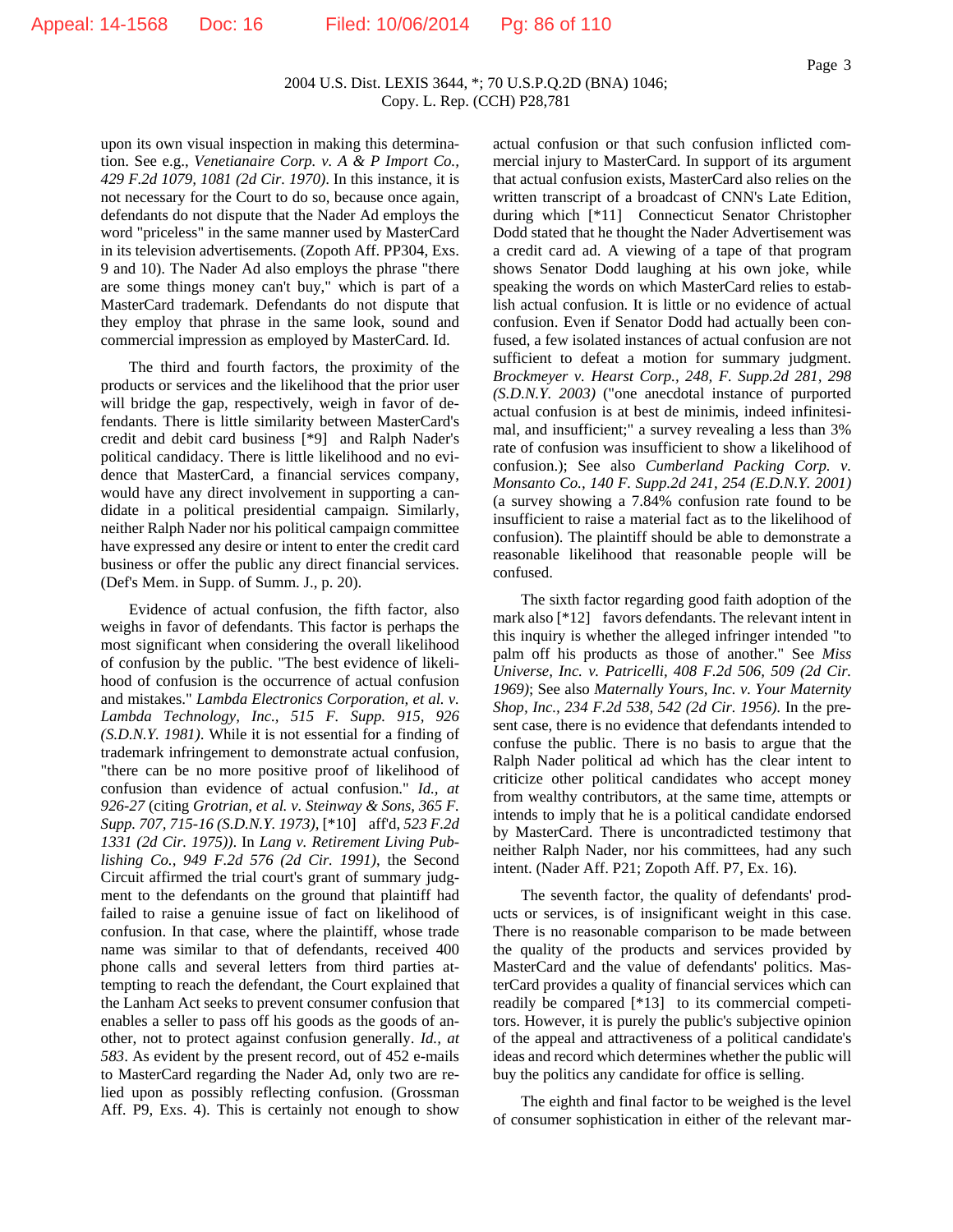kets for credit card services or for political candidates. Unless otherwise demonstrated, it is reasonable to conclude that the general American public is sophisticated enough to distinguish a Political Ad from a commercial advertisement. Rarely, if ever, is there a realistic opportunity to confuse the two. Indeed, as previously discussed, out of the 452 e-mails received by MasterCard regarding Ralph Nader's Political Ad, only 2-3 questioned Master-Card's involvement with Ralph Nader's campaign. This sampling of American consumers, which is the only proof offered on the record, is a sufficient indication that consumers are generally sophisticated enough to decipher between MasterCard's commercial purposes and Ralph Nader's political agenda.

When balancing the eight Polaroid factors, no one factor can determine the ultimate [\*14] issue of likelihood of confusion to the consumer. See *W.W.W. Pharm. Co. v. The Gillette Co., 808 F. Supp. 1013, 1022 (S.D.N.Y. 1992)*, aff'd, *984 F.2d 567 (2d Cir. 1993)*. To properly weigh these factors requires the court to view each factor in light of the totality of the evidence. Id. Thus, after balancing the *Polaroid* factors, this Court finds that there is no genuine issue of material fact with regard to any likelihood of confusion between MasterCard's Priceless Advertisements and Ralph Nader's Political Ad which could constitute a violation of the Trademark Act. Defendants' summary judgment motion to dismiss Counts One and Two of plaintiff's complaint is therefore granted.

MasterCard also alleges a state law claim under New York common law for trademark infringement in Count Seven of the complaint. Under New York common law, as is required under federal law, a plaintiff must show a likelihood of confusion between the two products in order to prevail. See *Nabisco v. Warner-Lambert Co., 32 F. Supp.2d 690, 701 (S.D.N.Y. 1999)*. As with plaintiff's federal Lanham Act claims, there is no likelihood of confusion between MasterCard's [\*15] Priceless Ads and Ralph Nader's Political Ad. As a matter of law, plaintiff has failed to show a genuine issue of material fact as to the existence of a likelihood of confusion between MasterCard's financial services and Ralph Nader's 2000 presidential political campaign. Therefore, defendants are granted summary judgment on plaintiff's New York common law trademark infringement claim in Count Seven of the complaint.

## 2. Unfair Competition and Misappropriation

In its fifth and sixth counts, MasterCard alleges state law claims under New York common law for unfair competition and misappropriation. Under Section 301(a) of the Copyright Act, *17 U.S.C. § 301(a)*, all legal or equitable state rights that are equivalent to any of the exclusive rights granted within the general scope and subject matter of the Copyright Act are preempted by the Copyright Act. Courts have used a two-part test to determine whether a state cause of action will be preempted by the Copyright Act: (1) what is the nature of the work in question; and (2) what are the rights claimed in that work under state law. See *Harper & Row, Publishers, Inc. v. Nations Enters., 501 F. Supp. 848, 850 (S.D.N.Y. 1980),* [\*16] aff'd. *723 F.2d 195 (2d Cir. 1983)*, rev'd on other grounds, *471 U.S. 539, 85 L. Ed. 2d 588, 105 S. Ct. 2218 (1985)*; See also *Mayer v. Josiah Wedgwood & Sons, Ltd., 601 F. Supp. 1523, 1532 (S.D.N.Y. 1985)*.

The first prong for preemption is met when the nature of the work protected comes within the subject matter of copyright as defined by *§ § 102and 103* of the Copyright Act. See *§ 301(b)(1)*. Because MasterCard owns copyright registrations for several of its "Priceless" television advertisements, and because "advertisements are generally capable of receiving copyright protection," *Raffoler, Ltd. v. Peabody & Wright, Ltd., 671 F. Supp. 947, 950 (E.D.N.Y. 1987)*, MasterCard's advertisements clearly fall within the subject matter of the Copyright Act.

The second prong for preemption is met when the right granted under state law is "equivalent to any of the exclusive rights within the general scope of copyright as specified in *Section 106*." *17 U.S.C. § 301(a)*. See also *Harper, 501 F. Supp. at 850*; *Mayer, 601 F. Supp. at 1532*. The federal rights granted by the Copyright Act [\*17] include the right "to prepare derivative works based upon the copyrighted work." *17 U.S.C. § 106*. As evident in the Complaint, MasterCard claims that the Nader Ad violated MasterCard's rights because it was derived form MasterCard's "Priceless" advertising. (Compl. P 50). The Second Circuit Court of Appeals has held that misappropriation and unfair competition claims "grounded solely in the copying of plaintiff's protected expression are deemed preempted by *Section 301*." *Computer Assocs. Int'l, Inc. v. Altai, Inc., 982 F.2d 693, 717 (2d Cir. 1992)* (citations omitted); See also *American Movie Calssics Co. v. Turner Entm't Co., 922 F. Supp. 926, 933 (S.D.N.Y. 1996)*. Thus, Counts Five and Six are dismissed on defendants' motion for summary judgment as those claims are preempted by federal copyright law.

In pleading its sixth count, along with its misappropriation claim, MasterCard also alleges the state law violation of "Palming off" by defendants. (Compl. P 62). "Palming off" or passing off, "occurs when a producer misrepresents his own goods or services as someone else's." *Dastar Corporation v. Twentieth Century Fox Film Corporation, et al., 539 U.S. 23, 123 S. Ct. 2041, 2045, n.1, 156 L. Ed. 2d 18 (2003).* [\*18] Lack of likely consumer confusion is independently sufficient to defeat a claim of palming off. See *Towle Mfg. Co. v. Godinger Silver Art Co., Ltd., 612 F. Supp 986, 995-96 (S.D.N.Y. 1985)*. Therefore, this claim also fails for the same reason MasterCard's trademark infringement claim fails: there is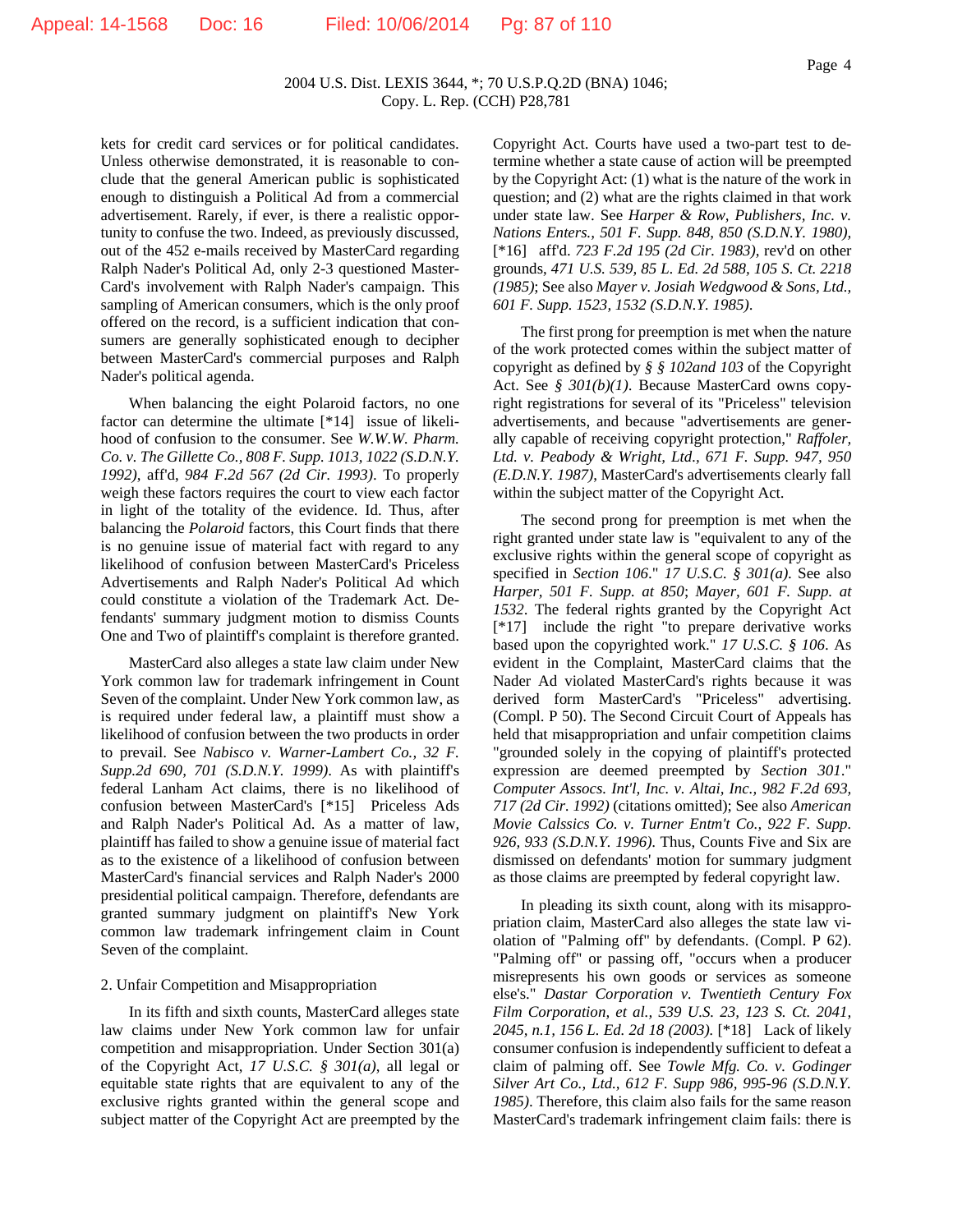no likelihood of confusion as a matter of law. Dismissal of Count Six is therefore warranted on this basis as well.

### 3. Dilution

Counts Three and Eight of plaintiff's complaint allege against defendants federal and state dilution of plaintiff's trademarks. The Federal Trademark Dilution Act, *15 U.S.C. § 1125(c)* and the New York anti-dilution law, *New York Gen. Bus. Law § 360-1*, protect against the unauthorized use of marks that impairs the goodwill and value of plaintiff's mark. "Dilution" is defined as "the lessening of the capacity of a famous mark to identify and distinguish goods or services, regardless of (1) competition between the owner of the famous mark and other parties, or (2) likelihood of confusion, mistake, or deception." *15 U.S.C. § 1127*. *Section 1125(c)* provides that the owner [\*19] of a famous mark is entitled to an injunction against another person's "commercial use in commerce of a mark if such use begins after the mark or trade name has become famous and causes dilution of the distinctive quality of the mark." Under federal law, the elements for a claim of dilution are that "1) plaintiff's mark is famous; 2) it is inherently distinctive; 3) defendant's use of the junior mark is a commercial use in commerce; 4) defendant's use began after plaintiff's mark became famous; and 5) defendant's use of the junior mark causes dilution of the distinctive quality of the plaintiff's mark." Playtex Products, Inc. v. Georgia-Pacific, Inc., et al., 2003 U.S. Dist. LEXIS 1398, 2003 WL 21939706, 8 (S.D.N.Y. 2003). Moreover, a plaintiff must show "actual dilution, rather than a likelihood of dilution." *Moseley, et al. v. V Secret Catalogue, Inc., et al., 537 U.S. 418, 433, 155 L. Ed. 2d 1, 123 S. Ct. 1115 (2003)*. Under both federal and New York law, dilution can involve either blurring or tarnishment. *New York Stock Exchange, Inc., v. New York, New York Hotel, LLC, 293 F.3d 550, 557 (2d Cir. 2002)*; See also *Perkins School for the Blind v. Maxi-Aids, Inc., et al., 274 F. Supp.2d 319, 325 (E.D.N.Y. 2003)*; [\*20] *World Wrestling Federation Entertainment, Inc. v. Bozelli, 142 F. Supp.2d 514, 529 (S.D.N.Y. 2001)*.

Blurring has typically involved "the whittling away of an established trademark's selling power through its unauthorized use by others upon dissimilar products." *Mead Data Central, Inc. v. Toyota Motor Sales, U.S.A., Inc., 875 F.2d 1026, 1031 (2d Cir. 1989)* (describing such "'hypothetical anomalies' as 'Dupont shoes, Buick aspirin tablets, Schlitz varnish, Kodak pianos, Bulova gowns, and so forth'") (quoting legislative history of *section 368-d*) (citation omitted). That is, trademark dilution statutes are designed to cover those situations where the public knows that the defendant is not connected to or sponsored by the plaintiff, but the ability of the plaintiff's mark to serve as a unique identifier of the plaintiff's goods or services is weakened because the relevant public now also associates

that designation with a new and different source. See *Federal Express Corp. v. Federal Espresso, Inc., 201 F.3d 168, 174 (2d Cir. 2000)* (quoting *Sports Auth. v. Prime Hospitality Corp., 89 F.3d 955, 965-66 (2d Cir. 1996)* (discussing [\*21] New York law) (internal quotation marks and brackets omitted).

In New York Stock Exchange, the Second Circuit held that blurring occurs when "'the defendant uses or modifies the plaintiff's trademark to identify the defendant's goods or services, raising the possibility that the mark will lose its ability to serve as a unique identifier of the plaintiff's product. To determine the likelihood of blurring, [courts] have looked to six factors, including: (i) the similarity of the marks; (ii) the similarity of the products covered; (iii) the sophistication of the consumers; (iv) the existence of predatory intent; (v) the renown of the senior mark; and (vi) the renown of the junior mark." *New York Stock Exchange, Inc., v. New York, New York Hotel, LLC, 293 F.3d 550, 558 (2d Cir. 2002)* (citing *Deere & Co. v. MTD Prods., Inc., 41 F.3d 39, 43 (2d Cir. 1994))*; See also *Katz, et al. v. Modiri, et al., 283 F. Supp.2d 883, 901 (S.D.N.Y. 2003)*.

Tarnishment occurs when the plaintiff's mark is "'linked to products of shoddy quality, or is portrayed in an unwholesome or unsavory context,' with the end result that 'the public will associate [\*22] the lack of quality or lack of prestige in the defendant's goods with the plaintiff's unrelated goods.'" *Id.* "The sine qua non of tarnishment is a finding that the plaintiff's mark will suffer negative associations through defendant's use." *Hormel Foods Corp. v. Jim Henson Productions, Inc., 73 F.3d 497, 507 (2d Cir. 1996)*.

The Federal Trademark Dilution Act specifically exempts noncommercial uses of a mark from its coverage. *Section 1125(c)(4)* provides that "the following shall not be actionable under this section: ... (B) Noncommercial use of a mark." Therefore, prior to even addressing whether defendants have actually diluted plaintiff's marks under the federal law, the Court must first determine whether defendants' use of the marks is "commercial," and thereby, whether that use is even covered by the statute.<sup>1</sup>

> 1 Black's Law Dictionary defines 'commercial' as "Relates to or is connected with trade and traffic or commerce in general; is occupied with business and commerce. Generic term for most all aspects of buying and selling."

> The Lanham Act defines 'use in commerce' as the "use of a mark in the ordinary course of trade ... For purposes of this chapter, a mark shall be deemed to be in use in commerce--(1) on goods when--(A) it is placed in any manner on the goods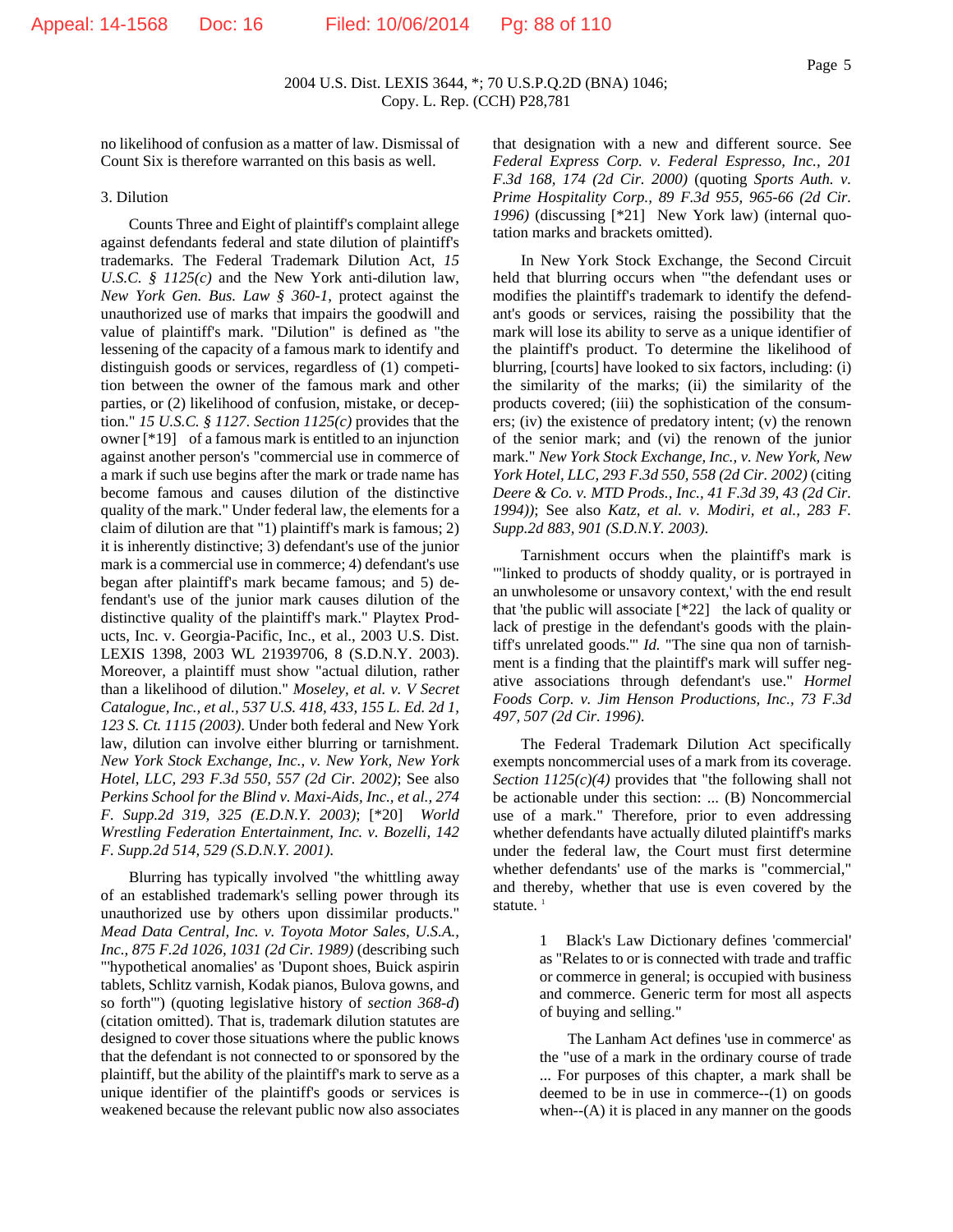or their containers or the displays associated therewith or on the tags or labels affixed thereto, or if the nature of the goods makes such placement impracticable, then on documents associated with the goods or their sale, and (B) the goods are sold or transported in commerce, and (2) on services when it is used or displayed in the sale or advertising of services and the services are rendered in commerce, or the services are rendered in more than one State or in the United States and a foreign country and the person rendering the services is engaged in commerce in connection with the services." *15 U.S.C. § 1127*.

 [\*23] Plaintiff argues that Ralph Nader's Political Ad is commercial in nature even though it neither sells products or services, is not designed to entice consumers to buy products or services, and does not propose any kind of commercial transaction. MasterCard asserts that contributions to the Nader 2000 General Committee "increased from \$ 5125 before the Ad ran to \$ 818,000 in August 2000, after the Ad ran through the "DONATE ON-LINE" icon or otherwise." (Pl's. Mem. in Opp. to Summ. J. 26) (emphasis added). Although the Nader Ad ran before a large sum of contributions were made to his campaign, plaintiff offers no evidence of a causal connection between the Ad and the contributions. There is nothing in the record other than the inference to be drawn from the proximity in time that advances the notion that the contributions Ralph Nader and his political committee received were a direct result of the Ad.

Even assuming the Nader Ad caused greater contributions to be made to his political campaign, this would not be enough to deem Ralph Nader's Ad "commercial." If so, then presumably, as suggested by defendants, all political campaign speech would also be "commercial speech" since all [\*24] political candidates collect contributions. Ralph Nader's Political Ad attempts to communicate that other presidential candidates can be bought, but that the "truth," represented by himself, cannot. The Nader Ad is a strong political message which expresses his personal opinion on presidential campaigning. The legislative history of the Lanham Act clearly indicates that Congress did not intend for the Act to chill political speech. In speaking about the amendments to *Section 43(a)* that expanded what was actionable as deceptive advertisements, one of the new law's sponsors, United States Representative Robert Kastenmeier, pointed out that political advertising and promotion are not meant to be covered by the term "commercial." He stated that the statute

> uses the word "commercial" to describe advertising or promotion for business purposes, whether conducted by for-profit

or non-profit organizations or individuals. Political advertising and promotion is political speech, and therefore not encompassed by the term "commercial." This is true whether what is being promoted is an individual candidacy for public office, or a particular political issue or point of view ...

134 [\*25] Cong. Rec. H. 1297 (daily ed. April 13, 1989) (statement of Wisconsin Rep. Kastenmeier) (emphasis added).

Plaintiff MasterCard urges the Court to rely on *United We Stand America, Inc. v. United We Stand, America New York, Inc., 128 F.3d 86 (2d Cir. 1997)* to conclude that Ralph Nader's activities are "commercial" in nature. That case is not instructive in determining whether or not MasterCard has a basis to bring a claim against defendants under the Federal Trademark Dilution Act. In United We Stand, the Court was determining whether a certain political activity fell under the scope and the meaning of the word "services" and "use in commerce" of the Lanham Trademark Act, § 32(1)(a), *15*  U.S.C.A.  $$ 1114(1)(a)$ . <sup>2</sup> That particular section of the Lanham Act does not have a commercial activity requirement, nor does it exempt from liability noncommercial use of a mark. See *Planned Parenthood Federation of America Inc. v. U.S. District Court Southern District of New York, 1997 U.S. Dist. LEXIS 3338, 42 U.S.P.Q.2d 1430, 1434 (S.D.N.Y. 1997)*. However, the Federal Trademark Dilution Act, *15 U.S.C.A. § 1125*  [\*26] *(c)*, specifically exempts from the scope of all provisions of *Section 1125* the "noncommercial use of a mark." See *Id., at 1433*.

> "Any person who shall, without the consent of the registrant use in commerce any reproduction, counterfeit, copy, or colorable imitation of a registered trademark in connection with the sale, offering for sale, distribution, or advertising of any goods or services on or in connection with which such use is likely to cause confusion, or to cause mistake, or to deceive, shall be liable in a civil action by the registrant for the remedies hereinafter provided." *15 U.S.C.A. § 1114(1)(a)*.

Though not binding, this Court finds the analysis in *American Family Life Insurance Company v. Hagan, et al., 266 F. Supp.2d 682 (N.D.Ohio 2002)*, to be relevant and persuasive. In that case, similar to the case at hand, the plaintiff, American Family Life Insurance Company, or AFLAC, ran well-known "AFLAC Duck" commercials which featured a white duck quacking [\*27] the company's name "AFLAC." *Id., at 684*. One of the defendants was a candidate for Governor of the State of Ohio running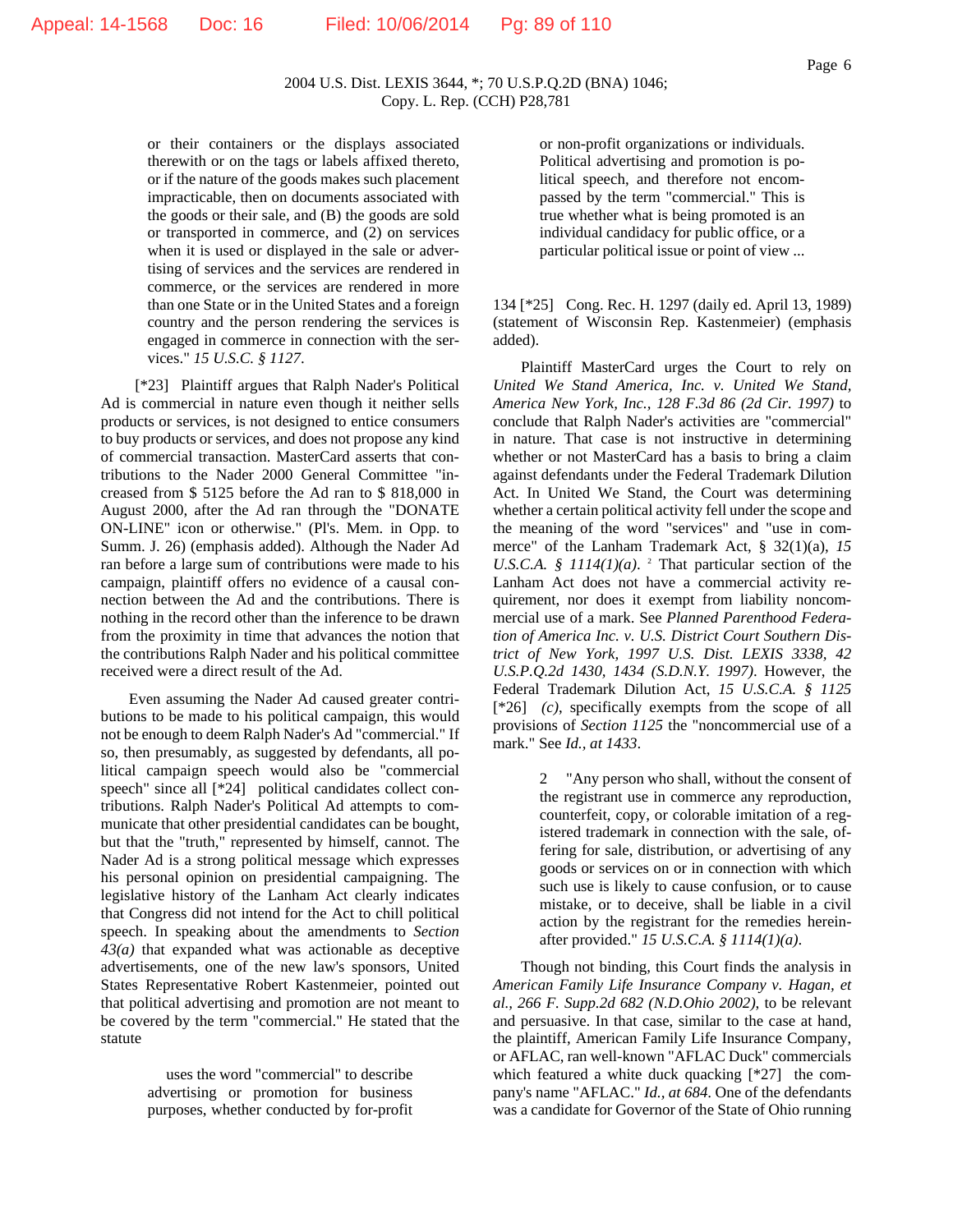against the incumbent Governor Robert Taft. The candidate and his Campaign, developed internet commercials that "'borrow[ed]' from AFLAC's commercials. Specifically, the internet commercials included a crudely animated character made up of the incumbent Governor's head sitting on the body of a white cartoon duck; the duck quacks 'TaftQuack' several times during each commercial," which defendants ran on their website, www.taftquack.com. Id. Defendants' website also contained a link which visitors could use to make campaign contributions. *Id. at 686-87*. Among other claims, plaintiff sued defendants for federal trademark dilution and moved for a preliminary injunction.

In denying the plaintiff's motion for a preliminary injunction, and finding that the plaintiff was not likely to prevail on its dilution claim, the court also found that defendants' speech was political, rather than commercial. Specifically, the court stated that the candidate was "using a quacking cartoon character, which admittedly brings to mind AFLAC's marks, [\*28] *as part of his communicative message,* in the context of expressing political speech." *Id., at 700* (emphasis in original). The court added that though "the consuming public may associate the AFLAC Duck and the TaftQuack character-a proposition the Court accepts-[this] is an insufficient predicate to support injunctive relief of political speech." *Id., at 701*. The court further noted that though defendants included in their website a mechanism for visitors to make campaign contributions, "it is arguable whether [the candidate's] speech proposes a commercial transaction at all." *Id., at 697*. The court stated that defendants' solicitation of contributions, and the resulting making of contributions, "is much more than merely a commercial transaction. Indeed, this exchange is properly classified not as a commercial transaction at all, but completely noncommercial, political speech." *Id.*

This Court finds that Ralph Nader's use of plaintiff's trademarks is not commercial, but instead political in nature and that therefore, it is exempted from coverage by the Federal Trademark Dilution Act. However, even if Ralph Nader's use of [\*29] plaintiff's trademarks could be deemed commercial in nature, such use did not dilute plaintiff's marks. Defendants do not dispute that plaintiff's marks are famous, distinctive, or that they used plaintiff's marks after such marks became famous. However, there is no evidence in the record that defendants' use of plaintiff's marks actually caused dilution of the distinctiveness of plaintiff's marks. Plaintiff does not offer evidence that defendants' limited use of the Priceless marks lessened its value or the capacity of these marks to identify and distinguish plaintiff's goods or services. Further, plaintiff does not claim, nor is there any evidence in the record, that due to defendant's use of plaintiff's marks, plaintiff altered or lessened its use of the marks to identify MasterCard's products or services.

Count Three of plaintiff's complaint alleging dilution of plaintiff's trademarks is dismissed on defendants' motion for summary judgment. Ralph Nader's use of plaintiff's trademarks is political in nature, not within a commercial context, and is therefore exempted from coverage by the Federal Trademark Dilution Act. Furthermore, there is no evidence on the record that Ralph Nader's [\*30] use of plaintiff's trademarks diluted plaintiff's trademarks.

Count Eight, alleging dilution of MasterCard's trademarks under state law, is based on *N.Y.G.B.L. § 360-1*. *Section 360-1* provides that "likelihood of injury to business reputation or of dilution of the distinctive quality of a mark or trade name shall be a ground for injunctive relief in cases of infringement of a mark registered or not registered or in cases of unfair competition, notwithstanding the absence of competition between the parties or the absence of confusion as to the source of goods or services." In order to show state trademark dilution under *section 360-1*, MasterCard must demonstrate that it's "trademark is of truly distinctive quality or has acquired secondary meaning, and, second, that there is a 'likelihood of dilution.'*" Brennan's, Inc. v. Brennan's Restaurant, LLC, et al., 360 F.3d 125, 2004 U.S. App. LEXIS 3671, 2003 WL 1338681, 6 (S.D.N.Y. 2003)* (citing *Deere & Co. v. MTD Prods., Inc., 41 F.3d 39, 42 (2d Cir. 1994))*.

Again, it is not in dispute that plaintiff's marks are of a distinctive quality, and have acquired secondary meaning. Yet, there is no evidence on the record that defendants' use of plaintiff's [\*31] marks created even a likelihood of dilution of such marks. There is no evidence that defendants' limited and political use of plaintiff's marks could weaken those marks' ability to serve as a unique identifier of plaintiff's goods or services. Therefore, there is no evidence of possible dilution by "blurring." Further, there is no evidence that plaintiff's marks could be tarnished or suffer from negative associations in the eyes of the public due to defendants' use of those marks. Therefore, there is no evidence of dilution of plaintiff's marks by tarnishment. As with plaintiff's federal dilution claim, summary judgment for defendants on plaintiff's Count Eight alleging state law dilution of plaintiff's trademarks is hereby granted.

### 4. Copyright Infringment

In Count Four, plaintiff alleges copyright infringement of its Priceless Advertisements. In response, defendants argue the Nader Ad is a fair use of the Priceless Advertisements because it is a parody of the Priceless Advertisements.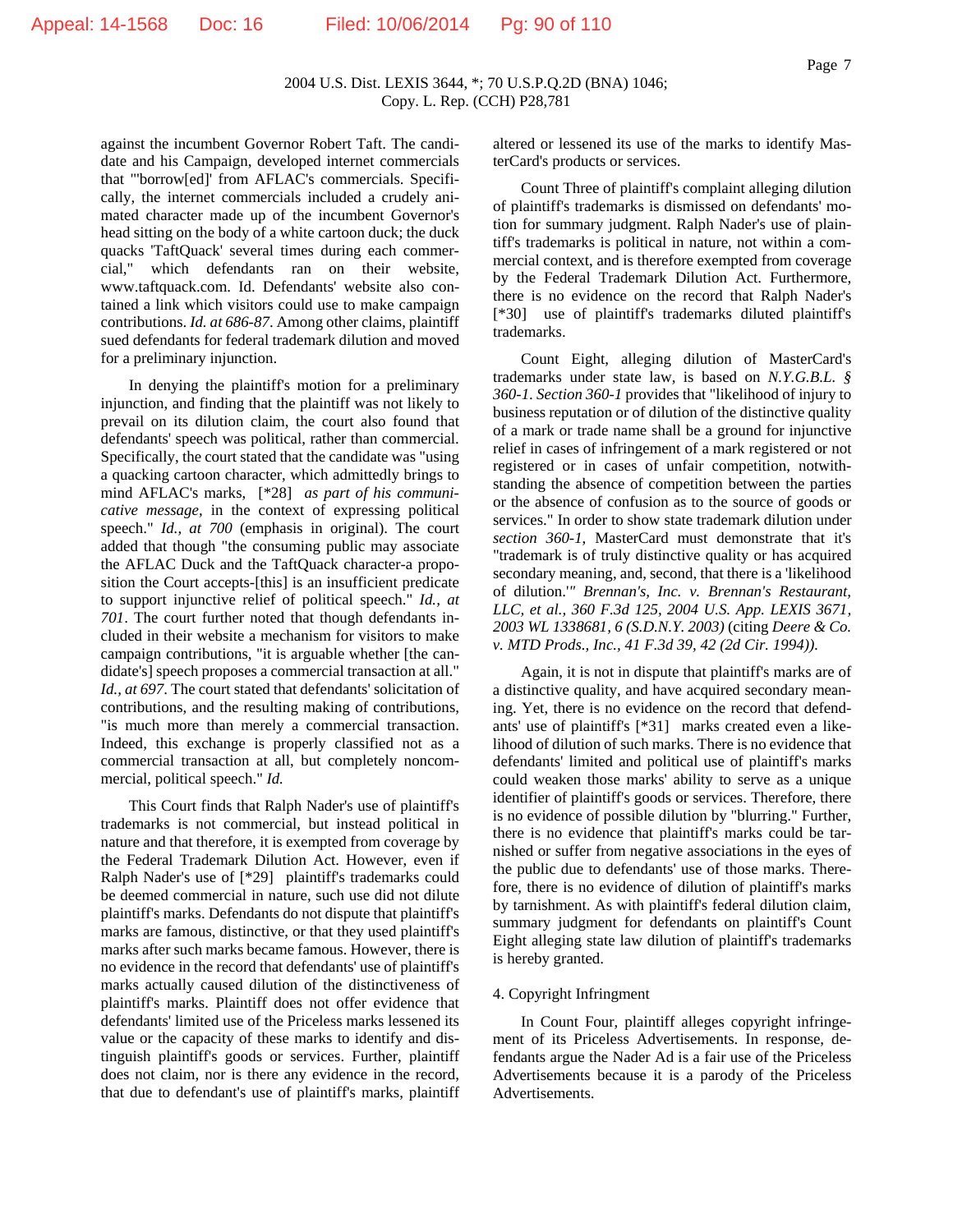"From the infancy of copyright protection," the fair use doctrine "has been thought necessary to fulfill copyright's very purpose, 'to promote the Progress of Science and useful Arts.'" *Campbell v. Acuff-Rose Music, Inc., 510 U.S. 569, 575, 127 L. Ed. 2d 500, 114 S. Ct. 1164 (1994)* [\*32] (quoting *U.S. Const., art. I, § 8, cl. 8*). In Campbell, defendants Luther R. Campbell, Christopher Wongwon, Mark Ross, and David Hobbs, collectively known as 2 Live Crew, a rap music group, created a song entitled "Pretty Woman" that parodied Roy Orbison's copyrighted song, "Oh, Pretty Woman." *Id., at 571-72*. Plaintiff Acuff-Rose Music, Inc., who owned the rights to Orbison's song, sued defendants for copyright infringement. *Id., at 573*. The District Court for the Middle District of Tennessee granted summary judgment in favor of defendants, finding that 2 Live Crew's song was a fair use parody of the Orbison song and that the commercial purpose of 2 Live Crew's song was not a bar to a finding of fair use. Id. The Court of Appeals for the Sixth Circuit reversed, holding that a finding of fair use was barred by the song's commercial character and excessive borrowing of the Orbison song. *Id., at 573-74*. In reversing the Court of Appeals' decision, the United States Supreme Court held that a parody's commercial nature is not a bar to a finding of fair use and is in fact only one element to be considered in a fair use analysis. [\*33] It held that the Court of Appeals gave insufficient consideration to the nature of a parody in assessing the degree to which a parody copies. *Id., at 572, 594*.

As noted in Campbell, "in truth, in literature, in science and art, there are, and can be, few, if any, things, which in an abstract sense, are strictly new and original throughout. Every book in literature, science and art, borrows, and must necessarily borrow, and use much which was well known and used before." Id. (quotation marks omitted). Until the 1976 Copyright Act, the doctrine of fair use grew exclusively out of the common law. See *Id., at 576*; *Folsom v. Marsh, 9 F.Cas 342, 348, F. Cas. No. 4901 (C.D.Mass. 1900)* (CCD Mass. 1841) (Story, J.) (Stating fair use test). With the Copyright Act, Congress restated the common law tradition of fair use. The statute provides that the use or reproduction of a copyrighted work is "not an infringement of copyright" if it is used "for purposes such as criticism, comment, news reporting, teaching (including multiple copies for classroom use), scholarship, or research." *17 U.S.C.A. § 107*. In determining whether the work [\*34] has been used for such a purpose, the statute lists four nonexclusive factors to consider: 1) the purpose and character of the use, including whether such use is of a commercial nature or is for nonprofit educational purposes; 2) the nature of the copyrighted work; 3) the amount and substantiality of the portion used; and 4) the effect of the use upon the potential market for, or value of, the copyrighted work. *17 U.S.C. § 107(1) - (4)*. It has been found that "once a work

is determined to be a parody, the second, third, and fourth factors are unlikely to militate against a finding of fair use."*Abilene Music, Inc., et al. v. Sony Music Entertainment, Inc., et al., 320 F. Supp. 2d 84, 2003 U.S. Dist. LEXIS 10366, 2003 WL 21415311, 4 (S.D.N.Y. 2003*).

This section of the Copyright Act "intended that courts continue the common law tradition of fair use adjudication" and "permits and requires courts to avoid rigid application of the copyright statute, when, on occasion, it would stifle the very creativity which that law is designed to foster." *Campbell, 510 U.S. at 577* (quotation marks omitted). Fair use analysis, therefore, always "calls for case-by-case analysis." Id. The [\*35] fair use examples provided in *§ 107* are "illustrative and not limitative" and "provide only general guidance about the sorts of copying that courts and Congress most commonly had found to be fair uses." Id.; See Nimmer § 13.05[A ], at 13-153 ("The factors contained in *Section 107* are merely by way of example, and are not an exhaustive enumeration."). The ultimate test of fair use, therefore, is whether the copyright law's goal of "promoting the Progress of Science and useful Arts," *U.S. Const., art. I, § 8, cl., 8*, "would be better served by allowing the use than by preventing it." *Arica Inst., Inc. v. Palmer, 970 F.2d 1067, 1077 (2d Cir. 1992)* (quoting *Peter Pan Fabrics, Inc. v. Martin Weiner Corp., 274 F.2d 487, 489 (2d Cir. 1960)* (L.Hand, J.)). The burden of proof is on the defendants to demonstrate fair use. *Infinity Broadcast Corp. v. Kirkwood, 150 F.3d 104, 107 (2d Cir. 1998)*. Though recognizing that fair use is a "mixed question of law and fact," courts regularly resolve fair use issues at the summary judgment stage where there are no genuine issues of material fact. *Castle Rock Entertainment, Inc. v. Carol Publishing Group, Inc. 150 F.3d 132, 136 (2d. Cir. 1998).* [\*36]

Before considering these factors in detail, it is important to note the difference between an advertisement that promotes a parody of a copyrighted work and an advertisement that itself actually infringes a copyright. An advertisement which uses elements of a copyrighted work "does not necessarily ... [infringe] the copyright, if the product that it advertises constitutes a fair use of the copyrighted work." *Steinberg v. Columbia-Delphi Productions, 663 F. Supp. 706, 714 (S.D.N.Y. 1987)* (citing *Warner Bros. v. American Broadcasting Cos., 720 F.2d 231, 242-44 (2d. Cir. 1983)* (finding that promotional broadcasts for a television series legally parodying the Superman comic strip character did not infringe copyright in Superman character)). On the other hand, an advertisement infringes a copyright when what is being advertised "bears no relationship to the copyrighted work." *Steinberg, 663 F. Supp. at 714*. In such a case, "no matter how well known a copyrighted phrase becomes, its author is entitled to guard against its appropriation to promote the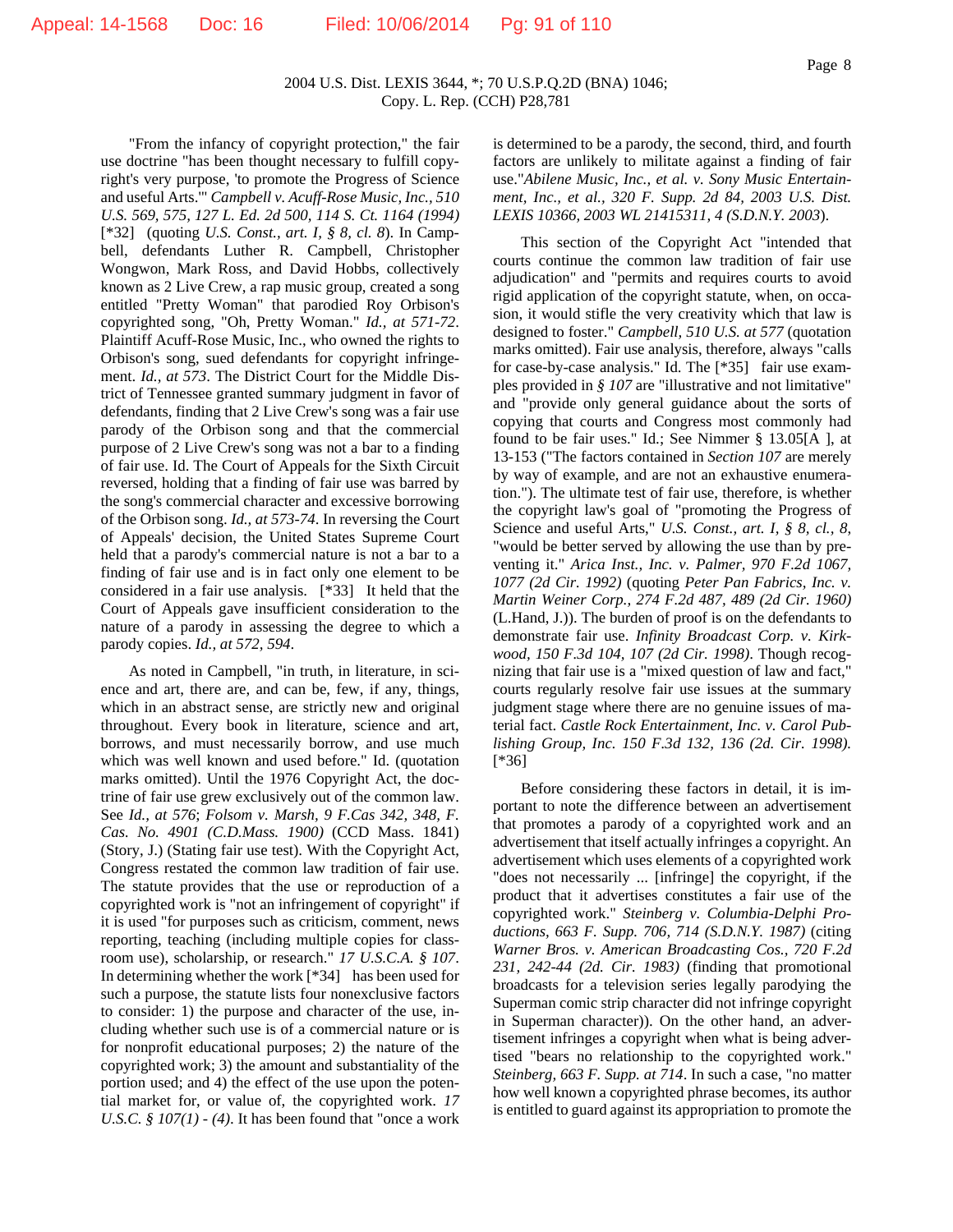sale of commercial products." Id. (citing *Warner Bros., 720 F.2d at 242*). [\*37] However, even a wholly commercial advertisement may itself constitute a fair use. *Leibovitz v. Paramount Pictures Corp., 137 F.3d 109 (2d Cir. 1998)* (finding a poster of a pregnant Leslie Nielson, used to advertise "Naked Gun 33 1/3," to be a fair use of the photograph of Demi Moore it parodied).

The first fair use factor to consider is "the purpose and character of the [allegedly infringing] use, including whether such use is of a commercial nature or is for nonprofit educational purposes." *17 U.S.C. § 107(1)*. As this Court has already discussed, the Ralph Nader Political Ad's use is not commercial. The stated purpose of the defendants' advertisement was to raise public awareness of Ralph Nader's desire to be included in the upcoming, televised Presidential candidate debates. (Nader Aff. P14; Amato Aff. P11; Exs. 12-15). The Nader Ad depicted that the two major party candidates were beholden to special interests, which was the reason that Ralph Nader, who was not so beholden, should be included in the debates. (Defs.' Mem. in Supp. of Summ. J. 26).

The more important question under the first factor, and in fair use analysis generally, is [\*38] whether the allegedly infringing work "merely supersedes" the original work "or instead adds something new, with a further purpose or different character, altering the first with new expression, meaning or message," *Campbell, 510 U.S. at 579*, in other words "whether and to what extent the new work is 'transformative.'" *Id., at 579* (quoting Leval, *Toward a Fair Use Standard,* 103 Harv.L.Rev. 1105, 1111 (1990)). If "the secondary use adds value to the original-if [copyrightable expression in the original work] is used as raw material, transformed in the creation of new information, new aesthetics, new insights and understandings this is the very type of activity that the fair use doctrine intends to protect for the enrichment of society." Id. As stated in Campbell, the goal of copyright "is generally furthered by the creation of transformative works." *Id., at 579*.

One such transformative use that is typically found to be fair use is a parody. Defendants' argument that Ralph Nader's Political Ad is transformative of MasterCard's Priceless Advertisements is as follows: Defendants believe that the MasterCard commercials' underlying [\*39] message is "that MasterCard is the best way to pay for everything that matters." (Defs' Mem in Supp. for Summ. J. 27). The Nader Ad, on the other hand, portrays the cold, big-money arena of Presidential politics and contrasts Ralph Nader's "truth" as the remedy for the bought and paid-for positions of others. Through this message, defendants claim that the Nader Ad "lays bare the artifice of the original, which cloaks its materialistic message in warm, sugar-coated imagery that purports to elevate intangible values over the monetary values it in fact hawks" through parody (Defs' Mem. in Supp. of Summ. J. 27).

Parody has an obvious claim to transformative value. See *Campbell, 510 U.S. at 577*. A parody is characterized by an attempt to mimic an original, expressive, and usually famous work. See *Id., at 586* ("parodies invariably copy publicly known, expressive works"). Focusing particularly on the fair use protection to which parodies are entitled, the Court in Campbell initially noted that "parody may or may not be fair use," *Id., at 581*, and "like any other use, has to work its way through the relevant factors, and be judged case [\*40] by case, in light of the ends of the copyright law," Id. The Court went on to say, "The heart of any parodist's claim to quote from existing material is the use of some elements of a prior author's composition to create a new one that, at least in part, comments on that author's works." *Id., at 580*. The comment must have some "critical bearing on the substance or style of the original composition." Id. The relevant inquiry is "whether a parodic character may reasonably be perceived." *Id*. (emphasis added).

Plaintiff claims that because there is nothing in the Nader Ad which "comments on or refers to MasterCard or its Priceless Ads" (Pl.'s Mem. in Opp'n to Summ. J. 11), it cannot be classified as a parody. However, the Supreme Court in Campbell stated "parody serves its goals whether labeled or not, and there is no reason to require parody to state the obvious (or even the reasonably perceived)." Id., n.17. The Court also added, "while we might not assign a high rank to the parodic element here, we think it fair to say that [defendant's] song reasonably could be perceived as commenting on the original or criticizing it, to some degree." *Id.,* [\*41] *at 583*. In fact, the Court declined to evaluate the parody, stating that "the threshold question when fair use is raised in defense of parody is whether the parodic character may reasonably be perceived. Whether, going beyond that, parody is in good taste or bad does not and should not matter to fair use." *Id., at 582*. In finding a parodic element in defendant's infringement of plaintiff's song, the Court also commented that the defendants in that case would have even more easily met the requirement had there been less risk of "market substitution" of the parody for the original:

> A parody that more loosely targets an original than the parody presented here may still be sufficiently aimed at an original work to come within our analysis of parody. If a parody whose wide dissemination in the market runs the risk of serving as a substitute for the original ..., it is more incumbent on one claiming fair use to establish the extent of transformation and the parody's critical relationship to the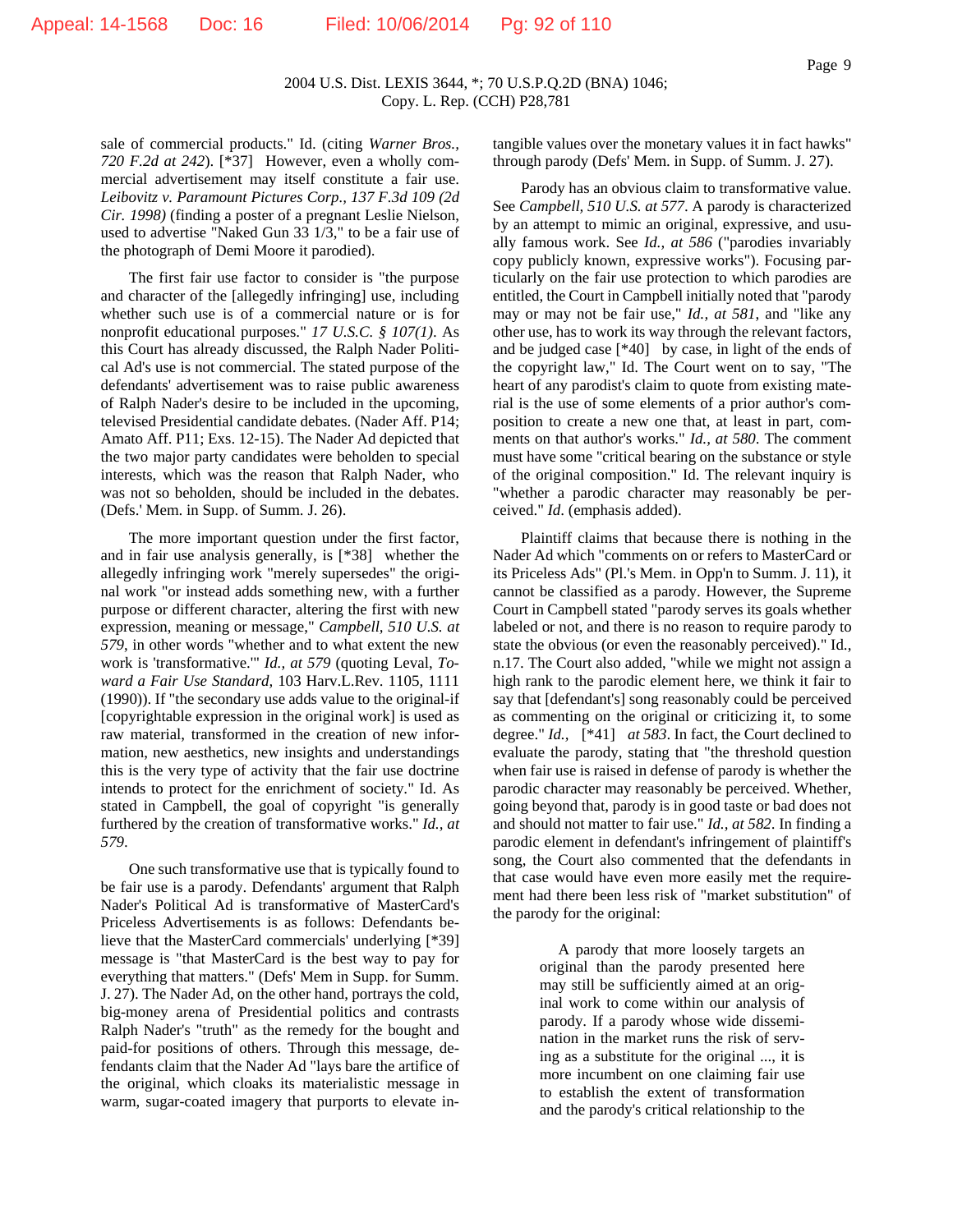original. By contrast, when there is little or no risk of market substitution, whether because of the large extent of transformation of the earlier work, the new work's minimal distribution [\*42] in the market, the small extent to which it borrows from the original, or other factors, taking parodic aim at an original is a less critical factor in the analysis, and looser forms of parody may be found to be fair use ...

### *Campbell, 510 U.S. at 580, n.14*.

Where, as here, the parody really has no demonstrative capacity to divert sales from the original, as was stated in *Campbell,* a showing of "the parody's critical relationship to the original" is less vital in the fair use analysis.

The Nader Ad does add something new and qualifies as a "transformative" work. Whether it "comments" on the original is the issue in question. MasterCard's message depicted in its Priceless Advertisements is very plain and straightforward. In a series of advertisements, MasterCard presents various intangible moments that are highly valuable, yet unable to be "purchased" or are "priceless." Hence, "there are some things that money can't buy." <sup>3</sup> This idea is followed by the message, that the viewer-consumer can purchase everything else with their MasterCard credit card--"for everything else, there's MasterCard." Ralph Nader's Political Ad attempts to show various ways [\*43] different Presidential candidates can be bought in the "big-money arena of Presidential politics" (Def's Mem. in Supp. Summ. J. 27) and contrasts the "priceless" truth represented by Ralph Nader as the remedy for the bought and paid for positions of others. Through this depiction, Ralph Nader argues that he not only sends across his own message, but that he wittingly comments on the craft of the original, "which cloaks its materialistic message in warm, sugar-coated imagery that purports to elevate intangible values over the monetary values it in fact hawks." Id. This commentary "may reasonably be perceived." The message need not be popular nor agreed with. It may be subtle rather than obvious. It need only be reasonably perceived. Ralph Nader's Political Ad is sufficiently a parody for the purposes of a fair use analysis, and consequently, is transformative.

> 3 It should be noted that with regard to the phrase "there are some things that money can't buy," not even MasterCard claims that phrase is its original creation.

 [\*44] The second statutory factor, "the nature of the copyrighted work," *§ 107(2)*, relates to whether the original work is "'creative' as opposed to 'factual,' as well

as to whether the work has been previously published." *Feiner v. H.R. Industries, 10 F. Supp.2d 310, 314 (S.D.N.Y. 1998)*. Original works that are creative in nature will generally receive greater copyright protection. See e.g. *Ringgold v. Black Entertainment Television, Inc., 126 F.3d 70, 80 (2d Cir. 1997)*. A previously published work available to the general public will receive less protection under the fair use doctrine than an unpublished work which has not yet been released to the general public by its author. *Feiner, 10 F. Supp.2d at 314*; *Arica Institute, Inc. v. Palmer, 970 F.2d 1067, 1078 (2d Cir. 1992)*.

The creative nature of plaintiff's Priceless Advertisements places these advertisments in the "core of intended copyright protection." *Campbell, 510 U.S. at 586*. Although this seems to favor plaintiff, courts have recognized that "this factor may be of less (or even of no) importance when assessed in the context of certain transformative [\*45] uses." *Castle Rock Entertainment, Inc. v. Carol Publishing Group, Inc., 150 F.3d 132, 144 (2d Cir. 1998)*; See also Leibovitz v. Paramount Pictures Corporation, 2000 U.S. Dist. LEXIS 10173, 2000 WL 1010830, 4 (S.D.N.Y. 2000) ("It is well established that the second factor-the nature of the copyrighted work-is not very important to the fair use analysis."); *Abilene Music, Inc., et al. v. Sony Music Entertainment, Inc., et al., 2003 U.S. Dist. LEXIS 10366, [WL] 4 (S.D.N.Y. 2003)* ("the second factor, the nature of the original work, is not heavily weighted in cases involving parodies"). In particular, giving this factor undue weight in a fair use analysis would prevent findings of fair uses which advance science and art through criticism or commentary. See e.g. *Campbell, 510 U.S. at 586* (finding second factor unlikely to "help in separating the fair use sheep from the infringing goats in a parody case since parodies almost invariably copy publicly known, expressive works."). This factor is without much force in most cases, and its relevance here is slight.

In assessing the third factor, the Court must focus on only the protected phrases of the Priceless Advertisements. [\*46] Further, the amount and substantiality of the portion used in relation to the copyrighted work as a whole must be examined in context to determine whether the extent of the copying is consistent with or more than necessary to further the purpose and character of the use. See *Campbell, 510 U.S. at 586-587*. In the parody context, this concerns "what else the parodist did besides go to the heart of the original." *Liebowitz v. Paramount Pictures Corp., 137 F.3d 109 (2d Cir. 1998)* (quoting *Campbell, 510 U.S. at 589*). Although the Ralph Nader Political Ad copied the word "priceless" and the phrase "there are some things money can't buy" and used them in a similar manner, the greater part of the Nader Ad is original-the narration, the supertitles, and the film imagery is rather different from the MasterCard commercials. The sub-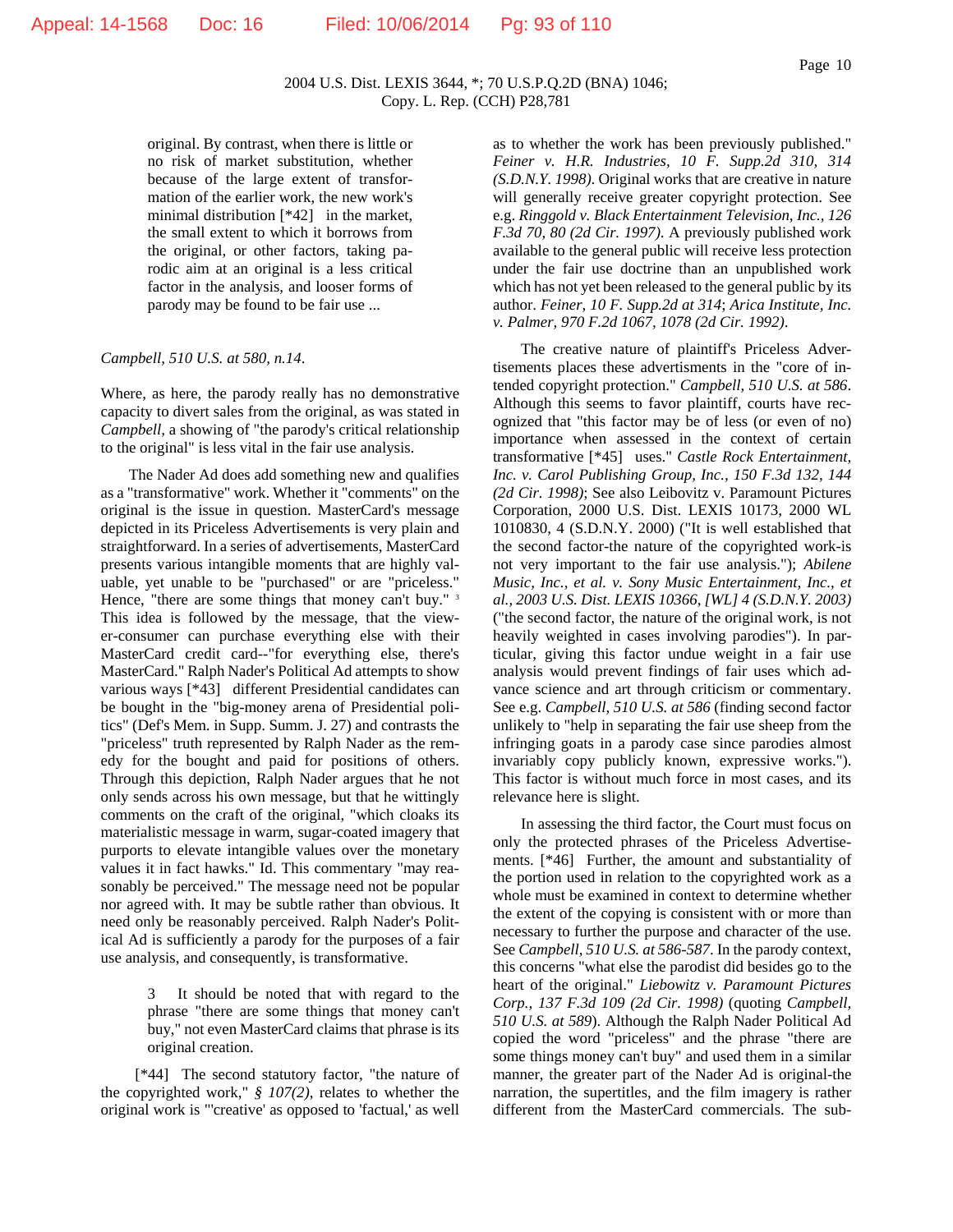stance of the message is different from the message communicated by the advertisement it copies. In order for the Ralph Nader Political Ad to be considered a legitimate parody of the Priceless Advertisement, it necessarily must take enough from MasterCard's advertisement to assure that the viewer will be reminded of [\*47] the ad that it borrows from.

As outlined in *Leibovitz, 137 F.3d at 113*, the Court in Campbell made three important points concerning the third-factor. First, consideration must be given not only to the quantity of the materials taken but also to "their quality and importance" to the original work. *Campbell, 510 U.S. at 587*. Second, "the parody must be able to 'conjure up' at least enough of the original to make the object of its critical wit recognizable." *Id., at 588*. Third, the court explained that "once enough has been taken to assure identification, how much more is reasonable will depend, say, on the extent to which the [copying work's] overriding purpose and character is to parody the original or, in contrast, the likelihood that the parody may serve as a market substitute for the original." Id. Thus, as the Court in Campbell noted, the third factor "enquiry will harken back to the first of the statutory factors," *Id., at 586*, with the consideration of the purpose and character of the copying, as well as look to the fourth statutory factor in addressing the potential for market substitution. *Id., at 587.* [\*48] "That approach leaves the third factor with little, if any, weight against fair use so long as the first and fourth factors favor the parodist." *Liebowitz, 137 F.3d at 116*. As this Court has already found, the first factor is in favor of the defendants in that defendants' use of the Priceless Advertisements is not commercial in nature and is a transformative parody of those advertisements.

The fourth factor looks at "the effect of the use upon the potential market for or value of the copyrighted work." *Campbell, 510 U.S. at 588*. As the Campbell opinion explained, if the secondary work harms the market for the original through criticism or parody, rather than by offering a market substitute for the original that supersedes it, it does not produce a harm cognizable under the Copyright Act." *Id., at 592*. If the secondary copied use offers itself as a market substitute and in that way harms the market value of the original, this factor argues strongly against a finding of fair use. See *On Davis v. The Gap, Inc., 246 F.2d 152, 175 (2nd Cir. 2001)*. In this case, the Nader Ad is sufficiently transformative of MasterCard's [\*49] Priceless Advertisements. The Ralph Nader Political Ad may serve a general overlapping market, the viewing public. However, it serves an entirely different purpose than the Priceless Advertisements, a political non-commercial purpose. For this reason, the fourth factor also weighs heavily in the defendant's favor for a finding of fair use.

There is no genuine issue of material fact after weighing the factors pertinent to a finding of fair use. The Nader Ad is a non-infringing fair use parody of Master-Card's Priceless Advertisements under *Section 107 of the Copyright Act. Accordingly*, defendants' motion for summary judgment dismissing Count Four of Master-Card's complaint is granted.<sup>4</sup>

> 4 Defendants also argue that they are entitled to summary judgment on plaintiff's Count Four because the Nader Ad did not copy any "protected expression" from the Priceless Advertisements. Since this Court finds the Nader Ad to be a non-infringing fair use parody of MasterCard's Priceless Advertisements under *Section 107* and grants summary judgment in favor of defendants on this basis, it is not necessary for the Court to address this argument.

### [\*50] 5. Deceptive Trade Practices

In Count Nine, plaintiff claims that through defendants' use of plaintiff's marks in the Nader Ad, defendants intentionally deceived and misled the public in violation of *N.Y. Gen. Bus. Law § 349*. Defendants argue that plaintiff's Count Nine should be dismissed again because the Nader Ad is political, rather than commercial in nature. Defendants also contend that the requirements of the statute are not met, in that the defendants did not intend to deceive and there is no evidence of actual deception.

*Section 349* prohibits "deceptive acts or practices in the conduct of any business, trade or commerce or in the furnishing of any service." *N.Y. Gen. Bus. Law § 349(a)*. In order to establish a claim under *Section 349*, it must be shown that the defendant committed "a material deceptive act or practice directed to consumers that caused actual harm." *Boule, et al. v. Hutton, et al., 328 F.3d 84, 93-94 (2d Cir. 2003)* (citing *Marcus v. AT&T Corp., 138 F.3d 46, 63 (2d Cir. 1998))*. An act is considered deceptive within the meaning of *Section 349* only if it is of such a nature [\*51] to mislead a reasonable consumer. *Id. at 94* (citing *Marcus, 138 F.3d at 64*.). Further, in order to prevail on a *Section 349* claim, it must be shown that the defendant intentionally deceived consumers. *Eastern Am. Trio Prods. v. Tang Elec. Corp., 97 F. Supp.2d 395, 423 (S.D.N.Y. 2000)*; See also *Samara Bros., Inc. v. Wal-Mart Stores, Inc., 165 F.3d 120, 131 (2d Cir. 1998)*, rev'd on other grounds, *529 U.S. 205, 146 L. Ed. 2d 182, 120 S. Ct. 1339 (2000)*.

In the present case, as previously discussed, defendants' use of plaintiff's marks in the Nader Ad is political, not commercial, in nature. The Ad was not being used in connection with the sale or promotion of a product or service, nor in the conduct of business, trade or commerce. There is no evidence the defendants intended to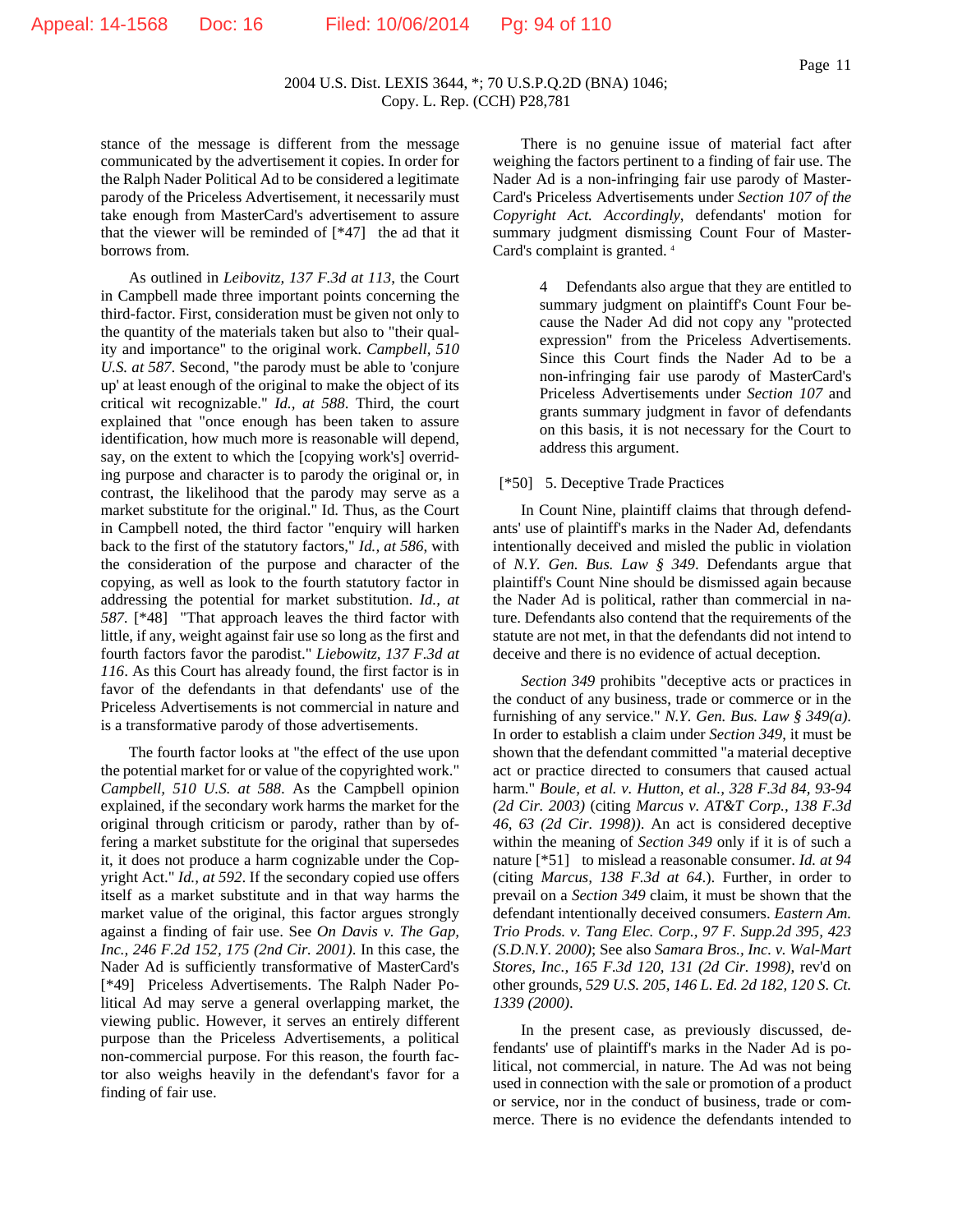deceive, nor any evidence of actual consumer deception. Both are required showings under *Section 349*. Therefore, MasterCard's Count Nine is dismissed and defendants' motion for summary judgment on this count is granted.

## **CONCLUSION**

Dated: March 8, 2004 SO ORDERED: GEORGE B. DANIELS United States District Judge

For the foregoing reasons, defendants' motion for summary judgment is [\*52] hereby GRANTED in its entirety.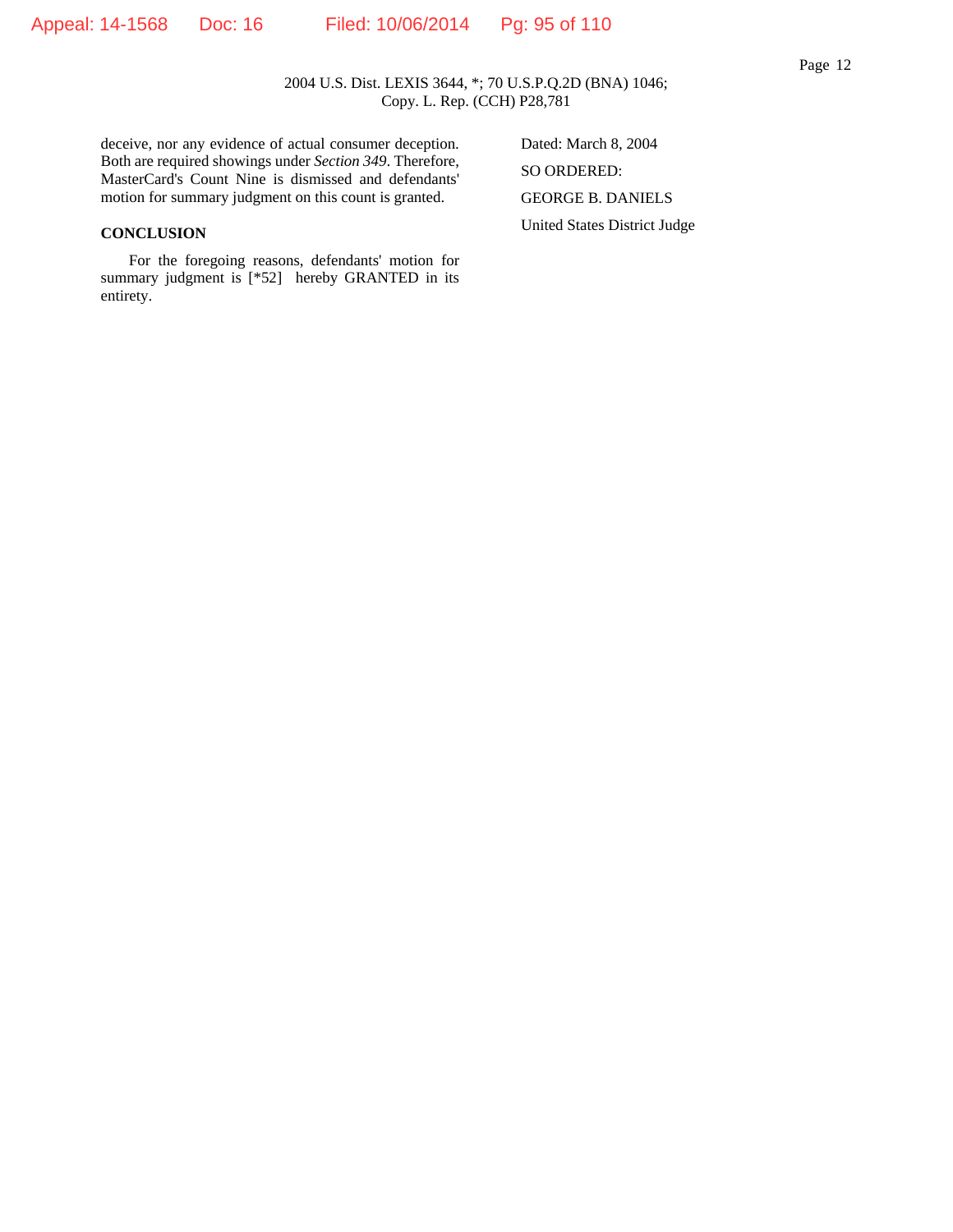

## **PLANNED PARENTHOOD FEDERATION OF AMERICA, INC., Plaintiff, -against- RICHARD BUCCI, d/b/a CATHOLIC RADIO, Defendant.**

# **97 Civ. 0629 (KMW)**

## **UNITED STATES DISTRICT COURT FOR THE SOUTHERN DISTRICT OF NEW YORK**

*1997 U.S. Dist. LEXIS 3338***;** *42 U.S.P.Q.2D (BNA) 1430*

## **March 19, 1997, Decided March 24, 1997, FILED**

**DISPOSITION:** [\*1] Plaintiff's motion for a preliminary injunction granted.

**COUNSEL:** For PLANNED PARENTHOOD FED-ERATION OF AMERICA, INC., plaintiff: Elizabeth A. McNamara, William S. Adams, Lankenau Kovner Kurtz & Outten, LLP, New York, NY.

For RICHARD BUCCI, doing business as CATHOLIC RADIO, defendant: Thomas M. Gibson, Hedman Gibson & Costigan, NY, NY.

**JUDGES:** Kimba M. Wood, United States District Judge

**OPINION BY:** Kimba M. Wood

### **OPINION**

OPINION & ORDER

WOOD, U.S.D.J.

Plaintiff Planned Parenthood Federation of America, Inc. ("Planned Parenthood") has moved to preliminarily enjoin defendant Richard Bucci ("Bucci"), doing business as Catholic Radio, from using the domain name "plannedparenthood.com," and from identifying his web site on the Internet under the name "www.plannedparenthood.com." The Court held a hearing on February 20, 1997 and February 21, 1997,  $\frac{1}{1}$  and now issues the preliminary injunction sought by Planned Parenthood.

The Court held a hearing on plaintiff's request for a temporary restraining order on February 5, 1997.

# [\*2] I. Undisputed Facts

The parties do not dispute the following facts. Plaintiff Planned Parenthood, founded in 1922, is a non-profit, reproductive health care organization that has used its present name since 1942. Plaintiff registered the stylized service mark "Planned Parenthood" on the Principal Register of the United States Patent and Trademark Office on June 28, 1955, and registered the block service mark "Planned Parenthood" on the Principal Register of the United States Patent and Trademark Office on September 9, 1975. Plaintiff's 146 separately incorporated affiliates, in 48 states and the District of Columbia, are licensed to use the mark "Planned Parenthood." Plaintiff expends a considerable sum of money in promoting and advertising its services. The mark "Planned Parenthood" is strong and incontestable.

Plaintiff operates a web site at "www.ppfa.org," using the domain name "ppfa.org." Plaintiff's home page offers Internet users resources regarding sexual and reproductive health, contraception and family planning, pregnancy, sexually transmitted diseases, and abortion, as well as providing links to other relevant web sites. In addition, plaintiff's home page offers Internet [\*3] users suggestions on how to get involved with plaintiff's mission and solicits contributions.<sup>2</sup>

> 2 Plaintiff's Houston affiliate owns the domain name "plannedparenthood.org," and is in the process of transferring that domain name to plaintiff. Tr. 2/20/97 at 14.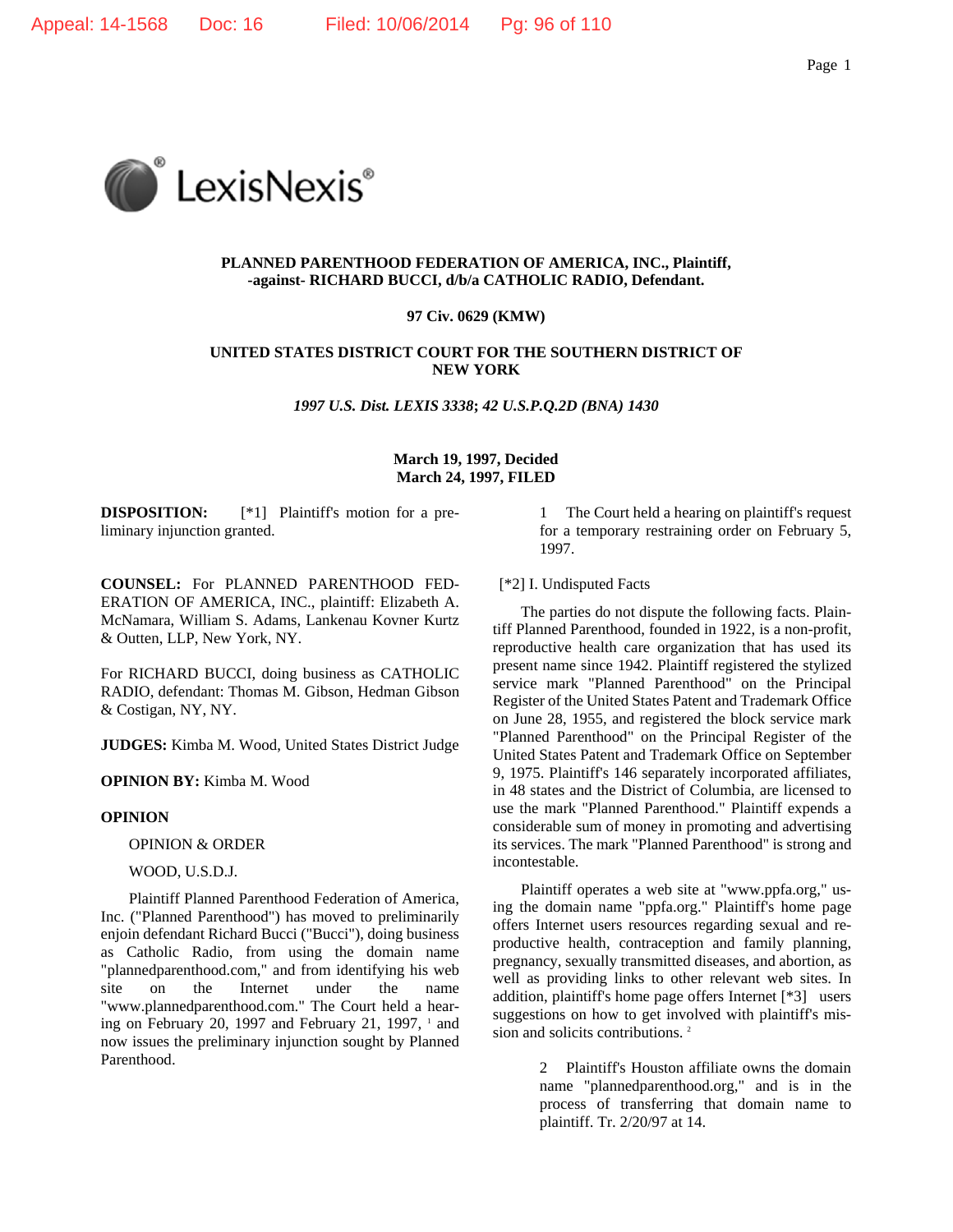Defendant Bucci is the host of "Catholic Radio," a daily radio program broadcast on the WVOA radio station in Syracuse, New York. Bucci is an active participant in the anti-abortion movement. Bucci operates web sites at "www.catholicradio.com" and at "lambsofchrist.com." On August 28, 1996, Bucci registered the domain name "plannedparenthood.com" with Network Solutions, Inc. ("NSI"), a corporation that administers the assignment of domain names on the Internet. After registering the domain name, Bucci set up a web site and home page on the Internet at the address "www.plannedparenthood.com."

Internet users who type in the address "www.plannedparenthood.com," or who use a search engine such as Yahoo or Lycos to find web sites containing the term "planned [\*4] parenthood," can reach Bucci's web site and home page. Once a user accesses Bucci's home page, she sees on the computer screen the words "Welcome to the PLANNED PARENTHOOD HOME PAGE!" <sup>3</sup> These words appear on the screen first, because the text of a home page downloads from top to bottom. Tr. 2/20/97 at 47. Once the whole home page has loaded, the user sees a scanned image of the cover of a book entitled The Cost of Abortion, by Lawrence Roberge ("Roberge"), under which appear several links: "Foreword," "Afterword," "About the Author," "Book Review," and "Biography."

> 3 The text of defendant's home page is part of the record before the Court, as Pl. Ex. 2.

After clicking on a link, the user accesses text related to that link. By clicking on "Foreword" or "Afterword," the Internet user simply accesses the foreword or afterword of the book The Cost of Abortion. That text eventually reveals that The Cost of Abortion is an anti-abortion book. The text entitled "About the Author" contains the curriculum [\*5] vitae of author Roberge. It also notes that "Mr. Roberge is available for interview and speaking engagements," and provides his telephone number. The "Book Review" link brings the Internet user to a selection of quotations by various people endorsing The Cost of Abortion. Those quotations include exhortations to read the book and obtain the book. "Biography" offers more information about Roberge's background.

### II. Disputed Facts

The parties dispute defendant's motive in choosing plaintiff's mark as his domain name. Plaintiff alleges that defendant used plaintiff's mark with the "specific intent to damage Planned Parenthood's reputation and to confuse unwitting users of the Internet." Pl. Rep. Mem. at 2. Discussing the difference between the domain name at issue here and defendant's other web sites, defendant's counsel states that "the WWW-PLANNNEDPARENTHOOD.COM [sic] website . . .

enables Defendant's message to reach a broader audience." Def. Mem. in Opp. at 3. Defendant's counsel made the following statement to the Court regarding defendant's use of plaintiff's mark to designate his web site:

> My belief is that it was intended to reach people who would be sympathetic  $[*6]$  to the proabortion position . . . . It is an effort to get the . . . political and social message to people we might not have been otherwise able to reach. I think it's analogous to putting an advertisement in the New York Times rather than The National Review. You are more likely to get people who are sympathetic to the proabortion position, and that's who you want to reach. I believe that is exactly what Mr. Bucci did when he selected Planned Parenthood. Tr. 2/5/97 at 23.

Defendant did not dispute that his counsel was correct in that statement. Tr. 2/21/97 at 35. Defendant's counsel also admitted that Bucci was trying to reach Internet users who thought, in accessing his web site, that they would be getting information from plaintiff. Id. at 23-24.

Defendant stated that his motive in using plaintiff's mark as his domain name was "to reach, primarily, Catholics that are disobedient to the natural law." Id. at 21. In an affidavit submitted to the Court, defendant stated that he wanted his "anti-abortion message to reach as many people as possible, and particularly the people who do not think that abortion has an inimical effect on society." Def. Aff. at P 3.  $\textdegree$  Defendant  $\textdegree$  7] conceded that he was aware that by using plaintiff's mark to identify his web site, he was likely to draw in Internet users who are "pro-abortion." Tr.  $2/21/97$  at 36.<sup>5</sup> Defendant demonstrated full knowledge of plaintiff's name and activities, and admitted to an understanding that using plaintiff's mark as his domain name would attract "pro-abortion" Internet users to his web site because of their misapprehension as to the site's origin. Id. <sup>6</sup> I therefore now make the factual finding that defendant's motive in choosing plaintiff's mark as his domain name was, at least in part, to attract to his home page Internet users who sought plaintiff's home page.

> In light of defendant's sworn affidavit, the Court does not find Bucci's statement that he "never gave [his] audience a thought," Tr. 2/21/97 at 26, credible.

> 5 The Court notes that defendant has submitted, as Exhibit 1 to his affidavit, a statement by his "spiritual adviser," Father Norman Weslin, that defendant wants to place on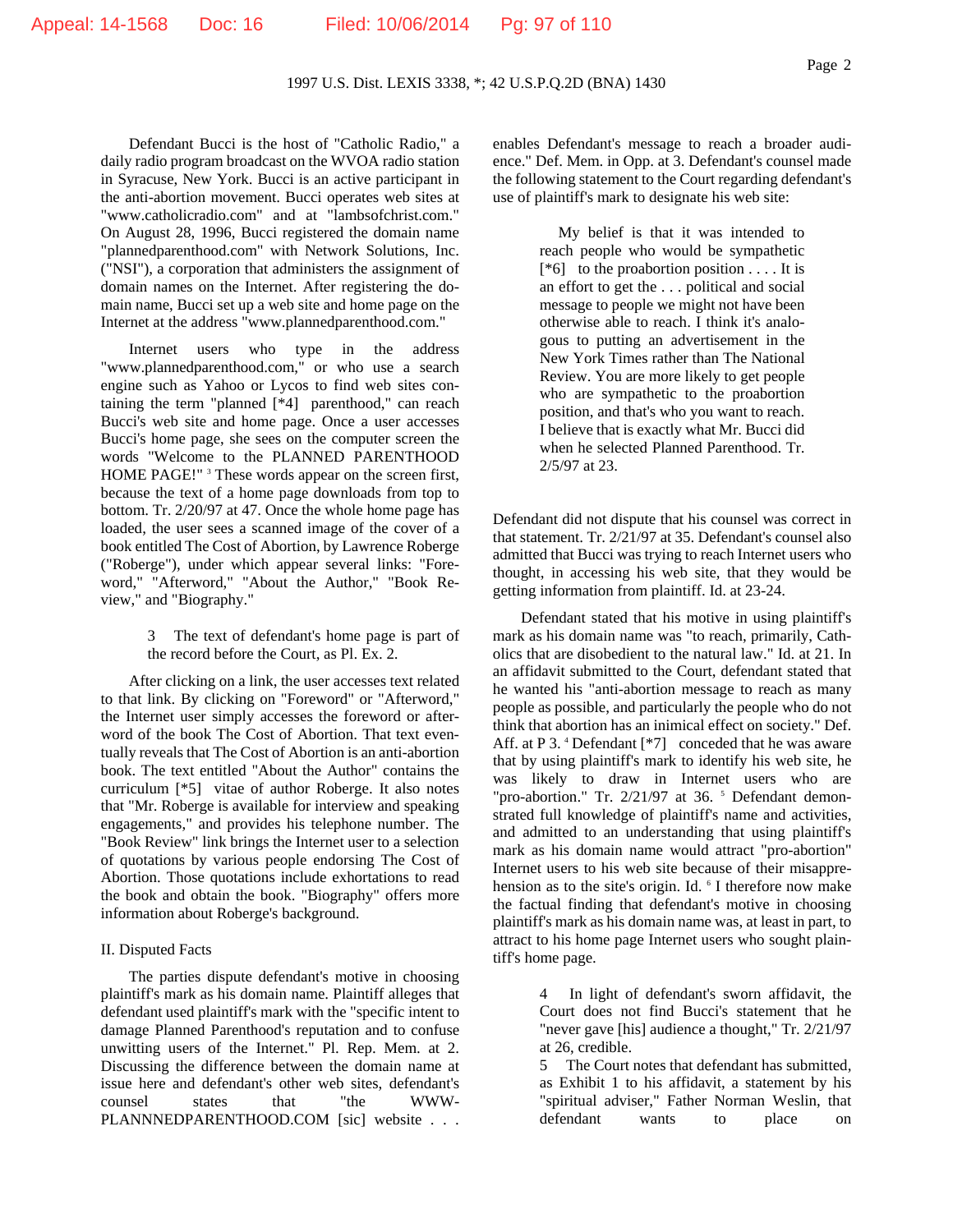"www.plannedparenthood.com" web site. In that statement, Father Weslin explains that the web site "is considered a highly effective instrument by the Roman Catholic Church in exposing [plaintiff's] efforts which seek to impose the culture of death upon the culture of life and to inform not only the Roman Catholic faithful *but also those who are opposed to God's "planned parenthood*...." (emphasis added).

[\*8]

6 In addition, after plaintiff contacted defendant about the use of its mark as a domain name, defendant made the following statement on his radio show, Catholic Radio: "Of course, we knew this would happen. We knew we would draw the fire of Planned Parenthood . . . . So we've got ourselves into a real fight. Hey listen, we're asking for it." Pl. Ex. 6A at 1.

#### III. Analysis

#### A. Standard for Preliminary Injunction

In order to obtain a preliminary injunction, a movant must demonstrate "(a) irreparable harm and (b) either (1) likelihood of success on the merits or (2) sufficiently serious questions going to the merits to make them a fair ground for litigation and a balance of hardships tipping decidedly toward the party requesting the preliminary injunction." *Hasbro, Inc. v. Lanard Toys, Ltd., 858 F.2d 70, 73 (2d Cir. 1988)*(internal citations omitted). In cases brought under the Lanham Act, a showing of likelihood of confusion establishes both a likelihood of success on the merits and irreparable harm, once the plaintiff has established that it has a protectible mark. *Id. at 73*. Because [\*9] defendant concedes that plaintiff's mark is protectible, the inquiry before me is twofold: (1) whether the Lanham Act is applicable here, and (2) is there a likelihood of confusion? I now address these questions.

#### B. Whether the Lanham Act is Applicable

Defendant argues that his use of plaintiff's mark cannot be reached under the Lanham Act because it is non-commercial speech. Planned Parenthood has brought suit under *§§ 1114*, *1125(a)*, and *1125(c)* of the Lanham Act, Title *15, United States Code. Section 1114* of the Lanham Act forbids a party to "*use in commerce* any reproduction, counterfeit, copy, or colorable imitation of a registered mark *in connection with the sale, offering for sale, distribution, or advertising of any goods or services* on or in connection with which such use is likely to cause confusion, or to cause mistake, or to deceive." (Emphasis added). An injunction under *§ 1125(c)* is proper to stop "*commercial use in commerce* of a mark or trade name" if that use causes dilution of a famous mark. (Emphasis added). Finally, with respect to *§ 1125(a)*, defendant. may be liable if he has used the plaintiff's mark "*in commerce*" in a way that either "is [\*10] likely to cause confusion, or to cause mistake, or to deceive as to the affiliation, connection, or association of such person with another person, or as to the origin, sponsorship, or approval of his or her *goods, services, or commercial activities* by another person," *§ 1125(a)(1)(A)*, or "*in commercial advertising or promotion*, misrepresents the nature, characteristics, qualities, or geographic origin of his or her or another person's *goods, services, or commercial activities*," *§ 1125(a)(1)(B)*. (Emphasis added). *Section 1125(c)(4)(B)* specifically exempts from the scope of all provisions of *§ 1125* the "*noncommercial use* of a mark." (Emphasis added).

As a preliminary matter, I note that although the parties agreed at a hearing before me on February 21, 1997 that defendant's use of plaintiff's mark is "in commerce" within the meaning of the Lanham Act, Tr. 2/21/97 at 77, defendant now argues that his activities are not subject to the Lanham Act because they are not "in commerce." I find this argument meritless. The "use in commerce" requirement of the Lanham Act is a jurisdictional predicate to any law passed by Congress. It is well settled that the scope of "in commerce" [\*11] as a jurisdictional predicate of the Lanham Act is broad and has a sweeping reach. *Steele v. Bulova Watch Co., 344 U.S. 280, 283, 97 L. Ed. 319, 73 S. Ct. 252 (1952)*. The activity involved in this action meets the "in commerce" standard for two reasons. First, defendant's actions affect plaintiff's ability to offer plaintiff's services, which, as health and information services offered in forty-eight states and over the Internet, are surely "in commerce." Thus, even assuming, arguendo, that defendant's activities are not in interstate commerce for Lanham Act purposes, the effect of those activities on plaintiff's interstate commerce activities would place defendant within the reach of the Lanham Act. See *Franchised Stores of New York, Inc. v. Winter, 394 F.2d 664, 669 (2d Cir. 1968)*. Second, Internet users constitute a national, even international, audience, who must use interstate telephone lines to access defendant's web site on the Internet. The nature of the Internet indicates that establishing a typical home page on the Internet, for access to all users, would satisfy the Lanham Act's "in commerce" requirement. See *Intermatic v. Toeppen, 947 F. Supp. 1227,* [\*12] *1239 (N.D. Ill. 1996)*, quoting 1 *Gilson, Trademark Protection and Practice, § 5.11[2]*, p.5-234 ("there is little question that the 'in commerce' requirement would be met in a typical Internet message"). Therefore, I conclude that defendant's actions are "in commerce" within the meaning of that term for jurisdictional purposes. 7 I now turn to the specific language of each provision of the Lanham Act under which plaintiff has brought suit.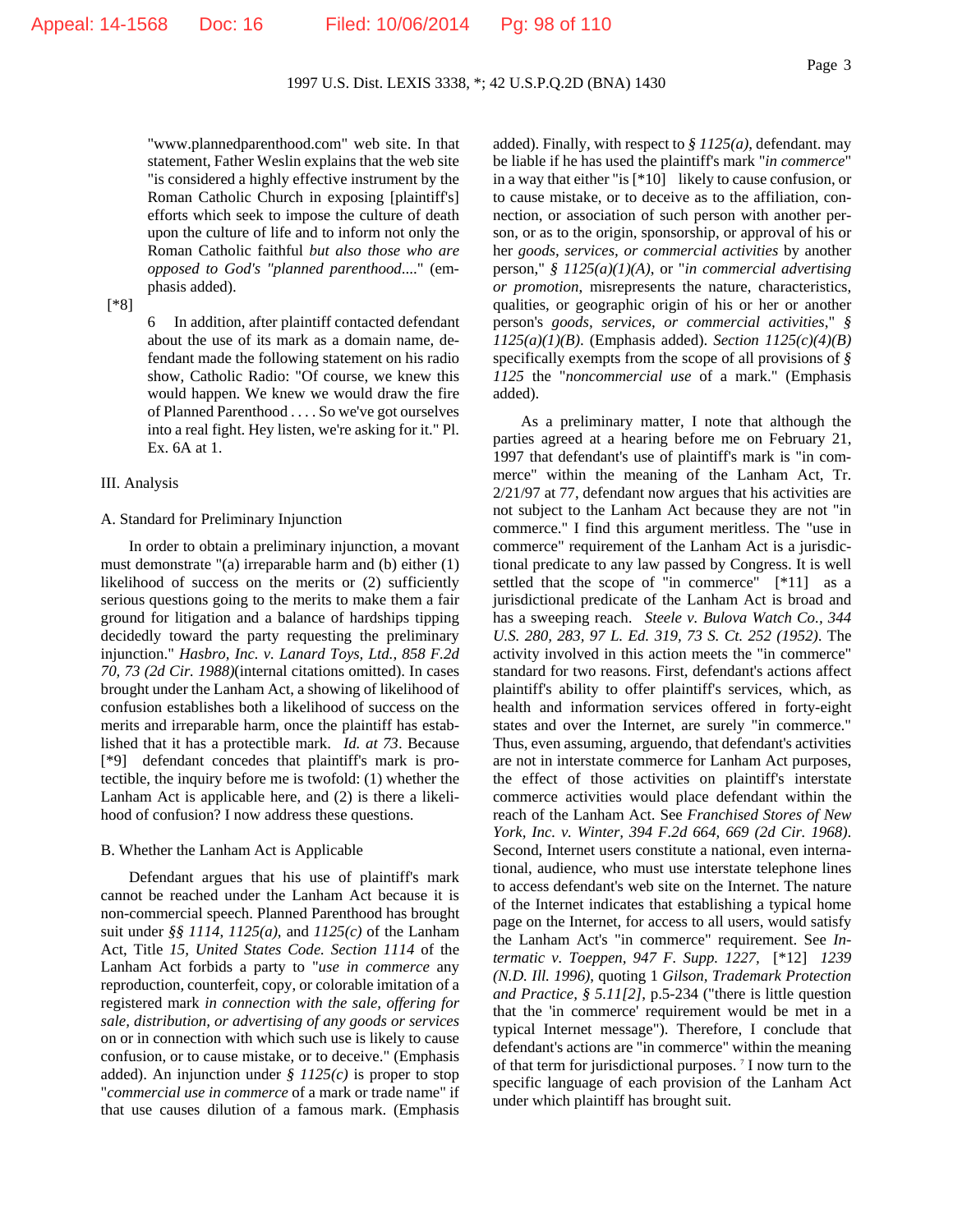1997 U.S. Dist. LEXIS 3338, \*; 42 U.S.P.Q.2D (BNA) 1430

7 Defendant argues that the Court should define "use in commerce" as it is defined in *15 U.S.C. § 1127*. There, Congress defines the "use [of a mark] in commerce" as, inter alia, its use "on services when it is used or displayed in the sale or advertising of services and the services are rendered in commerce, or the services are rendered in more than one State or in the United States and a foreign country and the person rendering the services is engaged in commerce in connection with the services."

Plaintiff notes that the narrower definition of "use in commerce" as set out in *§ 1127* has been used by the Patent and Trademark office in initially determining whether a mark qualifies for federal registration. See, e.g., *ConAgra, Inc. v. George A. Hormel & Co., 990 F.2d 368, 371 (8th Cir. 1993)*; 3 J. Thomas McCarthy, McCarthy on Trademarks and Unfair Competition, § 25:57 (3d ed. 1996)("It is difficult to conceive of an act of infringement which is not 'in commerce' in the sense of the modern decisions . . . . However, the Patent and Trademark Office still appears to adopt a higher standard of use in commerce for purposes of qualifying for federal registration in the first instance.")

In any event, I note that defendant satisfies the requirements of *§ 1127*. First, his activities over the Internet occur everywhere that Internet users may access his web site. Testimony has shown that Internet users in Texas, Tr. 2/20/97 at 17, Massachusetts, id. at 46, and Delaware, id. at 52, have accessed defendant's home page. Second, defendant is "engaged in commerce" in connection with his web site due to his use of the Internet and his effect on plaintiff's activities, because those activities constitute commerce within the meaning of *§ 1127*, which defines "commerce" as "all commerce which may lawfully be regulated by Congress."

# [\*13] 1. *Section 1114*

Notwithstanding its jurisdictional "in commerce" requirement, *Section 1114* contains no commercial activity requirement; rather, it prohibits any person from, without consent of the registrant of a mark, using the mark "in connection with the sale, offering for sale, distribution, or advertising of any good or services on or in connection with which such use is likely to cause confusion, or to cause mistake, or to deceive." The question the Court must decide, then, is whether defendant's use of plaintiff's mark is properly viewed as in connection with the distribution or advertising of goods or services.

Defendant's use of plaintiff's mark satisfies the requirement of *§ 1114* in a variety of ways. First, defendant has stated that he chose to place materials about The Cost of Abortion on the "www.plannedparenthood.com" web site because he wanted to help Roberge "plug" his book. Tr. 2/21/97 at 25. In addition, defendant agreed that he, by this activity, was helping the author sell his book. Id. at 30. Although defendant receives no money from any sales of the book that result from its exposure on his home page, there is no personal profit requirement in [\*14] *§ 1114*. The materials on the home page, which are similar to a publisher's publicity kit, certainly relate to the advertisement and distribution of The Cost of Abortion.

Second, defendant's home page is merely one portion of his, and Catholic Radio's, broader effort to educate Catholics about the anti-abortion movement. With respect to that effort, defendant solicits funds and encourages supporters to join him in his protest activities. Id. at 16. Much like plaintiff, defendant has a practical as well as a political motive. While plaintiff seeks to make available what it terms "reproductive services," including, inter alia, birth control and abortion services, defendant offers informational services for use in convincing people that certain activities, including the use of plaintiff's services, are morally wrong. In this way, defendant offers his own set of services, and his use of plaintiff's mark is in connection with the distribution of those services over the Internet. See *MGM-Pathe Communications v. Pink Panther Patrol, 774 F. Supp. 869 (S.D.N.Y. 1991)* (holding that a group formed to offer the free service of protecting gay individuals from assault was subject [\*15] to *§ 1114*).

In addition, defendant's use of plaintiff's mark is "in connection with the distribution of services" because it is likely to prevent some Internet users from reaching plaintiff's own Internet web site. Prospective users of plaintiff's services who mistakenly access defendant's web site may fail to continue to search for plaintiff's own home page, due to anger, frustration, or the belief that plaintiff's home page does not exist. One witness explained, "We didn't resume the search [for plaintiff's web site] after [finding defendant's web site] because . . . we were pretty much thrown off track." Tr. 2/20/97 at 49. Therefore, defendant's action in appropriating plaintiff's mark has a connection to plaintiff's distribution of its services. For these reasons, *§ 1114* is applicable to defendant's use of plaintiff's mark.

#### 2. *Section 1125(c)*

*Section 1125(c)*, the Lanham Act's anti-dilution provision, provides that the owner of a famous mark is entitled to an injunction against another person's "commercial use in commerce of a mark or trade name, if such use begins after the mark has become famous and causes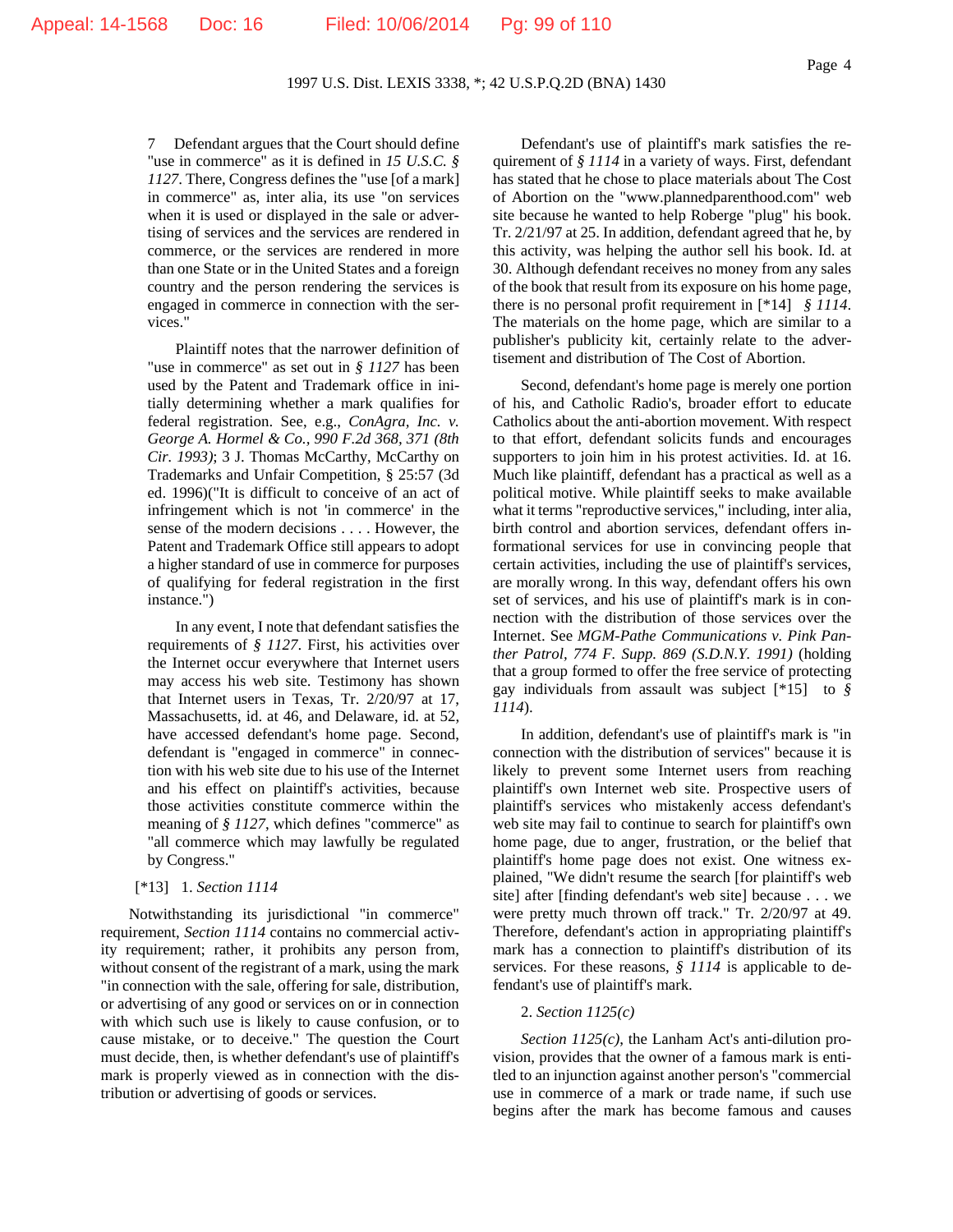dilution of the distinctive quality of the mark." The [\*16] provision has no requirement that there be advertising or a sale of goods or services. Defendant argues that his use is not "commercial" within the meaning of *§ 1125(c)*. I hold, however, that defendant's use of plaintiff's mark is "commercial" for three reasons: (1) defendant is engaged in the promotion of a book, (2) defendant is, in essence, a non-profit political activist who solicits funds for his activities, and (3) defendant's actions are designed to, and do, harm plaintiff commercially.

First, as discussed above, defendant's home page is a showcase for The Cost of Abortion, offering excerpts of the book, information about the author (specifically including how to contact the author for speaking engagements), and endorsements of the book (including statements such as "I want to see this book in the hands of EVERY Catholic priest and Protestant minister in the country"). This showcase is surely commercial in nature, despite the fact that defendant derives no monetary gain from these activities. Although defendant does not seek a profit from his actions, *§ 1125(c)* carries no "for-profit" requirement. Therefore, defendant's use of plaintiff's mark to further his self-styled [\*17] effort to "plug" The Cost of Abortion falls within the purview of the commercial use requirement of *§ 1125(c)*.

Second, defendant's use of plaintiff's mark to identify his web site is one part of defendant's sustained effort, through his radio show and other means, to achieve his end of persuading the public to eschew birth control and abortion. Defendant is a vocal supporter of the anti-abortion movement. Tr. 2/21/97 at 14. Defendant also opposes the use of contraceptives. Id. at 15. Through his radio program, he seeks to educate his listeners about the teachings of the Catholic church, specifically trying to discourage his audience from using birth control and obtaining abortions. Id. at 14-15. In this connection, defendant is a vocal critic of plaintiff and plaintiff's activities. Id. at 15-16.

In *MGM-Pathe, 774 F. Supp. 869*, Judge Leval considered whether a non-profit group that uses another's trademark in support of its own non-profit aims is subject to the Lanham Act. Specifically, he examined whether a group whose aim was to provide protection to the gay community and to educate the general public about violence against that community could appropriate [\*18] a part of the name of a movie produced by plaintiff ("Pink Panther"). After finding that there was a likelihood of confusion, Judge Leval concluded that defendant's goal of political activism did not confer immunity from the Lanham Act, noting that "the seriousness and virtue of a cause do not confer any right to the use of the trademark of another." *Id. at 877*. Defendant attempts to distinguish MGM-Pathe from the case now before the Court on the ground that defendant in this action has used plaintiff's

mark in an effort to criticize plaintiff, while the MGM-Pathe defendants had no intent to criticize the Pink Panther movies. The Court finds this distinction unhelpful. The mere fact that defendant seeks to criticize plaintiff cannot automatically immunize a use that is otherwise prohibited by the Lanham Act.

Additionally, defendant has testified that he solicits contributions on his "Catholic Radio" radio show and has solicited contributions on the air in connection with the instant lawsuit. Tr. 2/21/97 at 16. Defendant's ownership of the domain name "plannedparenthood.com" is part and parcel of Catholic Radio's broader efforts in the anti-abortion movement. Specifically, [\*19] defendant has told his radio listeners that "Catholic Radio owns the name 'Planned Parenthood.'" Pl. Ex. 6A. <sup>8</sup> Courts have found that fund-raising activities may bring a defendant's actions within the scope of the Lanham Act. See *Cancer Research Institute, Inc. v. Cancer Research Society, Inc., 694 F. Supp. 1051 (S.D.N.Y. 1988)* (enjoining defendant from using plaintiff's name for soliciting funds for cancer research), *Girls Clubs of Am., Inc. v. Boys Clubs of Am., Inc., 683 F. Supp. 50, 53* (S.D.N.Y.), aff'd, *859 F.2d 148 (2d Cir. 1988)* (enjoining defendant from adding plaintiff's name to its own for broad range of non-profit activities including fund-raising); Brach van *Houten Holding v. Save Brach's Coalition, 856 F. Supp. 472 (N.D. Ill. 1994)* (enjoining defendant from use of plaintiff's name in soliciting funds); *American Diabetes Assoc. v. National Diabetes Assoc., 533 F. Supp. 16, 20 (E.D. Pa. 1981)* (enjoining defendant from use of similar name in relation to its non-profit fund-raising). I find that defendant's use of plaintiff's mark is sufficiently tied to defendant's fund-raising efforts for the use to be deemed "commercial" within the meaning of  $\S$  1125(c). [\*20]

> 8 Plaintiff's Exhibit 6A is a transcript of a cassette tape, Pl. Ex. 6, labeled "Bucci Catholic Radio January 9, 1997." That tape contains a portion of defendant's Catholic Radio broadcast describing Catholic Radio's ownership of the domain name "plannedparenthood.com." Defendant, on that broadcast, asks his audience for "suggestions on how to make the most of this Web site," and says, "if any of you folks out there have any, any ideas how we can make the most of this Web site, please contact me." Pl. Ex. 6A at 1-2.

Finally, defendant's use is commercial because of its effect on plaintiff's activities. First, defendant has appropriated plaintiff's mark in order to reach an audience of Internet users who want to reach plaintiff's services and viewpoint, intercepting them and misleading them in an attempt to offer his own political message. Second, defendant's appropriation not only provides Internet users with competing and directly opposing information, but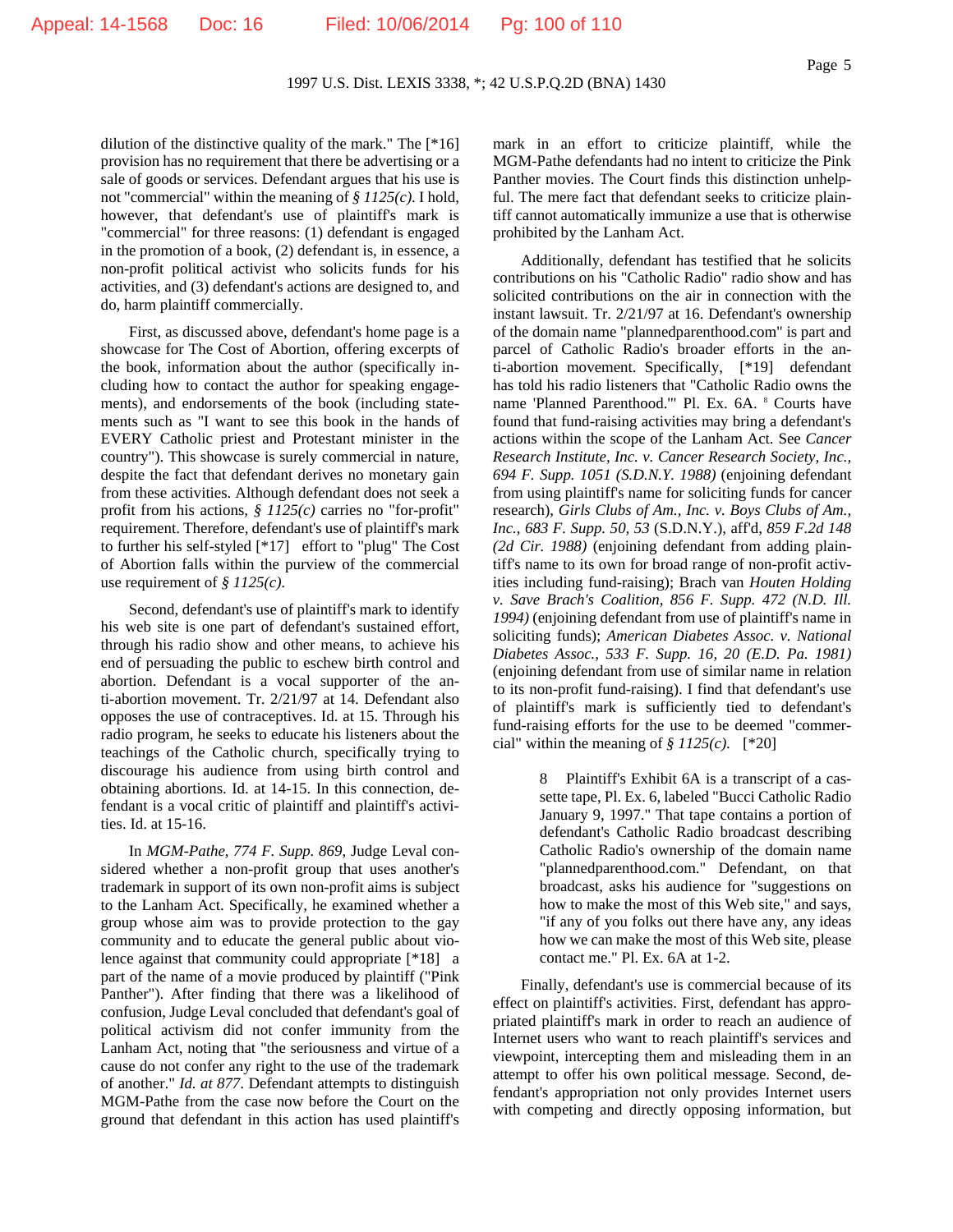also prevents those users from reaching plaintiff and [\*21] its services and message. In that way, defendant's use is classically competitive: he has taken plaintiff's mark as his own in order to purvey his Internet services -- his web site -- to an audience intending to access plaintiff's services.

I note that although defendant relies on the holding of *Panavision, Int'l, L.P. v. Toeppen, 945 F. Supp. 1296 (C.D. Cal. 1996)* for the proposition that registering a domain name is not a commercial use within the meaning of the anti-dilution provision of the Lanham Act, Panavision is not controlling in this case. Defendant simply ignores the fact that he has done more than merely register a domain name; he has created a home page that uses plaintiff's mark as its address, conveying the impression to Internet users that plaintiff is the sponsor of defendant's web site. The Panavision court noted that the "exception for non-commercial use of a famous mark is intended to prevent courts from enjoining constitutionally-protected speech." *Id. at 1303*. However, whether defendant's use of the mark is commercial within the meaning of the Lanham Act is a distinct question from whether defendant's use of the mark is protected by the *First* [\*22] *Amendment*; I reach the latter question below. The holding of Panavision does not suggest that defendant's use of plaintiff's mark is not commercial.

#### 3. *Section 1125(a)(1)(A)*

In relevant part, *§ 1125(a)(1)(A)* prohibits a person from using in commerce any term or false designation of origin which "is likely to cause confusion . . . as to the affiliation, connection, or association of such person with another person, or as to the origin, sponsorship, or approval of his or her goods, services, or commercial activities by another person." *Section 1125(a)(1)* is also limited by  $\frac{g}{f}$  1125(c)(4)(B), which states that "noncommercial use of a mark" is not actionable under the Lanham Act.

Here, as discussed above, defendant offers informational services relating to the anti-abortion and anti-birth control movement, specifically providing his audience with relevant literature and the means to contact Roberge. In addition, defendant's solicitation of funds in relation to his anti-abortion efforts are commercial in nature. Therefore, because defendant's labelling of his web site with plaintiff's mark relates to the "origin, sponsorship, or approval" by plaintiff of defendant's web site, [\*23] I find that  $\frac{g}{2}$  1125(a)(1)(A) may govern defendant's actions in this case.

### 4. *Section 1125(a)(1)(B)*

With respect to *§ 1125(a)(1)(B)*, defendant can be liable only if he has used the plaintiff's mark "in commercial advertising or promotion." Courts have disagreed as to the scope and meaning of "commercial advertising and promotion." Compare *Seven-Up Co. v. Coca-Cola Co., 86 F.3d 1379, 1384 (5th Cir. 1996)* (defining commercial advertising as commercial speech, by a defendant in commercial competition with plaintiff, for purpose of influencing consumers to buy defendant's goods or services) with *Semco, Inc. v. Amcast, Inc., 52 F.3d 108, 111-12 (6th Cir. 1995)* (noting conflicting legislative history of *§ 1125(a)(1)(B)* as to whether commercial advertising is merely coextensive with commercial speech, or includes all speech that is not political). Because I have concluded that defendant's activity is subject to the provisions of the Lanham Act discussed above, I need not reach the issue of whether his activity is subject to *§ 1125(a)(1)(B)*. I therefore do not address the issue of the meaning of "commercial advertising and promotion."

I therefore determine that *§ 1114*, *§* [\*24] *1125(c)*, and  $\frac{8}{3}$  1125(a)(1)(a) of the Lanham Act are applicable here. I turn now to whether defendant's use of plaintiff's mark results in a likelihood of confusion.

### C. The Likelihood of Confusion

1. The Polaroid Factors

The Second Circuit set out the factors a court must consider in determining the likelihood of consumer confusion in *Polaroid Corp. v. Polarad Elecs. Corp., 287 F.2d 492, 495 (2d Cir. 1961)*. Those factors include: the strength of plaintiff's mark, the degree of similarity between the two marks, the competitive proximity of the products or services, the likelihood that the plaintiff will bridge the gap between the two markets, the existence of actual confusion, the defendant's good faith in adopting the mark, the quality of the defendant's product, and the sophistication of the purchasers.

a. The Strength of the Mark

The strength of plaintiff's mark is conceded by defendant, which is reasonable in light of plaintiff's trademark registration of the mark and plaintiff's continued use of the mark for over 50 years. Tr. 2/20/97 at 7-9. The strength of plaintiff's mark weighs in favor of likelihood of confusion.

b. The Degree of Similarity Between the Marks

 [\*25] The two marks, "Planned Parenthood" and "plannedparenthood.com" are nearly identical; the only distinctions are the latter's lack of initial capitalization, the lack of a space between words, and the ".com" that is necessary to designate a domain name. The degree of similarity between defendant's domain name and the domain name owned by plaintiff's affiliate, Planned Parenthood of Houston, "plannedparenthood.org," is even stronger. <sup>9</sup> Plaintiff was originally under the impression that according to Internet usage, it could operate using only a ".org" designation. Tr. 2/20/97 at 14. Currently,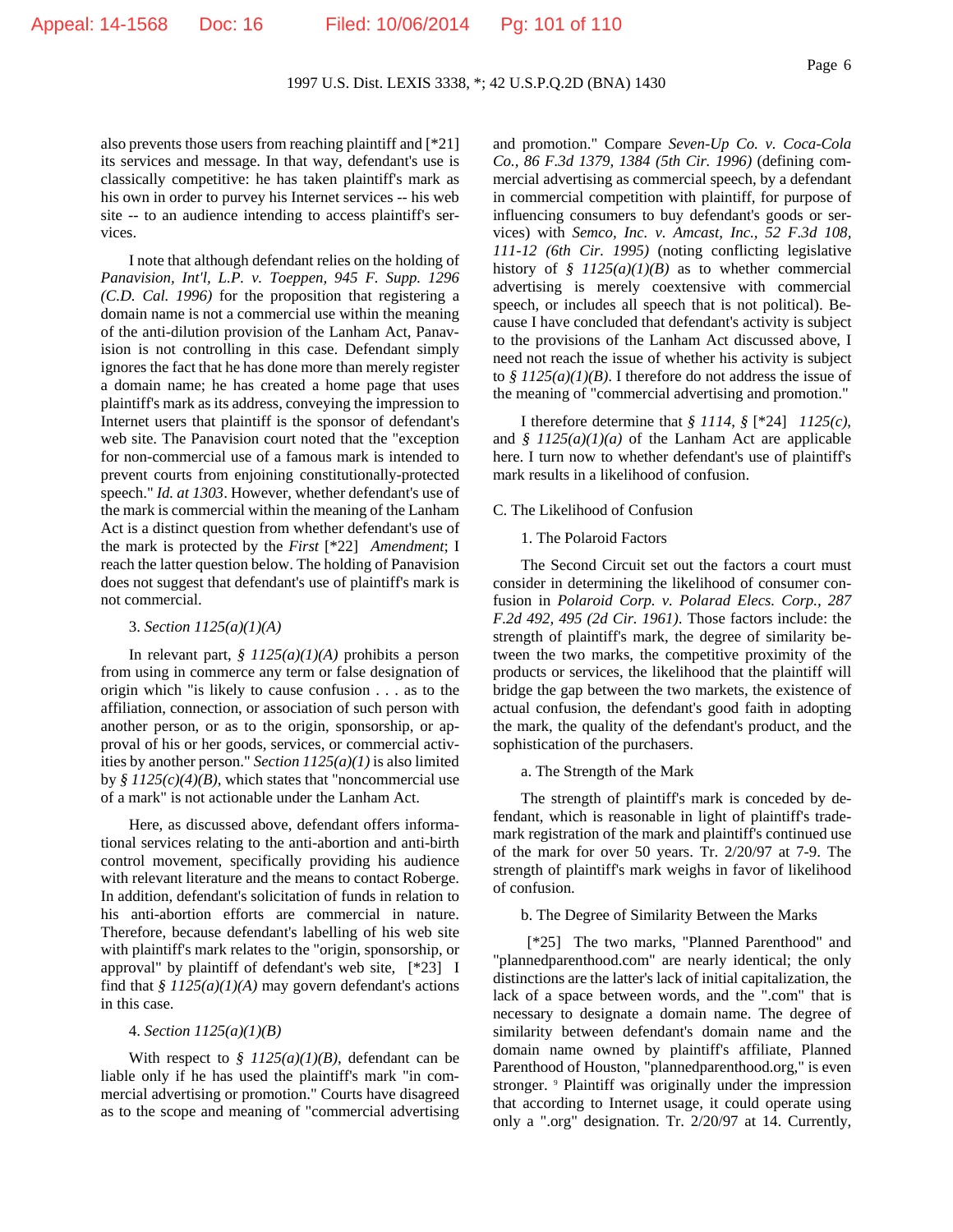however, NSI allows non-profit corporations, as well as for-profit businesses and individuals, to use the ".com" designation. Id. The ".com" designation is commonly used by businesses. *Id. at 48*. The degree of similarity between the marks thus increases the likelihood of confusion among Internet users.

> In comparing plaintiff's product with defendant's product, the Court looks to the "www.ppfa.org" web site and the "www.plannedparenthood.com" website.

 [\*26] c. The Competitive Proximity of the Products or Services

The web sites of plaintiff and defendant are both located on the World Wide Web. Therefore, defendant's web site at "www.plannedparenthood.com" is close in proximity to plaintiff's own web site, "www.ppfa.org." Both sites compete for the same audience -- namely, Internet users who are searching for a web site that uses plaintiff's mark as its address. The degree of competitive proximity, therefore, increases the likelihood of confusion among Internet users.

d. The Likelihood that Plaintiff Will Bridge the Gap Between the Markets

Because plaintiff's web site and defendant's web site are both on the Internet, the parties are vying for users in the same "market." Where the market for competing goods or services is the same, there is no need to consider whether plaintiff will bridge the gap between the markets. *Paddington Corp. v. Attiki Importers & Distributors, Inc., 996 F.2d 577, 586 (2d Cir. 1993)*. I therefore do not consider this factor in determining the likelihood of confusion.

### e. The Existence of Actual Confusion

Plaintiff has produced testimony demonstrating that actual confusion has occurred among [\*27] Internet users. Tr. 2/20/97 at 47-49, 54-57. The confusion has occurred both in a user who attempted to go directly to "www.plannedparenthood.com," thinking that it was likely to be plaintiff's web address, *Id. at 46*, and in a user who used a search engine to find web sites containing, or designated by, plaintiff's mark. *Id. at 53-54*.

This specific testimony exemplifies the likelihood of confusion due to the nature of domain names and home page addresses. First, because ".com" is a popular designation for Internet domain names, an Internet user is likely to assume that ".com" after a corporation's name will bring her to that corporation's home page, if one exists. <sup>10</sup> Second, an Internet user cannot immediately determine the content of a home page maintained by the owner of a particular domain name or located at a specific address. Only after a user has seen or entered

"plannedparenthood.com" can she access the web site; such access occurs after at least a temporary delay. In addition, there is a delay while the home page "loads" into the computer. Because the words on the top of the page load first, the user is first greeted solely with the "Welcome to the Planned Parenthood [\*28] Home Page!" It is highly likely that an Internet user will still believe that she has found plaintiff's web site at that point.

> 10 A vast number of corporations use their corporate name, or some easily recognizable variant thereof, followed by ".com," as a domain name and home page address. Therefore, a typical Internet user who wants to go to a corporation's home page may attempt to find the page by simply typing into her computer "www.[corporation name].com". Examples of such home page addresses include: "www.nytimes.com," "www.mtv.com," "www.randomhouse.com," "www.sony.com," "www.harrys-shoes.com," and "www.mercuryvehicles.com."

Even when the picture of The Cost of Abortion finally does appear on the screen, the user is unlikely to know that she is not at plaintiff's home page. *Id. at 19, 47, 55-56*. The book's ambiguous title "The Cost of Abortion," alone, cannot disabuse every Internet user of the notion that she has found plaintiff's home page. The Internet user must actually click on a link to [\*29] read excerpts from the book, biographical information about the author, or book endorsements. Only in the course of reading those items can the user determine that she has not reached plaintiff's home page. Depending on which link the user has chosen to access, there may be an additional delay before the user can grasp that plaintiff is not the true provider of the home page. 11 This lengthy delay between attempting to access plaintiff's home page and learning that one has failed to do so increases the likelihood of consumer confusion.

> 11 Defendant himself agreed that after clicking on the first link listed on the home page, the "Foreword," a user would not ascertain the anti-abortion message until the middle of the second paragraph. Tr. 2/21/97 at 42-43.

> Similarly, the "Book Review" link contains endorsements that are ambiguous. "The concerns which [the author] raises affect EVERY American who cares about this country's future prosperity," reads one quote; another notes, "This well reasoned exposition should be read by thoughtful people on both sides of the issue."

 [\*30] f. The Defendant's Good Faith in Adopting the Mark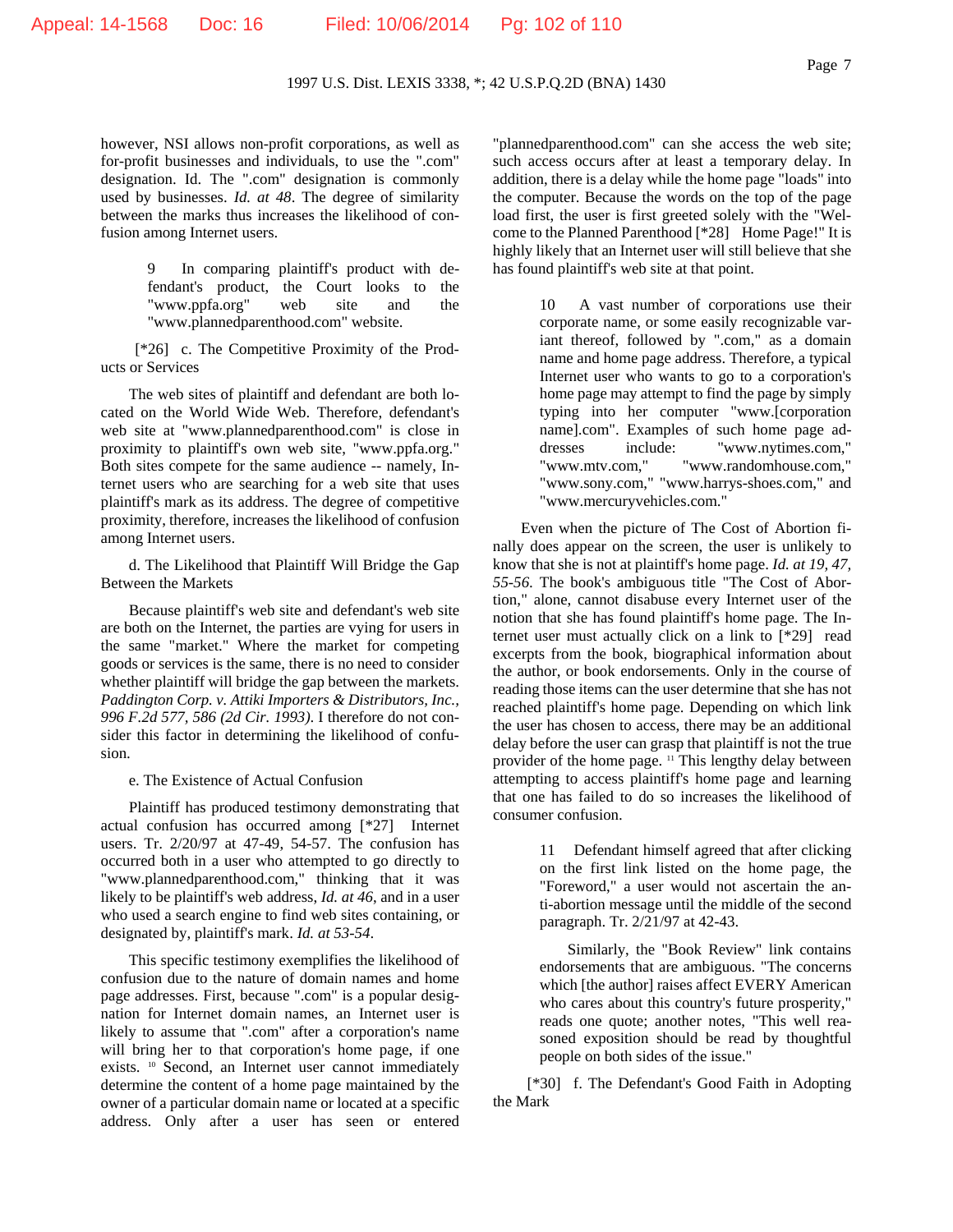1997 U.S. Dist. LEXIS 3338, \*; 42 U.S.P.Q.2D (BNA) 1430

Defendant's testimony, and his counsel's admission at the hearing before this Court on the temporary restraining order, show that defendant chose his domain name and home page name with full knowledge and intent that some Internet users seeking to find plaintiff's home page would instead encounter his. However, defendant may have acted under the good faith assumption that his actions were protected by the *First Amendment*. I need not conclude that defendant acted in bad faith to conclude that there is a likelihood of confusion, and I therefore make no such finding at this time.

### g. The Quality of Defendant's Product

A comparison of the quality of plaintiff's and defendant's products -- their web sites -- is irrelevant; the Court cannot compare the two web sites in terms of superior or inferior quality. However, I note that the two products are vastly different and convey quite divergent messages. Plaintiff's web site offers educational resources, suggests ways to get involved in plaintiff's activities, to join plaintiff in its advocacy mission, and to contribute to plaintiff, and offers links to plaintiff's local [\*31] affiliates, related organizations, and job listings. In sum, plaintiff's web site provides Internet users with an array of information and services related to Planned Parenthood's mission of providing reproductive choice for women. Defendant's home page bearing plaintiff's mark offers users information, including an advertisement for a book, and ways to contact a vocal anti-abortion advocate. Any ensuing confusion resulting from defendant's use of plaintiff's mark as his domain name and home page address is likely to be destructive to the image that plaintiff, the senior user of the mark, has established. See *MGM-Pathe, 774 F. Supp. at 876*.

#### h. The Sophistication of the Purchasers

Plaintiff argues that its primary purchasers are low income, relatively unsophisticated women. I note that those with access to the Internet may not be coextensive with the segment of the population to whom plaintiff normally offers its services; those with Internet access may be more sophisticated. However, testimony has shown that even sophisticated Internet users were confused by defendant's web site. Although the sophisticated Internet user may discover, after reading the text of one of the links [\*32] on defendant's home page, that she has not reached plaintiff's web site, some users may not be so immediately perspicacious. Because the sophistication of the user is no guarantee, here, that the consumer will not be confused, I find that this factor is of limited value in determining whether the consumer is likely to be confused.

In sum, I find that the bulk of the Polaroid factors demonstrate that there is a significant likelihood of confusion that warrants the granting of a preliminary injunction.

#### D. Defendant's Additional Defenses

Defendant also argues that his use of plaintiff's mark is protected from injunction because (1) it is a parody, and (2) it is protected speech under the *First Amendment*. I consider these arguments in turn.

#### 1. The Parody Exception

Defendant argues that his use of the "planned parenthood" mark is not likely to confuse because it is similar to a parody. A parody "depends on a lack of confusion to make its point," and "'must convey two simultaneous -- and contradictory -- messages: that it is the original, but also that it is not the original and is instead a parody.'" *Hormel Foods Corp. v. Jim Henson Productions, Inc., 73 F.3d 497, 503* [\*33] *(2d Cir. 1996)*(internal citations omitted). Here, an Internet user may either find the defendant's web site through a search engine or may simply enter the words "planned parenthood" in the expectation that she will find the plaintiff's web site. Seeing or typing the "planned parenthood" mark and accessing the web site are two separate and non-simultaneous activities. Furthermore, the greeting "Welcome to the Planned Parenthood Home Page!" does not immediately contradict an Internet user's assumption that she has accessed the plaintiff's home page. Only when an Internet user actually "clicks" on one of the topics and accesses commentary on The Cost of Abortion does she encounter defendant's message.

I am not persuaded by defendant's argument that the message of the home page provides an ironic and contrasting allusion to plaintiff, nor do I find convincing his argument that the banner heading of the home page is sarcastic. Similarly, I do not conclude that defendant's use of the term "planned parenthood" in the context described above is intended not to confuse the user into an association with plaintiff, but rather "to reference Plaintiff as the 'enemy.'" 12 Because defendant's [\*34] use of "planned parenthood" does not convey the simultaneous message that the home page and web site are those of plaintiff and those of defendant, defendant's argument that his use of the mark is a parody fails. Thus, the Polaroid factors must govern the issue of whether there is a likelihood of confusion. Here, I have found that the Polaroid factors demonstrate that there is a likelihood of confusion that arises from defendant's use of the domain name "plannedparenthood.com," the home page address "www.plannedparenthood.com," and the banner at the top of the home page stating, "Welcome to the Planned Parenthood Home Page!"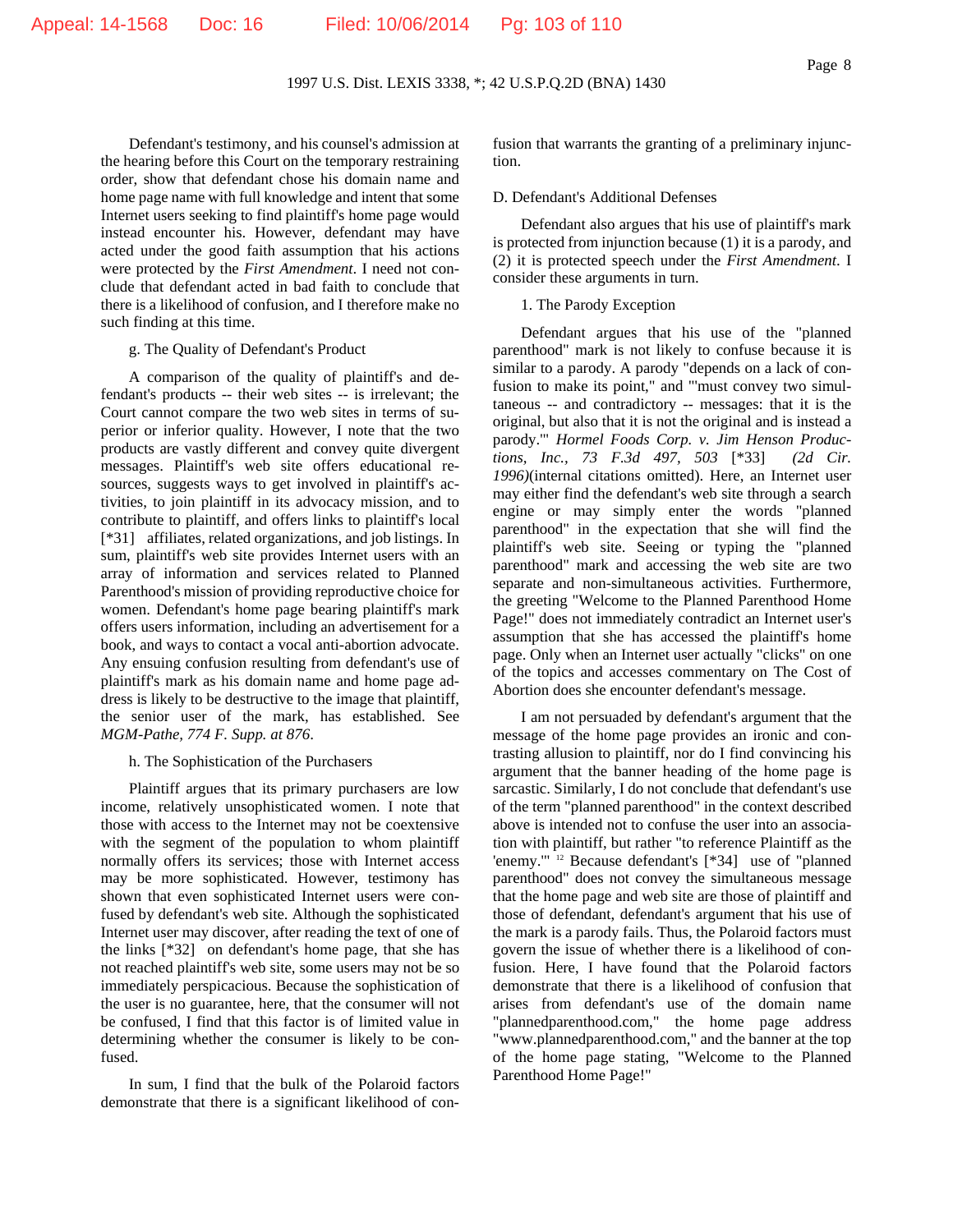source identification, the trademark law generally prevails over the *First Amendment*. Free speech rights do not extend to labelling or [\*37] advertising products in a manner that conflicts with the trademark rights of others.

*Id. at 276*. Defendant offers no argument in his papers as to why the Court should determine that defendant's use of "plannedparenthood.com" is a communicative message rather than a source identifier. His use of "plannedparenthood.com" as a domain name to identify his web site is on its face more analogous to source identification than to a communicative message; in essence, the name identifies the web site, which contains defendant's home page. The statement that greets Internet users who access defendant's web site, "Welcome to the Planned Parenthood Home Page," is also more analogous to an identifier than to a communication. For those reasons, defendant's use of the trademarked term "planned parenthood" is not part of a communicative message, but rather, serves to identify a product or item, defendant's web site and home page, as originating from Planned Parenthood.

Defendant's use of plaintiff's mark is not protected as a title under *Rogers v. Grimaldi, 875 F.2d 994, 998 (2d Cir. 1989)*. There, the Court of Appeals determined that the title of the film "Ginger and Fred" was not a [\*38] misleading infringement, despite the fact that the film was not about Ginger Rogers and Fred Astaire, because of the artistic implications of a title. The Court of Appeals noted that "filmmakers and authors frequently rely on word-play, ambiguity, irony, and allusion in titling their works." Id. The Court of Appeals found that the use of a title such as the one at issue in Rogers was acceptable "unless the title has no artistic relevance to the underlying work"; even when the title has artistic relevance, it may not be used to "explicitly mislead[] [the consumer] as to the source or content of the work." Id. Here, even treating defendant's domain name and home page address as titles, rather than as source identifiers, I find that the title "plannedparenthood.com" has no artistic implications, and that the title is being used to attract some consumers by misleading them as to the web site's source or content. Given defendant's testimony indicating that he knew, and intended, that his use of the domain name "plannedparenthood.com" would cause some "pro-abortion" Internet users to access his web site, Tr. 2/21/97 at 36, he cannot demonstrate that his use of "planned parenthood" [\*39] is entitled to *First Amendment* protection.

Because defendant's use of plaintiff's mark is subject to the Lanham Act, because the Polaroid factors demon-

12 Although counsel for defendant argued that defendant's use of plaintiff's mark was "merely to reference plaintiff as the enemy," Def. Mem. in Opp. at 14, defendant could not point to any portion of the home page that referred to plaintiff as the enemy. Tr. 2/21/97 at 45.

# 2. The *First Amendment* Exception

Defendant also argues that his use of the "planned parenthood" mark is [\*35] protected by the *First Amendment*. As defendant argues, trademark infringement law does not curtail or prohibit the exercise of the *First Amendment* right to free speech. I note that plaintiff has not sought, in any way, to restrain defendant from speech that criticizes Planned Parenthood or its mission, or that discusses defendant's beliefs regarding reproduction, family, and religion. The sole purpose of the Court's inquiry has been to determine whether the use of the "planned parenthood" mark as defendant's domain name and home page address constitutes an infringement of plaintiff's trademark. Defendant's use of another entity's mark is entitled to *First Amendment* protection when his use of that mark is part of a communicative message, not when it is used to identify the source of a product. *Yankee Publishing, Inc. v. News America Publishing, Inc., 809 F. Supp. 267, 275 (S.D.N.Y. 1992)*. By using the mark as a domain name and home page address and by welcoming Internet users to the home page with the message "Welcome to the Planned Parenthood Home Page!" defendant identifies the web site and home page as being the product, or forum, of plaintiff. I therefore determine that, because [\*36] defendant's use of the term "planned parenthood" is not part of a communicative message, his infringement on plaintiff's mark is not protected by the *First Amendment*.

Defendant argues that his use of the "Planned Parenthood" name for his web site is entitled to *First Amendment* protection, relying primarily on the holding of *Yankee Publishing, 809 F. Supp. at 275*. In that case, Judge Leval noted that the *First Amendment* can protect unauthorized use of a trademark when such use is part of an expression of a communicative message: "the Second Circuit has construed the Lanham Act narrowly when the unauthorized use of the trademark is for the purpose of a communicative message, rather than identification of product origin." Id. Defendant argues that his use of the "Planned Parenthood" name for his web site is a communicative message.

However, Yankee Publishing carefully draws a distinction between communicative messages and product labels or identifications:

> When another's trademark. . . is used without permission for the purpose of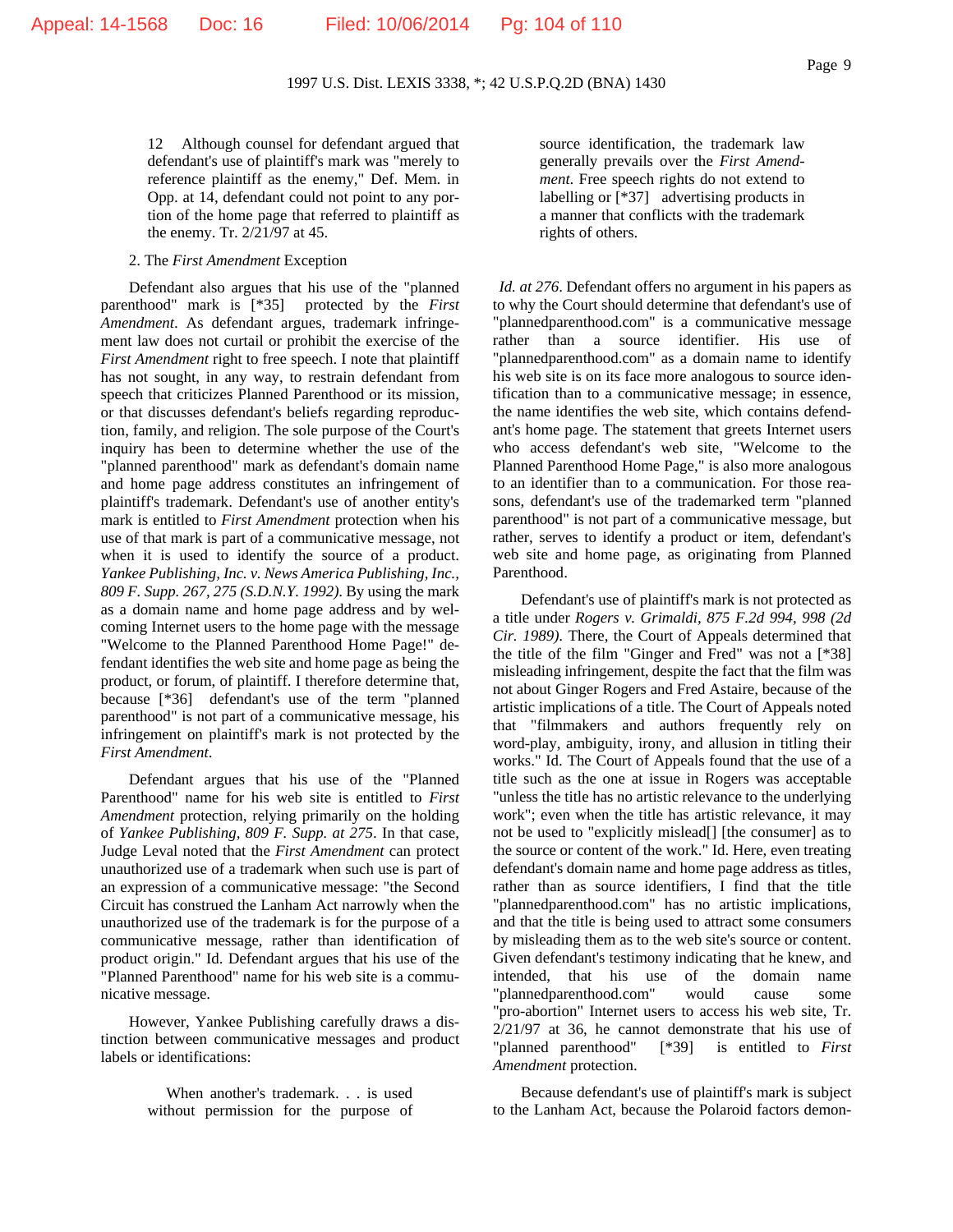strate that there is a likelihood of confusion arising from defendant's use of plaintiff's mark, and because defendant has not raised a defense that protects his use of the mark, plaintiff has met its burden of demonstrating that a preliminary injunction against defendant's use of plaintiff's mark is warranted. *Hasbro, 858 F.2d at 73*.

### E. Whether A Disclaimer Will Cure the Confusion

Defendant argues that a disclaimer, rather than an injunction, is the appropriate remedy here. I disagree. Due to the nature of Internet use, defendant's appropriation of plaintiff's mark as a domain name and home page address cannot adequately be remedied by a disclaimer. Defendant's domain name and home page address are external labels that, on their face, cause confusion among Internet users and may cause Internet users who seek plaintiff's web site to expend time and energy accessing defendant's web site. Therefore, I determine that a disclaimer on defendant's home page would not be sufficient to dispel the confusion induced by his home [\*40] page address and domain name.

### F. Attorneys' Fees

Plaintiff has requested costs, including attorneys' fees. When an injunction is granted pursuant to *15 U.S.C. § 1125*, the court may award the relief provided in *§§ 1117(a)*, including reasonable attorneys' fees in "exceptional cases" under *15 U.S.C. § 1117(a)*. According to the Second Circuit, "exceptional" circumstances include cases of willful infringement. *Bambu Sales, Inc. v. Ozak Trading Inc., 58 F.3d 849, 854 (2d Cir. 1995)*.

There is insufficient evidence and/or legal briefing before me to determine that defendant's use of plaintiff's mark constitutes willful infringement. I therefore order plaintiff to submit to the Court, no later than April 7, 1997, any memorandum of law or factual submissions in support of its request for attorneys' fees. Defendant shall reply to that submission no later than April 21, 1997. Plaintiff's response, if any, is due on May 5, 1997. The parties are, of course, encouraged to settle the costs issue between themselves, if possible.

#### IV. Conclusion

For the foregoing reasons, I grant plaintiff's motion for a preliminary injunction. I hereby enjoin defendant, his agents, servants, employees, [\*41] representatives, attorneys, related companies, successors, assigns, and all others in active concert or participation with him, (1) from using to identify defendant's web site, home page, domain name or in any other materials available on the Internet or elsewhere the Planned Parenthood(R) mark, any colorable imitation of the Planned Parenthood(R) mark, and any thing or mark confusingly similar thereto or likely to cause dilution of the distinctiveness of the Planned Parenthood(R) mark or injury to the business reputation of the Planned Parenhood Federation of America, Inc. or any of its affiliates; and (2) from representing by any means whatsoever that defendant, or any products or services offered by defendant, including information services provided via defendant's web site or the Internet, are associated in any way with plaintiff or its products or services, and from taking other action likely to cause confusion or mistake on the part of Internet users or consumers.

The remaining relief sought by plaintiff will be the subject of further proceedings herein.

SO ORDERED: Kimba M. Wood United States District Judge New York, New York March 19, 1997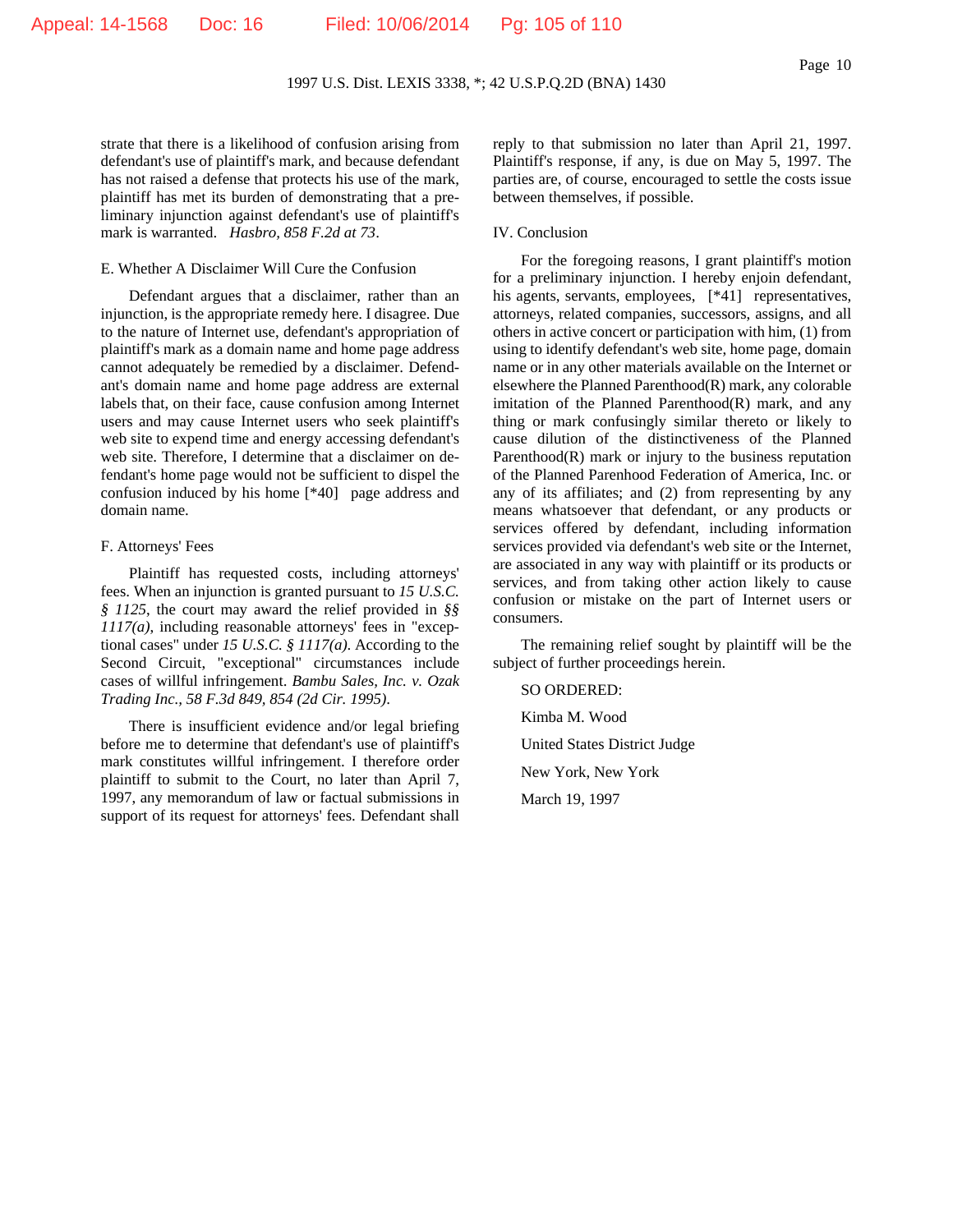

#### 1 of 2 DOCUMENTS

**NANCY CHERYL WEHLING, formerly known as Nancy Cheryl Strowd, Plaintiff-Appellant, v. SANDOZ PHARMACEUTICALS CORPORATION, a Delaware Corporation; CAREMARK, INCORPORATED, a California corporation, Defendants-Appellees.** 

#### **No. 97-2212**

### **UNITED STATES COURT OF APPEALS FOR THE FOURTH CIRCUIT**

*1998 U.S. App. LEXIS 38866***;** *1998 wl 546097*

**June 5, 1998, Argued August 20, 1998, Decided** 

**NOTICE:** [\*1] RULES OF THE FOURTH CIR-CUIT COURT OF APPEALS MAY LIMIT CITATION TO UNPUBLISHED OPINIONS. PLEASE REFER TO THE RULES OF THE UNITED STATES COURT OF APPEALS FOR THIS CIRCUIT.

**PRIOR HISTORY:** Appeal from the United States District Court for the Eastern District of North Carolina, at Wilmington. James C. Fox, District Judge. (CA-96-84-F).

*Wehling v. Sandoz Pharms. Corp., 162 F.3d 1158, 1998 U.S. App. LEXIS 38876 (4th Cir. N.C., 1998)*

**COUNSEL:** ARGUED: David Henry Rogers, Raleigh, North Carolina, for Appellant.

Hayden Judson Silver, III, MOORE & VAN ALLEN, P.L.L.C., Raleigh, North Carolina; William Howard Moss, SMITH, ANDERSON, BLOUNT, DORSETT, MITCHELL & JERNIGAN, Raleigh, North Carolina, for Appellees.

ON BRIEF: Curtis J. Shipley, MOORE & VAN ALLEN, P.L.L.C., Raleigh, North Carolina; Deanna L. Davis, SMITH, ANDERSON, BLOUNT, DORSETT, MITCHELL & JERNIGAN, Raleigh, North Carolina, for Appellees.

**JUDGES:** Before NIEMEYER and LUTTIG, Circuit Judges, and SMITH, United States District Judge for the Eastern District of Virginia, sitting by designation.

## **OPINION**

### PER CURIAM:

Plaintiff appeals the district court's ruling barring plaintiff's expert witness from testifying. Plaintiff also appeals the grant of summary judgment on all claims. Because we find no abuse of discretion and determine that [\*2] summary judgment was appropriate, we affirm.

I.

These facts, drawn from the record, are expressed in the light most favorable to plaintiff as the non-moving party. *See Anderson v. Liberty Lobby, Inc., 477 U.S. 242, 255, 91 L. Ed. 2d 202, 106 S. Ct. 2505 (1986)*. Plaintiff, Nancy Cheryl Wehling (Wehling), brought suit against defendants alleging claims of negligence, breach of implied warranty, and negligent infliction of emotional distress for injuries stemming from an alleged interaction of the prescription drug "Clorazil," a drug manufactured and distributed by defendants, and the prescription drug "Klonopin," a type of benzodiazepine (BZD).

Plaintiff has suffered from severe and chronic paranoid schizophrenia for approximately twenty-five years. She has been institutionalized for this illness at least twenty-seven times, including numerous admissions to Dorothea Dix Hospital (Dix Hospital) in Raleigh, North Carolina. On March 1, 1991, plaintiff was admitted to Dix Hospital for treatment of her schizophrenia. From the time of her admission on March 1, 1991, through March 21, 1991, plaintiff was administered several types of prescription drugs commonly used to [\*3] treat paranoid schizophrenia, namely, Prolixin, Cogentin, Ativan (a BZD), and Klonopin (a BZD). These more traditional antipsychotic medications failed to improve plaintiff's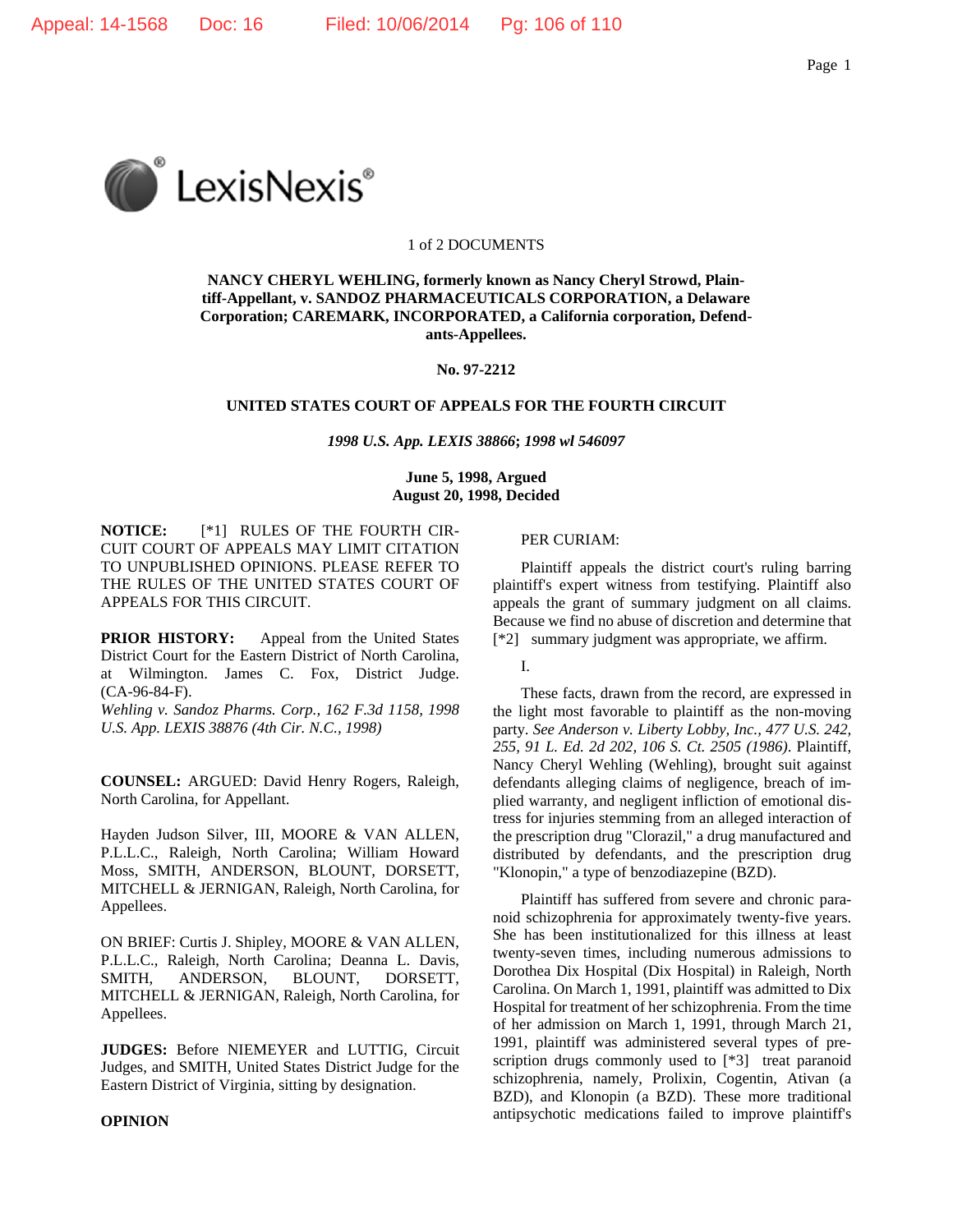condition. Accordingly, on March 20, 1991, plaintiff's treating physician initiated treatment with Clorazil, an antipsychotic medication manufactured by defendant Sandoz Pharmaceuticals Corporation (Sandoz) and distributed by defendant Caremark, Incorporated (Caremark).

Plaintiff received her first 25-milligram dose of Clorazil at approximately 10:30 a.m. on March 20, 1991. Approximately two hours later, plaintiff allegedly suffered respiratory arrest while eating lunch in the cafeteria at Dix Hospital. An emergency team was summoned to the scene and woke plaintiff by stimulating her breastbone. Plaintiff was placed in the critical care unit, from which she was discharged approximately two weeks later. Plaintiff claims that her condition has worsened since the March 20, 1991, incident. However, two physicians on staff at Dix Hospital contend that plaintiff suffered no permanent injury as a result of the incident.

Clorazil was created as a chemical compound in 1960. Psychiatrists in Europe have prescribed [\*4] the drug since 1974. The drug was first marketed in the United States in February, 1990. Prior to plaintiff's incident on March 20, 1991, Clorazil had been administered to approximately 10,000 patients in the United States. In 1991, the possibility of an interaction between Clorazil and BZD medications was not widely known. Two articles by German authors were published in 1990, describing six anecdotal cases of cardiorespiratory arrest in patients who had simultaneously received BZD medications and clozapine (the generic name for Clorazil). However, the authors emphasized that no statistically valid and controlled clinical studies had been performed, and only a small number of patients were involved. Consequently, the authors could not conclude that an interaction between BZD medications and clozapine had been established.

Despite the inconclusory nature of these articles, defendant Sandoz, at the suggestion of the Food and Drug Administration, added a warning to Clorazil's package insert in January, 1991. The revised package insert advised physicians that orthostatic hypotension in patients taking clozapine could be accompanied by profound collapse and respiratory depression, [\*5] and in some cases, concomitant BZD medications had been administered, although it had not been established there was a drug interaction.

Plaintiff filed the complaint in this action on April 5, 1996. The complaint alleged that the warning added to Clorazil's package insert in January, 1991, did not adequately warn physicians of the risk of cardiorespiratory collapse when Clorazil was used with BZD medications. The complaint further alleged that defendants did not adequately test Clorazil for use in the United States, or require that its usage be subject to necessary safety precautions, thus causing plaintiff's collapse on March 20, 1991.

Defendant Sandoz filed a motion to exclude the proposed testimony of plaintiff's expert, Arthur J. McBay, Ph.D. (McBay), and a motion for summary judgment pursuant to *Federal Rule of Civil Procedure 56*. Defendant Caremark filed a motion to dismiss for failure to state a cause of action pursuant to *Federal Rule of Civil Procedure 12(b)(6)*, or alternatively, for summary judgment pursuant to *Federal Rule of Civil Procedure 56*. Following a hearing on defendants' motions, the court determined that McBay's testimony was not sufficiently [\*6] reliable to be admissible as expert opinion testimony. Accordingly, the court excluded McBay's testimony in its entirety and granted defendants' motions for summary judgment, from which rulings this appeal results.

#### II.

Plaintiff challenges the court's ruling excluding McBay's testimony in its entirety. The district court applied the criteria set forth in *Daubert v. Merrell Dow Pharmaceuticals, Inc., 509 U.S. 579, 125 L. Ed. 2d 469, 113 S. Ct. 2786 (1993)*, and ruled that McBay's testimony was obviously relevant to the issues of negligence and causation, but his testimony was insufficiently reliable to be admissible into evidence.

A trial court has broad discretion in determining whether to admit expert testimony and should not be reversed absent a clear abuse of discretion. *Thomas J. Kline, Inc. v. Lorillard, Inc., 878 F.2d 791, 799 (4th Cir. 1989)*, cert. denied, *493 U.S. 1073, 107 L. Ed. 2d 1027, 110 S. Ct. 1120 (1990)*. An appellate court should not apply a more stringent standard of review where the court's ruling regarding the admissibility of expert testimony results in summary judgment. *General Elec. Co. v. Joiner , 522 U.S. 136, 118 S. Ct. 512, 517-19, 139 L. Ed. 2d 508 (1997).* [\*7] In applying the abuse of discretion standard, the appellate court may not categorically distinguish between rulings that allow expert testimony and rulings that disallow it. *Id. 522 U.S. 136, 118 S. Ct. at 517, 139 L. Ed. 2d 508*.

*Rule 702 of the Federal Rules of Evidence* governs the admissibility of expert opinion testimony. Under *Rule 702*,

> if scientific, technical, or other specialized knowledge will assist the trier of fact to understand the evidence or to determine a fact in issue, a witness qualified as an expert by knowledge, skill, experience, training or education, may testify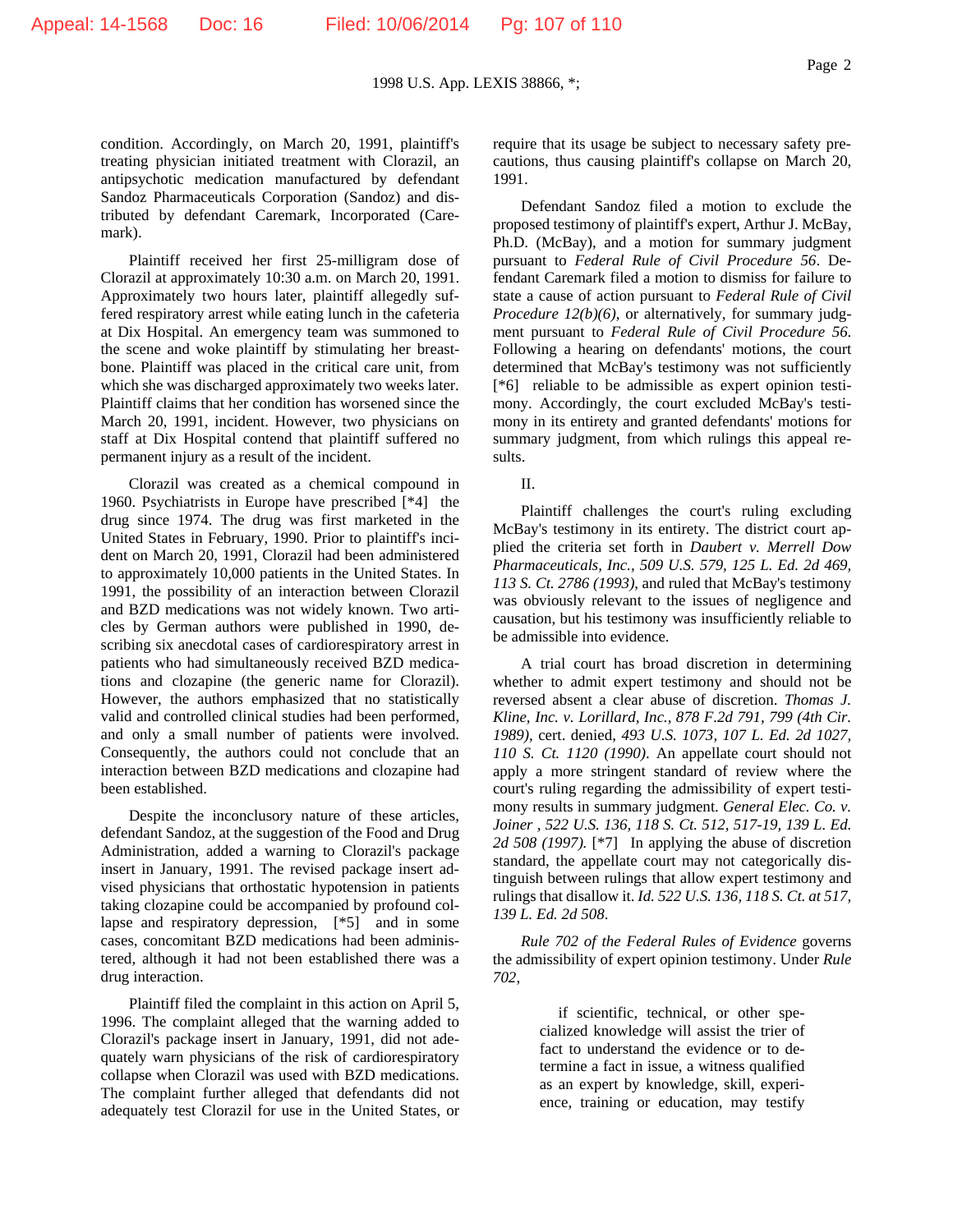1998 U.S. App. LEXIS 38866, \*;

thereto in the form of an opinion or otherwise.

*Fed. R. Evid. 702*. The touchstone of admissibility is whether the testimony will assist the trier of fact. *Fox v. Dannenberg, 906 F.2d 1253, 1256 (8th Cir. 1990)*.

In *Daubert v. Merrell Dow Pharmaceuticals, Inc. , 509 U.S. 579, 125 L. Ed. 2d 469, 113 S. Ct. 2786 (1993)*, the Supreme Court established a test for trial courts to apply in exercising their "gatekeeping responsibility" under *Rule 702*. The standard is designed to ensure that admitted expert testimony is both relevant and reliable. In order to meet the reliability prong of the Daubert [\*8] test, "proposed testimony must be supported by appropriate validation." *Daubert, 509 U.S. 579, 125 L. Ed. 2d 469, 113 S. Ct. at 2795*. Toward this end, the Court in Daubert provided these guidelines for lower courts to follow in making reliability determinations: (1) whether the expert's theory or technique has been or can be tested; (2) whether the expert's theory or technique has been subjected to "peer review and publication;" (3) whether the expert's theory or technique has a known or potential rate of error; (4) whether standards exist to control the technique's operation; and, (5) whether the technique is generally accepted in the scientific community. *Id. 509 U.S. 579, 125 L. Ed. 2d 469, 113 S. Ct. at 2796-97, 2799*; see *Cavallo v. Star Enter., 100 F.3d 1150, 1158-59 (4th Cir. 1996)*, cert. denied , *522 U.S. 1044, 139 L. Ed. 2d 631, 118 S. Ct. 684 (1998)*.

Courts have also looked to the qualifications of the witness in determining whether his proffered opinions are reliable. See, e.g., *In re Paoli R.R. Yard PCB Litig., 35 F.3d 717, 749 (3d Cir. 1994)*, cert. denied sub nom., *General Elec. Co. v. Ingram, 513 U.S. 1190 , 115 S. Ct. 1253, 131 L. Ed. 2d 134 (1995).* [\*9] Another significant fact weighing against admitting the testimony is where, as here, the expert developed his opinions expressly for the purposes of testifying. *See e.g., Daubert v. Merrell Dow Pharmaceuticals, Inc., 43 F.3d 1311, 1317 (9th Cir.)*, cert. denied, *516 U.S. 869, 133 L. Ed. 2d 126, 116 S. Ct. 189 (1995)*.

Plaintiff relied primarily on the testimony of McBay to establish the elements of negligence and causation. Specifically, McBay proposed to testify that Clorazil interacted with the BZD Klonopin in plaintiff's body, causing plaintiff to experience respiratory arrest; the Clorazil label and package insert were inadequate to warn plaintiff's physician of Clorazil's potential interaction with BZDs; and, had the warning been more explicit regarding a possible interaction with BZDs, plaintiff would not have suffered respiratory arrest, or alternatively, her physicians would have responded to her collapse more quickly.

Having carefully reviewed the entire record, we find that the district court did not abuse its discretion in excluding McBay's testimony in its entirety. McBay is a retired pharmacist and toxicologist; he is neither a pharmacologist [\*10] nor a medical doctor. His background focuses on assisting medical examiners in determining causes of death. He has also developed an expertise in drug and alcohol testing, particularly in the context of automobile accidents. None of this experience is relevant to the issues of causation and negligence in the context of an alleged drug interaction. As the trial court concluded, McBay was not qualified to testify on the issues in dispute in this suit.

Further, McBay has no education, training, or experience in the treatment of patients with schizophrenia, or in the prescription, use, or administration of Clorazil. He has not published articles or conducted research in the treatment of schizophrenia, or the two prescription drugs in question. In fact, McBay testified that he has no knowledge of how Clorazil works in the brain, or how it could interact with a BZD medication. He testified that he knows very little about Klonopin, the drug that allegedly interacted with Clorazil and caused plaintiff's collapse. McBay further testified that he does not consider himself an expert in the pharmological treatment of schizophrenic patients, and he has never been involved in any way with [\*11] the treatment of a schizophrenic patient. Without prior training, education, or experience in the field, McBay's review of the literature, after he was retained as an expert witness in this suit, was insufficient to qualify him as an expert on the issues in dispute.

The record supports the conclusion that McBay was unqualified to testify as to the adequacy of the warning appearing on Clorazil's package insert. McBay testified that he has never been involved with the drafting, regulation, or approval of product labeling for any prescription medication, and he has no training in this area. Without more, his experience as a pharmacist, reading prescription labels and dispensing drugs, does not qualify him to testify about the adequacy of drug warnings. McBay expressed the opinion that Clorazil's label should have recommended an initial dosage of 12.5 milligrams, rather than 25 milligrams as plaintiff received, but his opinion is primarily based on defendants' revision of the Clorazil label in 1992. As this is not the type of subsequent remedial measure reasonably relied upon by experts in the field in forming their opinions or inferences, the district court properly concluded that [\*12] the methodology and reasoning underlying McBay's opinions are not scientifically valid.

McBay was likewise unqualified to testify as to whether plaintiff's physician would have followed a different course of action, had defendants provided a more explicit warning regarding a possible interaction between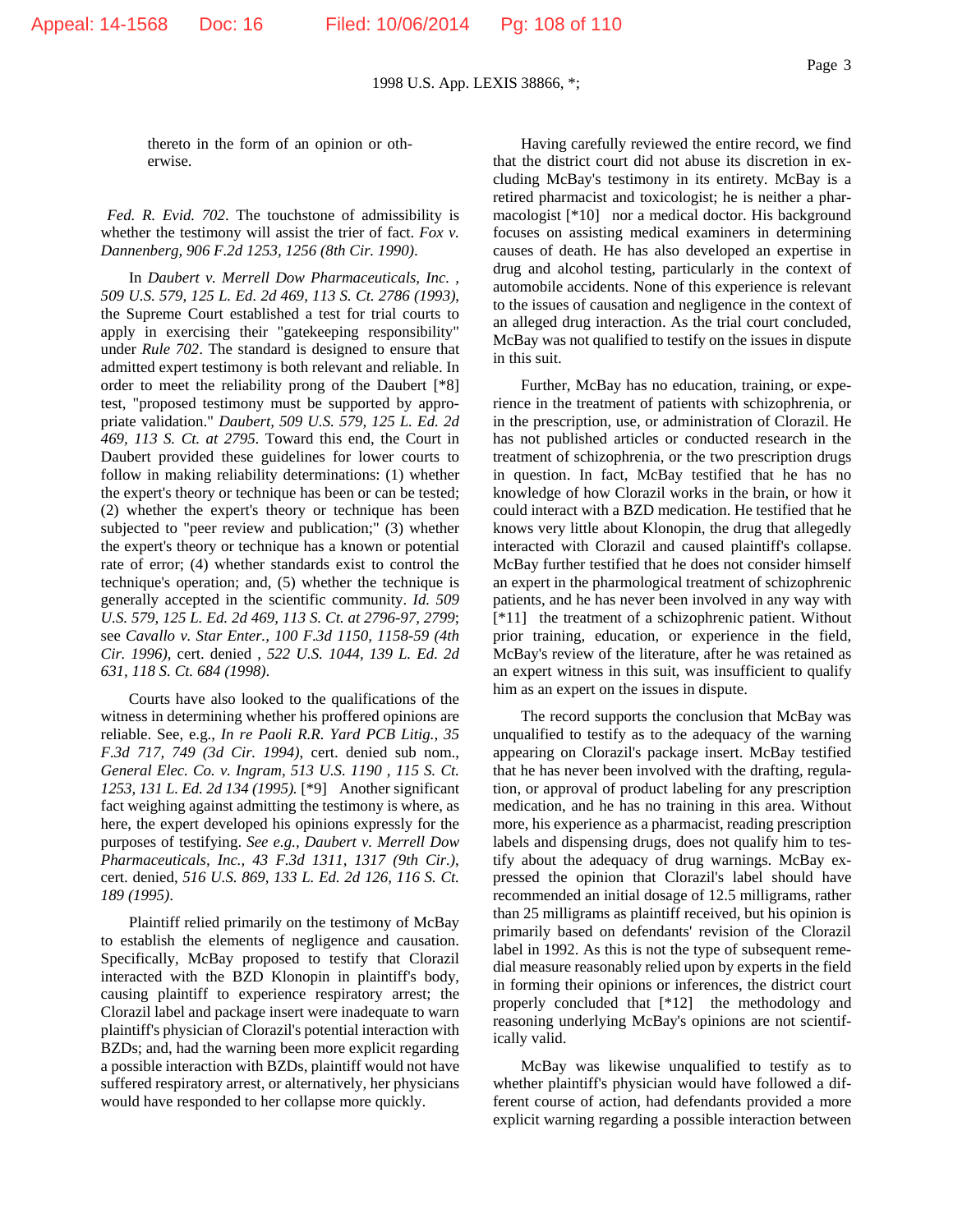1998 U.S. App. LEXIS 38866, \*;

Clorazil and BZD medications. To create a jury question, the evidence must be of sufficient weight to establish, by the preponderance of the evidence, at least some reasonable likelihood that an adequate warning would have prevented the plaintiff from receiving the drug. *Thomas v. Hoffman-LaRoche, Inc., 949 F.2d 806, 812 (5th Cir.)*, cert. denied, *504 U.S. 956, 119 L. Ed. 2d 226, 112 S. Ct. 2304 (1992)*. Lacking any sound basis whatsoever, McBay's opinion that plaintiff's treating physician would have followed a different course of treatment is purely speculative. McBay testified that he had no knowledge about the standard practices of physicians treating patients with Clorazil.

The Court in Daubert defined the "scientific knowledge" requirement of *Rule 702* as "establishing a standard of evidentiary reliability" or "trustworthiness," which essentially [\*13] means "scientific validity." *509 U.S. 579, 125 L. Ed. 2d 469, 113 S. Ct. 2795 n.9*. To be scientifically valid, an expert's opinion must be "grounded in the methods and procedures of science" and "supported by appropriate validation." Id.; see *United States v. Dorsey, 45 F.3d 809, 813 (4th Cir.)*, cert. denied, *515 U.S. 1168, 132 L. Ed. 2d 871, 115 S. Ct. 2631 (1995)*.

In the instant case, the reasoning and methodology underlying McBay's opinions regarding negligence and causation were speculative and not scientifically valid. An "expert" opinion is considered unreliable and inadmissible under Daubert where, as here, the expert has developed the opinions expressly for purposes of testifying in the case, has himself performed no tests or studies that support his opinions, has cited no peer-reviewed, controlled studies substantiating his opinions, and fails to "point to some objective source ? to show that [he has] followed the scientific method." *Daubert, 43 F.3d at 1316-18*; see *Cabrera v. Cordis Corp., 134 F.3d 1418, 1420 (9th Cir. 1998)*. McBay based his opinion regarding causation primarily on the correlation in time between the administration [\*14] of Klonopin to plaintiff, and the administration of Clorazil. Since conjecture, hypothesis, subjective belief, or unsupported speculation are impermissible grounds on which to base an expert opinion, such "expert" opinions as McBay's must be excluded. See *Daubert, 509 U.S. at 589, 125 L. Ed. 2d 469, 113 S. Ct. 2795*.

For the foregoing reasons, we find the court did not abuse its discretion in excluding McBay's testimony in its entirety.

## III

We review a grant of summary judgment de novo. See *Higgins v. E.I. DuPont de Nemours & Co., 863 F.2d 1162, 1167 (4th Cir. 1988)*. Summary judgment is appropriate only when the court, viewing the record as a whole and in the light most favorable to the non-moving party, finds there is no genuine issue of material fact and that the moving party is entitled to judgment as a matter of law. *Fed. R. Civ. P. 56(c)*; see, e.g., *Celotex Corp. v. Catrett, 477 U.S. 317, 322-24, 91 L. Ed. 2d 265, 106 S. Ct. 2548 (1986)*; *Anderson v. Liberty Lobby, Inc., 477 U.S. 242, 248-50, 91 L. Ed. 2d 202, 106 S. Ct. 2505 (1986)*; *Terry's Floor Fashions, Inc. v. Burlington Indus., 763 F.2d 604, 610 (4th Cir. 1985)*.

Plaintiff relied almost [\*15] exclusively on the proffered testimony of McBay in establishing negligence and causation, two essential elements of her claims against defendants. We have already determined that the district court properly excluded McBay's testimony in its entirety. The only other evidence offered by plaintiff on the element of causation would have been inadmissible at trial, or was insufficient to raise a genuine issue of material fact. For example, plaintiff submitted, as an exhibit to her response to defendants' motions for summary judgment, articles published by two German authors. This academic literature might have been admissible at trial under the learned treatise exception to the hearsay rule. However, as previously discussed, the articles were not based on statistically valid and controlled clinical studies, and only a small number of patients were involved. Consequently, the authors could not conclude that an interaction between BZD medications and clozapine had been established.

The other evidence offered by plaintiff on the issue of causation, namely her medical records, also failed to raise a genuine issue of material fact. While these records likely would have been admissible [\*16] at trial as an exception to the hearsay rule, they did not tend to establish that plaintiff's injuries were caused by an interaction between a BZD medication and Clorazil.

Finally, the press releases submitted as an exhibit to plaintiff's response to defendants' motion for summary judgment would have been inadmissible at trial, as would the evidence of subsequent remedial measures taken by defendant Sandoz, also submitted as an exhibit to plaintiff's response to defendants' summary judgment motions. Likewise, the correspondence between plaintiff's treating physician and various European physicians, in which they discuss their opinions on the topic, would be inadmissible hearsay at trial.

Thus, even viewing the record in the light most favorable to plaintiff as the non-moving party, there are no genuine issues of material fact and defendants are entitled to judgment as a matter of law. Accordingly, the court properly granted summary judgment in favor of defendants on all claims.

IV.